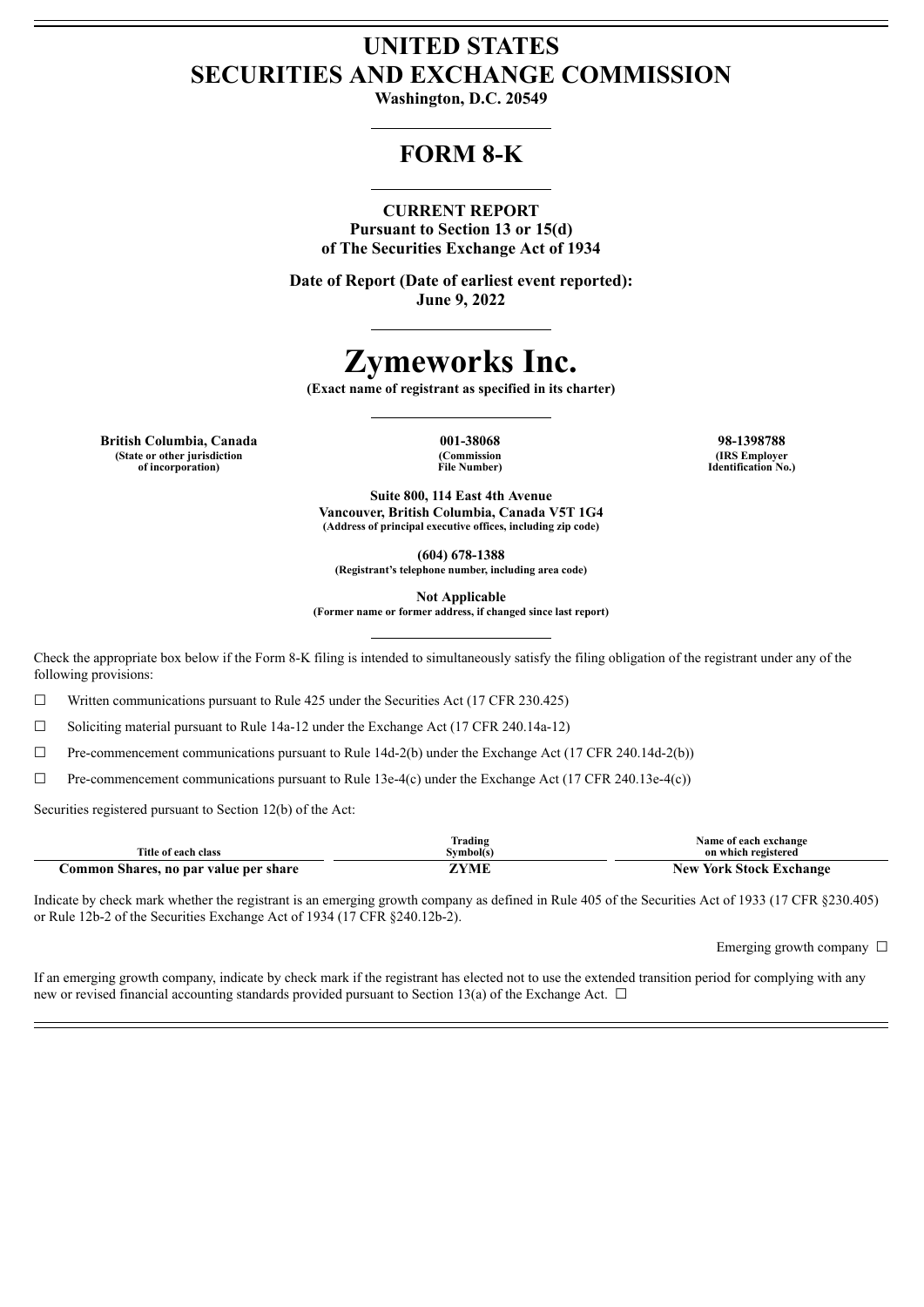### **Item 1.01. Entry into a Material Definitive Agreement.**

On June 9, 2022, the Board of Directors (the "Board") of Zymeworks Inc., a corporation continued under the Business Corporations Act (British Columbia) (the "Company"), authorized and declared a dividend distribution of one right (each, a "Right") for each outstanding common share, no par value (the "Common Shares"), of the Company to shareholders of record as of the close of business on June 21, 2022 (the "Record Date"). Each Right entitles the registered holder to purchase from the Company one one-thousandth of a share of Series A Participating Preferred Share, no par value (the "Preferred Shares"), of the Company at an exercise price of \$74.00 (the "Exercise Price"), subject to adjustment. The complete terms of the Rights are set forth in a Preferred Shares Rights Agreement (the "Rights Agreement"), dated as of June 9, 2022, between the Company and Computershare Trust Company, N.A., as rights agent.

The Board adopted the Rights Agreement to protect shareholders from coercive or otherwise unfair takeover tactics. In general terms, it works by imposing a significant penalty upon any person or group that acquires 10 percent or more (or 20 percent or more in the case of certain institutional investors who report their holdings on Schedule 13G) of the Common Shares without the approval of the Board. As a result, the overall effect of the Rights Agreement and the issuance of the Rights may be to render more difficult or discourage a merger, amalgamation, arrangement, take-over bid, tender or exchange offer or other business combination involving the Company that is not approved by the Board. However, neither the Rights Agreement nor the Rights should interfere with any merger, amalgamation, arrangement, take-over bid, tender or exchange offer or other business combination approved by the Board.

The following is a summary of the terms of the Rights Agreement. The summary does not purport to be complete and is qualified in its entirety by reference to the Rights Agreement, a copy of which is attached as Exhibit 4.1 and is incorporated herein by reference.

**Distribution and Transfer of Rights; Rights Certificates:** The Board has declared a dividend of one Right for each Common Share outstanding. Prior to the Distribution Date referred to below: • the Rights will be evidenced by and trade with the certificates for Common Shares (or, with respect to any uncertificated Common Shares registered in book entry form, by notation in book entry), and no separate rights certificates will be distributed; • new Common Share certificates issued after the Record Date will contain a legend incorporating the Rights Agreement by reference (for uncertificated Common Shares registered in book entry form, this legend will be contained in a notation in book entry); and • the surrender for transfer of any certificates for Common Shares (or the surrender for transfer of any uncertificated Common Shares registered in book entry form) will also constitute the transfer of the Rights associated with such Common Shares. Rights will accompany any new Common Shares that are issued after the Record Date. **Distribution Date:** Subject to certain exceptions specified in the Rights Agreement, the Rights will separate from the Common Shares and become exercisable following (1) the 10th business day (or such later date as may be determined by the Board) after the public announcement that a person or group of affiliated or associated persons (such person or group, an "Acquiring Person") has acquired beneficial ownership of 10 percent or more (or 20 percent or more in the case of certain institutional investors who report their holdings on Schedule 13G) of the Common Shares or (2) the 10th business day (or such later date as may be determined by the Board) after a person or group announces a tender or exchange offer that would result in ownership by a person or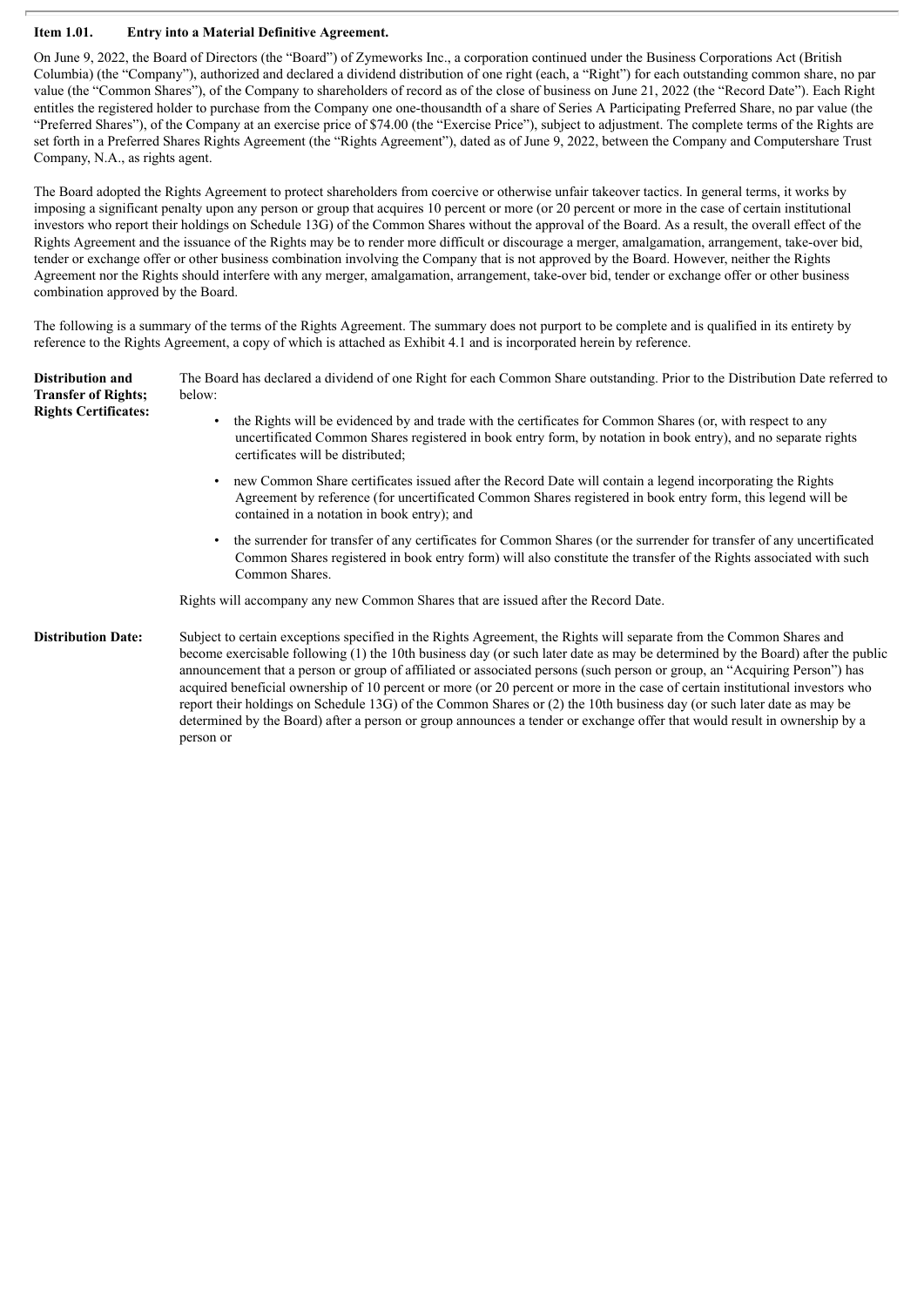|                                                                                  | group of 10 percent or more (or 20 percent or more in the case of certain institutional investors who report their holdings on<br>Schedule 13G) of the Common Shares. For purposes of the Rights Agreement, beneficial ownership is defined to include the<br>ownership of derivative securities.                                                                                                                                                                                                                                                                                                                                                                                                                                                                                                                    |
|----------------------------------------------------------------------------------|----------------------------------------------------------------------------------------------------------------------------------------------------------------------------------------------------------------------------------------------------------------------------------------------------------------------------------------------------------------------------------------------------------------------------------------------------------------------------------------------------------------------------------------------------------------------------------------------------------------------------------------------------------------------------------------------------------------------------------------------------------------------------------------------------------------------|
|                                                                                  | The date on which the Rights separate from the Common Shares and become exercisable is referred to as the "Distribution"<br>Date."                                                                                                                                                                                                                                                                                                                                                                                                                                                                                                                                                                                                                                                                                   |
|                                                                                  | After the Distribution Date, the Company will mail Rights certificates to the Company's shareholders as of the close of business<br>on the Distribution Date and the Rights will become transferable apart from the Common Shares. Thereafter, such Rights<br>certificates alone will represent the Rights.                                                                                                                                                                                                                                                                                                                                                                                                                                                                                                          |
| <b>Preferred Shares</b><br><b>Purchasable Upon</b><br><b>Exercise of Rights:</b> | After the Distribution Date, each Right will entitle the holder to purchase, for the Exercise Price, one one-thousandth of a<br>Preferred Share having economic and other terms similar to that of one Common Share. This portion of a Preferred Share is<br>intended to give the shareholder approximately the same dividend, voting and liquidation rights as would one share of Common<br>Share, and should approximate the value of one Common Share.                                                                                                                                                                                                                                                                                                                                                            |
|                                                                                  | More specifically, each one one-thousandth of a Preferred Share, if issued, will:                                                                                                                                                                                                                                                                                                                                                                                                                                                                                                                                                                                                                                                                                                                                    |
|                                                                                  | • not be redeemable;                                                                                                                                                                                                                                                                                                                                                                                                                                                                                                                                                                                                                                                                                                                                                                                                 |
|                                                                                  | entitle holders to quarterly dividend payments of \$0.001 per one one-thousandth of a Preferred Share, or an amount<br>equal to the dividend paid on one Common Share, whichever is greater;                                                                                                                                                                                                                                                                                                                                                                                                                                                                                                                                                                                                                         |
|                                                                                  | entitle holders upon liquidation either to receive \$1 per one one-thousandth of a Preferred Share or an amount equal to<br>the payment made on one Common Share, whichever is greater;                                                                                                                                                                                                                                                                                                                                                                                                                                                                                                                                                                                                                              |
|                                                                                  | have the same voting power as one Common Share; and<br>٠                                                                                                                                                                                                                                                                                                                                                                                                                                                                                                                                                                                                                                                                                                                                                             |
|                                                                                  | entitle holders to a payment per one one-thousandth of a Preferred Share equal to the payment made on one Common<br>$\bullet$<br>Share if the Common Share is exchanged via merger, consolidation, amalgamation, arrangement or a similar<br>transaction.                                                                                                                                                                                                                                                                                                                                                                                                                                                                                                                                                            |
| <b>Flip-In Trigger:</b>                                                          | If an Acquiring Person obtains beneficial ownership of 10 percent or more (or 20 percent or more in the case of certain<br>institutional investors who report their holdings on Schedule 13G) of the Common Shares, then each Right will entitle the<br>holder thereof to purchase, for the Exercise Price, a number of Common Shares (or, in certain circumstances, cash, property or<br>other securities of the Company) having a then-current market value of twice the Exercise Price. However, the Rights are not<br>exercisable following the occurrence of the foregoing event until such time as the Rights are no longer redeemable by the<br>Company, as further described below.                                                                                                                          |
|                                                                                  | Following the occurrence of an event set forth in preceding paragraph, all Rights that are or, under certain circumstances<br>specified in the Rights Agreement, were beneficially owned by an Acquiring Person or certain of its transferees will be void.                                                                                                                                                                                                                                                                                                                                                                                                                                                                                                                                                          |
| <b>Flip-Over Trigger:</b>                                                        | If, after an Acquiring Person obtains 10 percent or more (or 20 percent or more in the case of certain institutional investors who<br>report their holdings on Schedule 13G) of the Common Shares, (1) the Company merges into, amalgamates with or is otherwise<br>combined with another entity, (2) an acquiring entity merges into, amalgamates with or is otherwise combined with the<br>Company or (3) the Company sells or transfers more than 50 percent of its assets, cash flow or earning power, then each Right<br>(except for Rights that have previously been voided as set forth above) will entitle the holder thereof to purchase, for the<br>Exercise Price, a number of Common Shares of the person engaging in the transaction having a then-current market value of<br>twice the Exercise Price. |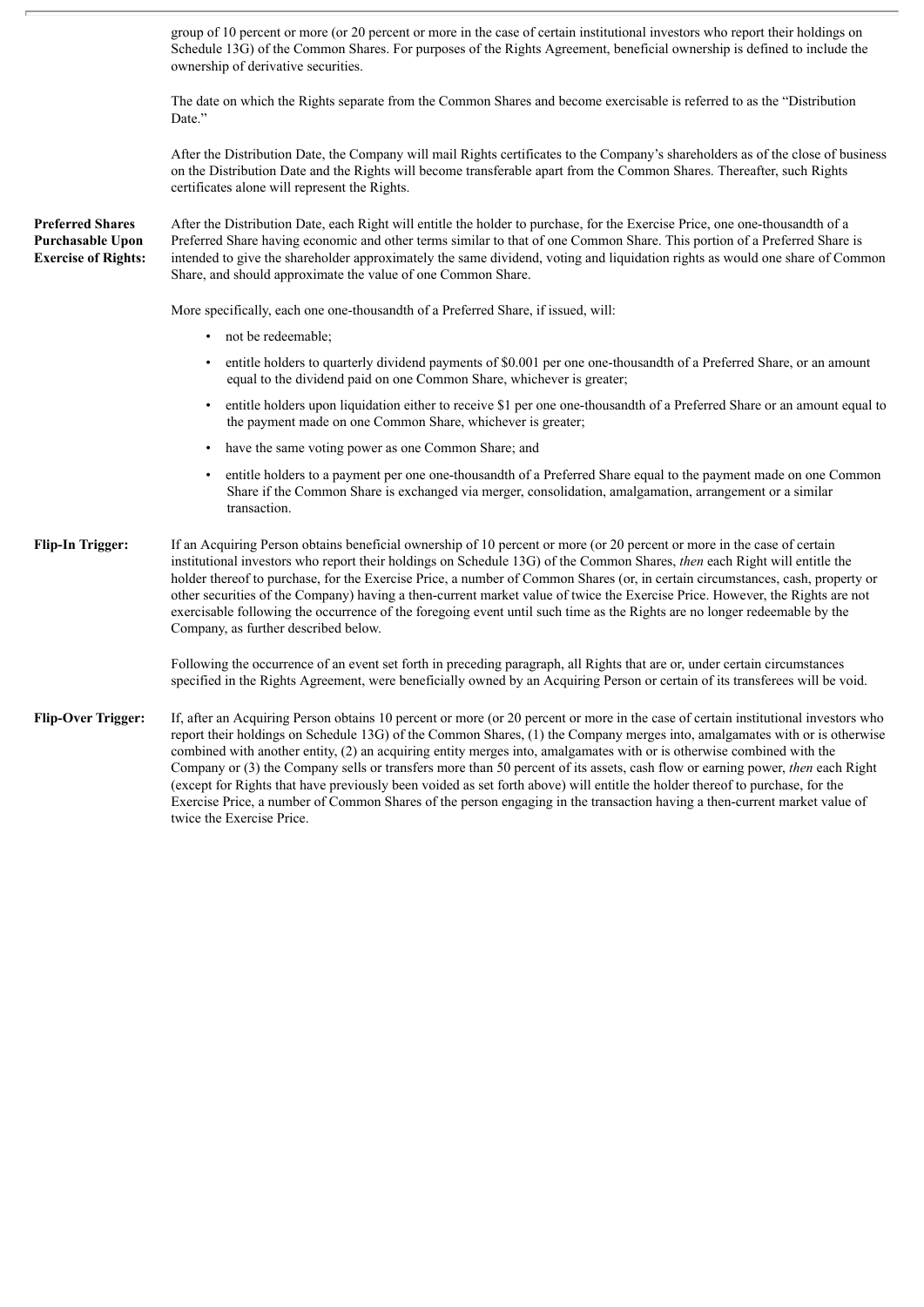| <b>Redemption of the</b><br><b>Rights:</b>                                 | The Rights will be redeemable at the Company's option for \$0.001 per Right (payable in cash, Common Shares or other<br>consideration deemed appropriate by the Board) at any time on or prior to the 10th business day (or such later date as may<br>be determined by the Board) after the public announcement that an Acquiring Person has acquired beneficial ownership<br>of 10 percent or more (or 20 percent or more in the case of certain institutional investors who report their holdings on<br>Schedule 13G) of the Common Shares. Immediately upon the action of the Board ordering redemption, the Rights will<br>terminate and the only right of the holders of the Rights will be to receive the \$0.001 redemption price. The redemption<br>price will be adjusted if the Company undertakes a share dividend or a share split. |
|----------------------------------------------------------------------------|-------------------------------------------------------------------------------------------------------------------------------------------------------------------------------------------------------------------------------------------------------------------------------------------------------------------------------------------------------------------------------------------------------------------------------------------------------------------------------------------------------------------------------------------------------------------------------------------------------------------------------------------------------------------------------------------------------------------------------------------------------------------------------------------------------------------------------------------------|
| <b>Exchange Provision:</b>                                                 | At any time after the date on which an Acquiring Person beneficially owns 10 percent or more (or 20 percent or more in<br>the case of certain institutional investors who report their holdings on Schedule 13G) of the Common Shares and prior to<br>the acquisition by the Acquiring Person of 50 percent of the Common Shares, the Board may exchange the Rights (except<br>for Rights that have previously been voided as set forth above), in whole or in part, for Common Shares at an exchange<br>ratio of one Common Share per Right (subject to adjustment). In certain circumstances, the Company may elect to<br>exchange the Rights for cash or other securities of the Company having a value approximately equal to one Common<br>Share.                                                                                          |
| <b>Expiration of the</b><br><b>Rights:</b>                                 | The Rights expire on the earliest of (1) 5:00 p.m., New York City time, on June 8, 2023 (unless such date is extended) or<br>(2) the redemption or exchange of the Rights as described above.                                                                                                                                                                                                                                                                                                                                                                                                                                                                                                                                                                                                                                                   |
| <b>Amendment of Terms</b><br>of the Rights<br><b>Agreement and Rights:</b> | The terms of the Rights and the Rights Agreement may be amended in any respect without the consent of the holders of<br>the Rights on or prior to the Distribution Date. Thereafter, the terms of the Rights and the Rights Agreement may be<br>amended without the consent of the holders of Rights in order to $(1)$ cure any ambiguities, $(2)$ shorten or lengthen any<br>time period pursuant to the Rights Agreement or (3) make changes that do not adversely affect the interests of holders of<br>the Rights.                                                                                                                                                                                                                                                                                                                          |
| <b>Voting Rights; Other</b><br><b>Shareholder Rights:</b>                  | The Rights will not have any voting rights. Until a Right is exercised, the holder thereof, as such, will have no separate<br>rights as a shareholder of the Company.                                                                                                                                                                                                                                                                                                                                                                                                                                                                                                                                                                                                                                                                           |
| <b>Anti-Dilution</b><br><b>Provisions:</b>                                 | The Board may adjust the Exercise Price, the number of Preferred Shares issuable and the number of outstanding Rights<br>to prevent dilution that may occur from a share dividend, a share split or a reclassification of the Preferred Shares or<br>Common Shares.                                                                                                                                                                                                                                                                                                                                                                                                                                                                                                                                                                             |
|                                                                            | With certain exceptions, no adjustments to the Exercise Price will be made until the cumulative adjustments amount to at<br>least one percent of the Exercise Price. No fractional Preferred Shares will be issued and, in lieu thereof, an adjustment in<br>cash will be made based on the current market price of the Preferred Shares.                                                                                                                                                                                                                                                                                                                                                                                                                                                                                                       |
| Taxes:                                                                     | The distribution of Rights should not be taxable for federal income tax purposes. However, following an event that<br>renders the Rights exercisable or upon redemption of the Rights, shareholders may recognize taxable income.                                                                                                                                                                                                                                                                                                                                                                                                                                                                                                                                                                                                               |

### **Item 3.03. Material Modification to Rights of Security Holders.**

The information included in Item 1.01 and Item 5.03 of this Current Report on Form 8-K is incorporated by reference into this Item 3.03.

### **Item 5.03. Amendments to Articles of Incorporation or Bylaws; Change in Fiscal Year.**

The information included in Item 1.01 is incorporated herein by reference.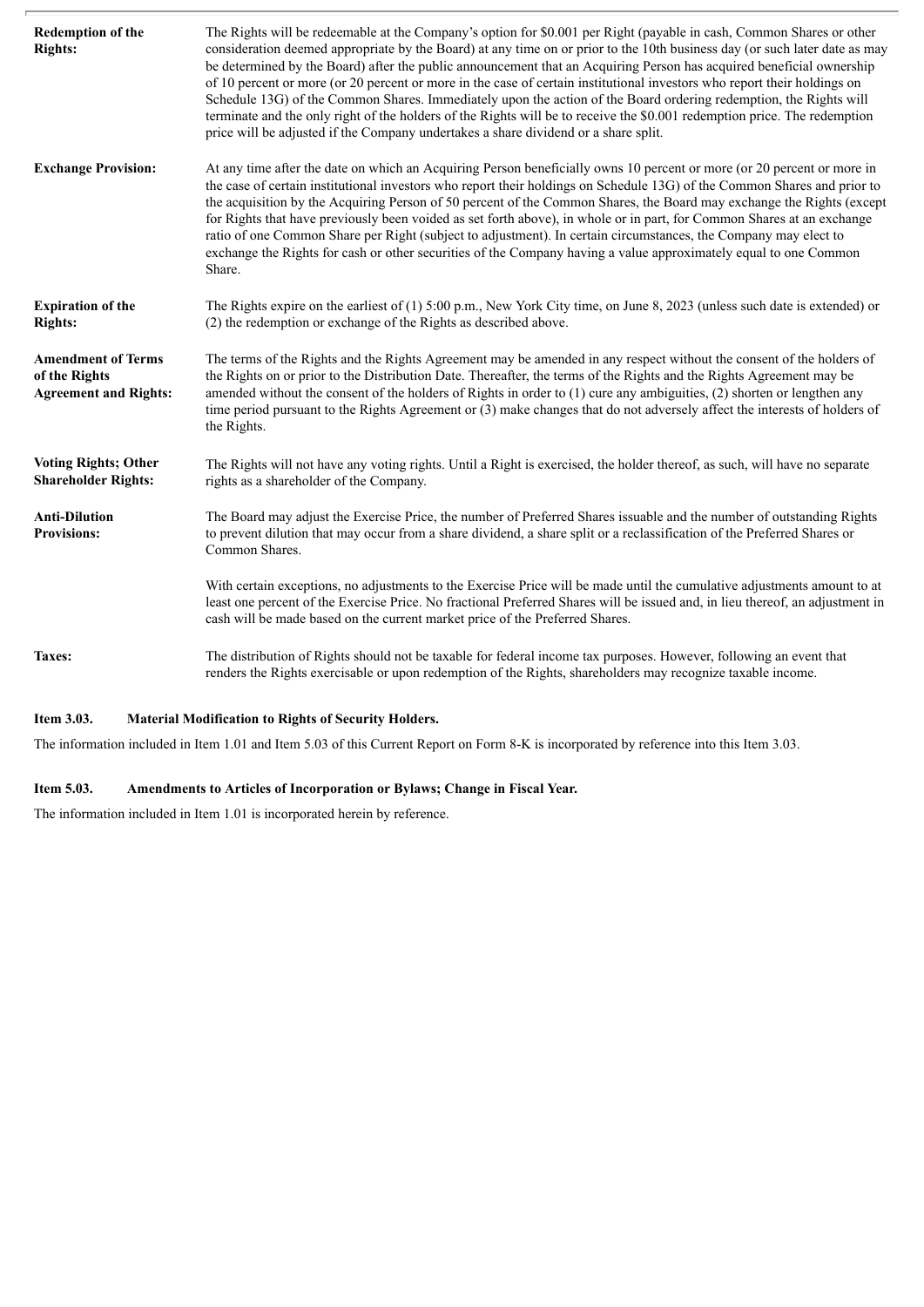In connection with the adoption of the Rights Agreement, on June 9, 2022, the Board approved by resolution an increase to its authorized share structure by creating an unlimited number of Series A Participating Preferred Shares and amending its articles by providing for special rights and restrictions of the Series A Participating Preferred Shares (the "Articles Alteration"). The notice of the Articles Alteration was filed with the office of the Province of British Columbia Registrar of Companies on June 10, 2022. A copy of the resolutions providing for the Articles Alteration is attached as Exhibit 3.1 and is incorporated herein by reference.

### **Item 8.01. Other Events.**

On June 10, 2022, the Company issued a press release announcing the adoption of the Rights Agreement and the declaration of the dividend of Rights ("Press Release"). A copy of the Press Release is attached as Exhibit 99.1 and incorporated herein by reference.

As noted in the Press Release, the Company is subject to both U.S. and Canadian securities laws. Based on information available to the Company, less than 10% of its Common Shares are held by shareholders in Canada. As a result, Canadian securities laws related to the timing of, and process for, any formal offer to acquire control of the Company would not be applicable to such an offer. Instead, any formal offer will be governed by U.S. securities laws.

On June 10, 2022, Zymeworks filed a material change report regarding the adoption of the adoption of the Rights Agreement and the declaration of the dividend of Rights, as described in the Press Release with the Canadian securities regulatory authorities. A copy of this material change report is attached as Exhibit 99.2 hereto.

### **Item 9.01. Financial Statements and Exhibits.**

(d) Exhibits.

| Exhibit<br>No. | <b>Description</b>                                                                                                                                           |
|----------------|--------------------------------------------------------------------------------------------------------------------------------------------------------------|
| 3.1            | Resolutions of the Board of Directors of Zymeworks, Inc. (incorporated by reference to Exhibit A of Exhibit 4.1 hereto)                                      |
| 4.1            | <u>Preferred Shares Rights Agreement, dated as of June 9, 2022, by and between Zymeworks Inc. and Computershare Trust Company, N.A., as</u><br>rights agent. |
| 99.1           | Press Release, dated June 10, 2022.                                                                                                                          |
| 99.2           | Material Change Report dated June 10, 2022.                                                                                                                  |

104 Cover Page Interactive Data File (formatted as Inline XBRL).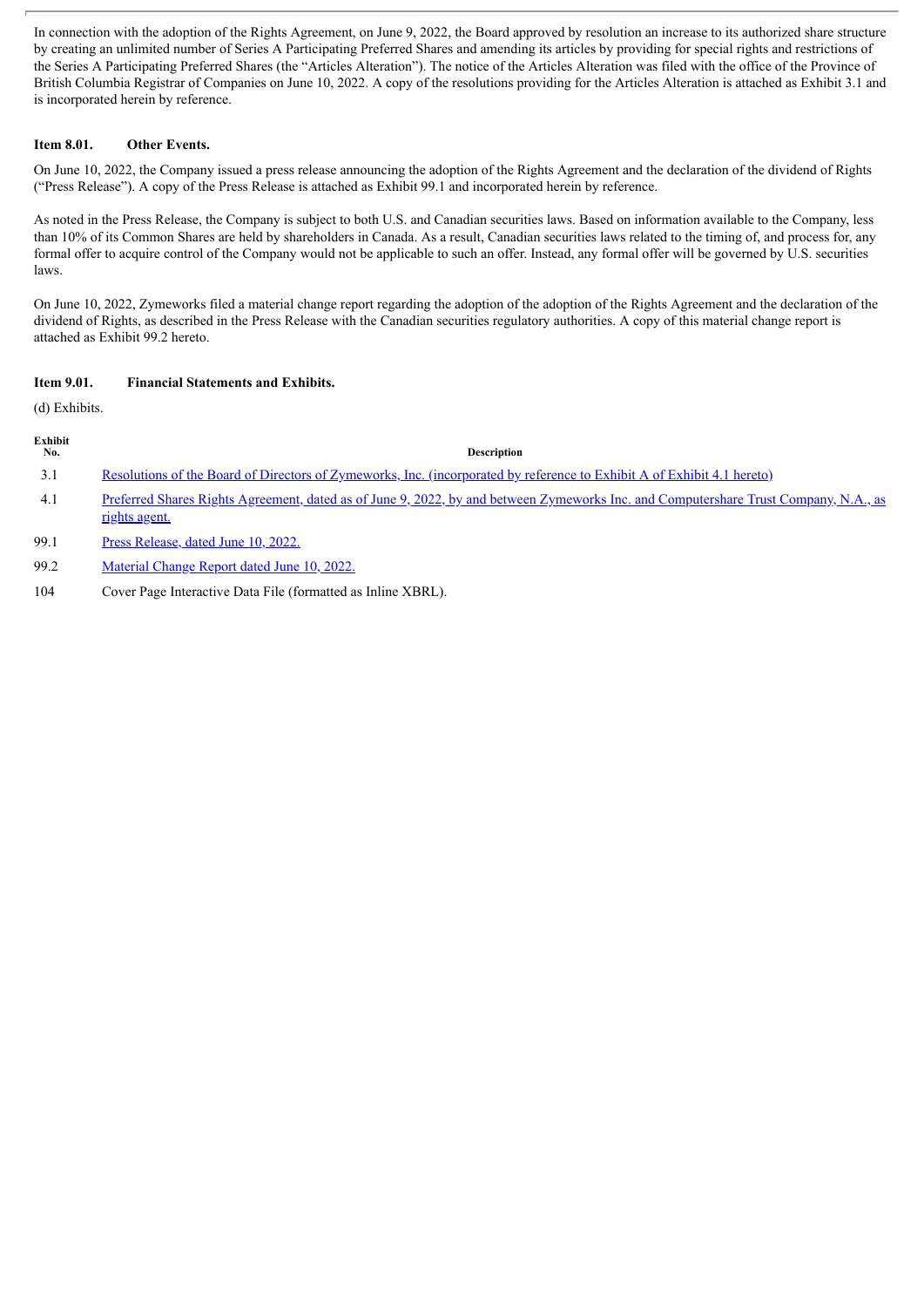**SIGNATURE**

Pursuant to the requirements of the Securities Exchange Act of 1934, the registrant has duly caused this report to be signed on its behalf by the undersigned hereunto duly authorized.

### **ZYMEWORKS INC.**

By: /s/ Neil A. Klompas

Neil A. Klompas Chief Operating Officer

Date: June 10, 2022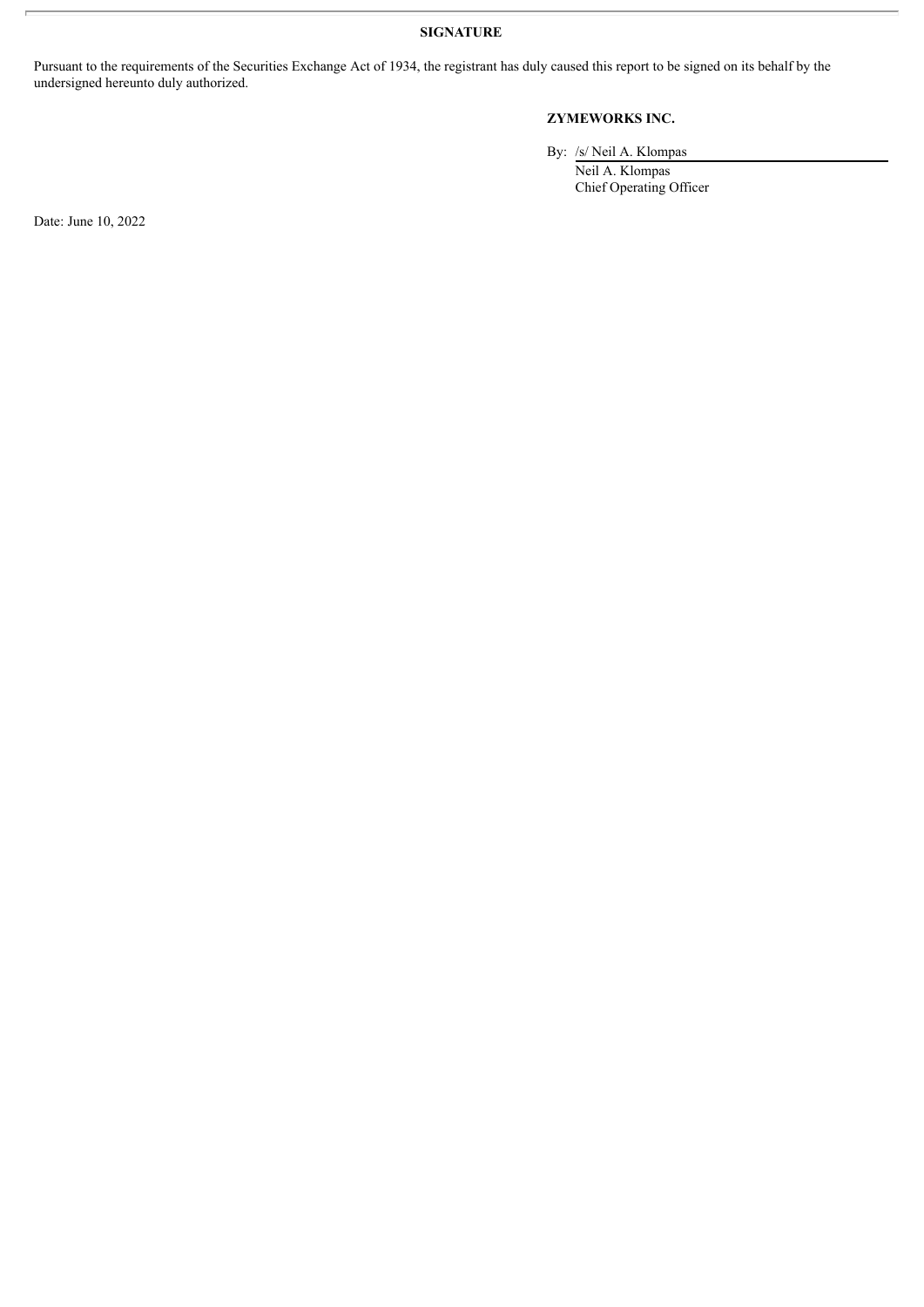### <span id="page-6-0"></span>**PREFERRED SHARES RIGHTS AGREEMENT Dated as of June 9, 2022**

**between**

### **ZYMEWORKS INC.**

**and**

#### **COMPUTERSHARE TRUST COMPANY, N.A., as Rights Agent**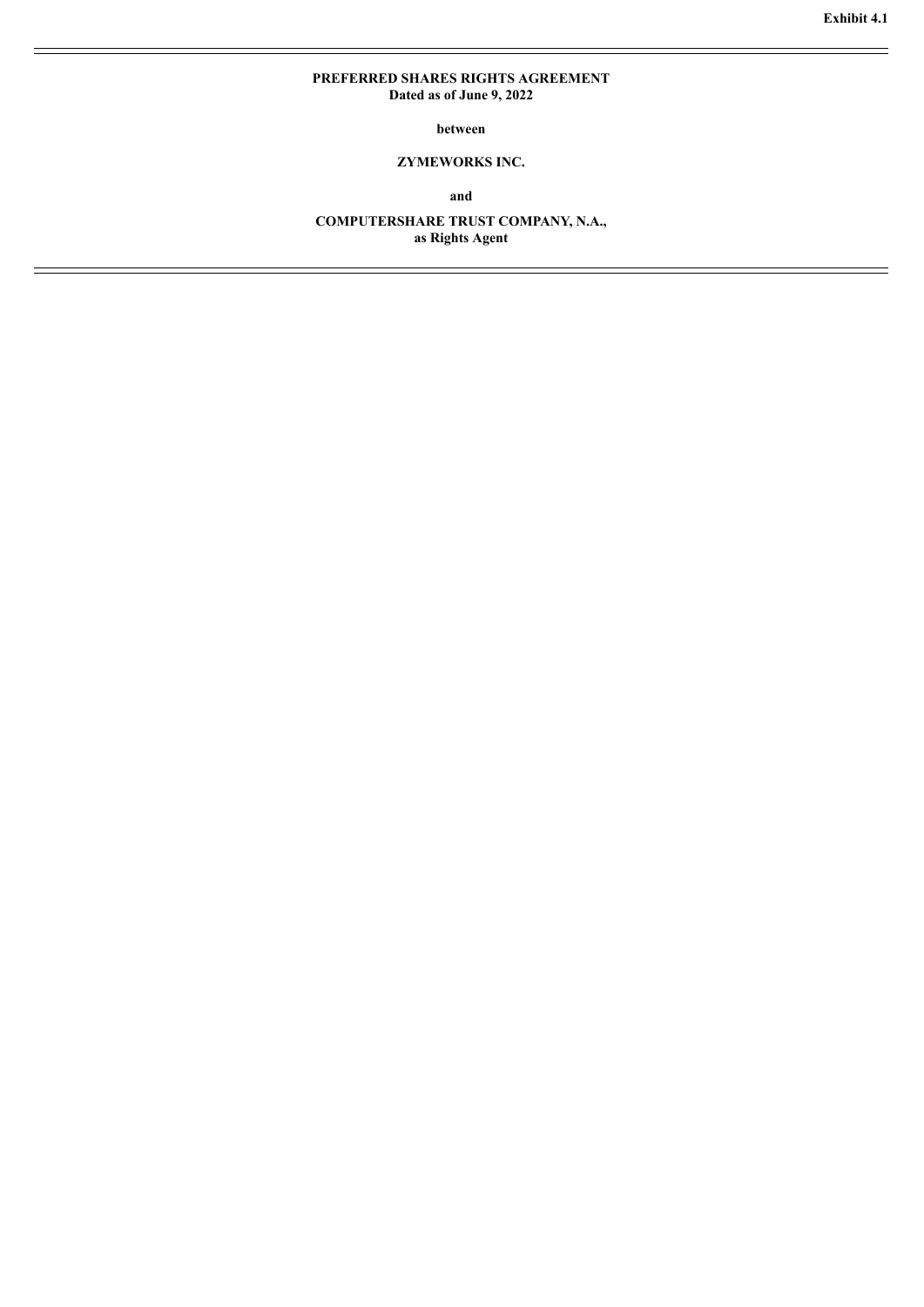### **TABLE OF CONTENTS**

|                                                                                                                                          | Page |
|------------------------------------------------------------------------------------------------------------------------------------------|------|
| Section 1. Certain Definitions                                                                                                           | -1   |
| Section 2. Appointment of Rights Agent                                                                                                   | 12   |
| Section 3. Issuance of Rights Certificates                                                                                               | 12   |
| Section 4. Form of Rights Certificates                                                                                                   | 14   |
| Section 5. Countersignature and Registration                                                                                             | 15   |
| Section 6. Transfer, Split Up, Combination and Exchange of Rights Certificates; Mutilated, Destroyed, Lost or Stolen Rights Certificates | 16   |
| Section 7. Exercise of Rights; Exercise Price; Prohibited Issuances                                                                      | 17   |
| Section 8. Cancellation and Destruction of Rights Certificates                                                                           | 20   |
| Section 9. Reservation and Availability of Shares                                                                                        | 20   |
| Section 10. Record Date for Securities Issued                                                                                            | 22   |
| Section 11. Adjustment of Exercise Price, Number and Kind of Shares or Number of Rights                                                  | 22   |
| Section 12. Certificate of Adjusted Exercise Price or Number of Shares                                                                   | 29   |
| Section 13. Consolidation, Merger or Sale or Transfer of Assets, Cash Flow or Earning Power                                              | 30   |
| Section 14. Fractional Rights and Fractional Shares                                                                                      | 33   |
| Section 15. Rights of Action                                                                                                             | 34   |
| Section 16. Agreement of Rights Holders                                                                                                  | 34   |
| Section 17. Holder of Rights Certificate Not Deemed to be a Shareholder                                                                  | 35   |
| Section 18. Concerning the Rights Agent                                                                                                  | 35   |
| Section 19. Merger, Consolidation or Change of Name of Rights Agent                                                                      | 36   |
| Section 20. Duties of Rights Agent                                                                                                       | 37   |
| Section 21. Change of Rights Agent                                                                                                       | 40   |
| Section 22. Issuance of New Rights Certificates                                                                                          | 41   |
| Section 23. Redemption                                                                                                                   | 42   |
| Section 24. Exchange                                                                                                                     | 43   |
| Section 25. Notice of Certain Events                                                                                                     | 45   |
| Section 26. Notices                                                                                                                      | 46   |
| Section 27. Supplements and Amendments                                                                                                   | 47   |
| Section 28. Successors                                                                                                                   | 48   |
| Section 29. Determinations and Actions by the Board                                                                                      | 48   |
| Section 30. Benefits of this Agreement                                                                                                   | 48   |
| Section 31. Severability                                                                                                                 | 48   |
| Section 32. Governing Law; Exclusive Jurisdiction; Waiver of Jury Trial                                                                  | 49   |
| Section 33. Counterparts                                                                                                                 | 50   |
| Section 34. Interpretation                                                                                                               | 50   |
| Section 35. Costs of Enforcement                                                                                                         | 52   |
| Section 36. Force Majeure                                                                                                                | 52   |
| Section 37. USA PATRIOT Act                                                                                                              | 52   |
| Section 38. Privacy Legislation                                                                                                          | 52   |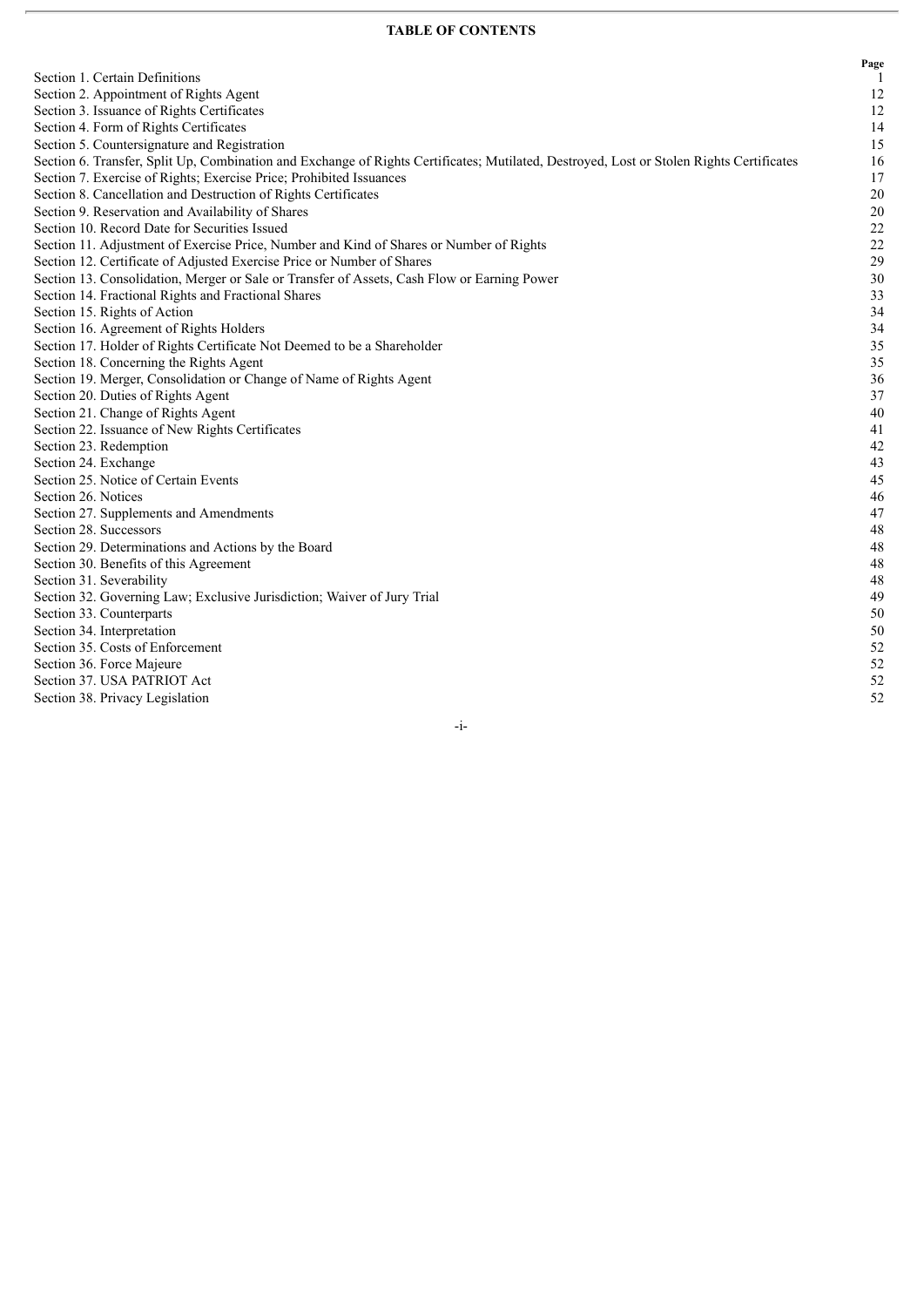#### **TABLE OF CONTENTS (continued)**

### **EXHIBITS**

- Exhibit A Form of Amendment of the Articles of Zymeworks Inc. Special Rights and Restrictions for Series A Participating Preferred Shares<br>Exhibit B Form of Rights Certificate
- Exhibit B Form of Rights Certificate<br>Exhibit C Form of Summary of Right Form of Summary of Rights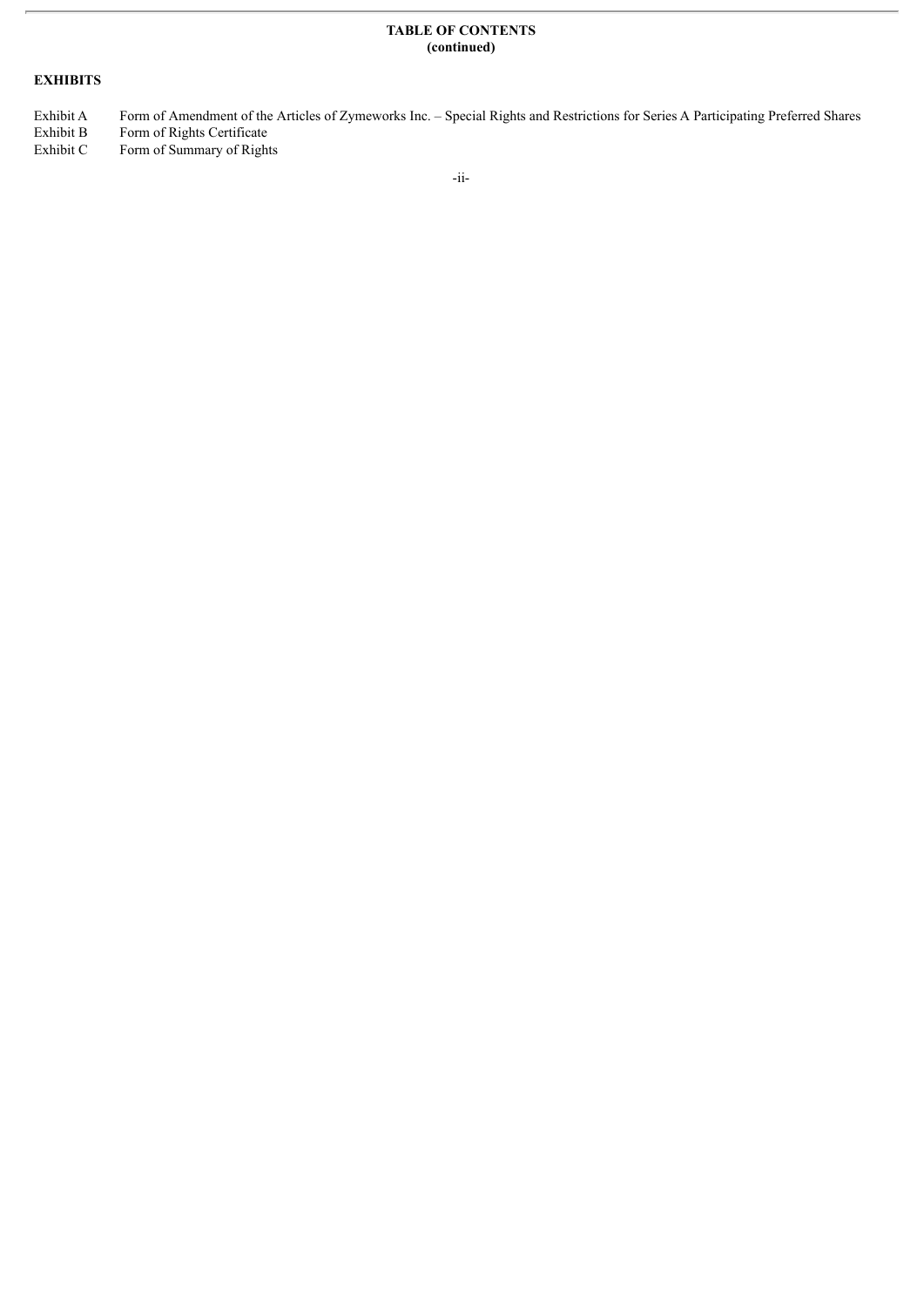#### **PREFERRED SHARES RIGHTS AGREEMENT**

This Preferred Shares Rights Agreement (this "**Agreement**"), dated as of June 9, 2022, is between Zymeworks Inc., a corporation continued under the Business Corporations Act (British Columbia) (the "**Company**"), and Computershare Trust Company, N.A., a United States federally chartered trust company, as rights agent (the "**Rights Agent**"). Each of the Company and the Rights Agent are sometimes referred to as a "**Party**." All capitalized terms used in this Agreement have the meanings given to them in Section 1.

### **RECITALS**

A. On June 9, 2022 (the "**Rights Dividend Declaration Date**"), the Board of Directors of the Company (the "**Board**") (i) adopted resolutions creating "Series A Participating Preferred Shares" (ii) adopted this Agreement and (iii) authorized and declared a dividend of one Preferred Shares purchase right (a "**Right**") for each Common Share outstanding as of the Close of Business on June 21, 2022 (the "**Record Date**"). Upon the terms and subject to the conditions of this Agreement, each Right initially represents the right to purchase one one-thousandth of a Preferred Share (as such number may be adjusted pursuant to the provisions of this Agreement) and has the rights, preferences and privileges described in the form of amendment of the Articles of the Company – Special Rights and Restrictions for Series A Participating Preferred Shares attached as Exhibit A.

B. The Board further authorized and directed the issuance of one Right (as such number may be adjusted pursuant to the provisions of this Agreement) with respect to each Common Share that becomes outstanding (whether as an original issuance or from the Company's treasury) between the Record Date and, subject to Section 22, the earlier of the Distribution Date and the Expiration Date.

#### **AGREEMENT**

The Parties therefore agree as follows:

Section 1. *Certain Definitions*. For purposes of this Agreement, the following terms have the meanings indicated:

(a) "**13G Institutional Investor**" means any Person who or that, together with all Affiliates or Associates of such Person, is the Beneficial Owner of less than 20% of the Common Shares then outstanding and who or that is entitled to file, and files, a Schedule 13G with respect to the Common Shares that are Beneficially Owned by such Person. A Person who or that is a 13G Institutional Investor will no longer be a 13G Institutional Investor from and after the time that it became obligated to file (regardless of the due date of such filing) a Schedule 13D with respect to the Common Shares that are Beneficially Owned by such Person, together with all Affiliates and Associates of such Person, and will be deemed to be an Acquiring Person if such Person, together with all Affiliates and Associates of such Person, is the Beneficial Owner of the Triggering Percentage or more of the Common Shares then outstanding at any point from and after the time that it first became obligated to file (regardless of the due date of such filing) such Schedule 13D. However, if at such time the Beneficial Ownership of Common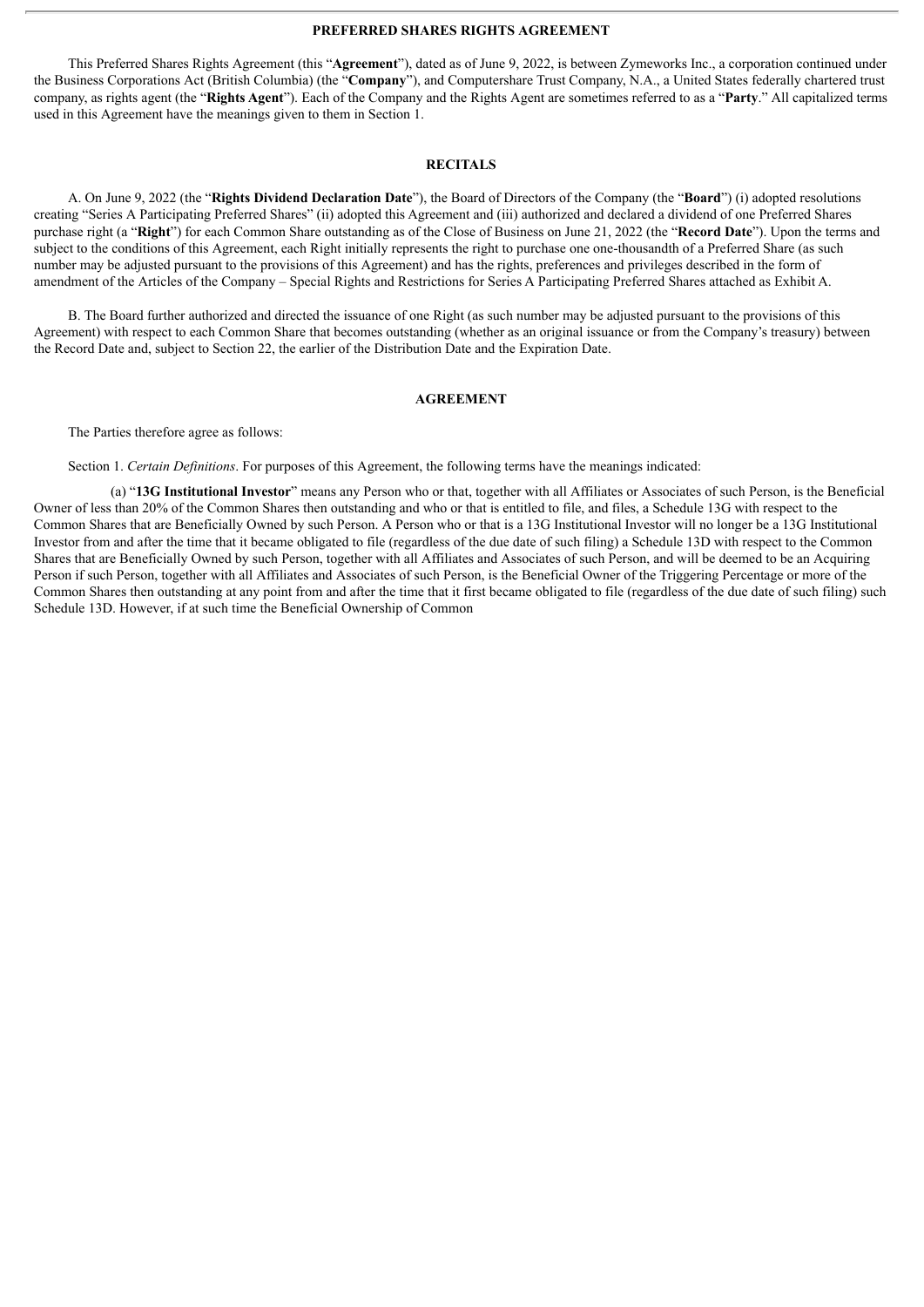Shares then outstanding of such Person, together with all Affiliates and Associates of such Person, is equal to or exceeds the Triggering Percentage, then such Person will have 30 days from such time, but not including the initial day that such time occurs, to reduce its Beneficial Ownership of Common Shares, together with all Affiliates and Associates of such Person, to less than the Triggering Percentage before being deemed to be an Acquiring Person. In addition, such Person will be deemed to be an Acquiring Person if after reducing its, together with all Affiliates and Associates of such Person, Beneficial Ownership of the Common Shares then outstanding to less than the Triggering Percentage, such Person, together with all Affiliates and Associates of such Person, subsequently becomes the Beneficial Owner of the Triggering Percentage or more of the Common Shares then outstanding or if, prior to reducing its, together with all Affiliates and Associates of such Person, Beneficial Ownership of the Common Shares then outstanding to less than the Triggering Percentage, such Person, together with all Affiliates and Associates of such Person, increases its Beneficial Ownership of Common Shares then outstanding (other than as a result of an acquisition of Common Shares by any Exempt Person) above the lowest Beneficial Ownership of Common Shares by such Person, together with all Affiliates and Associates of such Person, at any time during such 30-day period.

(b) "**Acquiring Person**" means any Person who or that, together with all Affiliates and Associates of such Person, is the Beneficial Owner of the Triggering Percentage or more of the Common Shares then outstanding, but will not include any Exempt Person. Notwithstanding anything in this definition of "Acquiring Person" to the contrary:

(i) no Person who Beneficially Owns, as of the time of the public announcement of this Agreement, the Triggering Percentage or more of the Common Shares then outstanding will become an Acquiring Person unless such Person, after the time of the public announcement of this Agreement, becomes the Beneficial Owner of any additional Common Shares (other than pursuant to a dividend or distribution paid or made by the Company on the Common Shares in the form of Common Shares or pursuant to a split or subdivision of the Common Shares), unless, upon becoming the Beneficial Owner of such additional Common Shares, such Person is not then the Beneficial Owner of the Triggering Percentage or more of the Common Shares then outstanding, it being understood that such Person will be considered to be an Acquiring Person upon thereafter becoming the Beneficial Owner of the Triggering Percentage or more of the Common Shares then outstanding unless expressly provided to the contrary under this Agreement (it being understood that, for all purposes under this Section 1(b)(i), the modification (directly or indirectly) of any derivative instrument or transaction that on the date of this Agreement is not by its terms exchangeable or exercisable for, or convertible into, Common Shares to provide for the possibility of, or the exchange or settlement of any such instrument or transaction for, the issuance or transfer of Common Shares or an instrument or transaction providing for the issuance or transfer of Common Shares will be deemed to be an acquisition of Beneficial Ownership of additional Common Shares (regardless of whether, thereafter or as a result thereof, there is an increase, decrease or no change in the percentage of Common Shares then outstanding that are Beneficially Owned by such Person));

(ii) no Person will be deemed to be an Acquiring Person as the result of an acquisition of Common Shares by an Exempt Person that, by reducing the number of Common Shares then outstanding, increases the proportionate number of Common Shares that are Beneficially Owned by such Person to the Triggering Percentage or more of the Common

-2-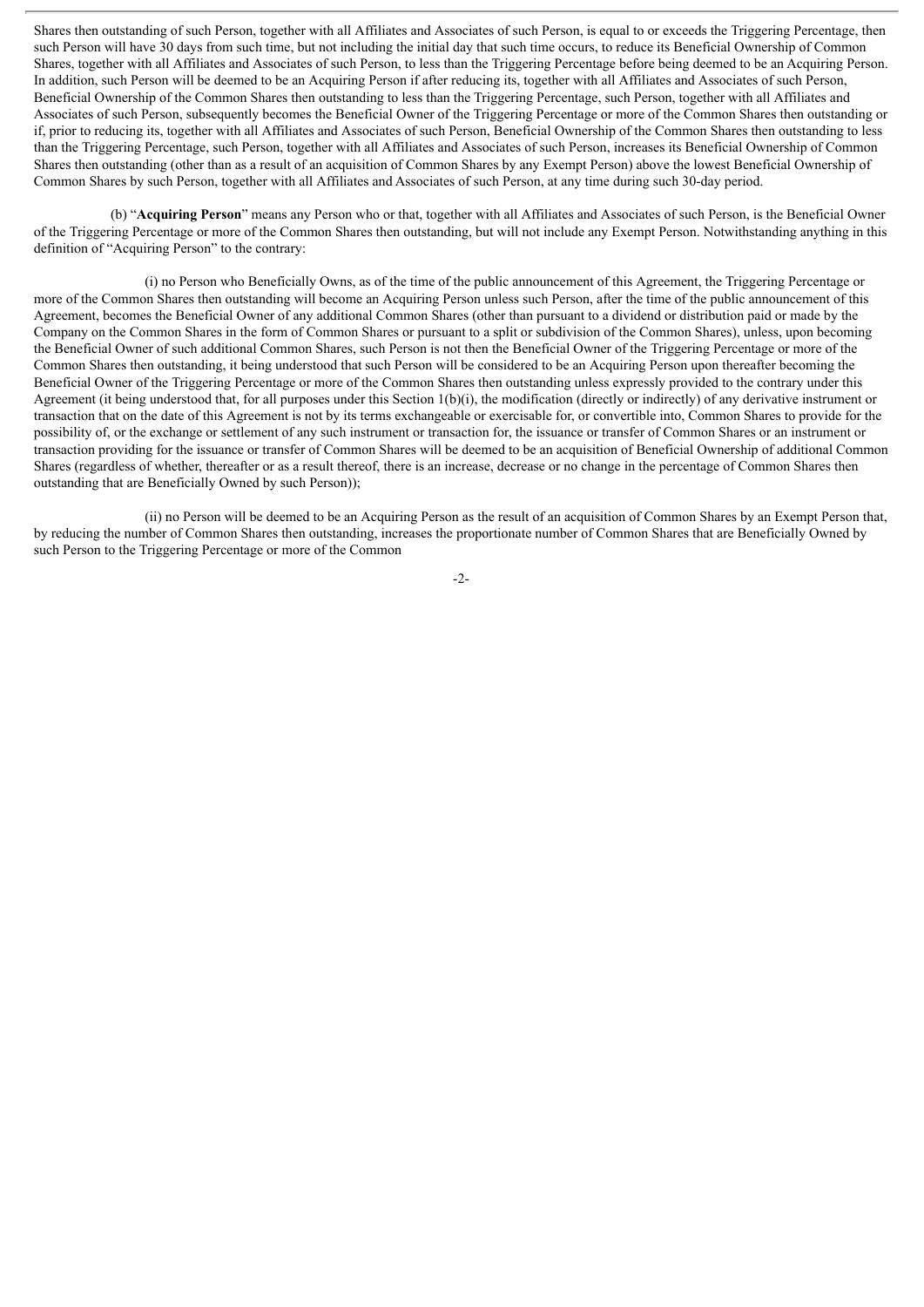Shares then outstanding, it being understood that if a Person becomes the Beneficial Owner of the Triggering Percentage or more of the Common Shares then outstanding solely as the result of a reduction in the number of Common Shares then outstanding due to an acquisition of Common Shares by an Exempt Person and, after such acquisition by such Exempt Person, becomes the Beneficial Owner of any additional Common Shares (other than pursuant to a dividend or distribution paid or made by the Company on the Common Shares in the form of Common Shares or pursuant to a split or subdivision of the Common Shares), then such Person will be deemed to be an Acquiring Person unless, upon becoming the Beneficial Owner of such additional Common Shares, such Person does not Beneficially Own the Triggering Percentage or more of the Common Shares then outstanding, it being understood that such Person will be considered to be an Acquiring Person upon thereafter becoming the Beneficial Owner of the Triggering Percentage or more of the Common Shares then outstanding unless expressly provided to the contrary under this Agreement;

(iii) no Person will be deemed to be an Acquiring Person solely as a result of any unilateral grant of any security by the Company, or through the exercise of any options, warrants, rights or similar interests (including restricted shares) granted by the Company to its directors, officers and employees, it being understood that if a Person becomes the Beneficial Owner of the Triggering Percentage or more of the Common Shares then outstanding by reason of a unilateral grant of a security by the Company, or through the exercise of any options, warrants, rights or similar interests (including restricted shares) granted by the Company to its directors, officers and employees, and such Person becomes the Beneficial Owner of any additional Common Shares (other than (A) pursuant to a dividend or distribution paid or made by the Company on the Common Shares in Common Shares or pursuant to a split or subdivision of the Common Shares; or (B) the unilateral grant of a security by the Company, or through the exercise of any options, warrants, rights or similar interest (including restricted shares) granted by the Company to its directors, officers and employees), then such Person will be deemed to be an Acquiring Person unless, upon becoming the Beneficial Owner of such additional Common Shares, such Person does not Beneficially Own the Triggering Percentage or more of the Common Shares then outstanding, it being understood that such Person will be considered to be an Acquiring Person upon thereafter becoming the Beneficial Owner of the Triggering Percentage or more of the Common Shares then outstanding unless expressly provided to the contrary under this Agreement;

(iv) no Person will be deemed to be an Acquiring Person as the result of the acquisition of Beneficial Ownership of Common Shares from an individual who, as of the time of the public announcement of this Agreement, is the Beneficial Owner of the Triggering Percentage or more of the Common Shares then outstanding if such Common Shares are received by such Person upon an individual's death pursuant to such individual's will or pursuant to a charitable trust created by such individual for estate planning purposes, and thereafter such Person does not otherwise become an Acquiring Person; and

(v) if the Board determines in good faith that a Person who would otherwise be an Acquiring Person has become such inadvertently (including because (A) such Person was unaware that it Beneficially Owned a percentage of the Common Shares then outstanding that would otherwise cause such Person to be an Acquiring Person or (B) such Person was aware of the extent of the Common Shares then outstanding that it Beneficially

-3-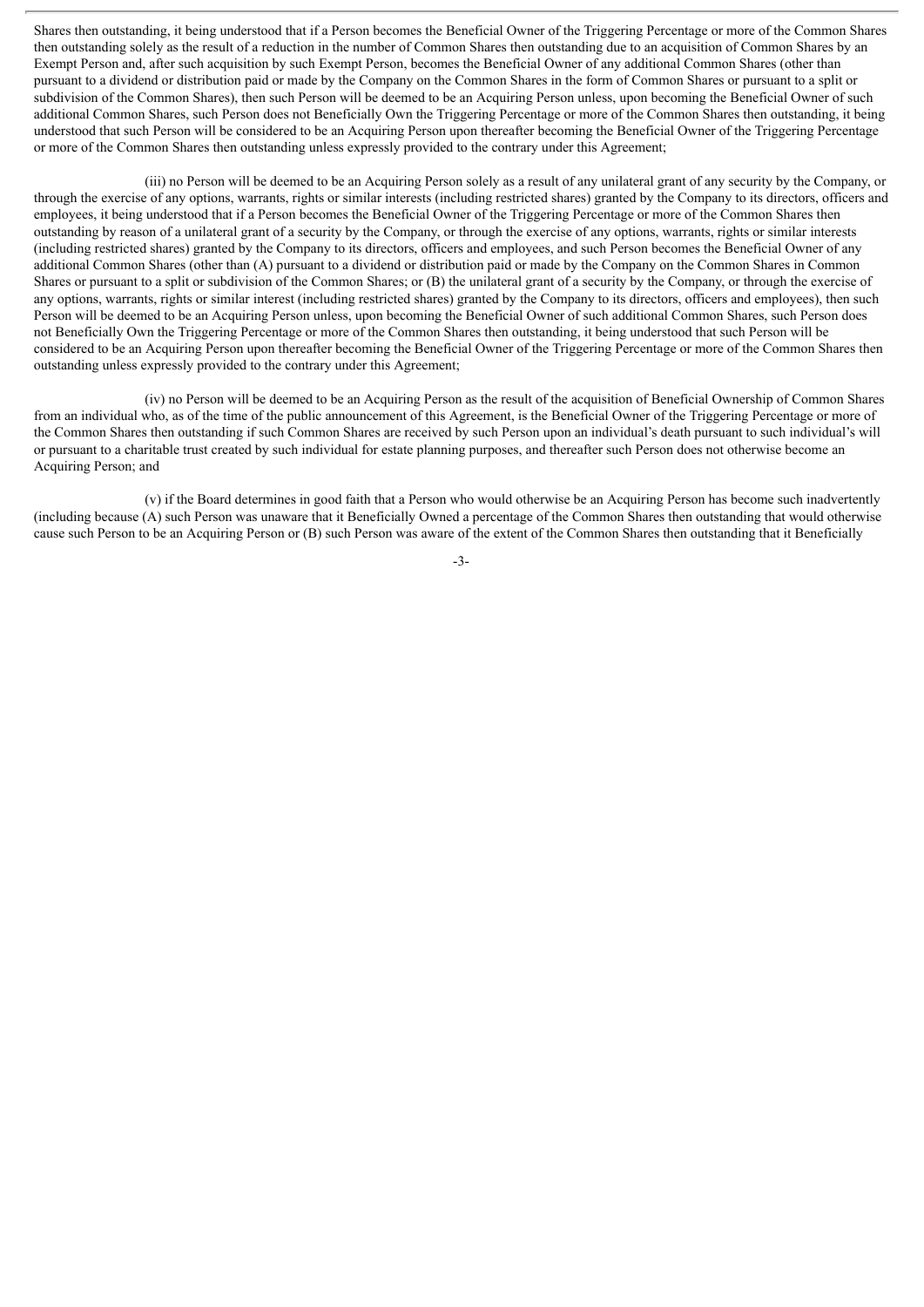Owned but had no actual knowledge of the consequences of such Beneficial Ownership pursuant to this Agreement) and without any intention of changing or influencing control of the Company, and if such Person divested or divests (including by entering into an agreement with the Company, which agreement is satisfactory to the Board in its sole discretion, to divest and subsequently divests in accordance with the terms of such agreement, without exercising or retaining any power, including voting power, with respect to such Common Shares) as promptly as practicable a sufficient number of Common Shares so that such Person would no longer be an Acquiring Person, then such Person will not be deemed to be or to have become an Acquiring Person for any purposes of this Agreement in connection with such circumstances.

(c) "**Adjustment Shares**" has the meaning set forth in Section 11(a)(ii).

(d) "**Affiliate**" and "**Associate**" have the respective meanings ascribed to such terms in Rule 12b-2 of the General Rules and Regulations promulgated under the Exchange Act, as in effect on the date of this Agreement.

(e) "**Agreement**" has the meaning set forth in the preamble.

(f) "**Appropriate Officers**" means the Company's Chairperson of the Board, Chief Executive Officer, President, Chief Financial Officer, Chief Operating Officer or Secretary.

(g) A Person will be deemed to be the "**Beneficial Owner**" of, and will be deemed to "**Beneficially Own**" and have "**Beneficial Ownership**" of, any securities:

(i) that such Person or any of such Person's Affiliates or Associates, directly or indirectly, owns or has the legal, equitable or contractual right or obligation to acquire (whether directly or indirectly and whether exercisable, or whether such obligation is required to be performed, immediately or only after the passage of time, upon compliance with regulatory requirements, upon satisfaction of one or more conditions (whether or not within the control of such Person), or otherwise) (A) pursuant to any agreement, arrangement or understanding whether or not in writing (other than customary agreements with and between underwriters and selling group members with respect to a bona fide public offering of securities); (B) upon the exercise of any conversion rights, exchange rights, rights (other than the Rights), warrants or options, or otherwise; (C) pursuant to the power to revoke a trust, discretionary account or similar arrangement; (D) pursuant to the power to terminate a repurchase or similar so-called "stock borrowing" agreement, arrangement or understanding; or (E) pursuant to the automatic termination of a trust, discretionary account or similar arrangement, except that that a Person will not be deemed pursuant to this Section 1(g)(i) to be the Beneficial Owner of, or to Beneficially Own, securities (1) tendered pursuant to a tender or exchange offer made by or on behalf of such Person or any of such Person's Affiliates or Associates until such tendered securities are accepted for purchase or exchange; (2) issuable upon the exercise of Rights at any time prior to the occurrence of a Triggering Event; (3) issuable upon the exercise of Rights from and after the occurrence of a Triggering Event if such Rights were acquired by such Person or any of such Person's Affiliates or Associates prior to the Distribution Date or pursuant to Section 3(a) or Section 22 (the "**Original Rights**") or pursuant to Section 11(h) in connection with an adjustment made with respect to any Original Rights; or (4) that a Person or any of such Person's Affiliates or Associates may be deemed to have the right to acquire, or does acquire, pursuant to

-4-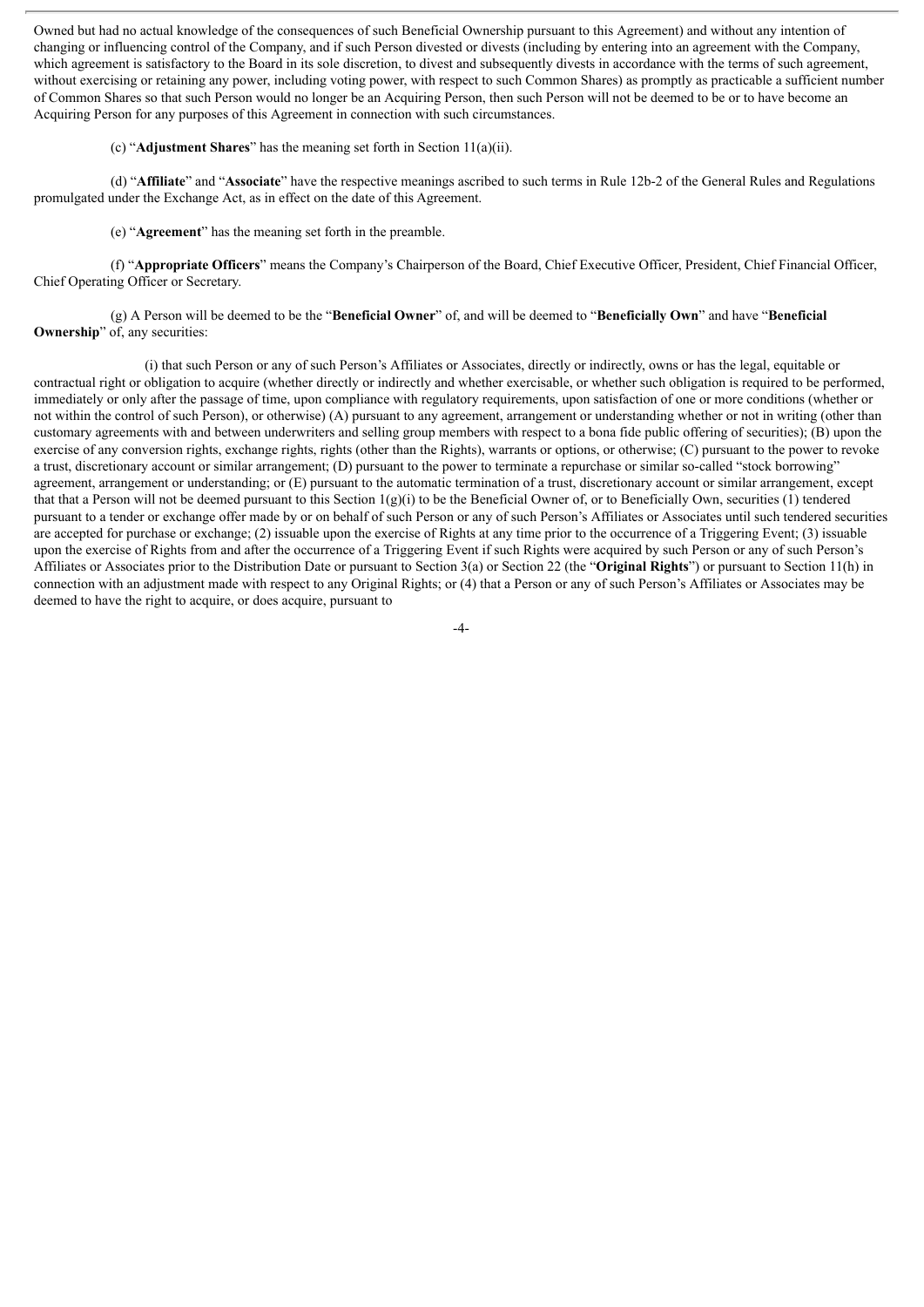any merger, amalgamation, arrangement or other acquisition agreement between the Company and such Person (or one or more of its Affiliates or Associates), or any tender, voting or support agreement entered into by such Person (or one or more of its Affiliates or Associates) in connection with such merger, amalgamation, arrangement or other acquisition, if in each case such agreement has been approved by the Board prior to a Section 11(a)(ii) Event occurring with respect to such Person (or one or more of its Affiliates or Associates):

(ii) that such Person or any of such Person's Affiliates or Associates, directly or indirectly, has the right to vote (including the power to vote or to direct the voting of) or dispose (or direct the disposition) of or has "beneficial ownership" of (as determined pursuant to Rule 13d-3 of the General Rules and Regulations promulgated under the Exchange Act, as in effect on the date of this Agreement), including pursuant to any agreement, arrangement or understanding whether or not in writing, except that a Person will not be deemed to be the Beneficial Owner of, or to Beneficially Own, any security pursuant to this Section  $1(g)(ii)$  as a result of an agreement, arrangement or understanding (whether or not in writing) to vote such security if such agreement, arrangement or understanding (A) arises solely from a revocable proxy or consent given to such Person in response to a public proxy or consent solicitation made pursuant to, and in accordance with, the applicable provisions of the General Rules and Regulations promulgated under the Exchange Act; and (B) is not also then reportable by such Person on Schedule 13D;

(iii) that are Beneficially Owned, directly or indirectly, by any other Person (or any of such Person's Affiliates or Associates) with which such first Person (or any of such first Person's Affiliates or Associates) has any agreement, arrangement or understanding whether or not in writing (other than customary agreements with and between underwriters and selling group members with respect to a bona fide public offering of securities) for the purpose of acquiring, holding, voting (except pursuant to a revocable proxy to the extent contemplated by the proviso to Section 1(g) (ii)) or disposing of any securities of the Company, it being understood that no person who is an officer, director or employee of an Exempt Person will be deemed, solely by reason of such person's status or authority as such, to be a Beneficial Owner of, to have Beneficial Ownership of or to Beneficially Own any securities of the Company that are Beneficially Owned (including in a fiduciary capacity) by an Exempt Person or by any other officer, director or employee of an Exempt Person, it being further understood that any shareholder of the Company, together with any Affiliate, Associate or other person who may be deemed to be a representative of such shareholder who is then serving as a director of the Company, will not be deemed to be the Beneficial Owner of, to have Beneficial Ownership of or to Beneficially Own any securities of the Company held by any other Person as a result of (A) any Person affiliated or otherwise associated with such shareholder serving as a director of the Company or taking any action in connection therewith; (B) discussing the status of its securities with the Company or other shareholders of the Company that are similarly situated; or (C) voting or acting in a manner similar to other shareholders of the Company that are similarly situated; or

(iv) that are the subject of a derivative transaction entered into by such Person or any of such Person's Affiliates or Associates, including, for these purposes, any derivative instrument (whether or not presently exercisable) acquired by such Person, or any of such Person's Affiliates or Associates, that gives such Person, or any of such Person's Affiliates or Associates, the economic equivalent of direct or indirect ownership of, or opportunity to

-5-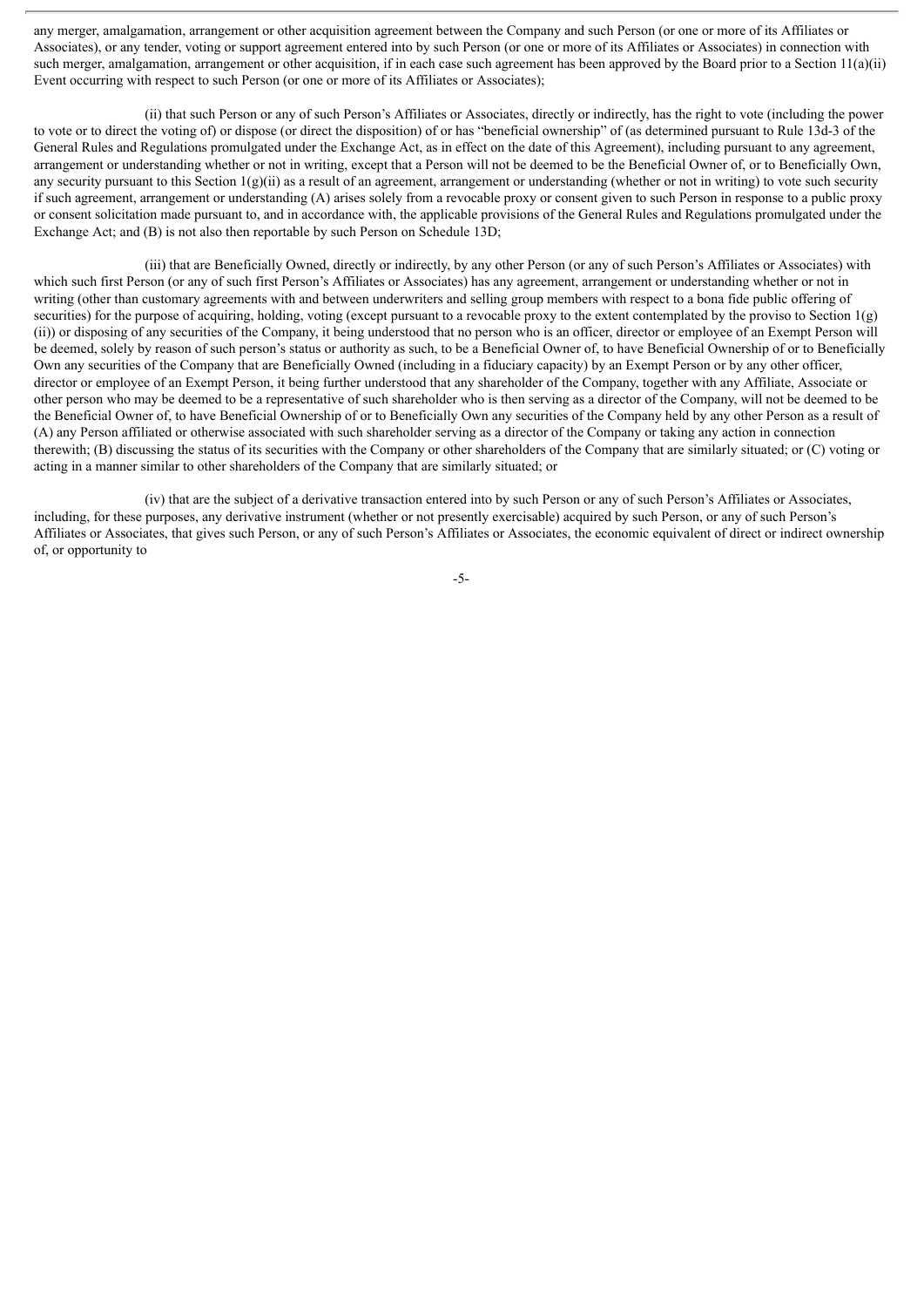obtain ownership of, an amount of securities where the value of the derivative is determined in whole or in part with reference to, or derived in whole or in part from, the price or value of such securities, or that provides such Person, or any of such Person's Affiliates or Associates, an opportunity, directly or indirectly, to profit, or to share in any profit derived from, any change in the value of such securities, in any case without regard to whether (A) the derivative conveys any voting rights in such securities to such Person, or any of such Person's Affiliates or Associates; (B) the derivative is required to be, or capable of being, settled through delivery of such securities, cash or other property; or (C) such Person, or any of such Person's Affiliates or Associates, may have entered into other transactions that hedge the economic effect of the derivative (it being understood that in determining the number of Common Shares that the subject Person will be deemed to Beneficially Own by virtue of the operation of this Section  $1(g)(iv)$ , the subject Person will be deemed to Beneficially Own (without duplication) the notional or other number of Common Shares that, pursuant to the documentation evidencing the derivative position, may be acquired upon the exercise or settlement of the applicable right or as the basis upon which the value or settlement amount of such right, or the opportunity of the holder of such right to profit or share in any profit, is to be calculated, in whole or in part, and in any case (or if no such number of Common Shares is specified in such documentation or otherwise) as determined by the Board in good faith to be the number of Common Shares to which the derivative position relates).

(h) "**Board**" has the meaning set forth in the recitals at the beginning of this Agreement.

(i) "**Book Entry Shares**" has the meaning set forth in Section 3(a).

(j) "**Business Day**" means any day other than a Saturday, Sunday or a day on which banking institutions in the State of New York or the Province of British Columbia are authorized or obligated to close.

(k) "**Close of Business**" on any given date means 5:00 p.m., New York City time, on such date. If such date is not a Business Day, then it means 5:00 p.m., New York City time, on the next succeeding Business Day.

(l) "**Common Shares**" means, unless otherwise specified, the Common Shares, no par value, of the Company. When used with reference to any Person other than the Company, Common Shares means the capital stock or shares with the greatest voting power, or the equity securities or other equity interest having power to control or direct the management, of such Person or, if such Person is a Subsidiary of another Person, of the Person that ultimately controls such first Person.

(m) "**Common Share Equivalents**" has the meaning set forth in Section 11(a)(iii).

(n) "**Company**" has the meaning set forth in the preamble, subject to the terms of Section 13(a).

(o) "**Current Per Share Market Price**" of any security (a "**Security**" for purposes of this definition), for all computations other than those made pursuant to

-6-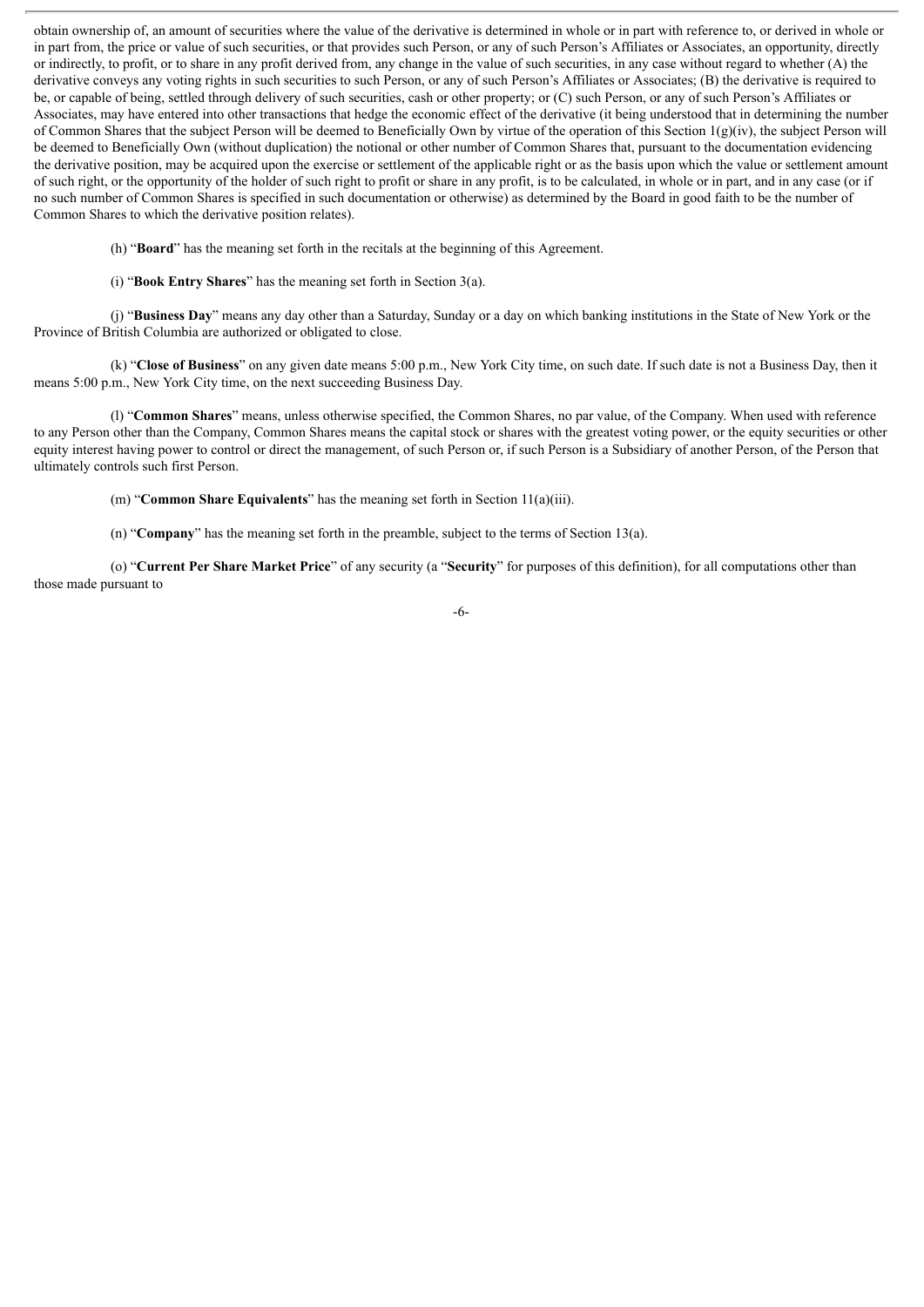Section 11(a)(iii), means the average of the daily closing prices per share of such Security for the 30 consecutive Trading Days immediately prior to but not including such date, and for purposes of computations made pursuant to Section 11(a)(iii), the Current Per Share Market Price of any Security on any date will be deemed to be the average of the daily closing prices per share of such Security for the 10 consecutive Trading Days immediately following but not including such date. If the Current Per Share Market Price of the Security is determined during any period following the announcement by the issuer of such Security of (i) a dividend or distribution on such Security payable in shares of such Security or securities convertible into such shares (other than the Rights) or (ii) any subdivision, combination, consolidation, reverse share split or reclassification of such Security, and the ex-dividend date for such dividend or distribution, or the record date for such subdivision, combination, consolidation, reverse share split or reclassification, has not occurred prior to the commencement of the requisite 30 consecutive Trading Day or 10 consecutive Trading Day period as set forth above, then, and in each such case, the Current Per Share Market Price will be appropriately adjusted to take into account ex-dividend trading. The closing price for each day will be the last sale price, regular way, reported at or prior to 4:00 p.m., New York City time, or, if no such sale takes place on such day, the average of the bid and asked prices, regular way, reported as of 4:00 p.m. New York City time, in either case as reported in the principal consolidated transaction reporting system with respect to securities listed or admitted to trading on the NYSE or, if the Security is not listed or admitted to trading on the NYSE, as reported in the principal consolidated transaction reporting system with respect to securities listed on the principal national securities exchange on which the Security is listed or admitted to trading or, if the Security is not listed or admitted to trading on any national securities exchange, the last quoted price reported at or prior to 4:00 p.m., New York City time, or, if on such date the Security is not so quoted, the average of the high bid and low asked prices in the over-the-counter market, as reported as of 4:00 p.m., New York City time, by the NYSE or such other system then in use, or, if on any such date the Security is not quoted by any such organization, the average of the closing bid and asked prices as furnished by a professional market maker making a market in the Security selected by the Board. If on any such date no market maker is making a market in the Security, the fair value of the Security on such date as determined in good faith by the Board will be used, which determination will be described in a statement filed with the Rights Agent and will be conclusive and binding on the Rights Agent and the holders of the Rights. If the Current Per Share Market Price of the Preferred Shares cannot be determined in the manner provided above or if the Preferred Shares are not publicly held or not listed or traded in a manner described above, then the Current Per Share Market Price of the Preferred Shares will be conclusively deemed to be (x) the Current Per Share Market Price of the Common Shares as determined pursuant to this Section 1(o) multiplied by (y) 1,000 (as such number may be appropriately adjusted to reflect any subdivision, combination, consolidation, reverse share split or reclassification of Common Shares occurring after the Rights Dividend Declaration Date). If the Security (other than the Preferred Shares) is not publicly held or not so listed or traded, or if on any such date the Security is not so quoted and no such market maker is making a market in the Security, then the Current Per Share Market Price means the fair value per Security as determined in good faith by the Board, after consultation with a nationally recognized investment banking firm, whose determination will be described in a statement filed with the Rights Agent and will be conclusive and binding on the Rights Agent and the holders of the Rights.

-7-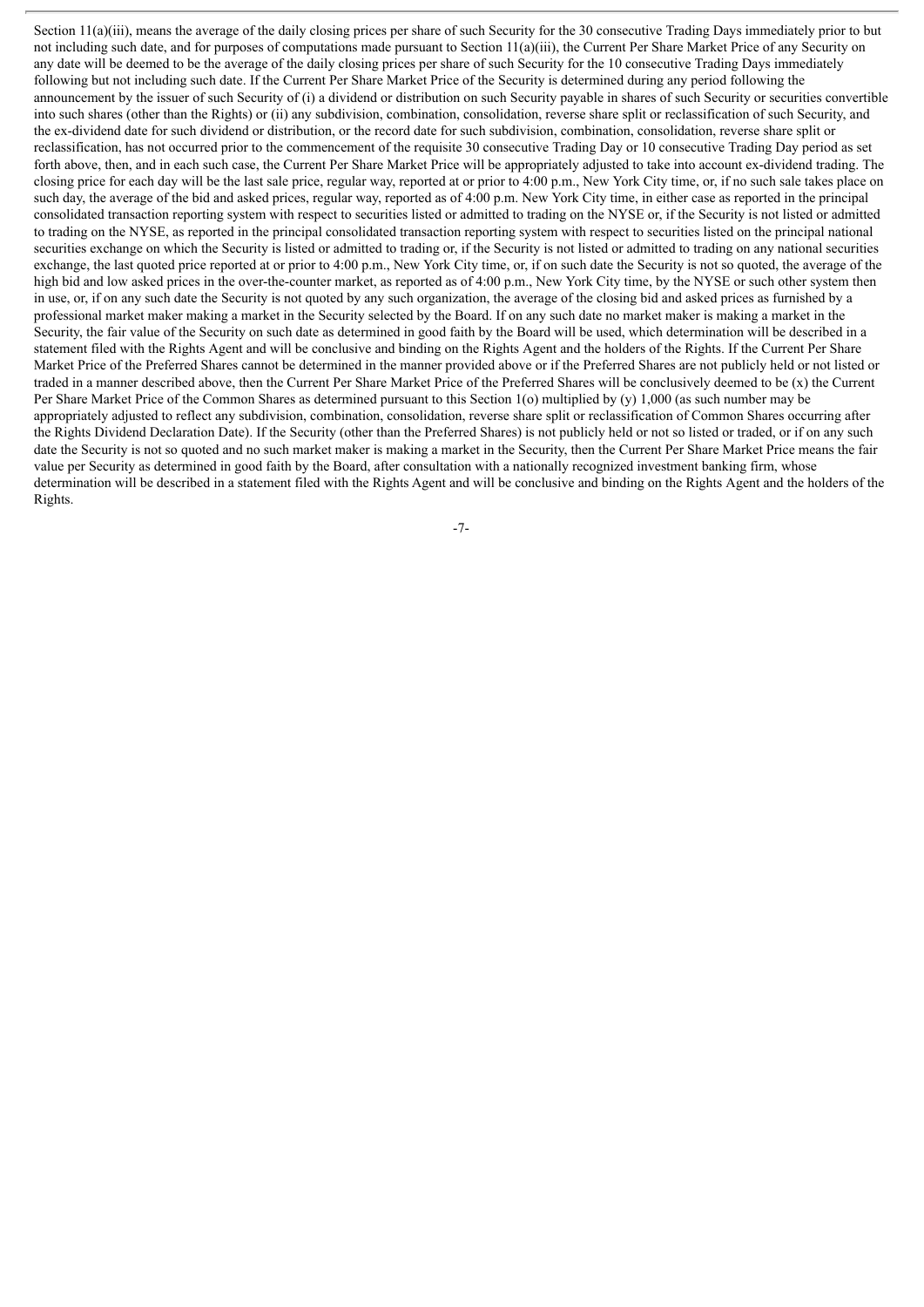(p) "**Current Exchange Value**" means the product of the Current Per Share Market Price of Common Shares on the date of the occurrence of an Exchange Determination (or the next Business Day, if such date is not a Business Day) multiplied by the number of Common Shares for which the Right would otherwise be exchangeable (without regard to whether there were sufficient Common Shares available therefor).

(q) "**Current Value**" has the meaning set forth in Section 11(a)(iii).

(r) "**Distribution Date**" means the earlier of (i) the Close of Business on the 10th Business Day (or such later date as may be determined by action of the Board, which action must be taken prior to the Distribution Date that otherwise would have occurred) after the Share Acquisition Date (or, if the 10th Business Day after the Share Acquisition Date occurs before the Record Date, then the Close of Business on the Record Date); or (ii) the Close of Business on the 10th Business Day (or, if such 10th Business Day occurs before the Record Date, then the Close of Business on the Record Date) (or such later date as may be determined by the Board) after the date that a tender or exchange offer by any Person (other than an Exempt Person) is first published, sent or given within the meaning of Rule 14d-2(a) of the General Rules and Regulations promulgated under the Exchange Act if, assuming the successful consummation thereof, such Person would be an Acquiring Person. If any tender or exchange offer referred to in clause (ii) of this Section 1(r) is canceled, terminated or otherwise withdrawn prior to the Distribution Date without the purchase or exchange of any Common Shares pursuant thereto, then such offer will be deemed, for purposes of this Section 1(r), never to have been made.

(s) "**Equivalent Preferred Shares**" means any class or series of share in the capital of the Company having the same rights, privileges and preferences as the Preferred Shares.

- (t) "**Exchange Act**" means the Securities Exchange Act of 1934, as amended.
- (u) "**Exchange Determination**" has the meaning set forth in Section 24(a).
- (v) "**Exchange Ratio**" has the meaning set forth in Section 24(a).

(w) "**Exempt Person**" means (i) the Company or any Subsidiary of the Company, in each case including in any fiduciary capacity; or (ii) any employee benefit plan of the Company or of any Subsidiary of the Company, or any entity or trustee holding (or acting in a fiduciary capacity in respect of) a share in the capital of the Company for or pursuant to the terms of any such plan or for the purpose of funding any such plan or any other employee benefits for employees of the Company or any Subsidiary of the Company. No Person who is an officer, director or employee of an Exempt Person will be deemed, solely by reason of such Person's status or authority as such, to be the Beneficial Owner of, to have Beneficial Ownership of or to Beneficially Own any securities that are Beneficially Owned (including in a fiduciary capacity) by an Exempt Person or by any other such officer, director or employee of an Exempt Person.

(x) "**Exercise Price**" is initially \$74.00 for each one one-thousandth of a share of Preferred Shares issuable pursuant to the exercise of a Right and is subject to adjustment from time to time as provided in Section 11 or Section 13.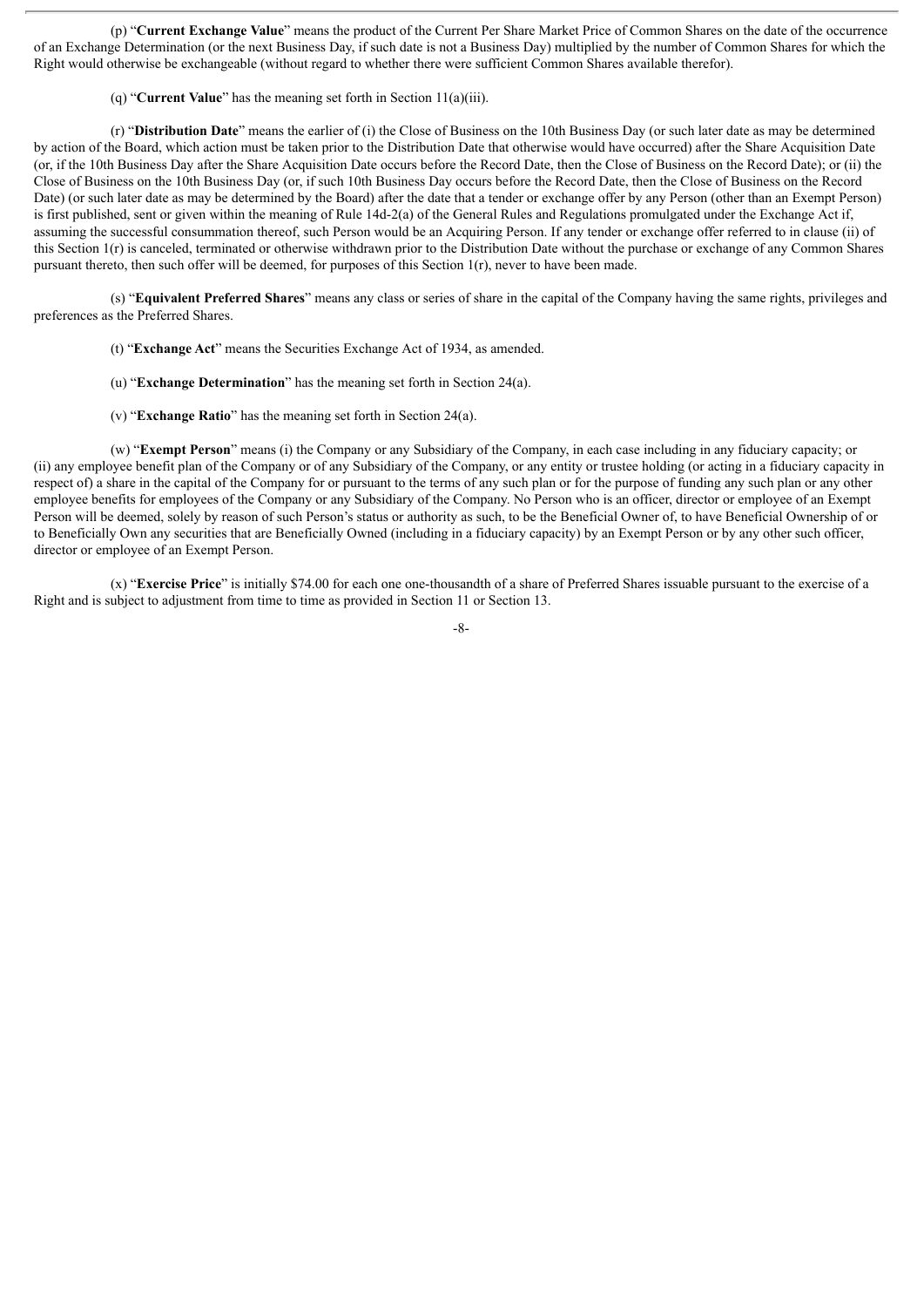(y) "**Expiration Date**" means the earliest to occur of (i) the Close of Business on the Final Expiration Date, (ii) the Redemption Date; (iii) the time at which the Board orders the exchange of the Rights as provided in Section 24; or (iv) the occurrence of the events described in Section 7(g).

- (z) "**Final Expiration Date**" means June 8, 2023.
- (aa) "**NYSE**" means the New York Stock Exchange.
- (bb) "**Original Rights**" has the meaning set forth in Section 1(g)(i).

(cc) "**Person**" means any individual, firm, corporation, partnership (general or limited), limited liability company, joint venture, business trust, trust, association, syndicate, group (as such term is used in Rule 13d-5 of the General Rules and Regulations promulgated under the Exchange Act, as in effect on the date of this Agreement) or other entity, and, in each case, will include any successor (by merger, amalgamation, arrangement or otherwise) of any such Person.

- (dd) "**Post-Event Transferee**" has the meaning set forth in Section 7(e).
- (ee) "**Pre-Event Transferee**" has the meaning set forth in Section 7(e).

(ff) "**Preferred Shares**" means Series A Participating Preferred Shares, no par value, of the Company and, to the extent that there are not a sufficient number of Preferred Shares authorized to permit the full exercise of the Rights, any other series of Preferred Shares of the Company designated for such purpose containing terms substantially similar to the terms of the Preferred Shares.

(gg) "**Principal Party**" means (i) in the case of any transaction described in clause (i) or (ii) of Section 13(a), (A) the Person that is the issuer of the securities into which the Common Shares are converted in the consolidation, merger, amalgamation or arrangement, or, if there is more than one such issuer, the issuer whose Common Shares have the greatest aggregate market value of shares outstanding; or (B) if no securities are so issued, (1) the Person that is the other party to the consolidation, merger, amalgamation or arrangement, if such Person survives the consolidation, merger, amalgamation or arrangement, or, if there is more than one such Person, the Person whose Common Shares has the greatest aggregate market value of shares outstanding; (2) if the Person that is the other party to the merger, amalgamation or arrangement does not survive such consolidation, merger, amalgamation or arrangement, the Person that does survive such consolidation, merger, amalgamation or arrangement (including the Company if it survives); or (3) the Person resulting from the consolidation, merger, amalgamation or arrangement; and (ii) in the case of any transaction described in clause (iii) of Section 13(a), the Person that is the party receiving the greatest portion of the assets, cash flow or earning power transferred pursuant to such transaction or transactions, or, if more than one Person that is a party to such transaction or transactions receives the same portion of the assets or earning power so transferred and each such portion would, were it not for the other equal portions, constitute the greatest portion of the assets or earning power so transferred, or if the Person receiving the greatest portion of the assets or earning power cannot be determined, whichever of such Persons is the issuer of Common Shares having the greatest aggregate market value of shares

-9-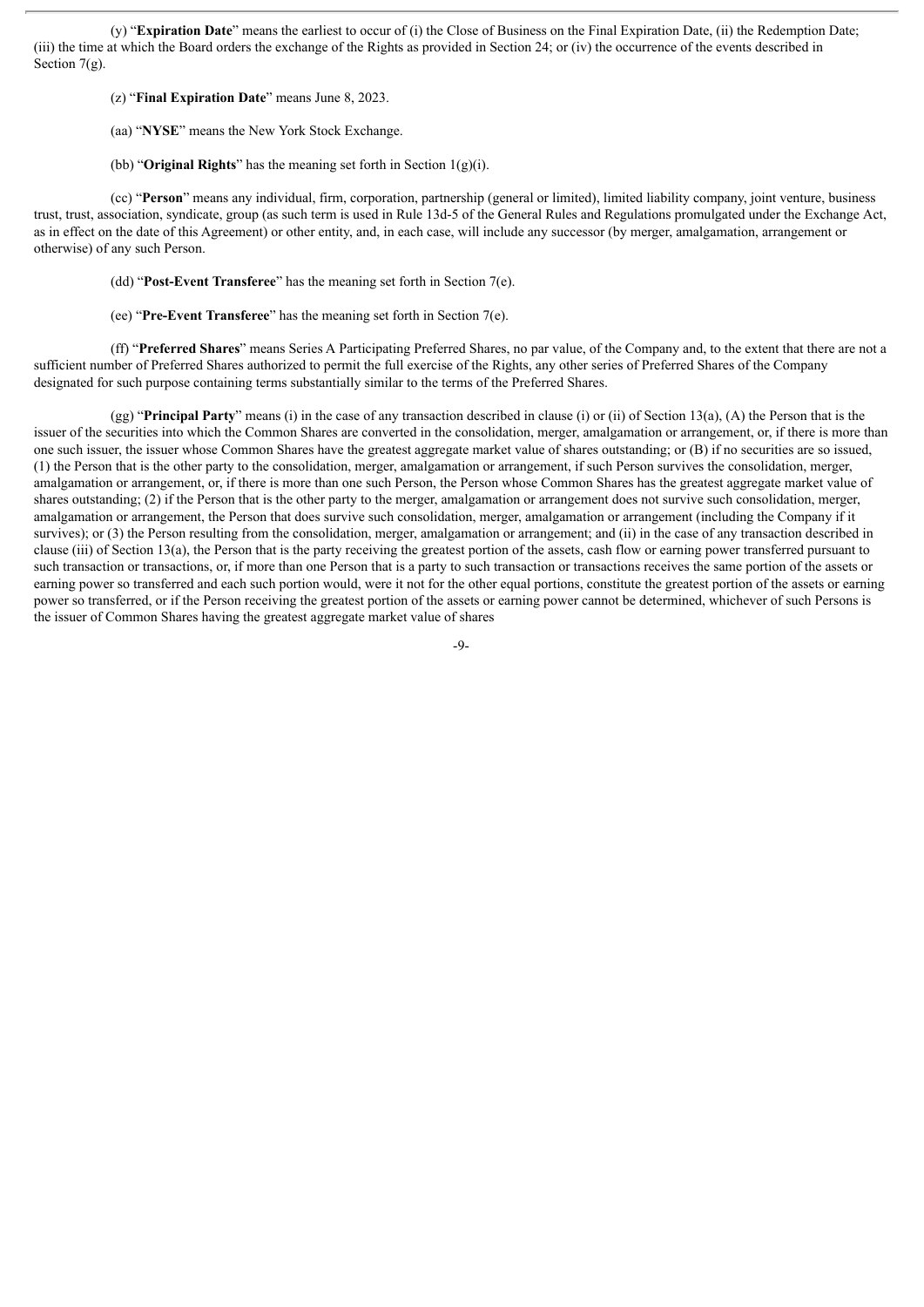outstanding. For purposes of this definition, if the Common Shares of such Person are not at such time, or have not been continuously over the preceding 12-month period, registered pursuant to Section 12 of the Exchange Act, then if such Person is (x) a direct or indirect Subsidiary of another Person whose Common Shares is and has been so registered, the term "Principal Party" will refer to such other Person, (y) a direct or indirect Subsidiary of more than one Person whose Common Shares is and has been so registered, the term "Principal Party" will refer to whichever of such Persons is the issuer of Common Shares having the greatest aggregate market value of shares outstanding, or (z) if such Person is owned, directly or indirectly, by a joint venture formed by two or more Persons that are not owned, directly or indirectly, by the same Person, the rules set forth in clauses  $(x)$  and  $(y)$ above will apply to each of the owners having an interest in the venture as if the Person owned by the joint venture was a Subsidiary of both or all of such joint venturers, and the Principal Party in each such case must bear the obligations set forth in Section 13 in the same ratio as its interest in such Person bears to the total of such interests.

- (hh) "**Privacy Laws**" has the meaning set forth in Section 38.
- (ii) "**Record Date**" has the meaning set forth in the recitals at the beginning of this Agreement.
- (jj) "**Redemption Date**" has the meaning set forth in Section 23(a).
- (kk) "**Redemption Price**" has the meaning set forth in Section 23(a).
- (ll) "**Right**" has the meaning set forth in the recitals at the beginning of this Agreement.
- (mm) "**Rights Agent**" has the meaning set forth in the preamble.

(nn) "**Rights Certificate**" means a certificate substantially in the form attached as Exhibit B, it being understood that, that notwithstanding anything to the contrary in this Agreement, the Company may choose to use book entry in lieu of physical certificates, in which case a "Rights Certificate" will be deemed to mean the uncertificated book entry representing the related Rights.

(oo) "**Rights Dividend Declaration Date**" has the meaning set forth in the recitals at the beginning of this Agreement.

(pp) "**Schedule 13D**" means a statement on Schedule 13D filing pursuant to Rule 13d-1(a), 13d-1(e), Rule 13d-1(f) or 13d-1(g) of the General Rules and Regulations under the Exchange Act, and any comparable or successor report.

(qq) "**SEC**" means the United States Securities and Exchange Commission.

- (rr) "**Section 11(a)(ii) Event**" has the meaning set forth in Section 11(a)(ii).
- (ss) "**Section 11(a)(ii) Trigger Date**" has the meaning set forth in Section 11(a)(iii).

-10-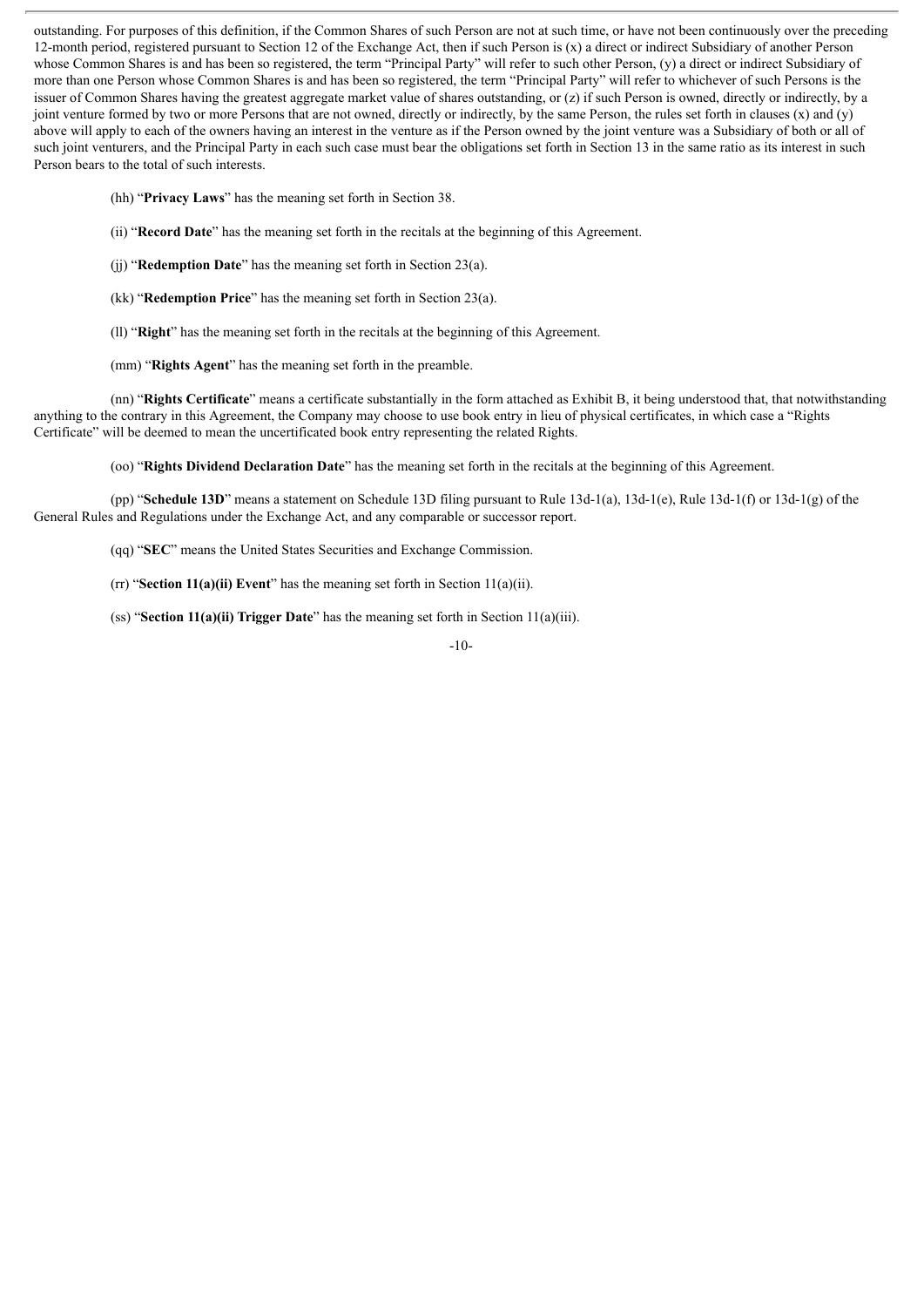(tt) "**Section 13 Event**" means any event described in clause (i), (ii) or (iii) of Section 13(a).

(uu) "**Securities Act**" means the Securities Act of 1933, as amended.

(vv) "**Security**" has the meaning set forth in Section 1(o).

(ww) "**Signature Guarantee**" has the meaning set forth in Section 6(a).

(xx) "**Spread**" means the excess of (i) the Current Value over (ii) the Exercise Price.

(yy) "**Share Acquisition Date**" means (i) the first date of public announcement (which, for purposes of this definition, includes the filing or amending of a Schedule 13D) by the Company or an Acquiring Person that an Acquiring Person has become such or that discloses information that reveals the existence of an Acquiring Person or (ii) such earlier date as a majority of the Board will become aware of the existence of an Acquiring Person.

(zz) "**Subsequent Transferee**" has the meaning set forth in Section 7(e).

(aaa) "**Subsidiary**" of any Person means any firm, corporation, partnership, limited liability company, joint venture, business trust, trust, association, syndicate or other entity (whether or not incorporated) of which an amount of voting securities sufficient to elect a majority of the directors or Persons having similar authority, or a majority of the equity or ownership interests, is Beneficially Owned, directly or indirectly, by such Person, or any firm, corporation, partnership, limited liability company, joint venture, business trust, trust, association, syndicate or other entity (whether or not incorporated) otherwise controlled by such Person.

(bbb) "**Substitution Period**" has the meaning set forth in Section 11(a)(iii).

(ccc) "**Summary of Rights**" means a summary of this Agreement substantially in the form attached as Exhibit C.

(ddd) "**Trading Day**" means a day on which the principal national securities exchange on which a referenced security is listed or admitted to trading is open for the transaction of business or, if a referenced security is not listed or admitted to trading on any national securities exchange, a Business Day.

(eee) "**Triggering Percentage**" means 10 percent (or 20 percent in the case of a Person who is a 13G Institutional Investor).

(fff) "**Triggering Event**" means any Section 11(a)(ii) Event or Section 13 Event.

(ggg) "**Trust**" has the meaning set forth in Section 24(b)(ii).

(hhh) "**Trust Agreement**" has the meaning set forth in Section 24(b)(ii).

-11-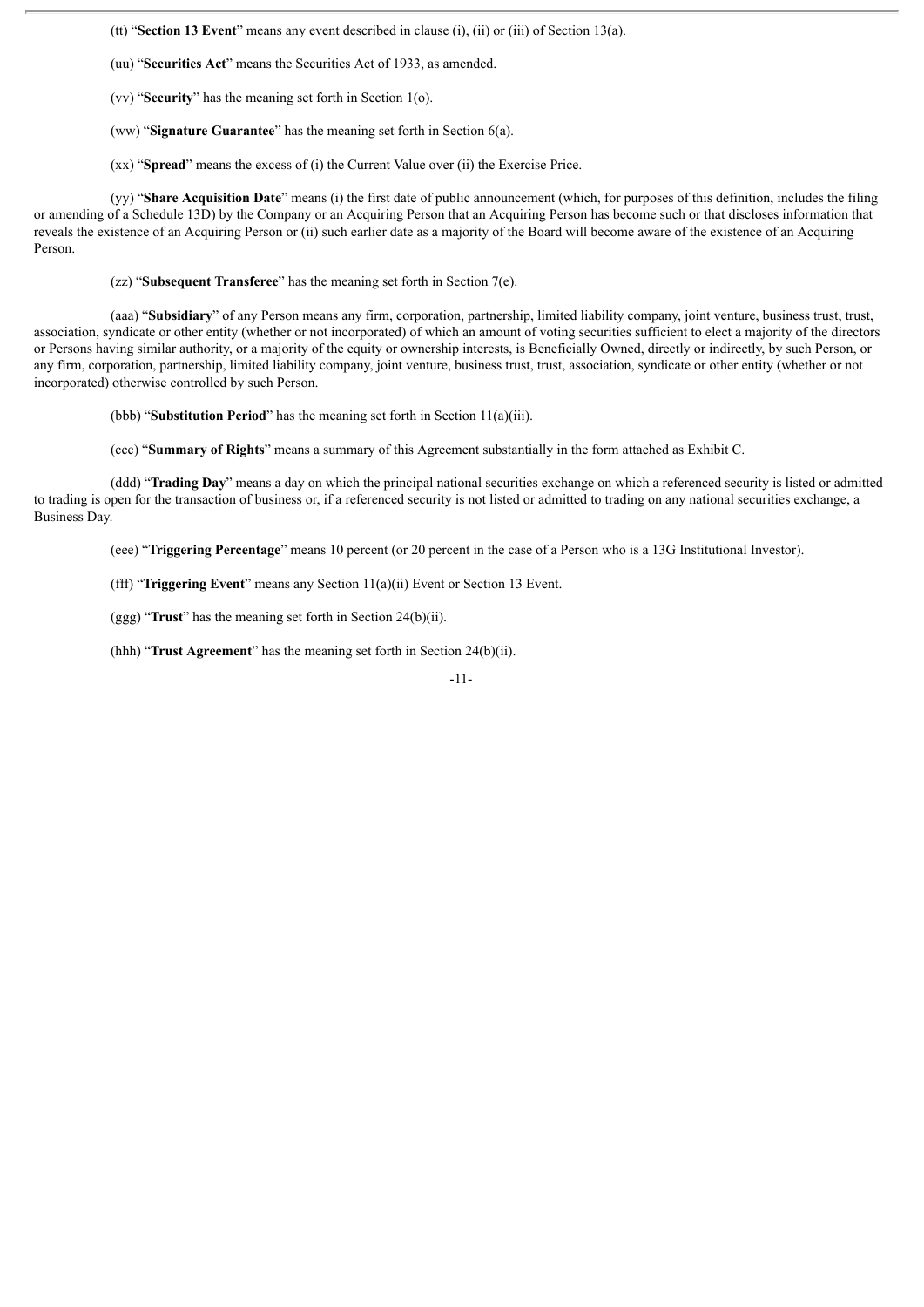Section 2. *Appointment of Rights Agent*. The Company appoints the Rights Agent to act as rights agent for the Company in accordance with the express terms and conditions hereof (and no implied terms and conditions), and the Rights Agent hereby accepts such appointment. The Company may from time to time appoint such co-Rights Agents as it may deem necessary or desirable (the term "Rights Agent" being used herein to refer, collectively, to the Rights Agent together with any such co-Rights Agents) upon 10 days prior written notice thereof to the Rights Agent. In the event the Company appoints one or more co-Rights Agents, then the respective duties of the Rights Agent and any co-Rights Agents will be as the Company reasonably determines provided that such duties are consistent with the terms and conditions of this Agreement, and that contemporaneously with such appointment, the Company will notify, in writing, the Rights Agent (and any co-Rights Agents) of any such duties. The Rights Agent will have no duty to supervise, and will in no event be liable for the acts or omissions of, any such co-Rights Agent.

#### Section 3. *Issuance of Rights Certificates*.

(a) *Rights Evidenced by Certificates for Common Shares and Book Entry Shares*. Until the Distribution Date, (i) the Rights (unless earlier expired, redeemed or terminated) will be evidenced (subject to the provisions of Section 3(b) and Section 3(c)) by the certificates for Common Shares registered in the names of the holders thereof or, in the case of uncertificated Common Shares registered in book entry form ("**Book Entry Shares**"), by notation in book entry accounts reflecting the ownership of such Common Shares (which certificates and Book Entry Shares, as applicable, will also be deemed to be Rights Certificates) and not by separate Rights Certificates; and (ii) the Rights (and the right to receive Rights Certificates) will be transferable only in connection with the transfer of the underlying Common Shares (including a transfer to the Company). As soon as commercially practicable after the Distribution Date, the Company will prepare and execute, and upon written request of the Company, the Rights Agent will countersign and the Company will send or cause to be sent (and the Rights Agent will, if so requested and provided with all necessary information and documents at the expense of the Company, send) by first-class, postage-prepaid mail, to each record holder of Common Shares as of the Close of Business on the Distribution Date (other than any Acquiring Person or any of its Affiliates or Associates), at the address of such holder shown on the records of the Company or the transfer agent for the Common Shares, one or more Rights Certificates evidencing one Right for each Common Share so held, subject to adjustment as provided in this Agreement. Receipt of a Rights Certificate by any Person will not preclude a later determination that all or part of the Rights represented by such Rights Certificate are void pursuant to Section 7(e). To the extent that a Section 11(a)(ii) Event has also occurred, the Company may implement such procedures as it deems appropriate in its sole discretion to minimize the possibility that Rights are received by any Person whose Rights are null and void pursuant to Section 7(e). If an adjustment in the number of Rights per Common Share has been made pursuant to Section 11, then at the time of distribution of the Rights Certificates, the Company will make the necessary and appropriate rounding adjustments (in accordance with Section 14(a)) so that Rights Certificates representing only whole numbers of Rights are distributed and cash is paid in lieu of any fractional Rights (in accordance with Section 14(a)). As of and after the Distribution Date, the Rights will be evidenced solely by the Rights Certificates and may be transferred by the transfer of the Rights Certificates as permitted by this Agreement, separately and apart from any transfer of Common Shares, and the holders of such

-12-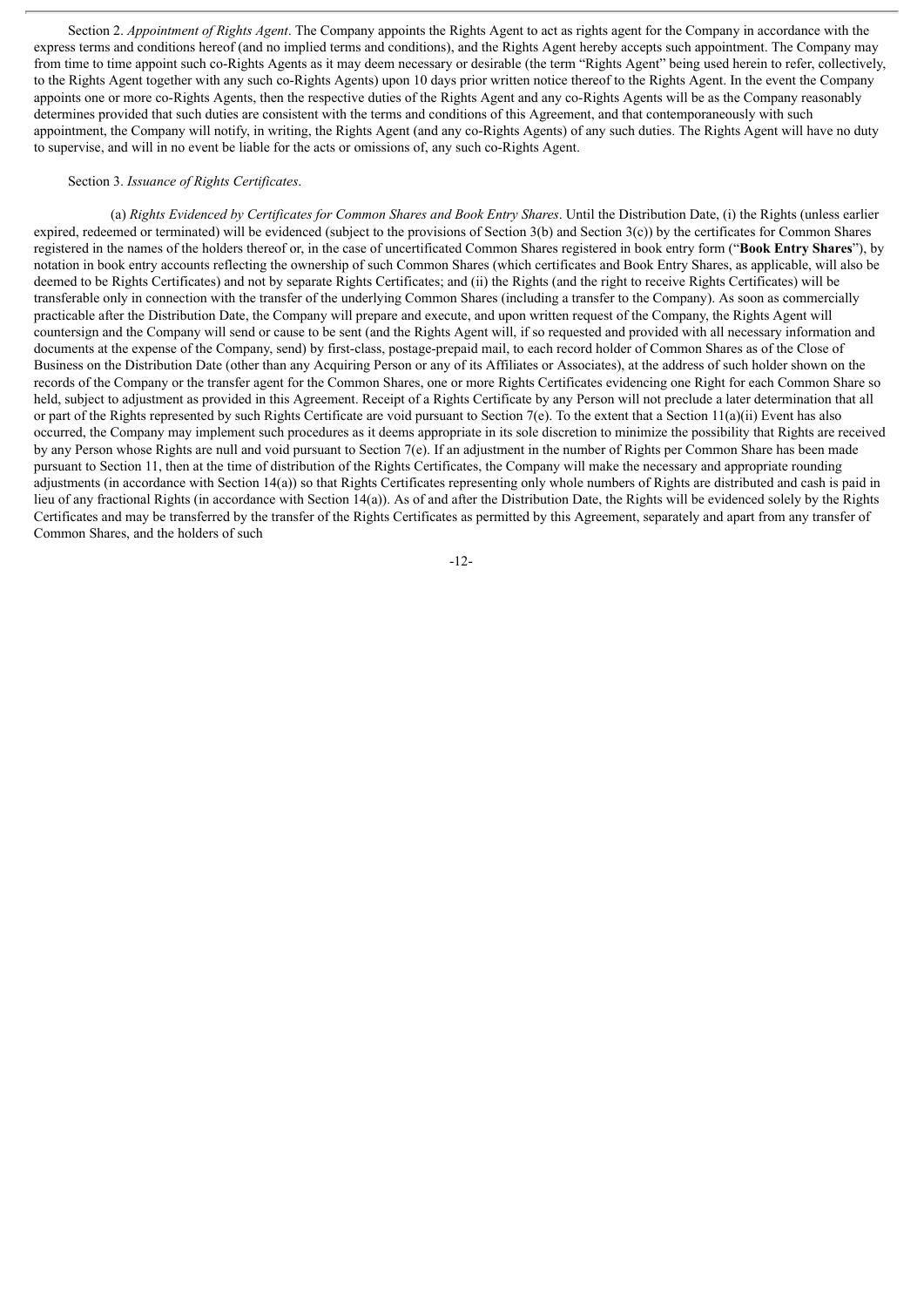Rights Certificates as shown on the transfer books of the Company or the transfer agent for the Rights (which may be the Rights Agent) will be the record holders thereof. The Company will promptly notify the Rights Agent in writing upon the occurrence of the Distribution Date. Until such notice is provided to the Rights Agent, it may presume conclusively for all purposes that the Distribution Date has not occurred. At the Company's expense, the Company will make promptly available any necessary information on the transfer books of the Company that is reasonably available to the Company regarding the holders that the Rights Agent may require to perform its duties under this Agreement. The Rights Agent will have no duty to act without such necessary information.

(b) *Summary of Rights; Outstanding Common Shares*. The Company will make available, or cause to be made available, promptly after the Record Date, a copy of the Summary of Rights to any holder of Rights who may so request from time to time prior to the Expiration Date. With respect to certificates representing Common Shares and Book Entry Shares, as applicable, outstanding as of the Record Date or issued subsequent to the Record Date, until the earlier of the Distribution Date or the Expiration Date, the Rights will be evidenced by such certificates or Book Entry Shares, and the registered holders of the Common Shares will also be the registered holders of the associated Rights. Until the earlier of the Distribution Date or the Expiration Date, the surrender for transfer of any Common Shares in respect of which Rights have been issued (with or without a copy of the Summary of Rights) will also constitute the transfer of the Rights associated with such Common Shares. Notwithstanding anything to the contrary in this Agreement, upon the effectiveness of a redemption pursuant to Section 23 or an exchange pursuant to Section 24, the Company will not thereafter issue any additional Rights and, for the avoidance of doubt, no Rights will be attached to or will be issued with any Common Shares (including any Common Shares issued pursuant to an exchange) at any time thereafter.

(c) *Legend*. Rights will be issued in respect of all Common Shares that are issued (whether as an original issuance or from the Company's treasury) after the Record Date but prior to the earlier of the Distribution Date or the Expiration Date. Certificates representing such Common Shares will also be deemed to be certificates for Rights, and will bear substantially the following legend if such certificates are issued after the Record Date but prior to the earlier of the Distribution Date or the Expiration Date:

This certificate also evidences and entitles the holder to certain rights as set forth in a Preferred Shares Rights Agreement, dated as of June 9, 2022, between Zymeworks Inc. (the "**Company**") and Computershare Trust Company, N.A., as rights agent (or any successor rights agent), as it may be amended from time to time (the "**Rights Agreement**"), the terms of which are hereby incorporated herein by reference and a copy of which is on file at the principal executive offices of the Company. Under certain circumstances as set forth in the Rights Agreement, the Rights (as defined in the Rights Agreement) may be redeemed, may become exercisable for securities or assets of the Company or securities of another entity, may be exchanged for Common Shares or other securities or assets of the Company, may expire or may be evidenced by separate certificates, and may no longer be evidenced by this certificate. The Company will mail to the holder of this certificate a copy of the Rights Agreement as in effect on the date of mailing without charge after receipt of a written request therefor. **Under certain**

-13-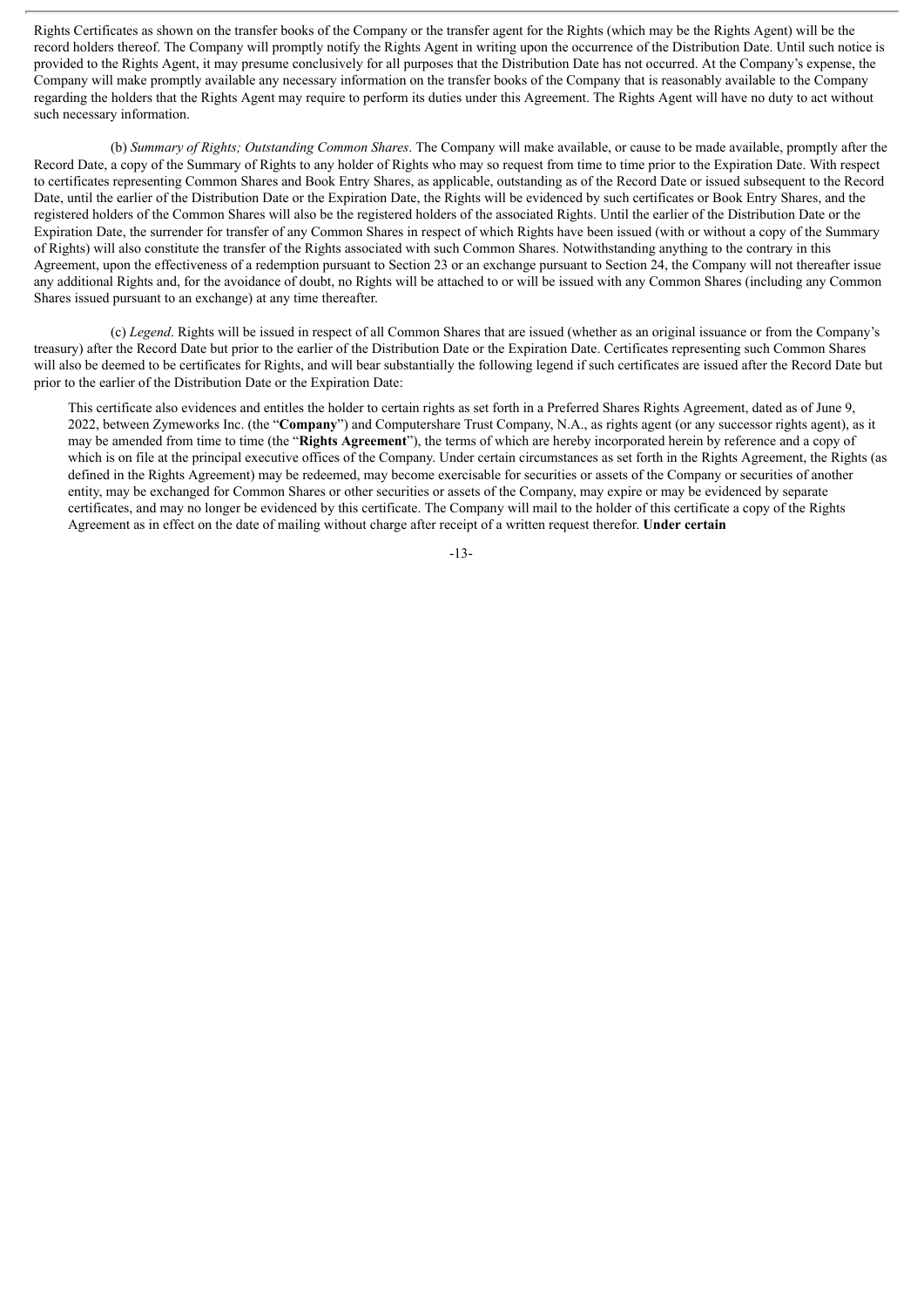### circumstances as set forth in the Rights Agreement, Rights that are beneficially owned by, transferred to or have been owned by an Acquiring Person (as defined in the Rights Agreement) or any of its Affiliates (as defined in the Rights Agreement) or Associates (as **defined in the Rights Agreement) will be null and void and will no longer be transferable.**

With respect to any Book Entry Shares, a legend in substantially similar form will be included in any appropriate ownership notice provided to the holder of such Book Entry Share or in a notice to the record holder of such Book Entry Share in accordance with applicable law. With respect to such certificates representing Common Shares containing the foregoing legend, or any notice of the foregoing legend delivered to record holders of Book Entry Shares, as applicable, until the earlier of the Distribution Date or the Expiration Date, (i) the Rights associated with the Common Shares represented by such certificates or Book Entry Shares will be evidenced solely by such certificates or registration in book-entry form; (ii) the registered holders of the Common Shares will also be the registered holders of the associated Rights; and (iii) the surrender for transfer of any such certificates or the transfer of any Book Entry Shares (with or without a copy of the Summary of Rights) will also constitute the transfer of the Rights associated with the Common Shares. Notwithstanding this Section 3(c), the omission of a required legend, the inclusion of a legend that makes reference to a rights agreement other than this Agreement or the failure to provide notice thereof will not affect the enforceability of any part of this Agreement or the rights of any holder of Rights.

(d) *Acquisitions of Rights by the Company*. If the Company purchases or acquires any Common Shares after the Record Date but prior to the earlier of the Distribution Date or the Expiration Date, then any Rights associated with such Common Shares will be deemed to be canceled and retired so that the Company will not be entitled to exercise any Rights associated with the Common Shares that are no longer outstanding.

### Section 4. *Form of Rights Certificates*.

(a) *Rights Certificates*. The Rights Certificates (and the form of election to purchase and form of assignment, including the certifications therein, to be printed on the reverse thereof) will be substantially in the form of Exhibit B, and may have such marks of identification or designation and such legends, summaries or endorsements printed thereon as the Company may deem appropriate (but which do not affect the rights, duties, responsibilities or liabilities of the Rights Agent) and are not inconsistent with the provisions of this Agreement, or as may be required to comply with any applicable law or with any rule or regulation made pursuant thereto, with any applicable rule or regulation of any applicable stock exchange or trading system on which the Rights may from time to time be listed or quoted or of the Financial Industry Regulatory Authority, or to conform to customary usage. Subject to the provisions of Section 11 and Section 22, the Rights Certificates, whenever distributed, will be dated as of the Record Date (or in the case of Rights issued with respect to Common Shares issued by the Company after the Record Date, as of the date of issuance of such Common Shares) and on their face will entitle the holders thereof to purchase such number of one one-thousandths of a share of Preferred Shares as will be set forth therein at the Exercise Price, but the number and type of securities purchasable upon the exercise of each Right and the Exercise Price will be subject to adjustment as provided in this Agreement.

-14-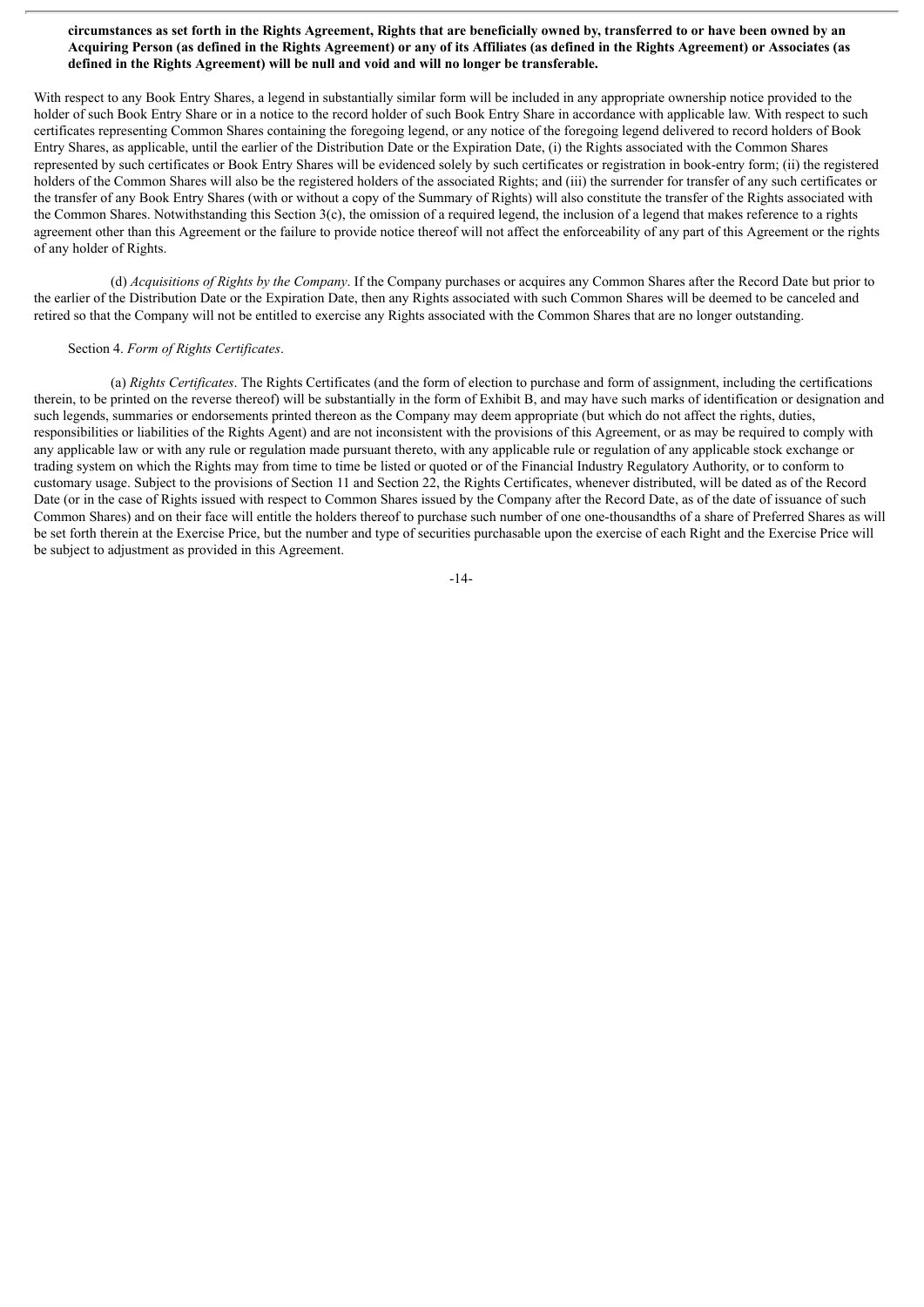(b) *Certain Legends*. Any Rights Certificate issued pursuant to Section 3(a), Section 11(h) or Section 22 that represents Rights that are Beneficially Owned by an Acquiring Person, an Affiliate or Associate of an Acquiring Person, a Post-Event Transferee, a Pre-Event Transferee, a Subsequent Transferee or any nominee of any of the foregoing, and any Rights Certificate issued pursuant to Section 6 or Section 11 upon transfer, exchange, replacement or adjustment of any other Rights Certificate referred to in this sentence, will contain (to the extent that the Rights Agent has notice thereof and to the extent feasible) substantially the following legend:

The Rights represented by this Rights Certificate are or were beneficially owned by a person who was or became an Acquiring Person or an Affiliate or Associate of an Acquiring Person (as such terms are defined in the Rights Agreement). Accordingly, this Rights Certificate and the Rights may become null and void in the circumstances specified in section 7(e) of the Rights Agreement.

(c) *Uncertificated Rights*. Notwithstanding anything to the contrary in this Agreement, the Company and the Rights Agent may amend this Agreement to provide for uncertificated Rights in addition to or in place of Rights evidenced by Rights Certificates.

#### Section 5. *Countersignature and Registration*.

(a) *Countersignature*. The Rights Certificates will be executed on behalf of the Company by one of its Appropriate Officers, which execution will be attested to by such officers as the Board may designate, in each case by manual, facsimile or other electronic signature, and will have affixed thereto the Company's seal (if any) or a facsimile or other electronic copy thereof. The Rights Certificates will be countersigned, by manual, facsimile or other electronic signature, by an authorized signatory of the Rights Agent, but it will not be necessary for the same signatory to countersign all of the Rights Certificates. No Rights Certificate will be valid for any purpose unless countersigned by the Rights Agent. If any director or officer of the Company who has signed or attested to any of the Rights Certificates ceases to be such director or officer of the Company before countersignature by the Rights Agent and issuance and delivery by the Company, such Rights Certificates nevertheless may be countersigned by the Rights Agent and issued and delivered by the Company with the same force and effect as though the person who signed or attested to such Rights Certificates on behalf of the Company had not ceased to be a director or officer of the Company. Any Rights Certificate may be signed or attested to on behalf of the Company by any person who, as of the actual date of the execution of such Rights Certificate, is a proper director or officer of the Company to sign such Rights Certificate, although at the date of the execution of this Agreement any such person was not such a director or officer.

(b) *Transfer Books*. Following the Distribution Date, receipt by the Rights Agent of notice to that effect, and all other relevant information and documents referred to in Section 3(a), the Rights Agent will keep or cause to be kept, at its office designated for such purposes, books for registration and transfer of the Rights Certificates issued under this Agreement. Such books will show the names and addresses of the respective holders of the Rights Certificates, the number of Rights evidenced on its face by each of the Rights Certificates, the certificate number of each of the Rights Certificates and the date of each of the Rights

-15-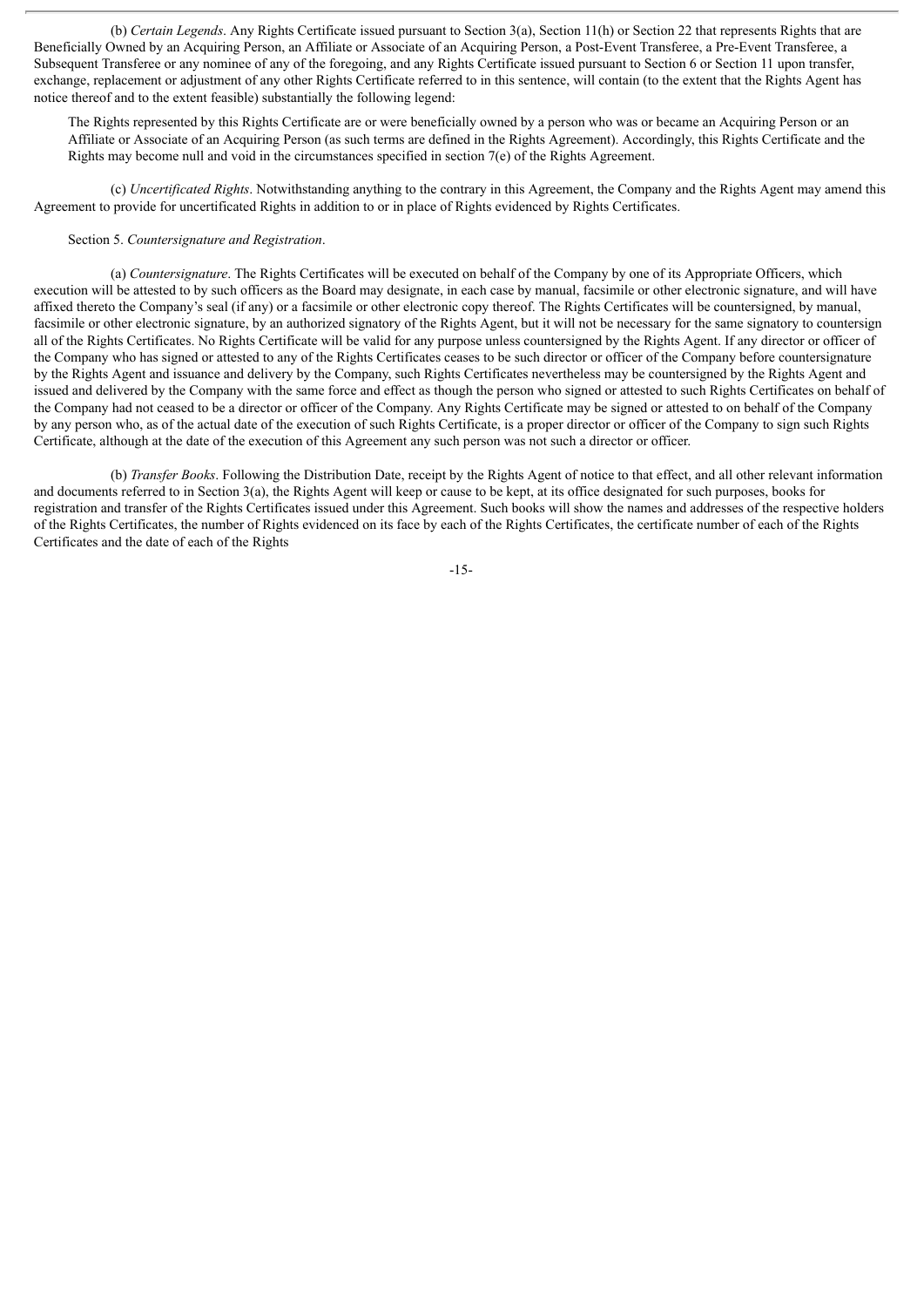Certificates. The Rights Agent will not register, or permit to be registered, any transfer or exchange of any Rights Certificates (or the underlying Rights) that have become null and void pursuant to Section 7(e), have been redeemed pursuant to Section 23 or have been exchanged pursuant to Section 24.

### Section 6. Transfer. Split Up. Combination and Exchange of Rights Certificates: Mutilated. Destroved. Lost or Stolen Rights Certificates.

(a) *Transfer, Split Up, Combination and Exchange of Rights Certificates*. Subject to the provisions of Section 4(b), Section 7(e), Section 14 and Section 24, at any time after the Close of Business on the Distribution Date, and at or prior to the Close of Business on the Expiration Date, any Rights Certificate (other than any Rights Certificate representing Rights that have become null and void pursuant to Section 7(e), that have been redeemed pursuant to Section 23 or that have been exchanged pursuant to Section 24) may be transferred, split up, combined or exchanged for another Rights Certificate entitling the registered holder to purchase a like number of one one-thousandths of a share of Preferred Shares (or, following a Triggering Event, other securities, cash or other assets, as the case may be) as the Rights Certificate surrendered then entitled such holder (or former holder in the case of a transfer) to purchase. Any registered holder desiring to transfer, split up, combine or exchange any Rights Certificate will make such request in writing delivered to the Rights Agent, and will surrender the Rights Certificate, together with any required form of assignment duly executed and properly completed, to be transferred, split up, combined or exchanged at the office or offices of the Rights Agent designated for such purpose with all signatures guaranteed from an eligible guarantor institution participating in a signature guarantee program approved by the Securities Transfer Association (a "**Signature Guarantee**") and such other documentation as the Rights Agent may reasonably request. The Rights Certificates are transferable only on the books and records of the Rights Agent. Notwithstanding anything in this Agreement to the contrary, neither the Rights Agent nor the Company will be obligated to take any action whatsoever with respect to the transfer of any such surrendered Rights Certificate until the registered holder has properly completed and duly executed the certificate contained in the form of assignment on the reverse side of such Rights Certificate and has provided such additional evidence of the identity of the Beneficial Owner (or former Beneficial Owner) or Affiliates or Associates thereof of the Rights represented by such Rights Certificates, in each case as the Company or the Rights Agent reasonably requests. Thereupon, subject to Section 4(b), Section 7(e), Section 14 and Section 24, the Rights Agent will countersign (by manual, facsimile or other electronic signature) and deliver to the Person entitled thereto a Rights Certificate as so requested. The Company or the Rights Agent may require payment from the holder of a Rights Certificate of a sum sufficient to cover any tax or governmental charge that may be imposed in connection with any transfer, split up, combination or exchange of any Rights Certificate. If and to the extent that the Company does require payment of any such tax or governmental charge, the Company will provide the Rights Agent prompt written notice thereof and the Rights Agent will not deliver any Rights Certificate unless and until the Rights Agent is satisfied that all such payments have been made, and the Rights Agent will forward any such sum collected by it to the Company or to such Person as the Company specifies by written notice. The Rights Agent will not have any duty or obligation to take any action pursuant to any Section of this Agreement related to the issuance or delivery of Rights Certificates unless and until it is satisfied that all such taxes or charges have been paid.

-16-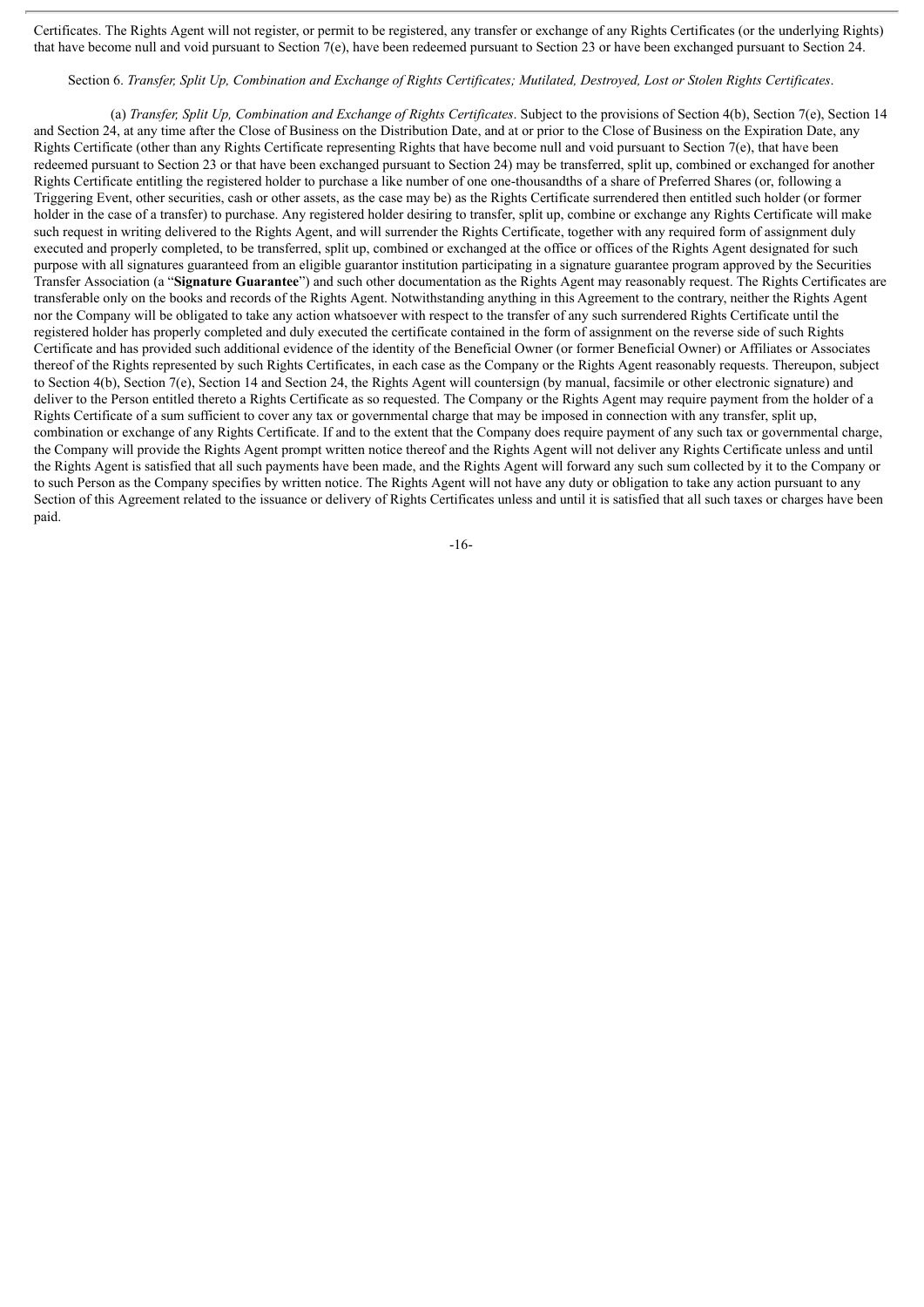(b) *Mutilated, Destroyed, Lost or Stolen Rights Certificates*. Subject to the provisions of Section 7(e), Section 11(a)(ii) and Section 24, at any time after the Distribution Date and prior to the Expiration Date, upon receipt by the Company and the Rights Agent of evidence reasonably satisfactory to each of the Company and the Rights Agent of the loss, theft, destruction or mutilation of a Rights Certificate and such additional evidence of the identity of the Beneficial Owner (or former Beneficial Owner) or Affiliates or Associates thereof as the Company or the Rights Agent may request, and, in case of loss, theft or destruction, of indemnity or security reasonably satisfactory to each of the Company and the Rights Agent, along with such other and further documentation as the Company or the Rights Agent may reasonably request, and reimbursement to the Company and the Rights Agent of all reasonable expenses incidental thereto, and upon surrender to the Rights Agent and cancellation of the Rights Certificate if mutilated, absent notice to Rights Agent that such Rights Certificate has been acquired by a bona fide purchaser, the Company will issue, execute and deliver a new Rights Certificate of like tenor to the Rights Agent for countersignature and delivery to the registered holder in lieu of the Rights Certificate so lost, stolen, destroyed or mutilated. Every new Rights Certificate issued pursuant to this Section 6(b) in lieu of any lost, stolen, destroyed or mutilated Rights Certificate will evidence a contractual obligation of the Company, whether or not the lost, stolen, destroyed or mutilated Rights Certificate will be at any time enforceable by anyone, and, subject to Section 7(e), will be entitled to all the benefits of this Agreement equally and proportionately with any and all other Rights duly issued under this Agreement.

### Section 7. *Exercise of Rights; Exercise Price; Prohibited Issuances*.

(a) *Exercise of Rights*. Subject to Section 7(e), Section 23(b) and Section 24(a), the registered holder of any Rights Certificate may exercise the Rights evidenced thereby (except as otherwise provided in this Agreement) in whole or in part on any Business Day at or after the Distribution Date and prior to the Close of Business on the Expiration Date by surrender of the Rights Certificate, with the form of election to purchase and certificate on the reverse side thereof properly completed and duly executed, to the Rights Agent at the office or offices of the Rights Agent designated for such purpose, accompanied by a Signature Guarantee and such other documentation as the Rights Agent may reasonably request, together with payment of the Exercise Price for each one one-thousandth of a share of Preferred Shares (or, following a Triggering Event, other securities, cash or other assets, as the case may be) as to which the Rights are exercised.

### (b) *Exercise Price*. The Exercise Price is payable in accordance with Section 7(c).

(c) *Payment*. Except as otherwise provided in this Agreement, upon receipt of a Rights Certificate representing exercisable Rights, with the form of election to purchase and certificate properly completed and duly executed, accompanied by payment of the aggregate Exercise Price for the total number of one one-thousandths of a share of Preferred Shares (or, following a Triggering Event, other securities, cash or other assets, as the case may be) to be purchased and an amount equal to any applicable transfer tax or governmental charge required to be paid by the holder of such Rights Certificate in accordance with Section 9(e), the Rights Agent will, subject to Section 7(f) and Section 20(k), thereupon promptly (i) (A) requisition from any transfer agent of the Preferred Shares (or make available, if the Rights Agent is the transfer

-17-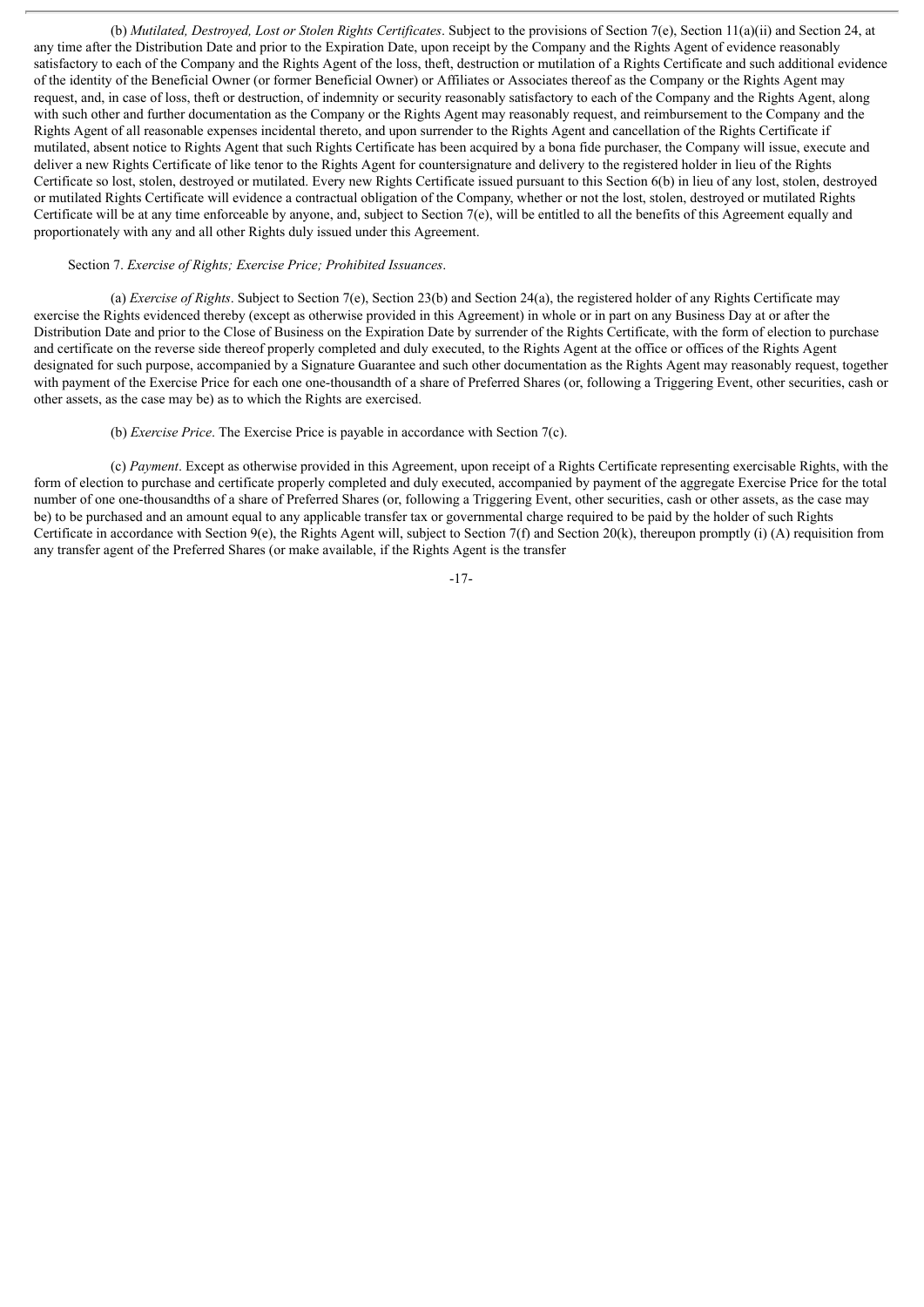agent for the Preferred Shares) a certificate for the total number of one one-thousandths of a share of Preferred Shares (or, following a Triggering Event, other securities, cash or other assets, as the case may be) to be purchased (or, in the case of uncertificated shares or other securities, requisition from the transfer agent a notice setting forth such number of shares or other securities to be purchased for which registration will be made on the transfer books of the Company), and the Company irrevocably authorizes its transfer agent to comply with all such requests; or (B) if the Company has elected to deposit the total number of one one-thousandths of a share of Preferred Shares (or, following a Triggering Event, other securities, cash or other assets, as the case may be) issuable upon exercise of the Rights with a depositary agent, requisition from such depositary agent depositary receipts representing interests in such number of one one-thousandths of a share of Preferred Shares (or, following a Triggering Event, other securities, cash or other assets, as the case may be) as are to be purchased (in which case certificates representing the Preferred Shares (or, following a Triggering Event, other securities, cash or other assets, as the case may be) represented by such receipts will be deposited by the transfer agent with such depositary agent) and the Company irrevocably directs such depositary agent to comply with such request; (ii) when necessary to comply with the terms of this Agreement, requisition from the Company the amount of cash, if any, to be paid in lieu of the issuance of fractional shares in accordance with Section 14; (iii) after receipt of such certificates, notices, or depositary receipts, cause the same to be delivered to or upon the order of the registered holder of such Rights Certificate, registered in such name or names as may be designated by such holder; and (iv) when necessary to comply with the terms of this Agreement, after receipt thereof, deliver such cash to or upon the order of the registered holder of such Rights Certificate. The payment of the Exercise Price (as such amount may be reduced (including to zero) pursuant to Section  $11(a)(iii)$ ), and an amount equal to any applicable transfer tax or governmental charge required to be paid by the holder of such Rights Certificate in accordance with Section 9(e), may be made by certified bank check, money order, cashier's check or bank draft payable to the order of the Company. If the Company is obligated to issue securities of the Company other than Preferred Shares, pay cash or distribute other property pursuant to Section 11(a), then the Company will make all arrangements necessary so that such other securities, cash or other property are available for distribution by the Rights Agent, if and when necessary to comply with the terms of this Agreement. Notwithstanding anything to the contrary in this Agreement, the Company reserves the right to require that prior to the occurrence of a Triggering Event, upon any exercise of Rights, a number of Rights be exercised so that only whole Preferred Shares would be issued.

(d) *Partial Exercise*. If the registered holder of any Rights Certificate properly exercises less than all the Rights evidenced thereby, then a new Rights Certificate evidencing Rights equivalent to the Rights remaining unexercised will be issued by the Rights Agent and delivered to or upon the order of the registered holder of such Rights Certificate, registered in such name as may be designated by such holder, subject to the provisions of Section 14.

(e) *Prohibited Issuances*. Notwithstanding anything to the contrary in this Agreement, from and after the first occurrence of a Triggering Event, any Rights that are or were acquired or Beneficially Owned by (i) an Acquiring Person or an Affiliate or Associate of an Acquiring Person, (ii) a transferee of an Acquiring Person (or an Affiliate or Associate of an Acquiring Person) who becomes a transferee after the Acquiring Person becomes such (a "**Post-Event Transferee**"), (iii) a transferee of an Acquiring Person (or an Affiliate or Associate of an

-18-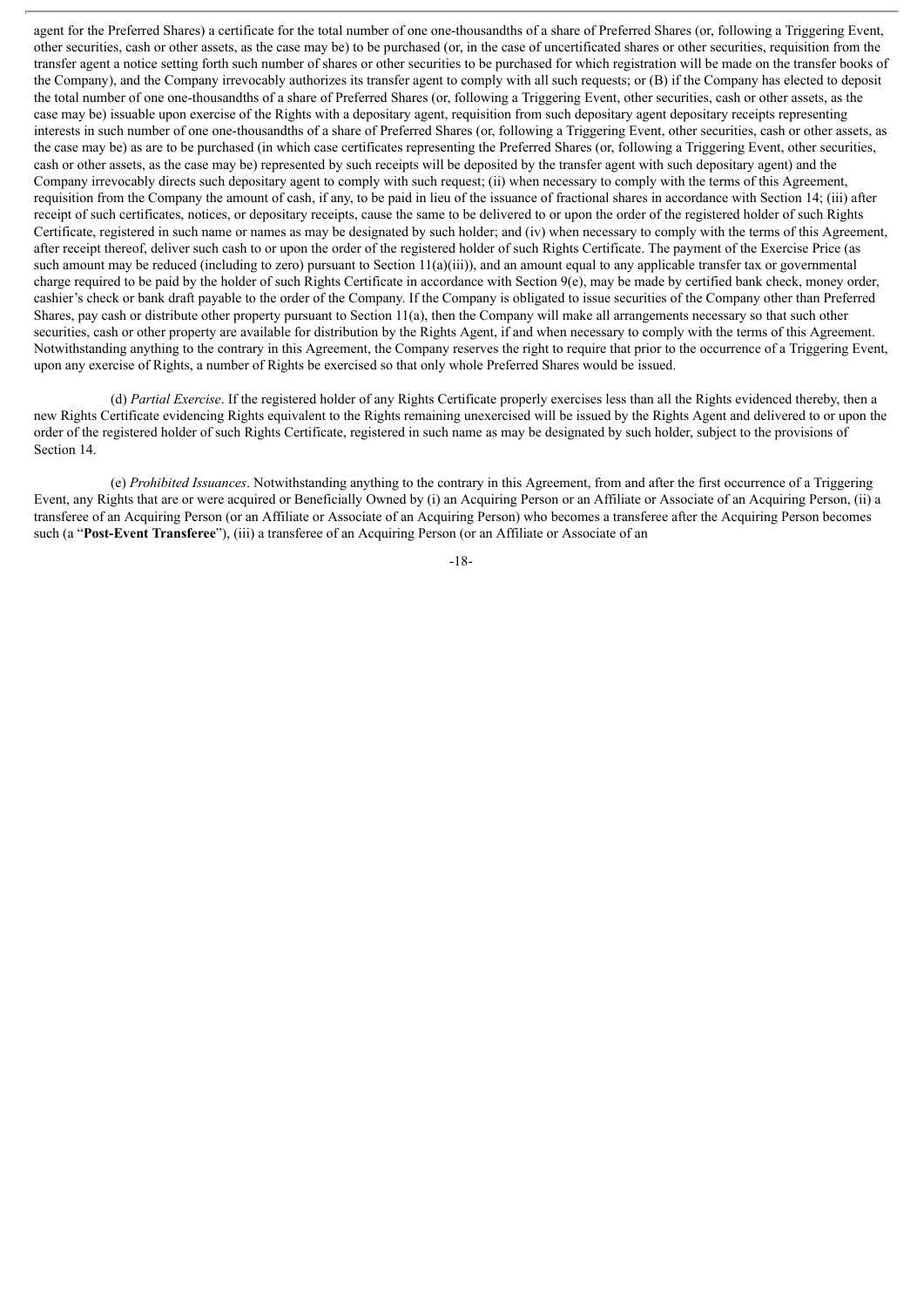Acquiring Person) who becomes a transferee prior to or concurrently with the Acquiring Person becoming such and receives such Rights pursuant to either (A) a transfer (whether or not for consideration) from the Acquiring Person (or an Affiliate or Associate of the Acquiring Person) to holders of equity interests in such Acquiring Person (or an Affiliate or Associate of such Acquiring Person) or to any Person with whom the Acquiring Person (or an Affiliate or Associate of the Acquiring Person) has any continuing agreement, arrangement or understanding whether or not in writing regarding the transferred Rights or (B) a transfer that the Board has determined is part of a plan, arrangement or understanding that has as a primary purpose or effect the avoidance of this Section 7(e) (a "**Pre-Event Transferee**"), (iv) any subsequent transferee receiving transferred Rights from a Post-Event Transferee or a Pre-Event Transferee, either directly or through one or more intermediate transferees (a "**Subsequent Transferee**"), or (v) any nominee of any of the foregoing will, in each case, become null and void without any further action, and no holder (whether or not such holder is an Acquiring Person or an Affiliate or Associate of an Acquiring Person) of such Rights will have any rights whatsoever (including the right to exercise) with respect to such Rights or any Rights Certificates that formerly evidenced such Rights, whether pursuant to any provision of this Agreement or otherwise. From and after the first occurrence of a Triggering Event, no Rights Certificate will be issued pursuant to this Agreement (including to an Acquiring Person, an Affiliate or Associate of an Acquiring Person, a Post-Event Transferee, a Pre-Event Transferee, a Subsequent Transferee or any nominee of any of the foregoing) that represents one or more Rights that are or have become null and void pursuant to this Section 7(e) or with respect to any Common Shares otherwise deemed to be Beneficially Owned by any of the foregoing, and any Rights Certificate delivered to the Rights Agent that represents Rights that are or have become null and void pursuant to this Section 7(e) will be canceled. The Company will use all reasonable efforts to ensure that the provisions of this Section 7(e) and Section 4(b) are complied with, but neither the Company nor the Rights Agent will have any liability to any holder of Rights Certificates or to any other Person as a result of the Company's failure to make any determinations with respect to an Acquiring Person, an Affiliate or Associate of an Acquiring Person, a Post-Event Transferee, a Pre-Event Transferee, a Subsequent Transferee or any nominee of any of the foregoing. The Company will provide the Rights Agent with written notice of the identity of any such Acquiring Person, Affiliate or Associate of an Acquiring Person, Post-Event Transferee, Pre-Event Transferee, Subsequent Transferee or any nominee of any of the foregoing, and the Rights Agent may rely on such notice in carrying out its duties pursuant to this Agreement and will be deemed not to have any knowledge of the identity of any such Person unless and until it has received such notice.

(f) *Information Concerning Ownership*. Notwithstanding anything to the contrary in this Agreement or any Rights Certificate, neither the Rights Agent nor the Company is obligated to undertake any action with respect to a registered holder of Rights upon the occurrence of any purported exercise or transfer of Rights as set forth in this Section 7 unless such registered holder, in addition to having complied with the requirements of Section 7(a), has (i) properly completed and duly executed the certificate, accompanied by a Signature Guarantee, contained in the form of election to purchase or form of assignment, as applicable, set forth on the reverse side of the Rights Certificate surrendered for such exercise or assignment; and (ii) provided such additional evidence (including the identity of the Beneficial Owner (or former Beneficial Owner) thereof and of the Rights evidenced thereby, and the Affiliates or Associates of such Beneficial Owner or former Beneficial Owner) as the Company or the Rights Agent may reasonably request. If such registered holder does not comply with the foregoing requirements,

-19-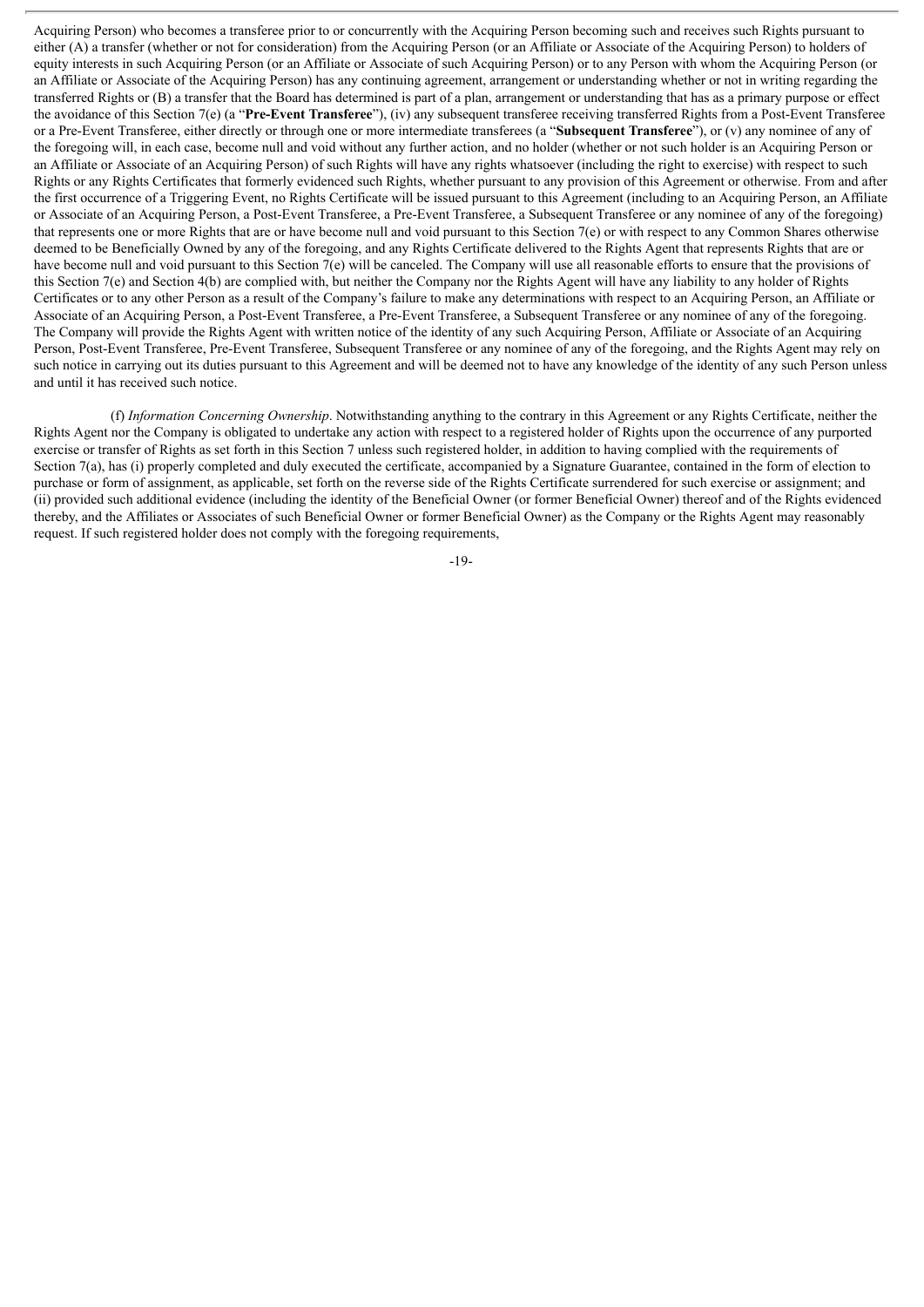then the Company will be entitled to conclusively deem such Rights to be Beneficially Owned by an Acquiring Person (or an Affiliate or Associate of an Acquiring Person, a Post-Event Transferee, a Pre-Event Transferee, a Subsequent Transferee or any nominee of any of the foregoing, as applicable) and, accordingly, such Rights will be null and void and not exercisable or transferable.

(g) *Expiration in Connection with Consensual Merger*. Notwithstanding anything to the contrary in this Agreement, this Agreement and the rights of holders of Rights under this Agreement will be automatically terminated in the event of any merger, amalgamation, arrangement or other acquisition transaction involving the Company pursuant to a merger, amalgamation, arrangement or other acquisition agreement between the Company and any Person (or one or more of such Person's Affiliates or Associates) that has been approved by the Board prior to a Section 11(a)(ii) Event occurring with respect to such Person (or one or more of its Affiliates or Associates).

Section 8. *Cancellation and Destruction of Rights Certificates*. All Rights Certificates surrendered for the purpose of exercise, transfer, split up, combination, redemption or exchange will, if surrendered to the Company or to any of its agents, be delivered to the Rights Agent for cancellation or in canceled form, or, if surrendered to the Rights Agent, will be canceled by it, and no Rights Certificates will be issued in lieu thereof except as expressly permitted by any of the provisions of this Agreement. The Company will deliver to the Rights Agent for cancellation and retirement, and the Rights Agent will so cancel and retire, any Rights Certificate purchased or acquired by the Company otherwise than upon the exercise thereof. Subject to applicable law, the Rights Agent will maintain electronic or physical records of all Rights Certificates that have been canceled or destroyed by the Rights Agent. The Rights Agent must maintain such electronic or physical records for the time period required by applicable law, regulation, and the Rights Agent's records management policy. At the expense of the Company, the Rights Agent must deliver all canceled Rights Certificates to the Company, or will, at the written request of the Company, destroy, or cause to be destroyed, such canceled Rights Certificates, and in such case must promptly deliver a certificate evidencing the destruction thereof to the Company (or, at the Company's option, appropriate copies of the electronic or physical records relating to Rights Certificates so canceled or destroyed by the Rights Agent).

#### Section 9. *Reservation and Availability of Shares*.

(a) *Reservation*. The Company covenants and agrees that it will use its best efforts to cause to be reserved and kept available out of its authorized and unissued Preferred Shares not reserved for another purpose (and, following the occurrence of a Triggering Event, out of its authorized and unissued Common Shares or other securities, or out of its authorized and issued shares held in treasury), the number of Preferred Shares (and, following the occurrence of a Triggering Event, Common Shares or other securities) that will be sufficient to permit the exercise in full of all outstanding Rights.

(b) *Listing*. So long as the Preferred Shares (and, following the occurrence of a Triggering Event, Common Shares or other securities) issuable and deliverable upon the exercise of the Rights may be listed on any national securities exchange, the Company must use all reasonable efforts to cause, from and after such time as the Rights become exercisable (but

-20-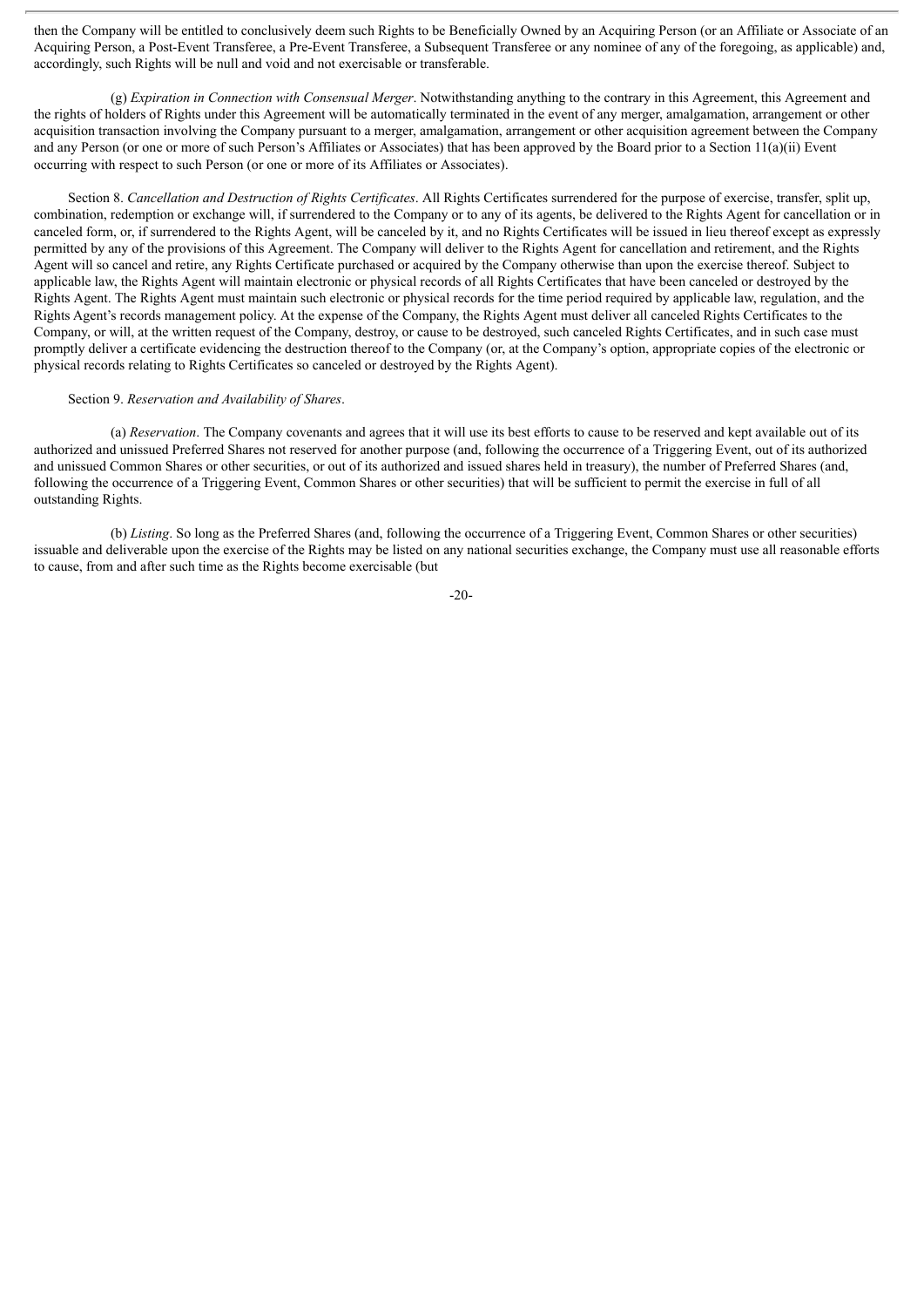only to the extent that it is reasonably likely that the Rights will be exercised), all shares reserved for such issuance to be listed on such exchange upon official notice of issuance upon such exercise.

(c) *Registration*. The Company must use all reasonable efforts to (i) file, as soon as practicable following the earliest date after the first occurrence of a Section 11(a)(ii) Event in which the consideration to be delivered by the Company upon exercise of the Rights is described in Section  $11(a)(ii)$  or Section  $11(a)(iii)$ , or as soon as is required by law following the Distribution Date, as the case may be, a registration statement pursuant to the Securities Act with respect to the securities purchasable upon exercise of the Rights on an appropriate form; (ii) cause such registration statement to become effective as soon as practicable after such filing; (iii) cause such registration statement to remain effective (with a prospectus at all times meeting the requirements of the Securities Act) until the earlier of (A) the date as of which the Rights are no longer exercisable for such securities and (B) the Expiration Date; and (iv) take all such action as may be necessary and within its power to comply with any applicable requirements of the *Business Corporations Act (British Columbia)*, the *Securities Act (British Columbia)*, the securities acts or comparable legislation of each of the other provinces of Canada, and the rules and regulations thereunder or any other applicable law, rule or regulation, in connection with the issuance and delivery of the Rights Certificates and the issuance of any shares upon exercise of Rights. The Company may temporarily suspend (with prompt written notice of any suspension provided to the Rights Agent), from time to time for a period not to exceed 120 days after the date set forth in clause (i) of the first sentence of this Section 9(c), the exercisability of the Rights in order to prepare and file such registration statement and permit it to become effective or in order to prepare and file any supplement or amendment to such registration statement that the Board determines to be necessary pursuant to applicable law. Upon any such suspension, the Company will issue a public announcement stating, and promptly notify the Rights Agent in writing, that the exercisability of the Rights has been temporarily suspended, as well as issue a public announcement, and promptly notify the Rights Agent in writing, at such time as the suspension is no longer in effect. In addition, if the Company determines that a registration statement is required following the Distribution Date, then the Company may temporarily suspend the exercisability of the Rights until such time as such registration statement has been declared effective. The Company will also take such action as may be appropriate under, or to ensure compliance with, the securities or "blue sky" laws of the various states and provinces in connection with the exercisability of the Rights, as well as any other applicable law, rule or regulation. Notwithstanding anything to the contrary in this Agreement, the Rights will not be exercisable in any jurisdiction unless the requisite qualification in such jurisdiction has been obtained (and the exercise thereof is permitted pursuant to applicable law, rule or regulation), or an exemption therefrom is available, and until a registration statement in respect thereof has been declared and remains effective.

(d) *Valid Issuance*. The Company covenants and agrees that it will take all such action as may be necessary to ensure that all Preferred Shares (and, following the occurrence of a Triggering Event, Common Shares or other securities of the Company) delivered upon exercise of Rights will, at the time of delivery of the certificates for such securities (or registration on the transfer books of the Company or the transfer agent for such securities) (subject to payment of the Exercise Price, if any), be duly and validly authorized, executed, issued and delivered and fully paid and nonassessable.

-21-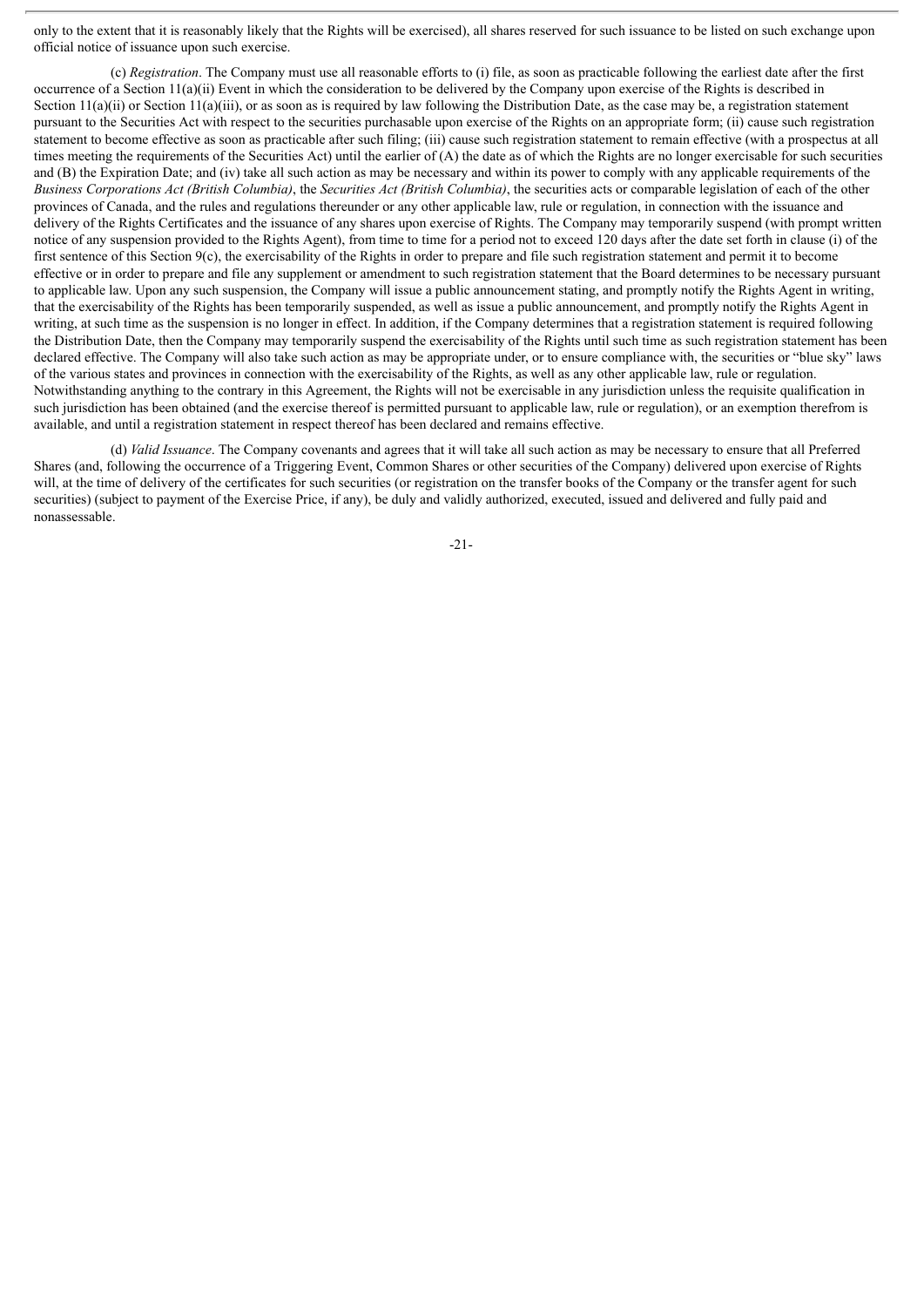(e) *Transfer Taxes and Governmental Charges*. The Company further covenants and agrees that it will pay when due and payable any and all transfer taxes and governmental charges that may be payable in respect of the original issuance or delivery of Rights Certificates (or any Preferred Shares, Common Shares or other security of the Company, as the case may be) upon the exercise or exchange of Rights. Notwithstanding the foregoing, the Company is not required to (i) pay any transfer tax or governmental charge that may be payable in respect of any transfer or delivery of Rights Certificates (or certificates or depositary receipts for Preferred Shares, Common Shares or other securities of the Company, as the case may be) in a name other than, or the issuance or delivery of certificates or depositary receipts for Preferred Shares, Common Shares or other securities of the Company, as the case may be, in a name other than, that of the registered holder of the Rights Certificate evidencing Rights surrendered for exercise or exchange; or (ii) issue or deliver any certificates or depositary receipts for Preferred Shares, Common Shares or other securities of the Company, as the case may be, upon the exercise or exchange of any Rights until any such transfer tax or charge has been paid (any such transfer tax or charge being payable by the registered holder of such Rights Certificate at the time of surrender or exchange) or it has been established to the Company's satisfaction that no such tax or charge is due. The foregoing will also apply to any transfer taxes and governmental charges that may be payable in respect of any uncertificated Rights Certificates, shares or other securities.

Section 10. *Record Date for Securities Issued*. Each Person in whose name any certificate for a number of one one-thousandths of a share of Preferred Shares (or any other security of the Company, including Common Shares) is issued (or registration on the transfer books of the Company or the applicable transfer agent is effected) upon the exercise or exchange of Rights will for all purposes be deemed to have become the holder of record of such fractional Preferred Shares (or other security of the Company) represented thereby on, and such certificate will be dated (or registration on the transfer books of the Company or the applicable transfer agent effected), the date on which the Rights Certificate evidencing such Rights was duly surrendered and payment of the applicable Exercise Price, if any, together with any applicable transfer tax or governmental charge required to be paid by the holder of such Rights Certificate in accordance with Section 9(e), was made. However, if the date of such surrender and payment is a date upon which the transfer books of the Company (or the applicable transfer agent) are closed, then such Person will be deemed to have become the record holder of such fractional Preferred Shares (or other securities of the Company) on, and such certificate will be dated (or registration on the transfer books of the Company or the applicable transfer agent effected), the next succeeding Business Day on which the transfer books of the Company (or the applicable transfer agent) are open. Prior to the exercise of the Rights evidenced thereby, the holder of a Rights Certificate is not entitled to any rights of a holder of Preferred Shares (or any other security of the Company) for which the Rights are exercisable, including the right to vote, to receive dividends or other distributions, or to exercise any preemptive rights, and is not entitled to receive any notice of any proceedings of the Company, except as provided in this Agreement.

Section 11. Adjustment of Exercise Price, Number and Kind of Shares or Number of Rights. The Exercise Price, the number and kind of shares or other property covered by each Right and the number of Rights outstanding are subject to adjustment from time to time as provided in this Section 11.

-22-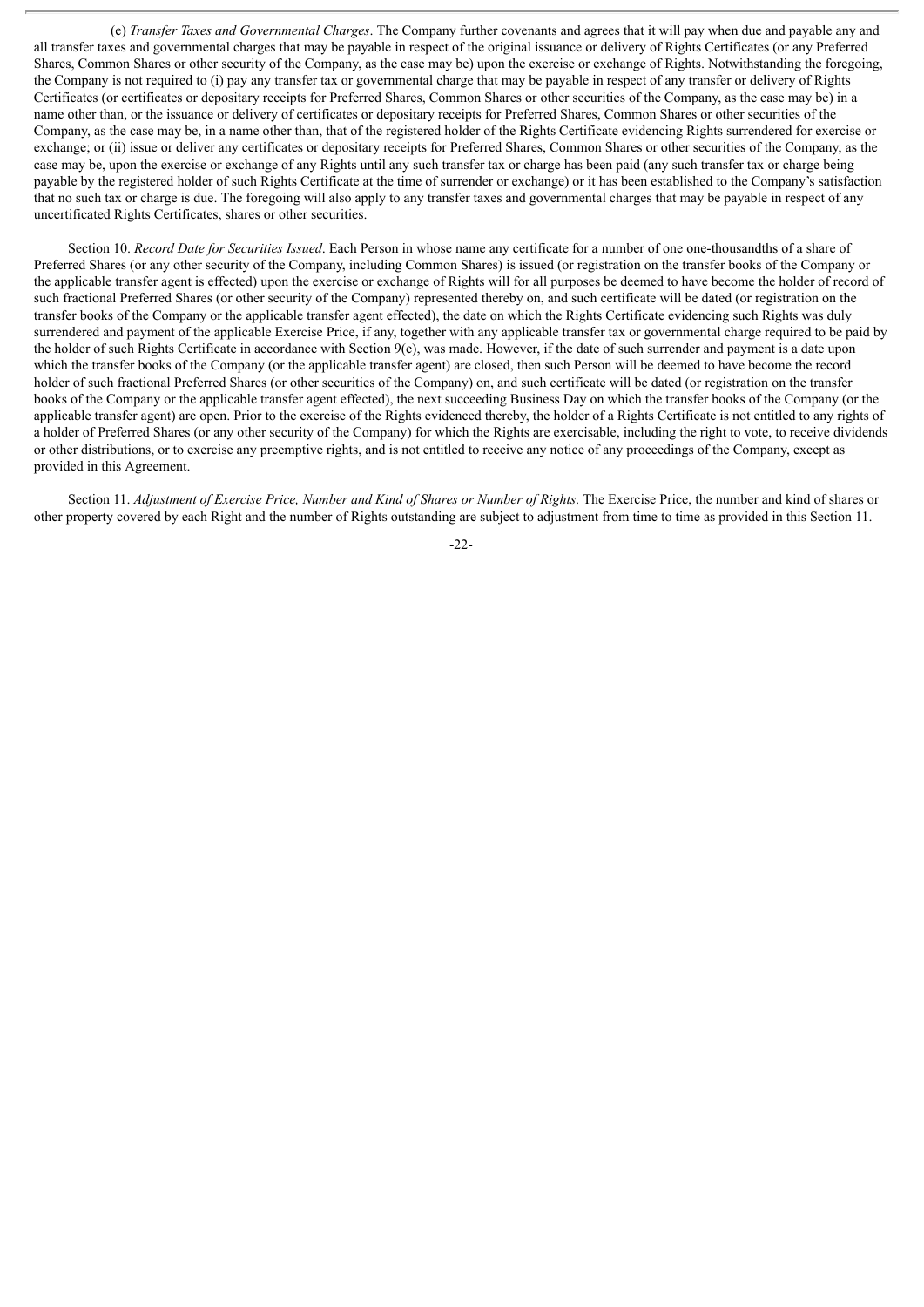#### (a) *Certain Events*.

(i) *Certain Adjustments to Preferred Shares*. Notwithstanding anything to the contrary in this Agreement, if the Company at any time after the Rights Dividend Declaration Date (A) declares a dividend on the Preferred Shares payable in Preferred Shares, (B) subdivides or splits the outstanding Preferred Shares, (C) combines or consolidates the outstanding Preferred Shares (by reverse share split or otherwise) into a smaller number of Preferred Shares or (D) issues any share in the capital of the Company in a reclassification of the Preferred Shares (including any such reclassification in connection with a share exchange, consolidation, merger, amalgamation or arrangement in which the Company is the continuing or surviving corporation), then, in each such event, except as otherwise provided in this Section  $11(a)(i)$  and Section  $7(e)$ , (1) the Exercise Price in effect at the time of the record date for such dividend or of the effective date of such subdivision, split, combination, consolidation or reclassification, and the number and kind of Preferred Shares or share in the capital of the Company, as the case may be, issuable on such date, will be proportionately adjusted so that the holder of any Right exercised after such time will be entitled to receive, upon payment of the Exercise Price then in effect, the aggregate number and kind of Preferred Shares or securities of the Company, as the case may be, that, if such Right had been exercised immediately prior to such date (and at a time when the Preferred Shares transfer books of the Company were open), such holder would have owned upon such exercise and been entitled to receive by virtue of such dividend, subdivision, split, combination, consolidation or reclassification, it being understood that in no event will the consideration to be paid upon the exercise of one Right be less than the aggregate par value of the share in the capital of the Company issuable upon the exercise of one Right, if any. If an event occurs that would require an adjustment pursuant to both this Section  $11(a)(i)$  and Section  $11(a)(i)$ , then the adjustment provided for in this Section  $11(a)(i)$  will be in addition to, and will be made prior to, any adjustment required pursuant to Section  $11(a)(ii)$ .

(ii) *Exercise of Rights Following Certain Events*. Subject to Section 23 and Section 24, in the event that any Person, at any time after the Rights Dividend Declaration Date, becomes an Acquiring Person (the first occurrence of such event being referred to as the "**Section 11(a)(ii) Event**"), unless the event causing such Person to become an Acquiring Person is a transaction set forth in Section 13(a), then promptly following the occurrence of such event each holder of a Right, except as provided below and in Section 7(e), will thereafter have the right to receive for each Right, upon exercise thereof in accordance with the terms of this Agreement and payment of the Exercise Price in effect immediately prior to the occurrence of such event, in lieu of a number of one one-thousandths of a share of Preferred Shares, such number of Common Shares as equals the quotient obtained by dividing (A) the product obtained by multiplying (1) the Exercise Price in effect immediately prior to the first occurrence of such event by (2) the number of one one-thousandths of a share of Preferred Shares for which a Right was exercisable (or would have been exercisable if the Distribution Date had occurred) immediately prior to the first occurrence of such event by (B) 50 percent of the Current Per Share Market Price for Common Shares on the date of such first occurrence of such event (such number of shares, the "**Adjustment Shares**"). Notwithstanding the foregoing, the Exercise Price and the number of Common Shares so receivable upon the exercise of a Right will be subject to further adjustment as appropriate in accordance with Section 11(e). If a Section 11(a)(ii) Event has occurred and the Rights are outstanding, then, subject to Section 27, the Company may not

-23-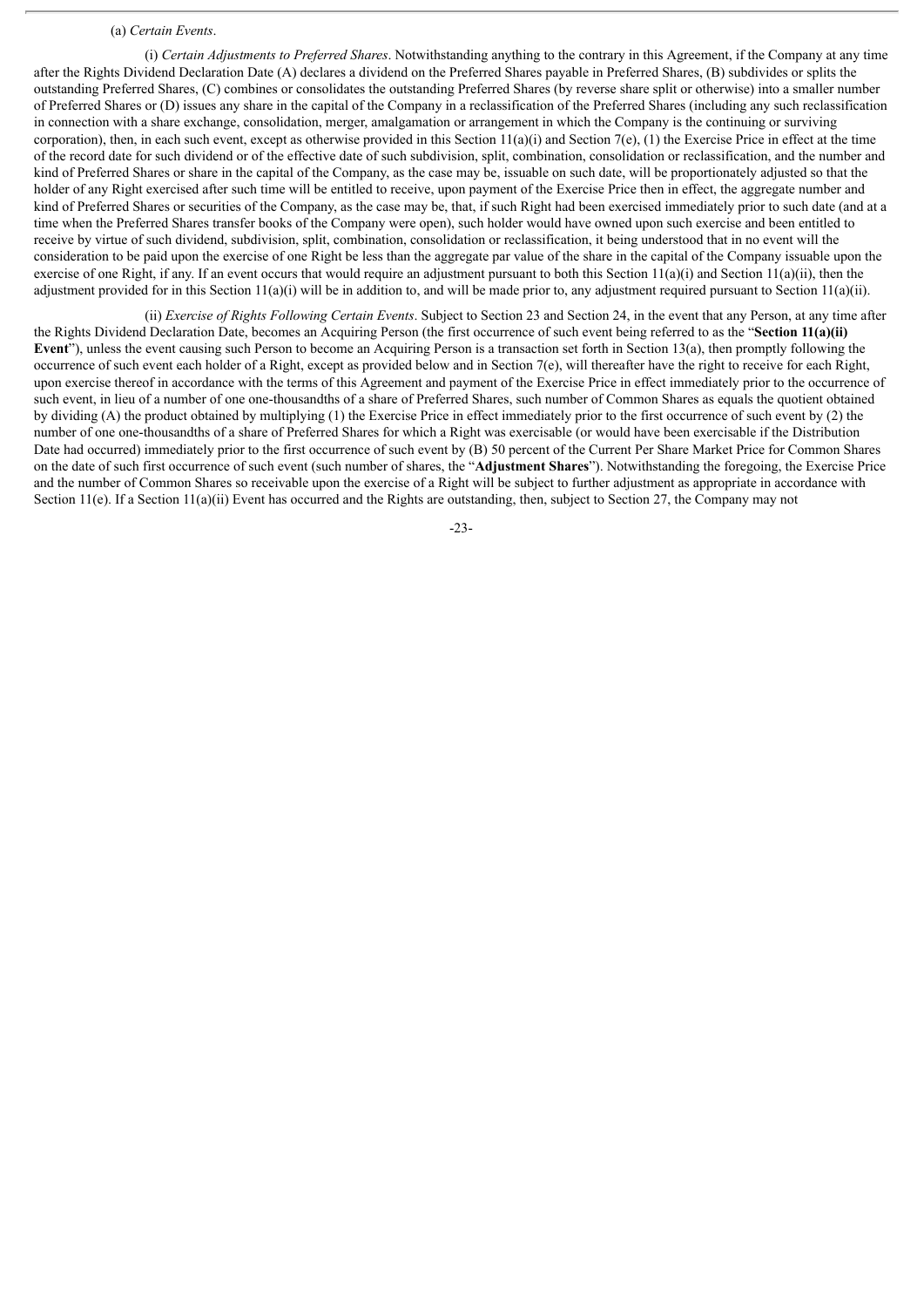take any action that would eliminate or diminish the benefits intended to be afforded by the Rights. The Company will promptly notify the Rights Agent in writing when this Section 11(a)(ii) applies.

(iii) *Insuf icient Common Shares*. If the number of Common Shares that are authorized by the Company's Amended and Restated Certificate of Incorporation but not outstanding or reserved for issuance for purposes other than upon exercise of the Rights are not sufficient to permit the exercise in full of the Rights in accordance with Section 11(a)(ii), or if any necessary regulatory or shareholder approval for such issuance has not been obtained by the Company, then, in the event that the Rights become exercisable, the Company will (A) determine the value of the Adjustment Shares issuable upon the exercise of a Right (the "**Current Value**") and (B) with respect to each Right (subject to Section 7(e)), make adequate provision to substitute for the Adjustment Shares issuable pursuant thereto, upon the exercise of a Right and the payment of the applicable Exercise Price, (1) cash, (2) a reduction in the Exercise Price, (3) Preferred Shares, (4) other equity securities of the Company (including shares or units of shares of any series of Preferred Shares that, by virtue of having dividend, voting and liquidation rights substantially comparable to those of the Common Shares, the Board has deemed in good faith to have substantially the same value or economic rights as the Common Shares (such shares or units of shares of Preferred Shares, "**Common Share Equivalents**")), (5) debt securities of the Company, (6) other assets or (7) any combination of the foregoing, in each case having an aggregate value equal to the Current Value (less the amount of any reduction in the Exercise Price), where such aggregate value has been determined by the Board based upon the advice of a nationally recognized investment banking firm selected by the Board, which determination will be described in a written statement filed with the Rights Agent and will be binding on the Rights Agent and the holders of the Rights. If the Company has not made adequate provision to deliver value pursuant to clause  $(B)$  above within 30 days following the later of  $(x)$  the first occurrence of a Section 11(a)(ii) Event and (y) the date on which the Company's right of redemption pursuant to Section 23(a) expires (the later of (x) or (y), the "**Section 11(a)(ii) Trigger Date**"), then the Company will be obligated to deliver, upon the surrender for exercise of a Right and without requiring payment of the Exercise Price, Common Shares (to the extent available and except to the extent that the Company has not obtained any necessary shareholder or regulatory approval for such issuance) and such number or fractions of Preferred Shares and then, if necessary, cash, which shares or cash have an aggregate value equal to the Spread. If the Board determines in good faith that it is likely that sufficient additional Common Shares could be authorized for issuance upon exercise in full of the Rights or that any necessary shareholder or regulatory approval for such issuance could be obtained, the 30 day period set forth above may be extended and re-extended to the extent necessary (with prompt written notice of any such extension provided to the Rights Agent) from time to time, but not more than 120 days after the Section 11(a)(ii) Trigger Date, so that the Company may seek shareholder approval for the authorization of such additional Common Shares or take such action necessary to obtain such regulatory approval (such period, as it may be extended, the "**Substitution Period**"). To the extent that the Company determines that some action need be taken pursuant to the first or second sentences of this Section  $11(a)(iii)$ , the Company (a) will provide, subject to Section 7(e), that such action applies uniformly to all outstanding Rights and (b) may suspend the exercisability of the Rights until the expiration of the Substitution Period in order to seek such shareholder approval, to take any action necessary to obtain such regulatory approval or to decide the appropriate form of distribution to be made pursuant to such first sentence and to

-24-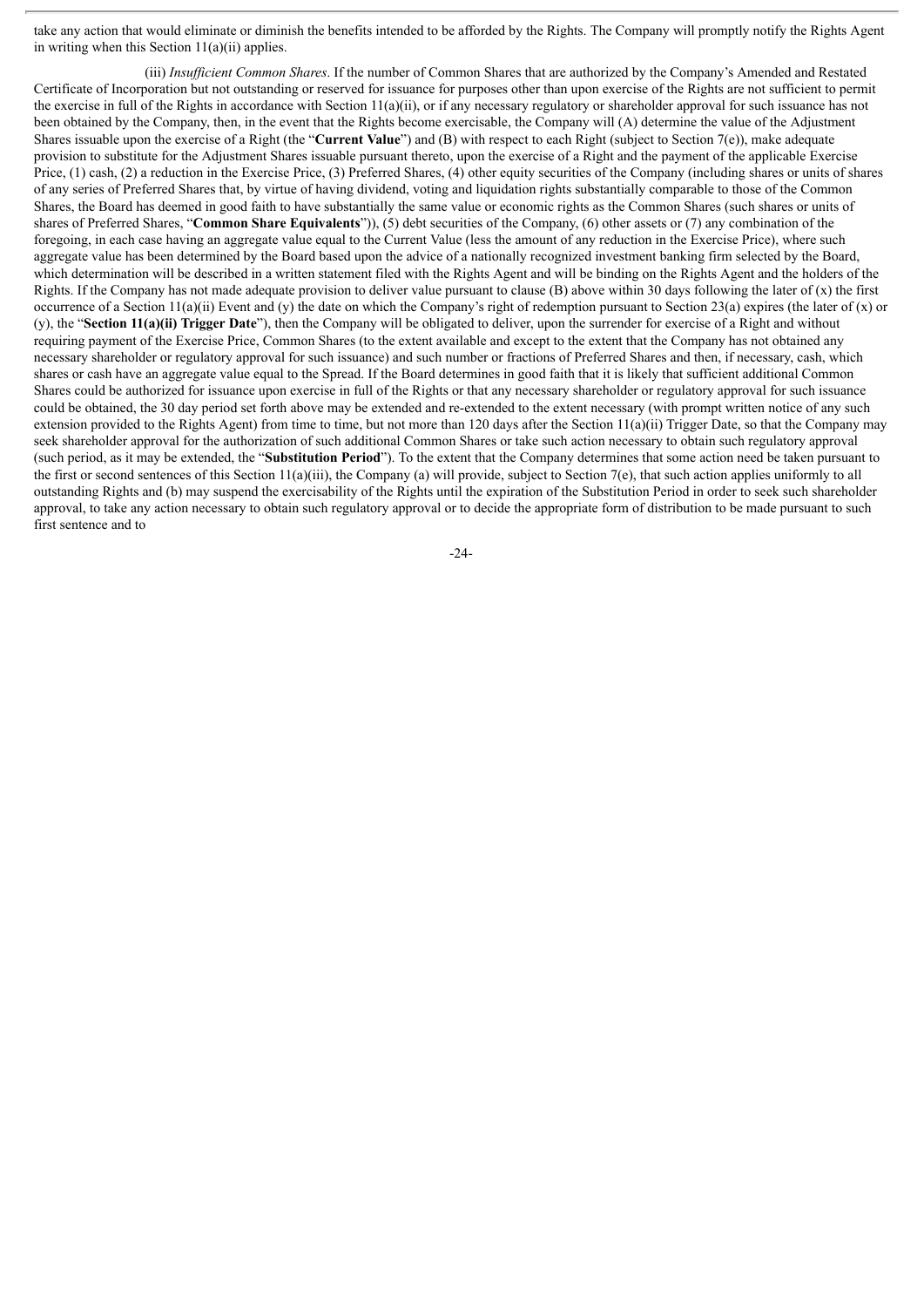determine the value thereof. In the event of any such suspension, the Company will issue a public announcement (and promptly provide written notice to the Rights Agent) stating that the exercisability of the Rights has been temporarily suspended, as well as issue a public announcement (and promptly provide written notice to the Rights Agent) at such time as the suspension is no longer in effect. For purposes of this Section  $11(a)(iii)$ , the per share value of the Common Shares will be the Current Per Share Market Price of the Common Shares on the Section 11(a)(ii) Trigger Date and any Common Share Equivalent will be deemed to have the same value as the value of the Common Shares on such date. The Board may, but will not be required to, establish procedures to allocate the right to receive Common Shares upon the exercise of the Rights among holders of Rights pursuant to this Section 11(a)(iii).

(b) *Dilutive Rights Of ering*. If the Company, at any time after the Rights Dividend Declaration Date, fixes a record date for the issuance of rights, options or warrants to all holders of Preferred Shares entitling such holders (for a period expiring within 45 days after such record date) to subscribe for or purchase Preferred Shares or Equivalent Preferred Shares, or securities convertible into Preferred Shares or Equivalent Preferred Shares, at a price per share (or having a conversion or exercise price per share, if a security that is convertible into or exercisable for Preferred Shares or Equivalent Preferred Shares) less than the Current Per Share Market Price of the Preferred Shares on such record date, then, in each such case, the Exercise Price to be in effect after such record date will be determined by multiplying the Exercise Price in effect immediately prior to such record date by a fraction, the numerator of which will be the number of Preferred Shares and Equivalent Preferred Shares (if any) outstanding on such record date, plus the number of Preferred Shares or Equivalent Preferred Shares, as the case may be, that the aggregate offering price of the total number of shares Preferred Shares or Equivalent Preferred Shares, as the case may be, to be offered or issued (or the aggregate initial conversion price of the convertible securities to be offered or issued) would purchase at such Current Per Share Market Price, and the denominator of which will be the number of Preferred Shares and Equivalent Preferred Shares (if any) outstanding on such record date, plus the number of additional Preferred Shares or Equivalent Preferred Shares, as the case may be, to be offered for subscription or purchase (or into which the convertible securities so to be offered are initially convertible), it being understood that in no event will the consideration to be paid upon the exercise of one Right be less than the aggregate par value of the share in the capital of the Company issuable upon the exercise of one Right, if any. If such subscription price may be paid in a consideration part or all of which is in a form other than cash, then the value of such consideration will be as determined in good faith by the Board, whose determination will be described in a statement filed with the Rights Agent and will be binding on the Rights Agent and the holders of the Rights. Preferred Shares and Equivalent Preferred Shares owned by or held for the account of the Company will not be deemed outstanding for the purpose of any such computation. Such adjustment will be made successively whenever such a record date is fixed, and if such rights, options or warrants are not so issued, then the Exercise Price will be adjusted to be the Exercise Price that would then be in effect if such record date had not been fixed.

(c) *Distributions*. If the Company, at any time after the Rights Dividend Declaration Date, fixes a record date for the making of a distribution to all holders of Preferred Shares (including any such distribution made in connection with a share exchange, consolidation, merger, amalgamation or arrangement in which the Company is the continuing or surviving corporation) of cash (other than a periodic cash dividend out of the earnings or retained earnings

-25-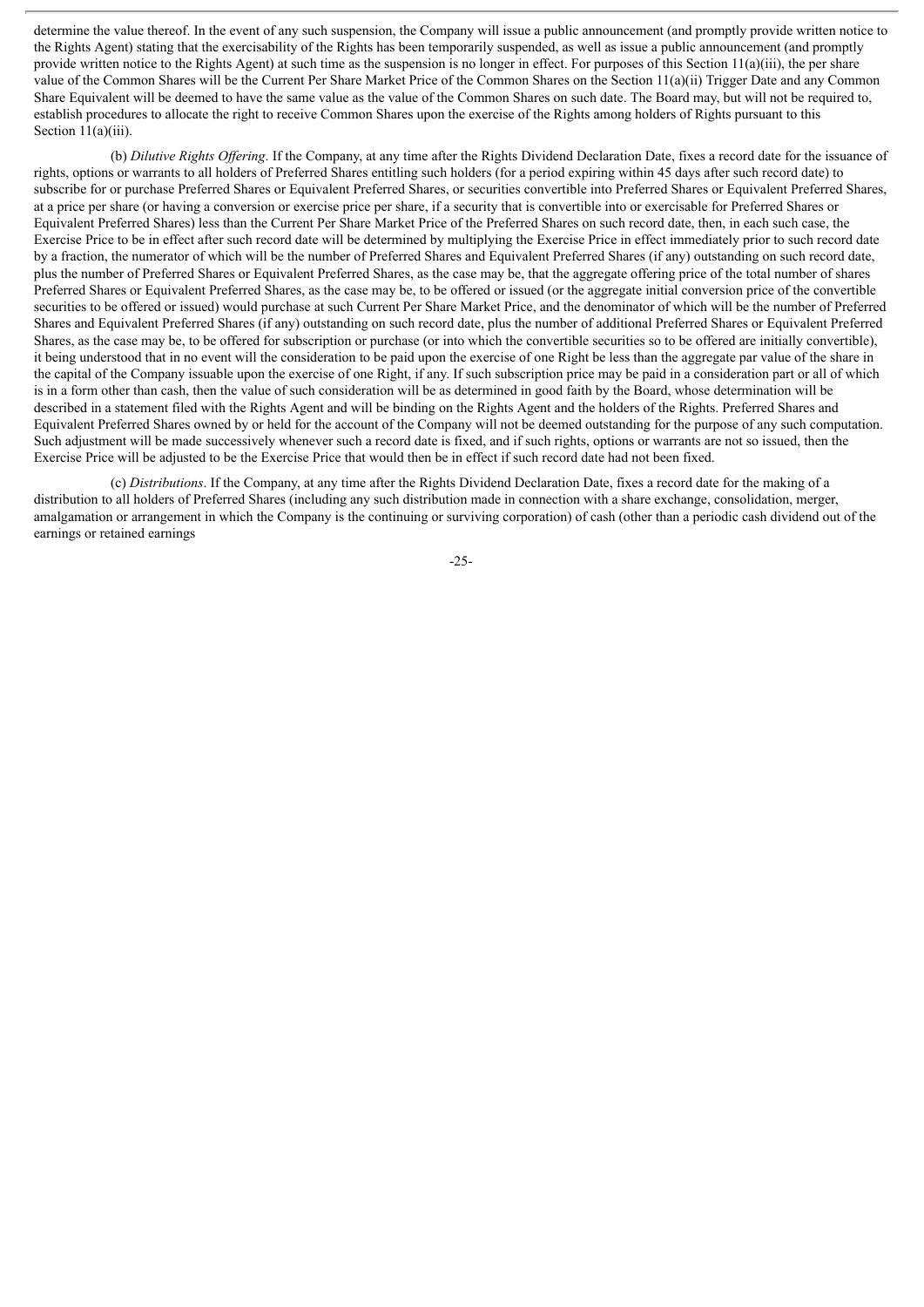of the Company), assets (other than a dividend payable in Preferred Shares, but including any dividend payable in share or stock other than Preferred Shares), evidences of indebtedness, subscription rights, options or warrants (excluding those referred to in Section 11(b)), then, in each such case, the Exercise Price to be in effect after such record date will be determined by multiplying the Exercise Price in effect immediately prior to such record date by a fraction, the numerator of which will be the Current Per Share Market Price of a share of Preferred Shares on such record date, less the fair market value per share of Preferred Shares (as determined in good faith by the Board, whose determination will be described in a statement filed with the Rights Agent and will be conclusive and binding on the Rights Agent and the holders of the Rights) of the portion of the cash, assets or evidences of indebtedness to be so distributed or of such subscription rights, options or warrants applicable to one share of Preferred Shares, and the denominator of which will be the Current Per Share Market Price of a share of Preferred Shares on such record date, it being understood that in no event will the consideration to be paid upon the exercise of one Right be less than the aggregate par value of the share in the capital of the Company issuable upon the exercise of one Right, if any. Such adjustment will be made successively whenever such a record date is fixed, and if such distribution is not so made, then the Exercise Price will be adjusted to be the Exercise Price that would have been in effect if such record date had not been fixed.

(d) *Insignificant Changes*. Notwithstanding anything to the contrary in this Agreement, no adjustment in the Exercise Price is required unless such adjustment would require an increase or decrease of at least one percent of the Exercise Price, except that any adjustments that by reason of this Section 11(d) are not required to be made will be carried forward and taken into account in any subsequent adjustment. All calculations pursuant to this Section 11 must be made to the nearest cent or to the nearest ten-millionth of a share of Preferred Shares or ten-thousandth of any other share or security, as the case may be. Notwithstanding the first sentence of this Section  $11(d)$ , any adjustment required by this Section 11 must be made no later than the earlier of (i) three years from the date of the transaction that requires such adjustment or (ii) the Expiration Date.

(e) *Shares Other Than Preferred Shares*. If as a result of an adjustment made pursuant to Section 11(a) or Section 13(a), the holder of any Right thereafter exercised will become entitled to receive any share in the capital of the Company other than Preferred Shares, then thereafter the number of such other shares so receivable upon exercise of any Right and, if required, the Exercise Price thereof, will be subject to adjustment from time to time in a manner and on terms as nearly equivalent as practicable to the provisions with respect to the Preferred Shares contained in Section 11(a), Section 11(b), Section 11(c), Section 11(d), Section 11(g), Section 11(h), Section 11(i), Section 11(j), Section 11(k) and Section 11(l), and the provisions of Section 7, Section 9, Section 10 and Section 13 with respect to the Preferred Shares will apply on like terms to any such other shares.

(f) *Rights Issued Subsequent to Adjustment*. All Rights originally issued by the Company subsequent to any adjustment made to the Exercise Price will evidence the right to purchase, at the adjusted Exercise Price, the number of one one-thousandths of a share of Preferred Shares (and other shares of other share in the capital or other securities, assets or cash of the Company, if any) purchasable from time to time upon exercise of the Rights, all subject to further adjustment as provided in this Agreement.

-26-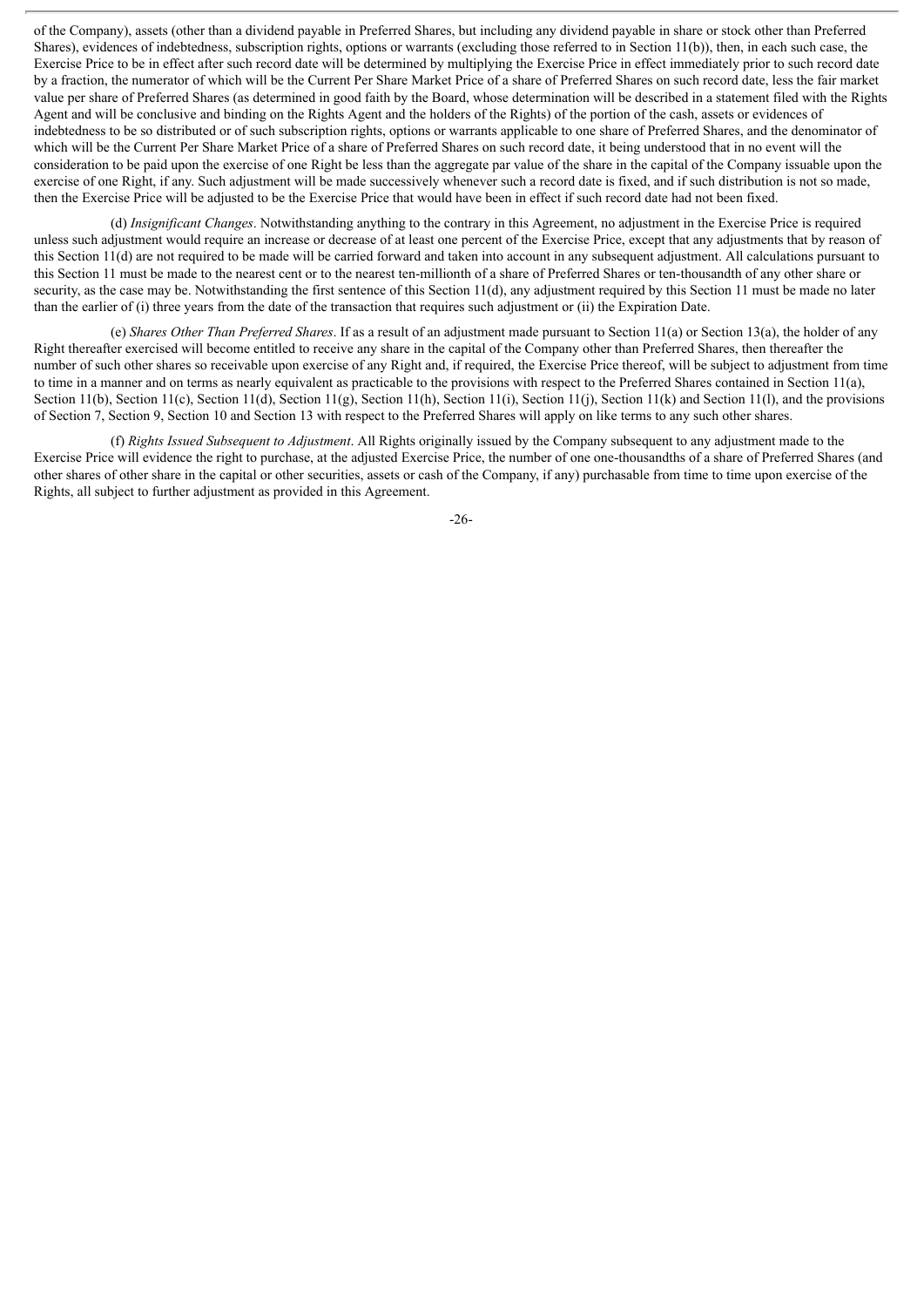(g) *Ef ect of Adjustments on Existing Rights*. Unless the Company has exercised its election as provided in Section 11(h), upon each adjustment of the Exercise Price as a result of the calculations made in Section 11(b) and Section 11(c), each Right outstanding immediately prior to the making of such adjustment will thereafter evidence the right to purchase, at the adjusted Exercise Price, that number of Preferred Shares (calculated to the nearest ten-millionth of a share of Preferred Shares) obtained by (i) multiplying (A) the number of one one-thousandths of a share of Preferred Shares covered by a Right immediately prior to this adjustment by (B) the Exercise Price in effect immediately prior to such adjustment of the Exercise Price; and (ii) dividing the product so obtained by the Exercise Price in effect immediately after such adjustment of the Exercise Price.

(h) *Adjustment in Number of Rights*. The Company may elect, on or after the date of any adjustment of the Exercise Price, to adjust the number of Rights in substitution for any adjustment in the number of one one-thousandths of a share of Preferred Shares purchasable upon the exercise of a Right. Each of the Rights outstanding after such adjustment will be exercisable for the number of one one-thousandths of a share of Preferred Shares for which a Right was exercisable immediately prior to such adjustment. Each Right held of record prior to such adjustment will become that number of Rights (calculated to the nearest ten-thousandth) obtained by dividing the Exercise Price in effect immediately prior to adjustment of the Exercise Price by the Exercise Price in effect immediately after adjustment of the Exercise Price. The Company will make a public announcement (and promptly provide written notice to the Rights Agent) of its election to adjust the number of Rights, indicating the record date for the adjustment and, if known at the time, the amount of the adjustment to be made. This record date may be the date on which the Exercise Price is adjusted or any day thereafter, but, if any Rights Certificates have been issued, will be at least 10 days later than the date of the public announcement. If any Rights Certificates have been issued, upon each adjustment of the number of Rights pursuant to this Section 11(h), the Company will, as promptly as practicable, distribute or cause to be distributed to holders of record of Rights Certificates on such record date Rights Certificates evidencing, subject to Section 14, the additional Rights to which such holders will be entitled as a result of such adjustment, or, at the option of the Company, will distribute or cause to be distributed to such holders of record in substitution and replacement for the Rights Certificates held by such holders prior to the date of adjustment, and upon surrender thereof, if required by the Company, new Rights Certificates evidencing all the Rights to which such holders will be entitled after such adjustment. Rights Certificates to be so distributed will be issued, executed and delivered by the Company, and countersigned and delivered by the Rights Agent, in the manner provided in this Agreement (and may bear, at the option of the Company, the adjusted Exercise Price), and will be registered in the names of the holders of record of Rights Certificates on the record date specified in the public announcement.

(i) *Rights Certificates Unchanged*. Irrespective of any adjustment or change in the Exercise Price or the number of one one-thousandths of a share of Preferred Shares issuable upon the exercise of the Rights, the Rights Certificates previously and subsequently issued may continue to express the Exercise Price per one one-thousandth of a share of Preferred Shares and the number of one one-thousandths of a share of Preferred Shares that were expressed in the initial Rights Certificates.

-27-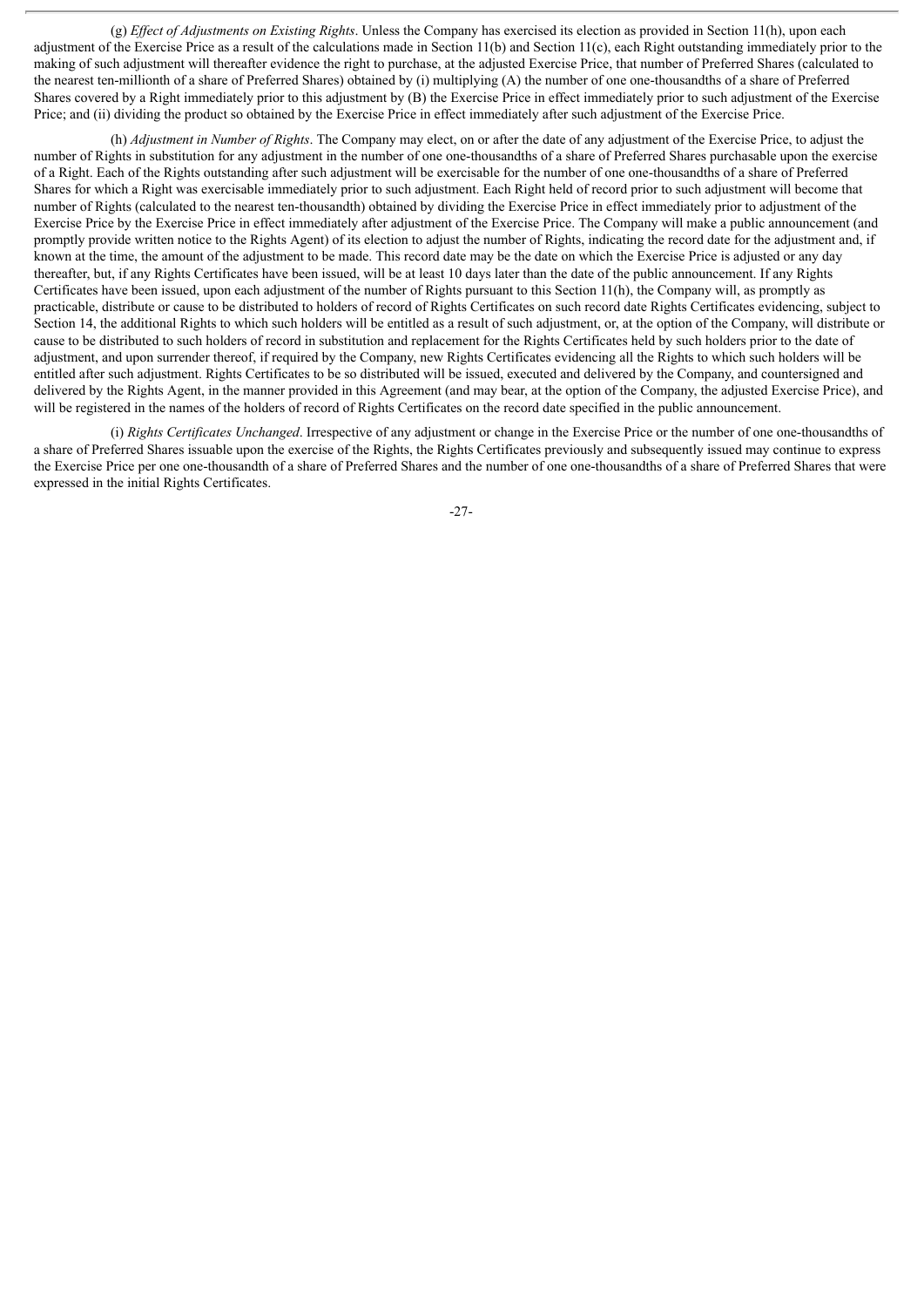(j) *Deferred Issuance*. In any case in which this Section 11 requires that an adjustment in the Exercise Price be made effective as of a record date for a specified event, the Company may elect to defer (with prompt written notice to the Rights Agent) until the occurrence of such event the issuance to the holder of any Right exercised after such record date of the number of one one-thousandths of a share of Preferred Shares and other share in the capital or securities, assets or cash of the Company, if any, issuable upon such exercise over and above the number of one one-thousandths of a share of Preferred Shares and other share in the capital or securities, assets or cash of the Company, if any, issuable upon such exercise on the basis of the Exercise Price in effect prior to such adjustment. The Company must deliver to such holder a due bill or other appropriate instrument evidencing such holder's right to receive such additional shares (fractional or otherwise) or securities upon the occurrence of the event requiring such adjustment.

(k) *Reduction in Exercise Price*. Notwithstanding anything to the contrary in this Section 11, the Company is entitled to make such reductions in the Exercise Price, in addition to those adjustments expressly required by this Section 11, as and to the extent that it, in its sole discretion, determines to be advisable in order that any (i) consolidation or subdivision of the Preferred Shares or Common Shares, (ii) issuance wholly for cash of any Preferred Shares or Common Shares at less than the applicable Current Per Share Market Price, (iii) issuance wholly for cash of any Preferred Shares or Common Shares or securities that by their terms are convertible into or exchangeable for Preferred Shares or Common Shares, (iv) share dividend or (v) issuance of rights, options or warrants referred to in this Section 11 made by the Company to holders of Preferred Shares or Common Shares is not taxable to such shareholders.

(l) *No Diminishment of Benefit of Rights*. The Company covenants and agrees that, after the Distribution Date and so long as the Rights are outstanding, it will not, except as permitted by Section 23, Section 24 or Section 27, take (or permit to be taken) any action if at the time that such action is taken it is reasonably foreseeable that such action will diminish substantially or otherwise eliminate the benefits intended to be afforded by the Rights.

(m) *Certain Adjustments to Common Shares*. Notwithstanding anything to the contrary in this Agreement, if the Company, at any time after the Rights Dividend Declaration Date and prior to the Distribution Date, (i) declares or pays a dividend on the Common Shares payable in Common Shares, (ii) subdivides or splits the outstanding Common Shares (other than by the payment of dividends payable in Common Shares), (iii) combines or consolidates the outstanding Common Shares (by reverse share split or otherwise) into a lesser number of Common Shares or (iv) issues any share in the capital of the Company in a reclassification of the Common Shares (including any such reclassification in connection with a share exchange, consolidation, merger, amalgamation or arrangement in which the Company is the continuing or surviving corporation), then, in each such event, except as otherwise provided in this Section 11 or Section 7(e): (A) each Common Share (or share in the capital of the Company issued in such reclassification of the Common Shares) outstanding immediately following such time will have associated with it the number of Rights as were associated with one Common Share immediately prior to the occurrence of such event; (B) the Exercise Price in effect at the time of the record date for such dividend or of the effective date of such subdivision, split, combination, consolidation or reclassification will be adjusted so that the Exercise Price thereafter equals the result obtained by multiplying the Exercise Price in effect immediately prior to such time by a

-28-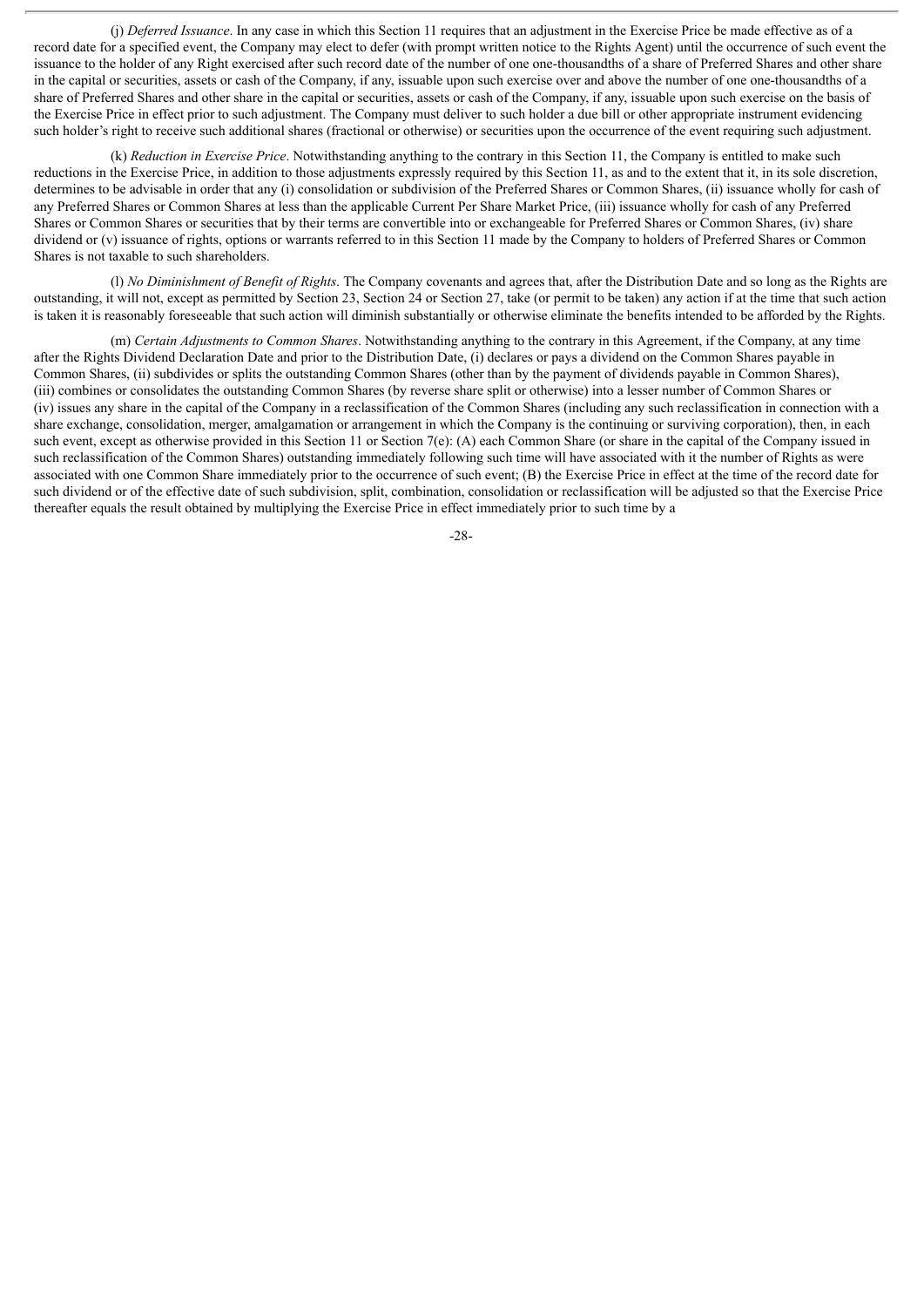fraction, the numerator of which will be the total number of Common Shares outstanding immediately prior to such event and the denominator of which will be the total number of Common Shares outstanding immediately after such event, it being understood that in no event will the consideration to be paid upon the exercise of one Right be less than the aggregate par value of the share in the capital of the Company issuable upon the exercise of such Right, if any; and (C) the number of one one-thousandths of a share of Preferred Shares (or such other share in the capital of the Company) issuable upon the exercise of each Right outstanding after such event equals the number of one one-thousandths of a share of Preferred Shares (or such other share in the capital of the Company) as were issuable with respect to one Right immediately prior to such event. Each Common Share that becomes outstanding after an adjustment has been made pursuant to this Section 11(m) will have issued with it that number of Rights, exercisable at the Exercise Price and for the number of one one-thousandths of a share of Preferred Shares (or such other share in the capital of the Company), as one Common Share has associated with it immediately following the adjustment made pursuant to this Section 11(m). If an event occurs that would require an adjustment pursuant to both this Section  $11(m)$  and Section  $11(a)(ii)$ , then the adjustment provided for in this Section  $11(m)$  will be in addition to, and will be made prior to, any adjustment required pursuant to Section  $11(a)(ii)$ . The adjustments provided for in this Section  $11(m)$  will be made successively whenever such a dividend is declared or paid or such a subdivision, split, combination, consolidation or reclassification is effected.

(n) *Adjustment of Rights Associated with Certain Distributions*. Other than in connection with a transaction contemplated by Section 11(m), if the Company, at any time after the Rights Dividend Declaration Date and prior to the Distribution Date, issues or distributes any securities or assets in respect of Common Shares (other than (A) a distribution or dividend of a share in the capital of the Company and (B) pursuant to any non-extraordinary periodic cash dividend), then the Company will make such adjustments, if any, in the Exercise Price or the number of Rights or securities or other property purchasable upon exercise of Rights as the Board, in its sole discretion, may deem to be appropriate under the circumstances in order to adequately protect the interests of the holders of the Rights generally, and the Company and the Rights Agent will amend this Agreement as necessary to provide for such adjustments.

Section 12. *Certificate of Adjusted Exercise Price or Number of Shares*. Whenever an adjustment is made, or any event affecting the Rights or their exercisability (including an event that causes the Rights to become null and void) occurs as provided in Section 11 or Section 13, the Company must promptly (a) prepare a certificate setting forth such adjustment or describing such event and providing a reasonably detailed statement of the facts, computations and methodology accounting for such adjustment or event; (b) provide the Rights Agent and each transfer agent for the Common Shares or Preferred Shares a copy of such certificate; and (c) if a Distribution Date has occurred, mail a brief summary of such adjustment or event to each holder of a Rights Certificate in accordance with Section 25. Notwithstanding the foregoing, the failure of the Company to make or provide such certification or notice will not affect the validity of such adjustment or the force or effect of the requirement for such adjustment. The Rights Agent will (i) be fully protected in relying on any such certificate and on any adjustment or statement contained therein; (ii) have no duty or liability with respect thereto; and (iii) not be deemed to have knowledge of any such adjustment or event unless and until it has received such certificate.

-29-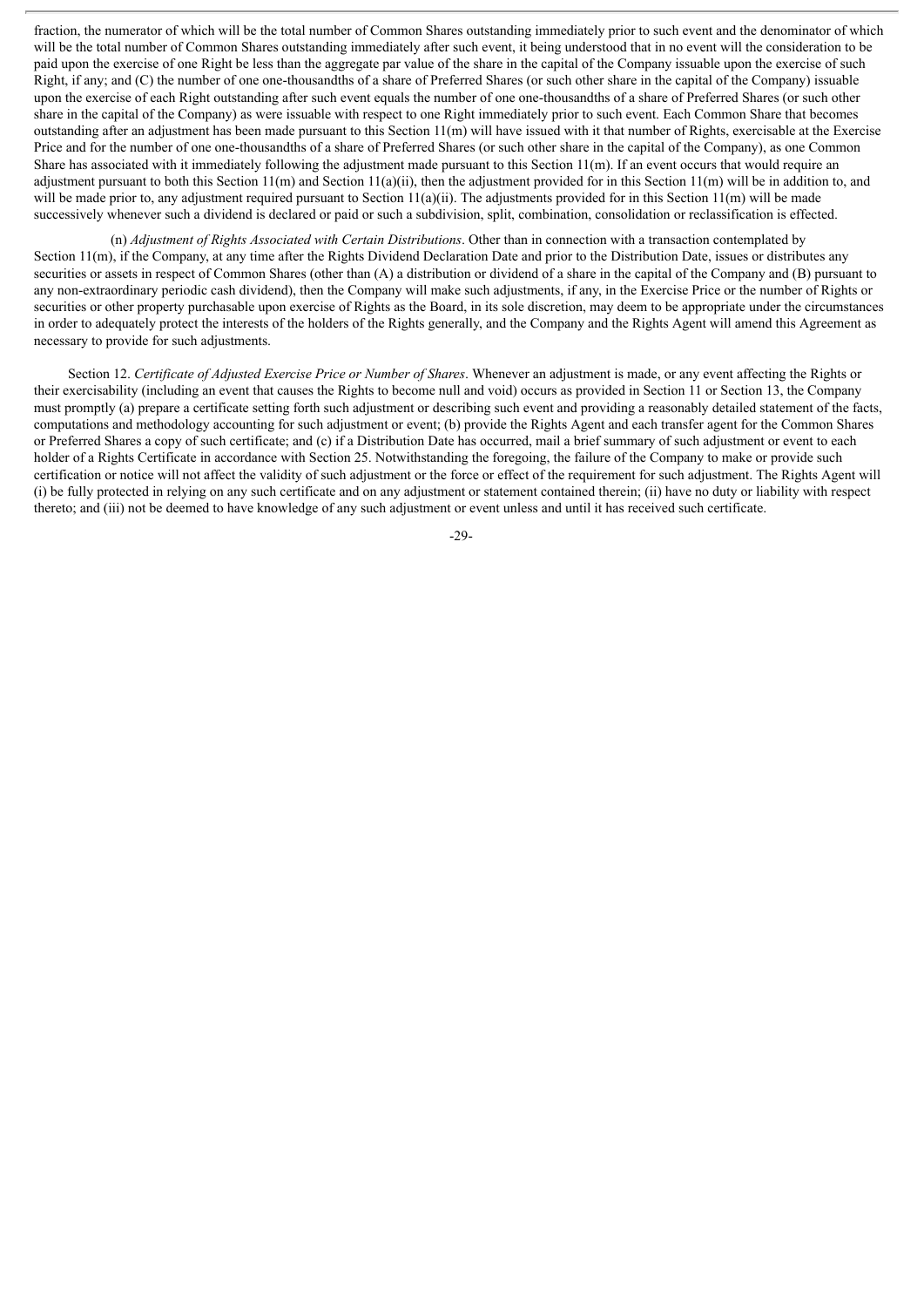## Section 13. *Consolidation, Merger or Sale or Transfer of Assets, Cash Flow or Earning Power*.

(a) *Certain Transactions*. If, following a Share Acquisition Date, directly or indirectly, (i) the Company consolidates with, or merges with and into, any other Person (other than a wholly owned Subsidiary of the Company in a transaction that complies with Section 11(l)) and the Company is not the continuing or surviving corporation of such consolidation, merger, amalgamation or arrangement; (ii) any Person (other than a wholly owned Subsidiary of the Company in a transaction that complies with Section 11(l)) consolidates with, or merges with and into, the Company, and the Company is the continuing or surviving corporation of such consolidation, merger, amalgamation or arrangement and, in connection with such consolidation, merger, amalgamation or arrangement, all or part of the Common Shares are changed into or exchanged for shares, stock or other securities of any other Person or the Company, or cash or any other property; or (iii) the Company sells, exchanges, mortgages or otherwise transfers (or one or more of its Subsidiaries sells, exchanges, mortgages or otherwise transfers), in one transaction or a series of related transactions, assets, cash flow or earning power aggregating to 50 percent or more of the assets, cash flow or earning power of the Company and its Subsidiaries (taken as a whole) to any other Person or Persons (other than the Company or one or more of its wholly owned Subsidiaries in one or more transactions, each of which individually (and together) complies with Section 11(1)), then, concurrent with and in each such case, proper provision must be made so that (A) each holder of a Right (except as provided in Section 7(e)) thereafter has the right to receive, upon the exercise thereof at a price per Right equal to the Exercise Price multiplied by the number of one one-thousandths of a share of Preferred Shares for which a Right was exercisable immediately prior to the occurrence of such Section 13 Event in accordance with the terms of this Agreement, and in lieu of Preferred Shares, such number of duly and validly authorized and issued and fully paid and nonassessable and freely tradable Common Shares of the Principal Party, free of any liens, encumbrances, rights of first refusal or other adverse claims, equal to the result obtained by (1) multiplying the then current Exercise Price by the number of one one-thousandths of a share of Preferred Shares for which a Right is exercisable immediately prior to the first occurrence of a Section 13 Event (or, if a Section 11(a)(ii) Event has occurred prior to the first occurrence of a Section 13 Event, multiplying the number of such one one-thousandths of a share of Preferred Shares for which a Right was exercisable immediately prior to the first occurrence of a Section  $11(a)(ii)$  Event by the Exercise Price in effect immediately prior to such first occurrence of a Section 11(a)(ii) Event); and (2) dividing that product (which, following the first occurrence of a Section 13 Event, will be referred to as the "Exercise Price" for each Right and for all purposes of this Agreement) by 50 percent of the Current Per Share Market Price of the Common Shares of such Principal Party on the date of consummation of such Section 13 Event, it being understood that the price per Right so payable and the number of Common Shares of such Principal Party so receivable upon exercise of a Right will be subject to further adjustment as appropriate in accordance with Section 11(e) to reflect any events covered thereby occurring in respect of the Common Shares of such Principal Party after the occurrence of such Section 13 Event; (B) such Principal Party will thereafter be liable for, and must assume, by virtue of such Section 13 Event, all the obligations and duties of the Company pursuant to this Agreement; (C) the term "Company" will thereafter be deemed to refer to such Principal Party, it being specifically intended that the provisions of Section 11 will apply only to such Principal Party following the first occurrence of a Section 13 Event; (D) such Principal Party must take such steps (including

-30-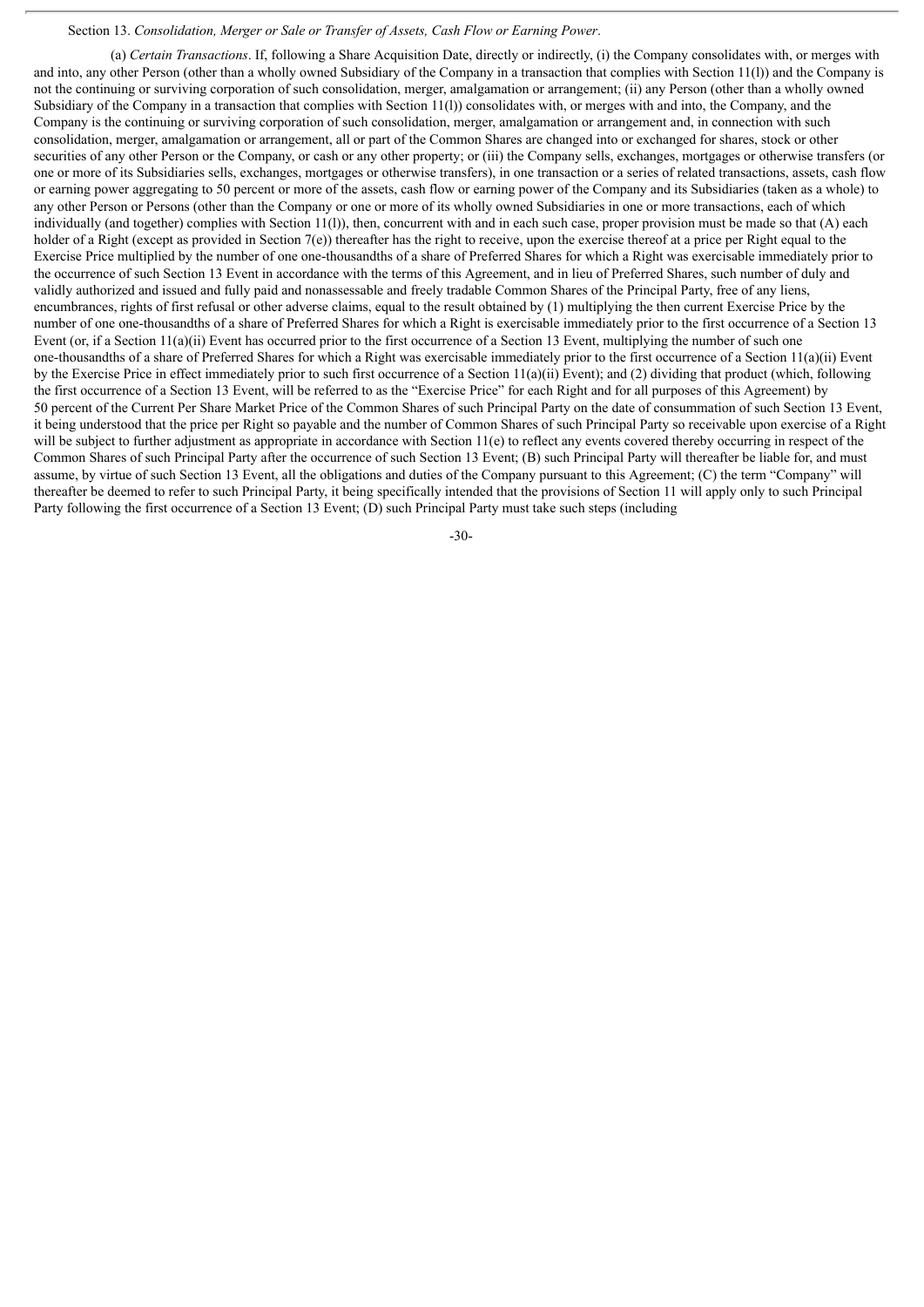the reservation of a sufficient number of Common Shares) in connection with the consummation of any such transaction as may be necessary to ensure that the provisions hereof will thereafter be applicable, as nearly as reasonably may be, in relation to its Common Shares thereafter deliverable upon the exercise of the Rights; (E) the provisions of Section 11(a)(ii) will be of no effect following the first occurrence of any Section 13 Event; and (F) upon the subsequent occurrence of any consolidation, merger, amalgamation, arrangement, sale, exchange mortgage, transfer or other extraordinary transaction in respect of such Principal Party, each holder of a Right will thereupon be entitled to receive, upon exercise of a Right and payment of the Exercise Price as provided in this Section 13(a), such cash, shares, rights, warrants and other property that such holder would have been entitled to receive had such holder, at the time of such transaction, owned the Common Shares of the Principal Party receivable upon the exercise of a Right pursuant to this Section 13(a), and such Principal Party must take such steps (including reservation of a sufficient share in the capital of the Company) as may be necessary to permit the subsequent exercise of the Rights in accordance with the terms hereof for such cash, shares, rights, warrants and other property. For purposes hereof, the "earning power" of the Company and its Subsidiaries will be determined in good faith by the Board on the basis of the operating income of each business operated by the Company and its Subsidiaries during the three fiscal years preceding the date of such determination (or, in the case of any business not operated by the Company or any of its Subsidiaries during the three fiscal years preceding such date, during the period that such business was operated by the Company or any of its Subsidiaries).

(b) *Certain Arrangements*. The Company will not consummate or permit to occur any Section 13 Event unless (A) the Principal Party has a sufficient number of authorized, unissued and unreserved Common Shares to permit the exercise in full of the Rights in accordance with this Section 13 and (B) prior thereto the Company and the Principal Party have executed and delivered to the Rights Agent a supplemental agreement confirming that (1) the requirements of this Section 13 will be promptly performed in accordance with their terms, (2) the Principal Party will, upon consummation of such Section 13 Event, assume this Agreement in accordance with Section 13(a), (3) such Section 13 Event will not result in a default by the Principal Party pursuant to this Agreement (as it has been assumed by the Principal Party) and (4) the Principal Party, as soon as practicable after the date of such Section 13 Event and at its own expense, will:

(i) prepare and file a registration statement pursuant to the Securities Act with respect to the Rights and the securities purchasable upon exercise of the Rights on an appropriate form, and use its best efforts to cause such registration statement to  $(x)$  become effective as soon as practicable after such filing and (y) remain effective (with a prospectus at all times meeting the requirements of the Securities Act) until the Expiration Date, and similarly comply with applicable state or provincial securities laws;

(ii) use its best efforts to list (or continue the listing of) the Rights and the securities purchasable upon exercise of the Rights on a national securities exchange or to meet the eligibility requirements for quotation on a national securities exchange and to list (and continue the listing of) the Rights and the securities purchasable upon exercise of the Rights on a national securities exchange;

-31-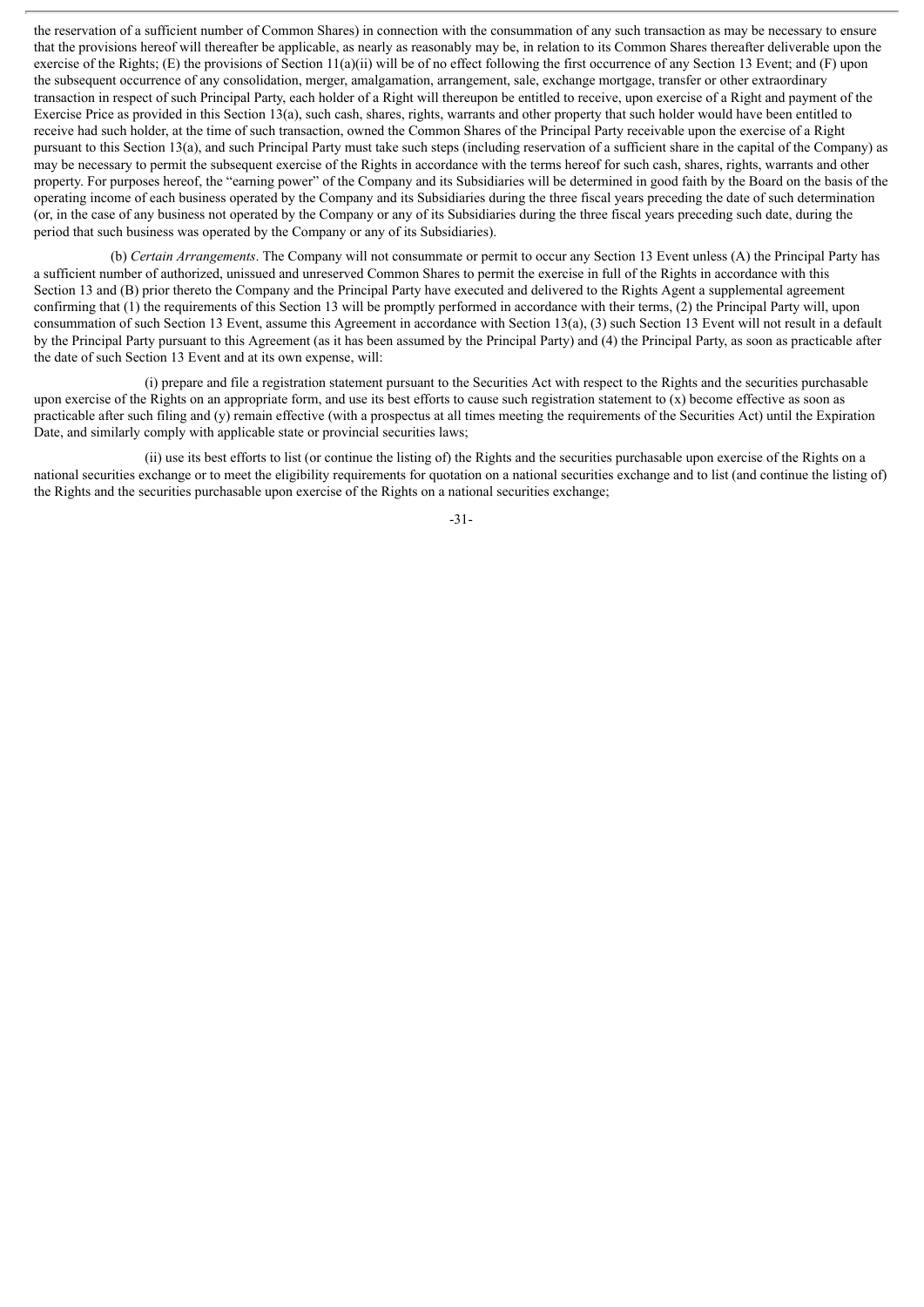(iii) deliver to holders of the Rights historical financial statements for the Principal Party and its Affiliates that comply in all respects with the requirements for registration on Form 10 (or any successor form) promulgated under the Exchange Act; and

(iv) take all other action as may be necessary to allow the Principal Party to issue the securities purchasable upon exercise of the

Rights.

#### (c) *Prohibited Transactions*.

(i) Notwithstanding anything to the contrary in this Agreement, if the Principal Party has a provision in any of its authorized securities or in its organizational documents that would have the effect of (i) causing the Principal Party to issue (other than to holders of Rights pursuant to Section 13), in connection with, or as a consequence of, the consummation of a Section 13 Event, Common Shares or common shares equivalents of the Principal Party at less than the then Current Per Share Market Price thereof or securities exercisable for, or convertible into, Common Shares or common share equivalents of the Principal Party at less than such Current Per Share Market Price; or (ii) providing for any special payment, tax, charge or similar provision in connection with the issuance of the Common Shares of the Principal Party pursuant to the provisions of this Section 13, then the Company agrees with each holder of Rights that it will not consummate any such Section 13 Event unless prior thereto the Company and such Principal Party have executed and delivered to the Rights Agent a supplemental agreement providing that such provision has been canceled, waived, amended or rescinded, or that such authorized securities will be redeemed, so that such provision will have no effect in connection with, or as a consequence of, the consummation of such Section 13 Event.

(ii) Notwithstanding anything to the contrary in this Agreement, the Company agrees with each holder of Rights that it will not consummate or permit to occur any Section 13 Event if (A) at the time or immediately after such Section 13 Event there are any rights, warrants, instruments or securities outstanding, or any agreements or arrangements, that, as a result of the consummation of such Section 13 Event, would eliminate or diminish in any material respect the benefits intended to be afforded by the Rights; (B) all rights of first refusal or preemptive rights in respect of the issuance of Common Shares or common share equivalents of the Principal Party upon exercise of outstanding Rights have not been irrevocably waived or rendered inapplicable; (C) prior to, simultaneously with or immediately after such Section 13 Event, the shareholders of the Person who constitutes, or would constitute, the Principal Party have received a distribution of Rights previously owned by such Person or any of its Affiliates or Associates; or (D) the form or nature of organization of the Principal Party would preclude or limit the exercisability of the Rights.

(d) *Continued Applicability*. The provisions of this Section 13 will similarly apply to successive mergers, amalgamations, arrangements, consolidations, sales, exchanges, mortgages, transfers or other extraordinary transactions. If a Section 13 Event occurs at any time after the occurrence of a Section  $11(a)(ii)$  Event, then the Rights that have not previously been exercised will thereafter become exercisable in the manner described in Section 13(a) (without taking into account any prior adjustment required by Section 11(a)(ii)).

-32-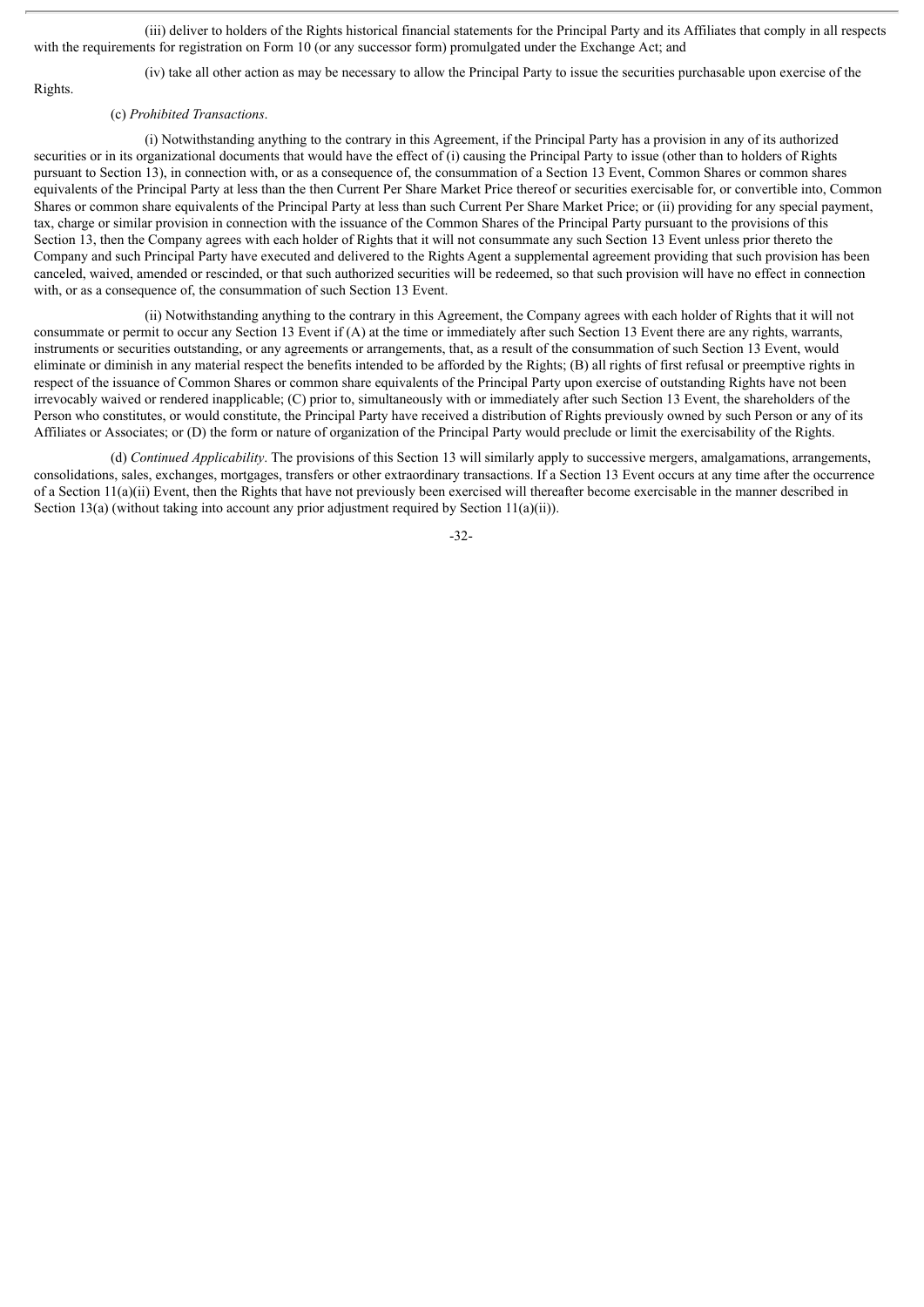## Section 14. *Fractional Rights and Fractional Shares*.

(a) *Cash in Lieu of Fractional Rights*. The Company will not be required to issue fractions of Rights (except prior to the Distribution Date as provided in Section 11(m)) or to distribute Rights Certificates that evidence fractional Rights. In lieu of such fractional Rights, the Company will pay to the registered holders of the Rights Certificates with regard to which such fractional Rights would otherwise be issuable an amount in cash equal to the same fraction of the Current Per Share Market Price of a whole Right, calculated as of the Trading Day immediately prior to the date on which such fractional Rights would have been otherwise issuable.

(b) *Cash in Lieu of Fractional Preferred Shares*. The Company will not be required to issue fractions of Preferred Shares (other than fractions that are integral multiples of one one-thousandth of a share of Preferred Shares) upon exercise or exchange of the Rights or to distribute certificates that evidence fractional Preferred Shares (other than fractions that are integral multiples of one one-thousandth of a share of Preferred Shares). Interests in fractions of Preferred Shares in integral multiples of one one-thousandth of a share of Preferred Shares may, at the election of the Company, be evidenced by depositary receipts pursuant to an appropriate agreement between the Company and a depositary selected by the Company but only if such agreement provides that the holders of such depositary receipts have all of the rights, privileges and preferences to which they are entitled as Beneficial Owners of the Preferred Shares represented by such depositary receipts. In lieu of fractional Preferred Shares that are not integral multiples of one one-thousandth of a share of Preferred Shares, the Company may pay to the registered holders of Rights Certificates at the time that such Rights are exercised or exchanged as provided in this Agreement an amount in cash equal to the same fraction of the current market value of one one-thousandth of a share of Preferred Shares. For purposes of this Section 14(b), the current market value of one one-thousandth of a share of Preferred Shares will be one one-thousandth of the Current Per Share Market Price of a share of Preferred Shares, calculated as of the Trading Day immediately prior to the date of such exercise or exchange.

(c) *Cash in Lieu of Fractional Common Shares*. The Company is not required to issue fractions of Common Shares or to distribute certificates that evidence fractional Common Shares upon the exercise or exchange of Rights. In lieu of such fractional Common Shares, the Company may pay to the registered holders of Rights Certificates at the time such Rights are exercised or exchanged as provided in this Agreement an amount in cash equal to the same fraction of the current market value of a Common Share. For purposes of this Section 14(c), the current market value of a Common Share will be the Current Per Share Market Price of a Common Share, calculated as of the Trading Day immediately prior to the date of such exercise or exchange.

(d) *Waiver of Fractional Rights*. Except as permitted by this Section 14, the holder of a Right, by the acceptance of such Right, expressly waives such holder's right to receive any fractional Rights or any fractional shares of any security upon the exercise or exchange of a Right.

(e) *Procedure for Payment*. Whenever a payment for fractional Rights, Preferred Shares or Common Shares is to be made by the Rights Agent pursuant to this

-33-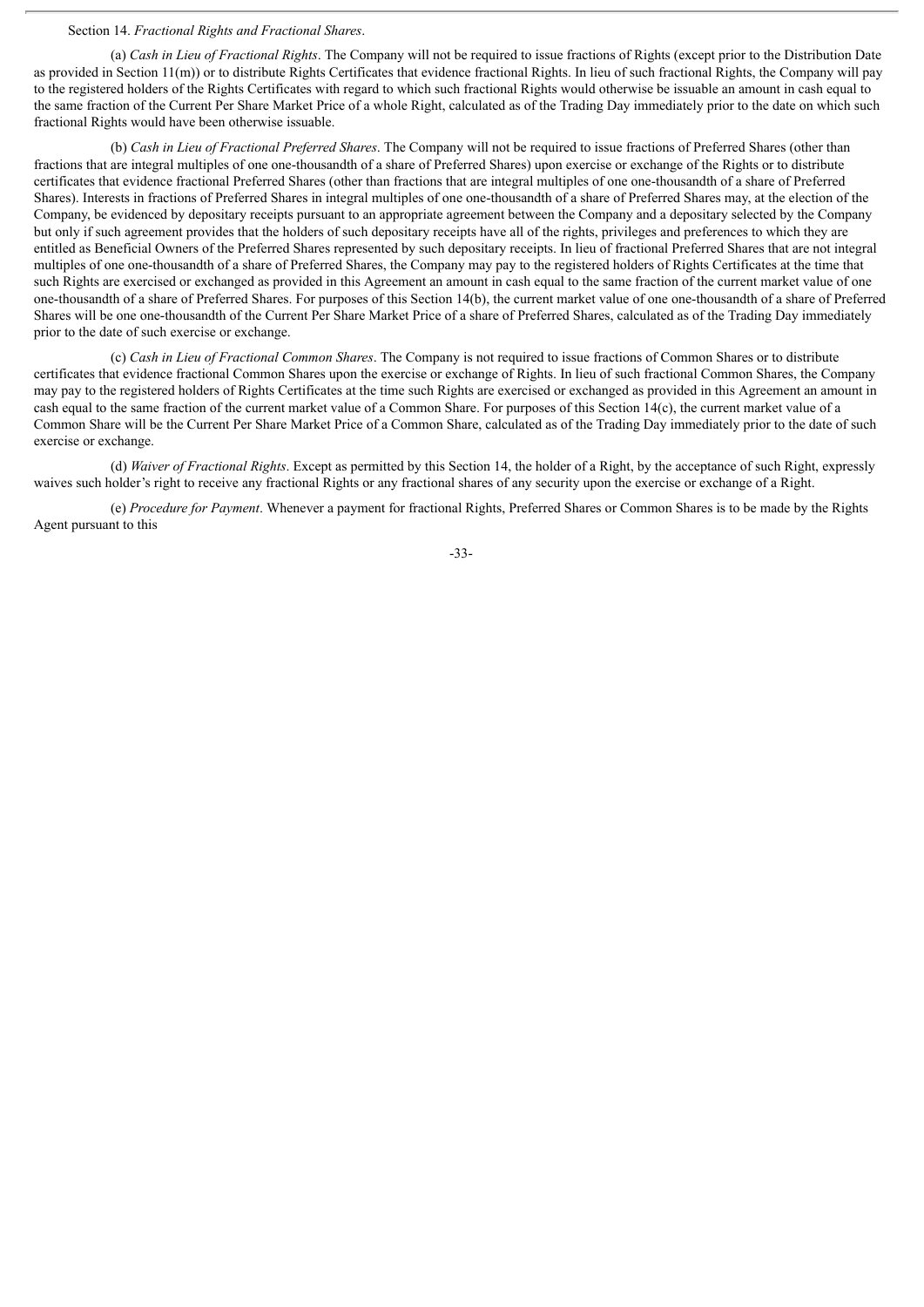Agreement, the Company will (i) promptly prepare and deliver to the Rights Agent a certificate setting forth in reasonable detail the facts related to such payment and the prices or formulas utilized in calculating such payments; and (ii) provide sufficient monies to the Rights Agent in the form of fully collected funds to make such payments. The Rights Agent will be fully protected in relying upon such certificate and will have no duty with respect thereto, and will not be deemed to have knowledge of any payment for fractional Rights, Preferred Shares or Common Shares pursuant to this Agreement unless and until the Rights Agent has received such certificate and sufficient monies.

Section 15. *Rights of Action*. All rights of action in respect of this Agreement, except those rights of action given to the Rights Agent pursuant to this Agreement, are vested in the respective registered holders of the Rights Certificates (and, prior to the Distribution Date, the registered holders of Common Shares). Any registered holder of any Rights Certificate (or, prior to the Distribution Date, any registered holder of Common Shares), without the consent of the Rights Agent or of the holder of any other Rights Certificate (or, prior to the Distribution Date, any other holder of Common Shares), may, on such holder's own behalf and for such holder's own benefit and the benefit of other holders of Rights, enforce, and may institute and maintain any suit, action or proceeding against the Company to enforce, this Agreement or otherwise act in respect of such holder's right to exercise such holder's Rights evidenced by such Rights Certificate in the manner provided in such Rights Certificate and in this Agreement. It is specifically acknowledged that the Company may not have an adequate remedy at law for any breach of this Agreement by the Rights Agents and may be entitled to specific performance of the obligations of the Rights Agent, as well as to injunctive relief against actual or threatened breaches or violations of this Agreement by the Rights Agent, in each case without having to post a bond.

Section 16. *Agreement of Rights Holders*. Every holder of a Right, by accepting the Right, consents and agrees with the Company and the Rights Agent and with every other holder of a Right that:

(a) prior to the Distribution Date, the Rights will not be evidenced by a Rights Certificate and will be transferable only in connection with the transfer of Common Shares;

(b) after the Distribution Date, the Rights Certificates are transferable only on the transfer books of the Rights Agent if surrendered at the office of the Rights Agent designated for such purpose, duly endorsed or accompanied by a proper instrument of transfer and with the appropriate forms and certificates fully completed and duly executed, accompanied by a Signature Guarantee;

(c) subject to Section 6(a) and Section 7(f), the Company and the Rights Agent may deem and treat the Person in whose name the Rights Certificate (or, prior to the Distribution Date, the associated certificate representing Common Shares or Book Entry Shares, as applicable) is registered as the absolute owner thereof and of the Rights evidenced thereby (notwithstanding any notations of ownership or writing on the Rights Certificates or the associated certificate representing Common Shares or Book Entry Shares, as applicable, made by anyone other than the Company or the Rights Agent) for all purposes whatsoever, and neither the

-34-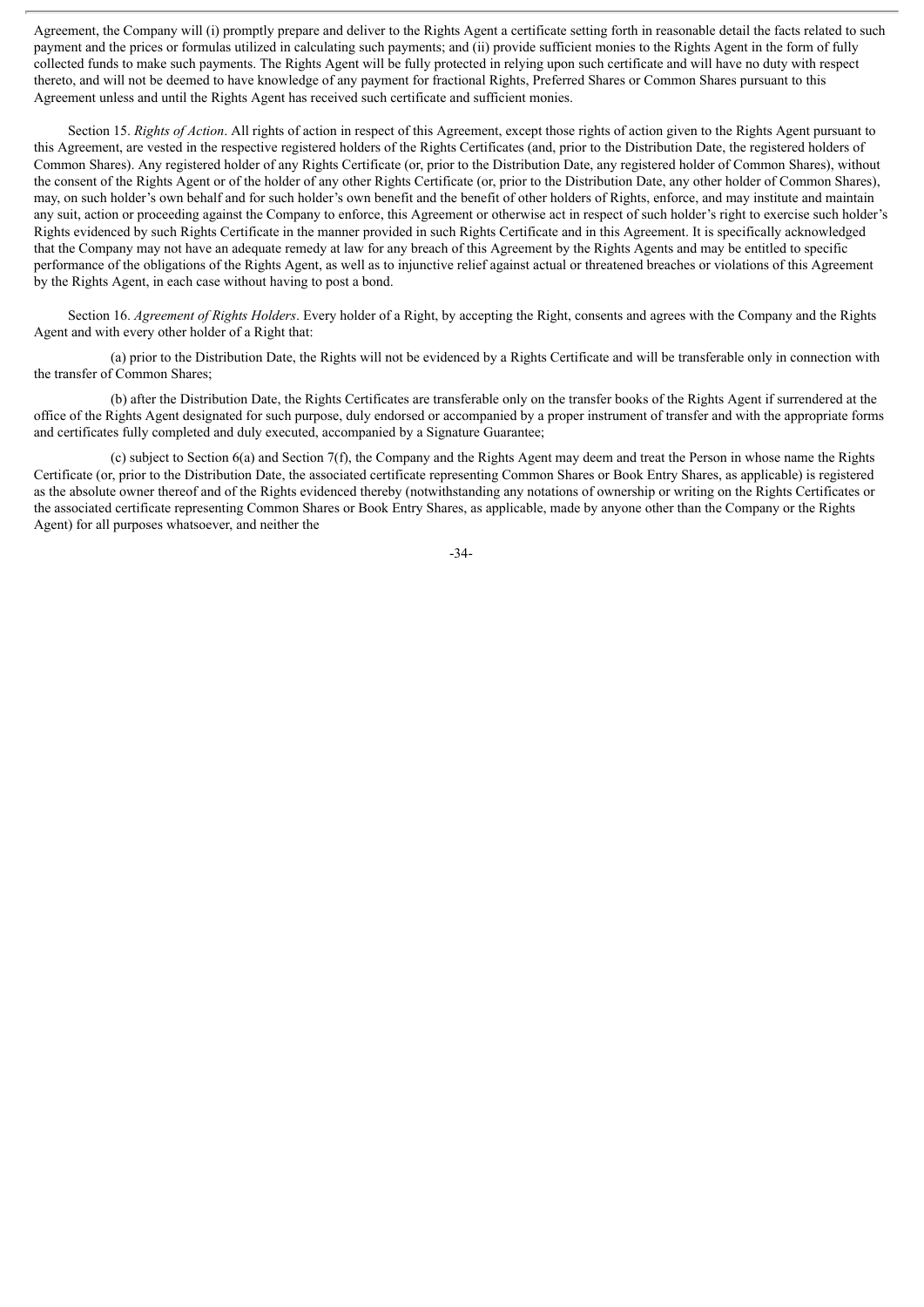Company nor the Rights Agent (subject to Section 7(e)) will be affected by any notice to the contrary;

(d) notwithstanding anything to the contrary in this Agreement, neither the Company nor the Rights Agent will have any liability to any holder of a Right (or a beneficial interest in a Right) or other Person as a result of the inability of the Company or the Rights Agent to perform any of their respective obligations pursuant to this Agreement by reason of any preliminary or permanent injunction or other order, judgment, decree or ruling (whether interlocutory or final) issued by a court of competent jurisdiction or by a governmental, regulatory, self-regulatory or administrative agency or commission, or any statute, rule, regulation or executive order promulgated or enacted by any governmental authority, prohibiting or otherwise restraining performance of such obligation, it being understood that the Company will use all reasonable efforts to have any such injunction, order, judgment, decree or ruling lifted or otherwise overturned as promptly as practicable;

and

(e) Rights that are Beneficially Owned by certain Persons will, under the circumstances set forth in Section 7(e), become null and void;

(f) this Agreement may be supplemented or amended from time to time in accordance with Section 27.

Section 17. *Holder of Rights Certificate Not Deemed to be a Shareholder*. No holder, as such, of any Rights Certificate will be entitled to vote or receive dividends or be deemed for any purpose to be the holder of the number of one one-thousandths of a share of Preferred Shares or any other securities of the Company that may at any time be issuable on the exercise or exchange of the Rights represented thereby, nor will anything contained herein or in any Rights Certificate be construed to confer upon the holder of any Rights Certificate, as such, any of the rights of a shareholder of the Company or any right to vote for the election of directors or upon any matter submitted to shareholders at any meeting thereof, or to give or withhold consent to any corporate action, or to receive notice of meetings or other actions affecting shareholders (except as specifically provided in Section 25), or to receive dividends or subscription rights, or otherwise, until the Rights evidenced by such Rights Certificate have been exercised or exchanged in accordance with the provisions hereof.

### Section 18. *Concerning the Rights Agent*.

(a) *Compensation; Reimbursement; Indemnification*. The Company agrees to pay to the Rights Agent reasonable compensation for all services rendered by it under this Agreement in accordance with a fee schedule to be mutually agreed upon and, from time to time, on demand by the Rights Agent, the reasonable and documented out-of-pocket expenses and counsel fees and other disbursements incurred by the Rights Agent in connection with the preparation, negotiation, delivery, execution, amendment and administration of this Agreement and the exercise and performance of its duties under this Agreement, including any taxes or governmental charges imposed on it as a result of any action taken by it pursuant to this Agreement (other than taxes and governmental charges on the fees payable to it). The Company also agrees to indemnify the Rights Agent for, and to hold it harmless against, any loss, liability, damage, judgment, fine, penalty, claim, demand, settlement, cost or expense (including the

-35-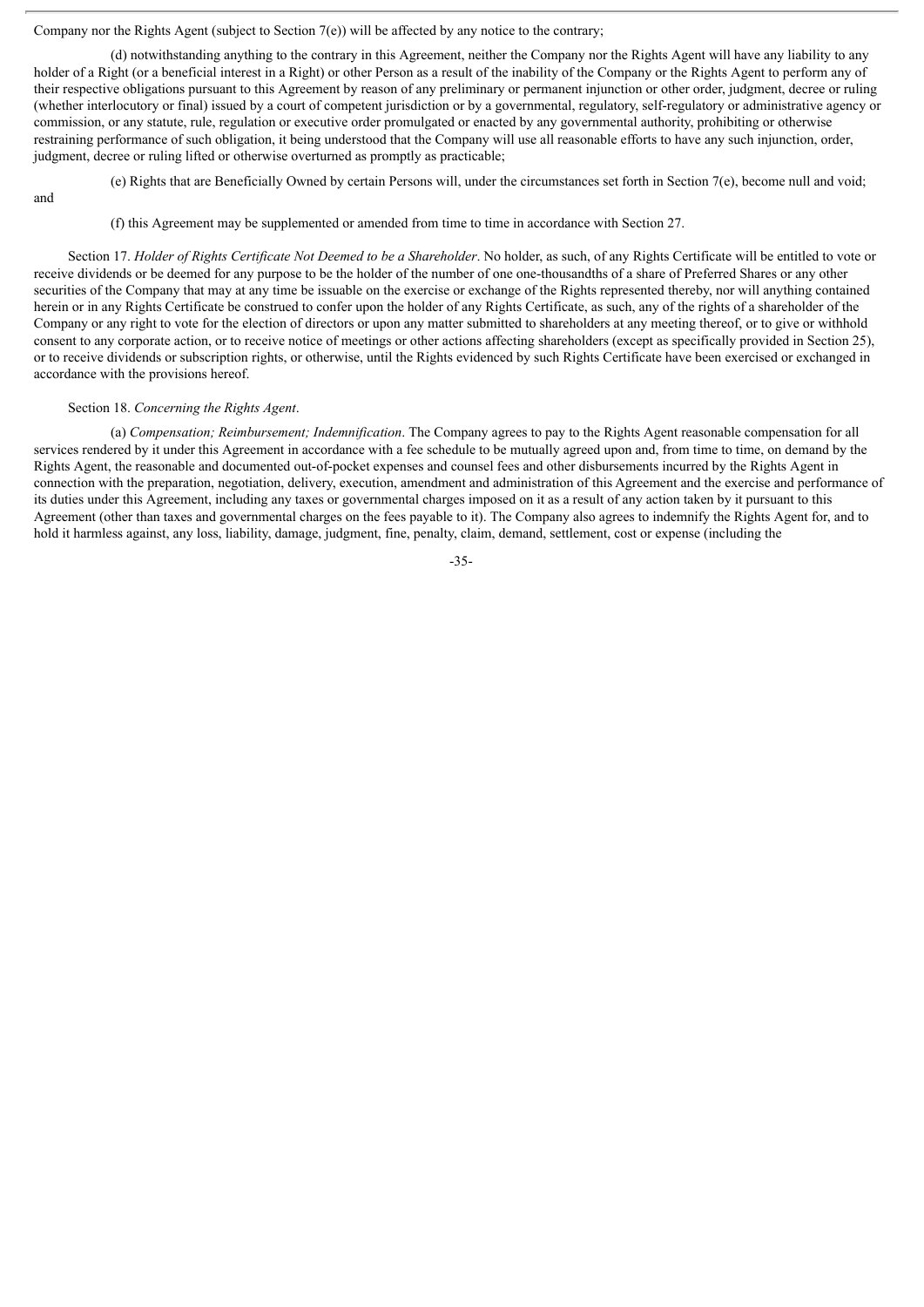reasonable and documented expenses and fees of its outside counsel) that may be paid, incurred or suffered by it, or to which it may become subject, without gross negligence, bad faith or willful misconduct on the part of the Rights Agent (which gross negligence, bad faith or willful misconduct must be determined by a final, non-appealable judgment of a court of competent jurisdiction) for any action taken, suffered or omitted to be taken by the Rights Agent in connection with the execution, acceptance, administration, exercise and performance of its duties pursuant to this Agreement, including the costs and expenses of defending against any claim of liability arising therefrom, directly or indirectly, or of enforcing its rights under this Agreement. The provisions of this Section 18 and Section 20 will survive the termination of this Agreement, the exercise, exchange or expiration of the Rights and the resignation, replacement or removal of the Rights Agent.

(b) *Reliance by the Rights Agent*. The Rights Agent is authorized to rely conclusively on, and will be protected and incur no liability for, or in respect of, any action taken, suffered or omitted to be taken by it in connection with its acceptance and administration of this Agreement, and the exercise and performance of its duties pursuant to this Agreement, in reliance upon any (i) Rights Certificate; (ii) certificate (or registration on the transfer books of the Company, including, in the case of uncertificated shares, by notation in book entry accounts reflecting ownership) for Preferred Shares, Common Shares or other securities of the Company issuable upon exercise of Rights; or (iii) instrument of assignment or transfer, power of attorney, endorsement, affidavit, letter, notice, instruction, direction, consent, certificate, statement or other paper or document reasonably believed by it, in the absence of gross negligence, bad faith or willful misconduct (which gross negligence, bad faith or willful misconduct must be determined by a final, non-appealable judgment of a court of competent jurisdiction), to be genuine and to be duly executed and, where necessary, guaranteed, verified or acknowledged, by the proper Person, or otherwise upon the advice of counsel as set forth in Section 20. The Rights Agent will not be required to take notice, or be deemed to have any knowledge, of any fact, event or determination of which it was supposed to receive notice under this Agreement (including any dates or events defined in this Agreement or the designation of any Person as an Acquiring Person or an Affiliate or Associate of an Acquiring Person), and the Rights Agent will be fully protected and will incur no liability for failing to take action in connection therewith, unless and until it has received such notice in writing.

### Section 19. *Merger, Consolidation or Change of Name of Rights Agent*.

(a) *Merger or Consolidation of Rights Agent*. Any Person into which the Rights Agent or any successor Rights Agent may be merged or amalgamated or with which it may effect a share exchange or be consolidated, or any Person resulting from any merger, amalgamation, arrangement, share exchange or consolidation to which the Rights Agent or any successor Rights Agent is a party, or any Person succeeding to the corporate trust, stock transfer or shareholder services business of the Rights Agent or any successor Rights Agent, will be the successor to the Rights Agent pursuant to this Agreement without the execution or filing of any paper or any further act on the part of any of the Parties so long as such Person is eligible for appointment as a successor Rights Agent pursuant to the provisions of Section 21. The purchase of all or substantially all of the Rights Agent's assets employed in the performance of this Agreement, or transfer or rights agent services generally, will be deemed to be a merger, share exchange or consolidation for purposes of this Section 19. If at the time that such successor

-36-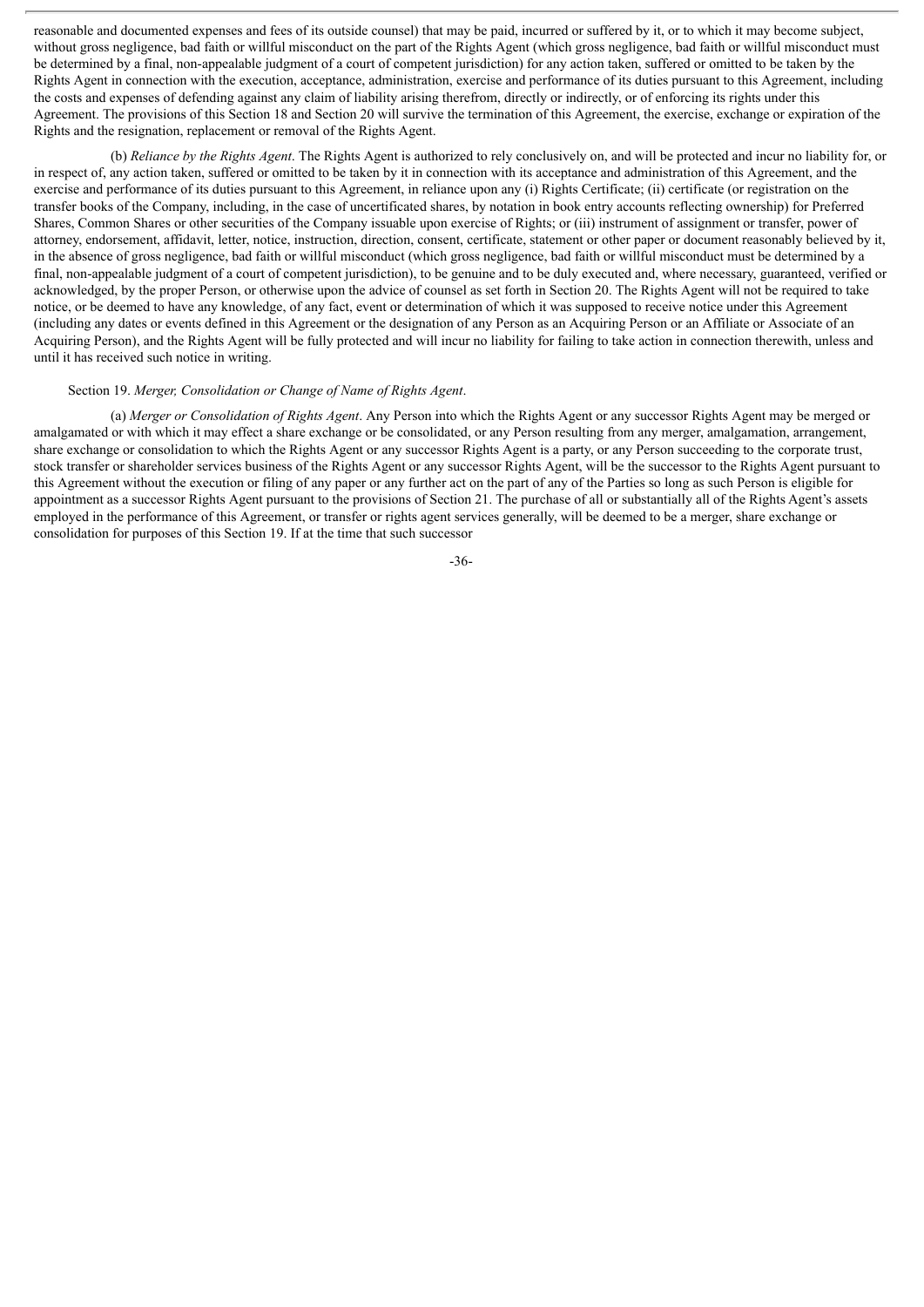Rights Agent succeeds to the agency created by this Agreement any of the Rights Certificates have been countersigned but not delivered, then any such successor Rights Agent may adopt the countersignature of any predecessor Rights Agent and deliver such Rights Certificates so countersigned, and if at that time any of the Rights Certificates have not been countersigned, then any successor Rights Agent may countersign such Rights Certificates either in the name of the predecessor Rights Agent or in the name of the successor Rights Agent. In all such cases, such Rights Certificates will have the full force and effect provided in the Rights Certificates and in this Agreement.

(b) *Change of Name of Rights Agent*. If at any time the name of the Rights Agent is changed and at such time any of the Rights Certificates have been countersigned but not delivered, then the Rights Agent may adopt the countersignature under its prior name and deliver such Rights Certificates so countersigned, and if at any time any of the Rights Certificates have not been countersigned, then the Rights Agent may countersign such Rights Certificates either in its prior name or in its changed name. In all such cases, such Rights Certificates will have the full force and effect provided in the Rights Certificates and in this Agreement.

Section 20. *Duties of Rights Agent*. The Rights Agent undertakes to perform only the duties and obligations expressly imposed by this Agreement (and no implied duties or obligations) upon the following terms and conditions, all of which the Company and the holders of Rights Certificates, by their acceptance thereof, will be bound:

(a) *Consultation with Counsel*. Before the Rights Agent acts or refrains from acting, the Rights Agent may consult with legal counsel that it selects (who may be legal counsel for the Company or an employee of the Rights Agent), and the advice or opinion of such counsel will be full and complete authorization and protection to the Rights Agent, and the Rights Agent will incur no liability for or in respect of, any action taken, suffered or omitted to be taken by it in the absence of gross negligence, bad faith or willful misconduct (which gross negligence, bad faith or willful misconduct must be determined by a final, non-appealable judgment of a court of competent jurisdiction) in accordance with such advice or opinion.

(b) *Reliance on Certificate of the Company*. Whenever in the performance of its duties pursuant to this Agreement the Rights Agent deems it necessary or desirable that any fact or matter (including the identity of any Acquiring Person and the determination of the Current Per Share Market Price of any security) be proved or established by the Company prior to taking, suffering or omitting to take any action, such fact or matter (unless other evidence in respect thereof is specifically prescribed in this Agreement) may be deemed to be conclusively proved and established by a certificate signed by any one of the Appropriate Officers and delivered to the Rights Agent, and such certificate will be full and complete authorization and protection to the Rights Agent, and the Rights Agent will incur no liability for or in respect of any action taken, suffered or omitted to be taken in the absence of gross negligence, bad faith or willful misconduct (which gross negligence, bad faith or willful misconduct must be determined by a final, non-appealable judgment of a court of competent jurisdiction) by it pursuant to the provisions of this Agreement in reliance upon such certificate. The Rights Agent will have no duty to act without such certificate.

-37-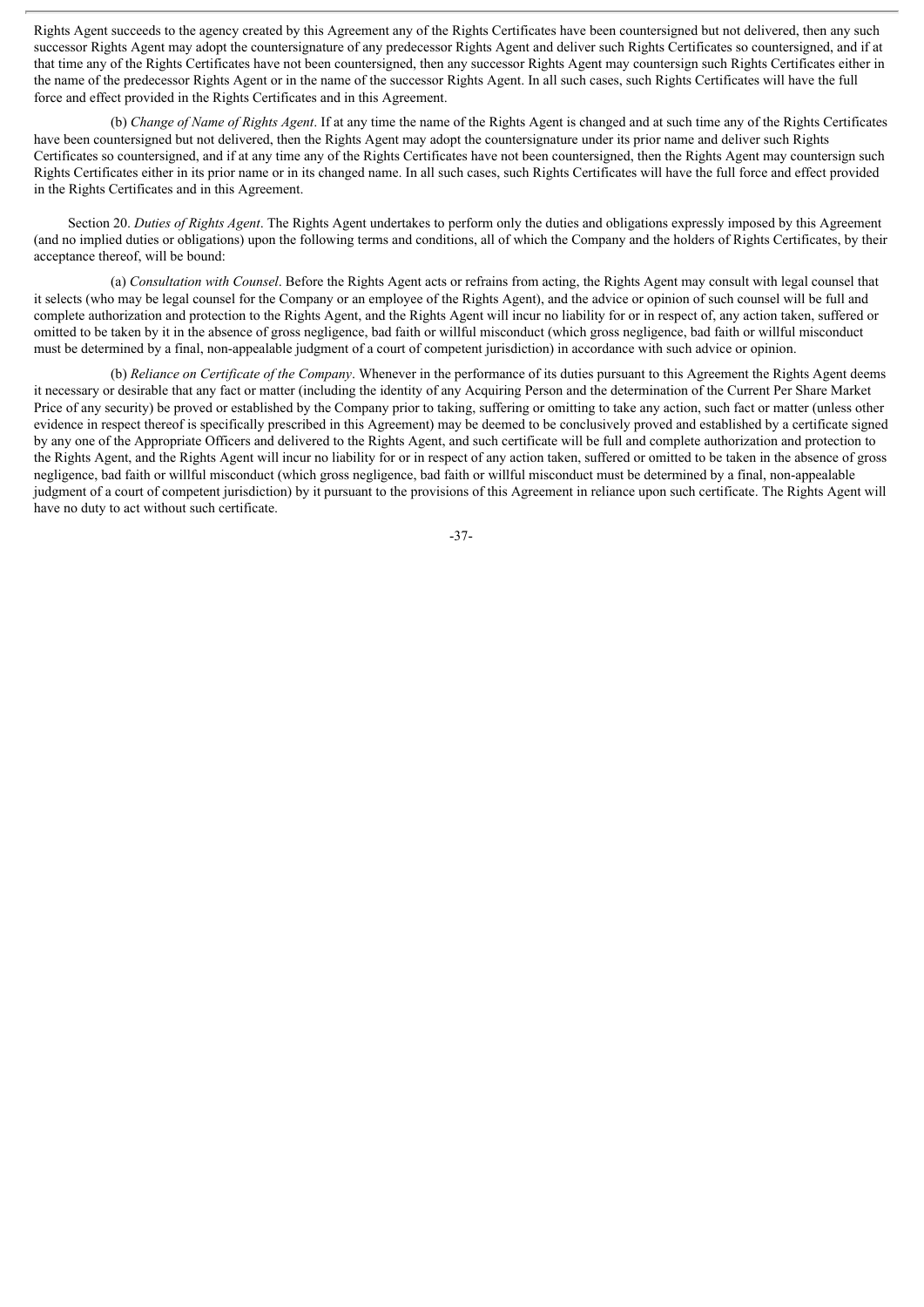(c) *General Limitation of Liability*. The Rights Agent will be liable under this Agreement to the Company and any other Person only for its and its directors', officers', employees', Affiliates', advisors' and representatives' own gross negligence, bad faith or willful misconduct (which gross negligence, bad faith or willful misconduct must be determined by a final, non-appealable judgment of a court of competent jurisdiction). In no event will the Rights Agent be liable for special, punitive, indirect, incidental or consequential loss or damage of any kind whatsoever (including lost profits). even if the Rights Agent has been advised of the possibility or likelihood of such loss or damage. Notwithstanding anything to the contrary in this Agreement, any liability of the Rights Agent under this Agreement will be limited to twice the amount of fees (but not including any reimbursed costs) paid by the Company to the Rights Agent during the 12 months immediately preceding the event for which recovery from the Rights Agent is being sought.

(d) *No Liability for Certain Matters*. The Rights Agent will not be liable for or by reason of any of the statements of fact or recitals contained in this Agreement, the Rights Certificates or any certificate (or registration on the transfer books of the Company, including, in the case of uncertificated shares, by notation in book entry accounts reflecting ownership) for Preferred Shares, Common Shares or other securities of the Company issuable upon exercise of Rights, or be required to verify the same (except, in each case, its countersignature thereof, if applicable), and all such statements and recitals are and will be deemed to have been made by the Company only.

(e) *No Responsibility for Certain Matters*. The Rights Agent will not (i) have any liability for or be under any responsibility in respect of the validity of this Agreement or the execution and delivery hereof (except the due authorization, execution and delivery hereof by the Rights Agent) or in respect of the legality, validity or execution of any Rights Certificate (except its countersignature thereof) or any certificate (or registration on the transfer books of the Company, including, in the case of uncertificated shares, by notation in book entry accounts reflecting ownership) for Preferred Shares, Common Shares or other securities of the Company issuable upon exercise of Rights (except, in each case, its countersignature thereof, if applicable); (ii) be liable or responsible for any change in the exercisability or exchangeability of Rights (including certain Rights becoming null and void pursuant to Section 7(e)), except with respect to the exercise of Rights evidenced by Rights Certificates after actual notice of such change has been provided by the Company; (iii) be liable or responsible for any breach by the Company of any covenant or failure by the Company to satisfy any condition contained in this Agreement or any Rights Certificate; (iv) be liable or responsible for (A) any adjustment or change required pursuant to Section 3, Section 11, Section 13, Section 23 or Section 24; (B) the manner, method or amount of any such adjustment or change; or (C) ascertaining the existence of facts that would require any such adjustment or change (except with respect to the exercise of Rights evidenced by Rights Certificates after receipt by the Rights Agent of a certificate furnished pursuant to Section 12 describing such adjustment or change); (v) be liable or responsible for any determination by the Board of the Current Per Share Market Price of any security pursuant to this Agreement; or (vi) by any act be deemed to make any representation or warranty as to the authorization or reservation of any securities to be issued pursuant to this Agreement or any Rights Certificate or as to whether any such securities will, when issued, be duly and validly authorized and issued and fully paid and nonassessable.

-38-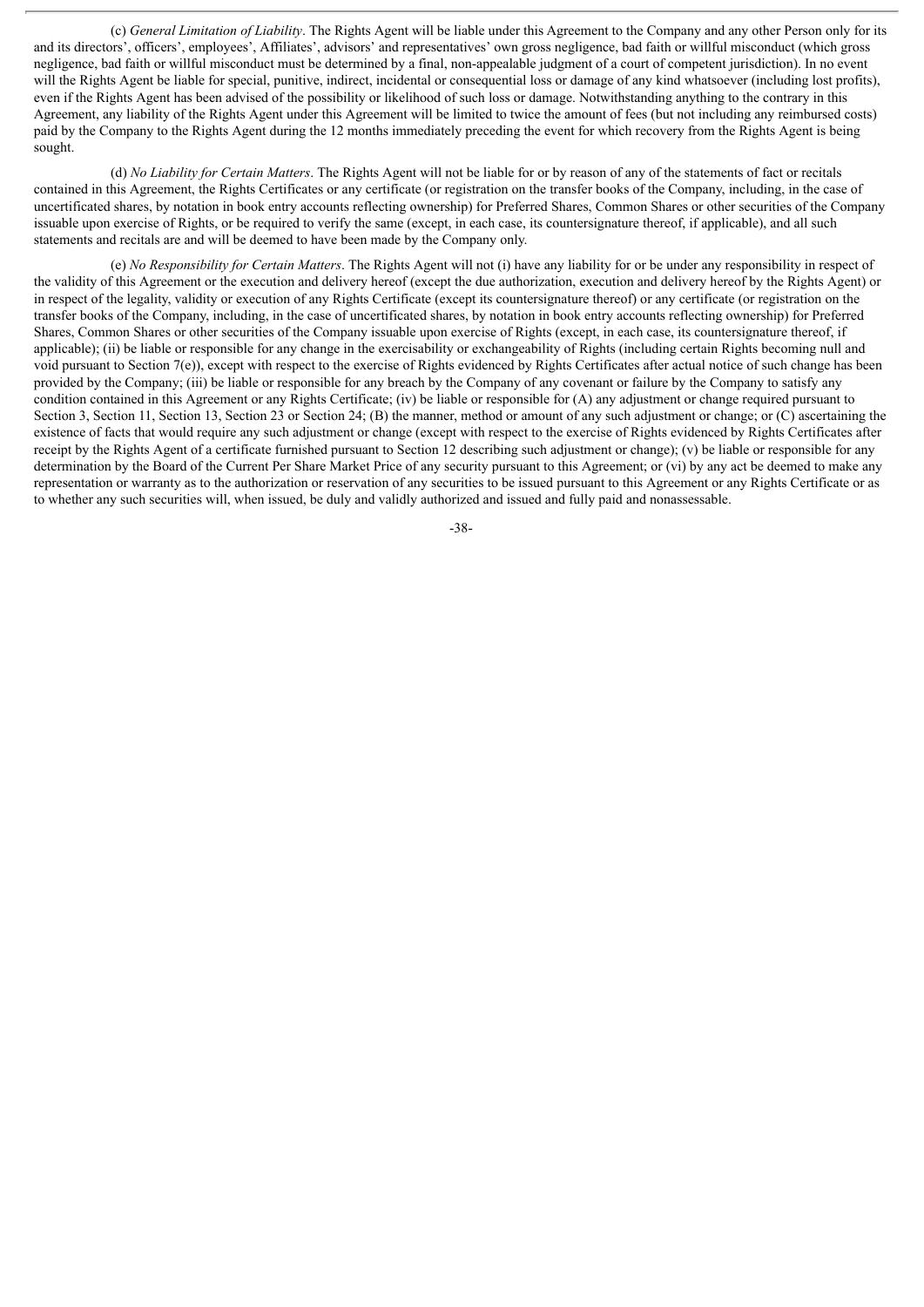(f) *Further Assurances*. The Company agrees that it will perform, execute, acknowledge and deliver, or cause to be performed, executed, acknowledged and delivered, all such further and other acts, instruments and assurances as may reasonably be required or requested by the Rights Agent for the carrying out or performing by the Rights Agent of its duties pursuant to this Agreement.

(g) *Acceptance of Instructions*. The Rights Agent is authorized and directed to accept written instructions with respect to the performance of its duties under this Agreement from any person reasonably believed by the Rights Agent to be one of the Appropriate Officers, and it is authorized to apply to any such director or officer for advice or instructions in connection with its duties pursuant to this Agreement. Such advice and instructions will be full and complete authorization and protection to the Rights Agent, and the Rights Agent will not be liable for or in respect of any action taken, suffered or omitted to be taken by it in accordance with the written advice or instructions of any such director or officer or for any delay in acting while waiting for those instructions, in each case in the absence of its own gross negligence, bad faith or willful misconduct (which gross negligence, bad faith or willful misconduct must be determined by a final, non-appealable judgment of a court of competent jurisdiction). The Rights Agent will be fully and completely authorized and protected in relying on the latest-dated instructions received from any such director or officer. Any application by the Rights Agent for written instructions from the Company may, at the option of the Rights Agent, set forth in writing any action proposed to be taken, suffered or omitted to be taken by the Rights Agent pursuant to this Agreement and the date on or after which such action will be taken, suffered or omitted to be taken. The Rights Agent will not be liable for any action taken or suffered by, or omission of, the Rights Agent in accordance with a proposal included in any such application on or after (but not including) the date specified in such application (which date must not be less than 3 Business Days after, but not including, the date on which any such director or officer of the Company actually receives such application, unless any such director or officer has consented in writing to an earlier date) unless, prior to taking or suffering any such action (or the effective date in the case of an omission), the Rights Agent has received, in response to such application, written instructions with respect to the proposed action or omission specifying a different action to be taken, suffered or omitted to be taken.

(h) *Dealing in Securities of the Company*. The Rights Agent and any member, shareholder, director, officer, employee or Affiliate of the Rights Agent (in each case, other than an Acquiring Person) may buy, sell or deal in any of the Rights or other securities of the Company or become pecuniarily interested in any transaction in which the Company may be interested, or contract with or lend money to the Company or otherwise act as fully and freely as though it were not the Rights Agent pursuant to this Agreement. Nothing herein will preclude the Rights Agent or any such member, shareholder, director, officer, employee or Affiliate from acting in any other capacity for the Company or for any other Person.

(i) *Use of Agents*. The Rights Agent may execute and exercise any of the rights or powers vested in it by this Agreement or perform any duty under this Agreement either itself (including through its directors, officers and employees) or by or through its attorneys or agents, and the Rights Agent will not be answerable or accountable for any act, omission, default, neglect or misconduct of any such attorneys or agents or for any loss to the Company, to the holders of Rights or to any other Person resulting from any such act, omission, default,

-39-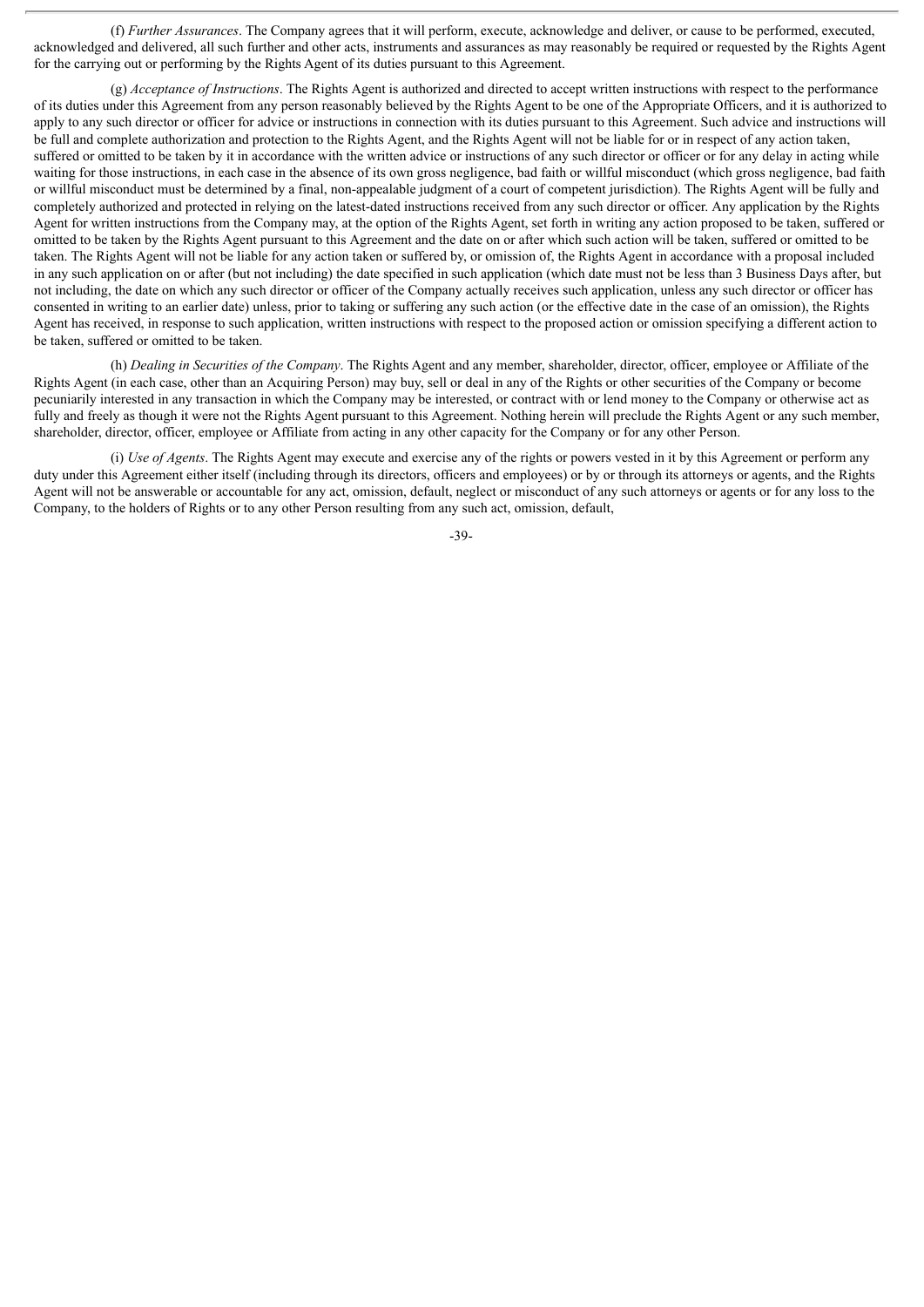neglect or misconduct in the absence of gross negligence, bad faith or willful misconduct in the selection and continued employment thereof (which gross negligence, bad faith or willful misconduct must be determined by a final, non-appealable judgment of a court of competent jurisdiction).

(j) *No Risk of Funds*. No provision of this Agreement requires the Rights Agent to expend or risk its own funds or otherwise incur any financial liability in the performance of any of its duties under this Agreement (other than costs and expenses incurred by the Rights Agent in providing services to the Company in the ordinary course of its business as the Rights Agent) or in the exercise of its rights if it reasonably believes that repayment of such funds or adequate indemnification against such risk or liability is not reasonably assured to it.

(k) *No Action with Respect to Certain Rights Certificates*. If, with respect to any Rights Certificate surrendered to the Rights Agent for exercise or transfer, the certificate contained in the form of election to purchase or form of assignment, as the case may be, has either (i) not been properly completed or (ii) indicates an affirmative response to clause (1) or clause (2) thereof, then the Rights Agent will not take any further action with respect to such requested exercise or transfer without first consulting with the Company.

(l) *Delivery of Rights Holder List*. From time to time after the Distribution Date, upon the written request of the Company, the Rights Agent will as promptly as practicable deliver to the Company a list, as of the most recent practicable date (or as of such earlier date as may be specified by the Company), of the record holders of Rights and Rights Certificates.

(m) *Responsibility for Information*. The Rights Agent will not be required to take notice or be deemed to have notice of any fact, event or determination (including any dates or events defined in this Agreement or the designation of any Person as an Acquiring Person or an Affiliate or Associate of an Acquiring Person) pursuant to this Agreement unless and until the Rights Agent is specifically notified in writing of such fact, event or determination by the Company or by receipt of a properly completed and duly executed Rights Certificate (and form of election to purchase or form of assignment), and all notices or other instruments required by this Agreement to be delivered to the Rights Agent must, in order to be effective, be received by the Rights Agent as specified in Section 26, and in the absence of such notice so delivered, the Rights Agent may conclusively assume no such event or condition exists.

Section 21. *Change of Rights Agent*. The Rights Agent or any successor Rights Agent may resign and be discharged from its duties pursuant to this Agreement upon no less than 30 days' written notice to the Company (or such lesser notice as is acceptable to the Company) and to each transfer agent of the Preferred Shares and the Common Shares (in the event that the Rights Agent or one of its Affiliates is not also such transfer agent), delivered to the Company in accordance with Section 26. If any transfer agency relationship in effect between the Company and the Rights Agent or any of its Affiliates terminates, then the Rights Agent will be deemed to have automatically resigned, and be discharged from its duties pursuant to this Agreement, on the effective date of such termination, and the Company will be responsible for sending any required notices. The Company may remove the Rights Agent or any successor Rights Agent, with or without cause, upon 30 days' notice in writing to the Rights Agent or any successor Rights Agent, as the case may be, and to each transfer agent of the Preferred Shares and the Common

-40-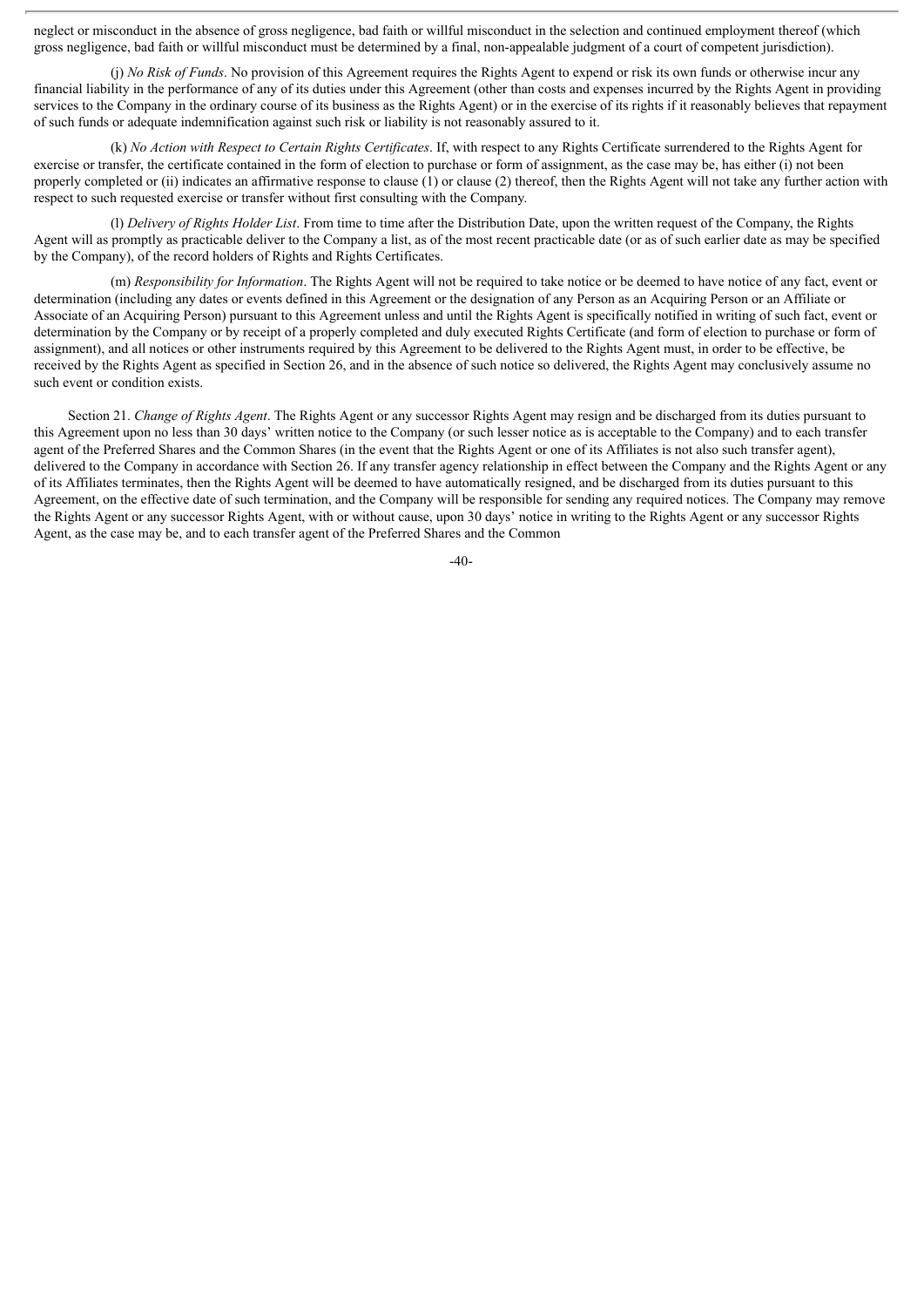Shares (in the event that the Rights Agent or one of its Affiliates is not also such transfer agent), delivered to the Rights Agent in accordance with Section 26. If the Rights Agent resigns or is removed or otherwise becomes incapable of acting, then the resigning, removed or incapacitated Rights Agent must remit to the Company, or to any successor Rights Agent, all books, records, funds, certificates or other documents or instruments of any kind then in its possession that were acquired by such resigning, removed or incapacitated Rights Agent in connection with its services as the Rights Agent. Following such removal, resignation or incapacity, the Company will appoint a successor to the Rights Agent. If the Company fails to make such appointment within a period of 30 days after giving written notice of such removal or after it has been notified in writing of such resignation or incapacity by the resigning or incapacitated Rights Agent or by the registered holder of a Rights Certificate (who must, together with such notice, submit such registered holder's Rights Certificate for inspection by the Company), then such registered holder or the incumbent Rights Agent may apply, at the Company's expense, to a court of competent jurisdiction for the appointment of a new Rights Agent. Any successor Rights Agent, whether appointed by the Company or by such court, must be either (a) a Person organized, in good standing and doing business pursuant to the laws of the United States or any state of the United States that is authorized pursuant to such laws to exercise corporate trust, stock transfer or shareholder services, is subject to supervision or examination by federal or state authorities and has, along with its Affiliates, at the time of its appointment as Rights Agent a combined capital and surplus of at least \$50,000,000 or (b) an Affiliate or direct or indirect wholly owned Subsidiary of such Person. After appointment, the successor Rights Agent will be vested with the same powers, rights, duties and responsibilities as if it had been originally named as Rights Agent without further act or deed, and the predecessor Rights Agent must deliver and transfer to the successor Rights Agent any property at the time held by it, and execute and deliver any further reasonable assurance, conveyance, act or deed necessary for such purpose, but such predecessor Rights Agent will not be required to make any additional expenditure or assume any additional liability in connection with the foregoing; and, except as the context herein otherwise requires, such successor Rights Agent will be deemed to be the "Rights Agent" for all purposes of this Agreement. Not later than the effective date of any such appointment, the Company will file notice thereof in writing with the predecessor Rights Agent and each transfer agent of the Preferred Shares and the Common Shares (in the event that the Rights Agent or one of its Affiliates is not also such transfer agent), and deliver such notice to the holders of Rights Certificates in accordance with Section 26. Notwithstanding anything to the contrary in this Agreement, failure to give any notice provided for in this Section 21, or any defect therein, will not affect the legality or validity of the resignation or removal of the Rights Agent or the appointment of the successor Rights Agent, as the case may be.

Section 22. *Issuance of New Rights Certificates*. Notwithstanding anything to the contrary in this Agreement or the Rights, the Company may, at its option, issue new Rights Certificates evidencing Rights in such form as may be approved by the Board to reflect any adjustment or change in the Exercise Price and the number or kind or class of shares or other securities or property purchasable pursuant to the Rights Certificates made in accordance with the provisions of this Agreement. In addition, in connection with the issuance or sale of Common Shares following the Distribution Date and prior to the Expiration Date, the Company will, with respect to Common Shares so issued or sold (whether pursuant to the exercise of share options or pursuant to any employee benefit plan or arrangement or upon the exercise, conversion or exchange of other securities of the Company outstanding as of the Rights Dividend Declaration

-41-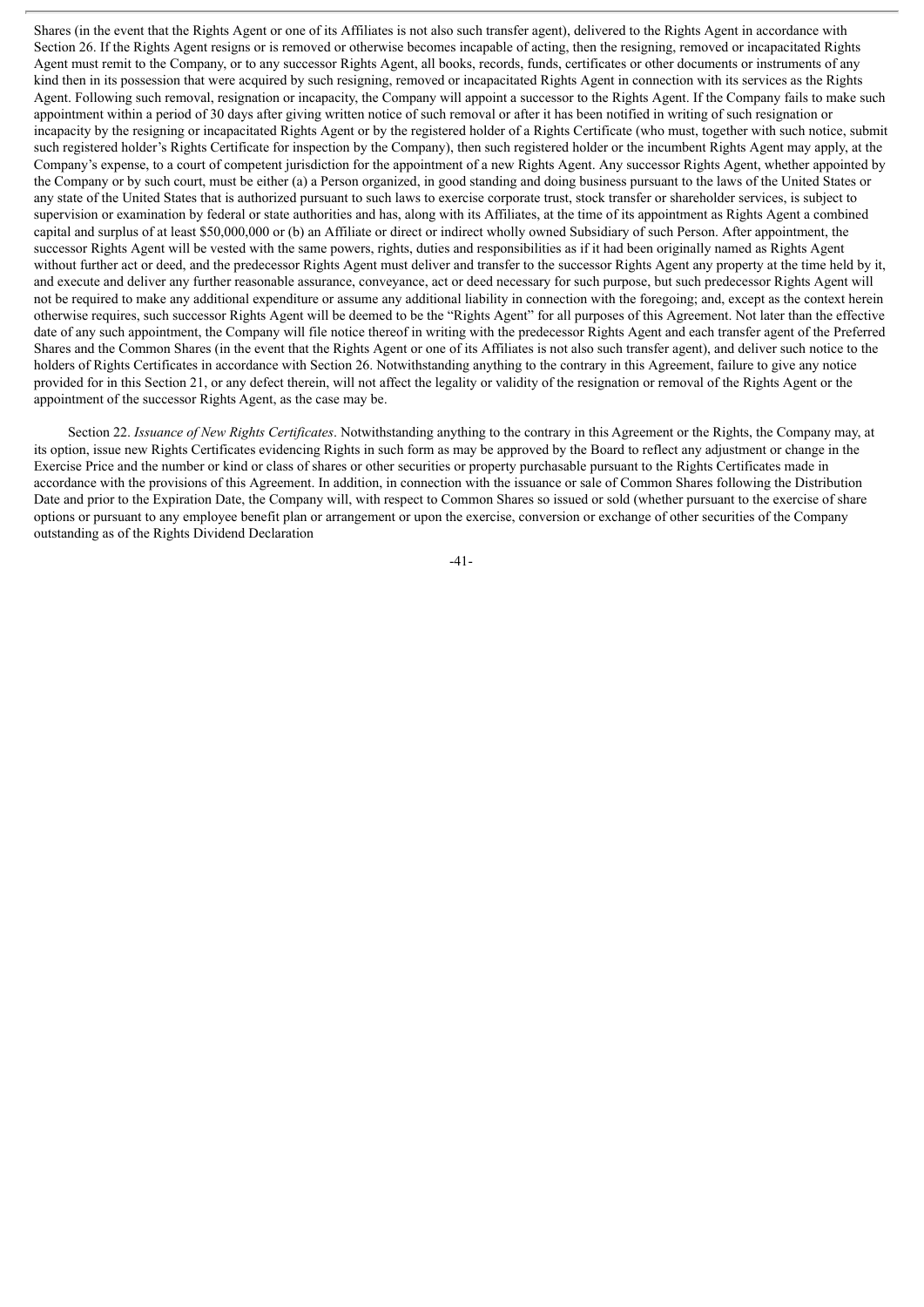Date or upon the exercise, conversion or exchange of securities issued by the Company after the Rights Dividend Declaration Date (except, in each case, as may otherwise be provided in the instruments governing such securities)), and may, in any other case, if deemed necessary or appropriate by the Board, issue Rights Certificates representing the appropriate number of Rights in connection with such issuance or sale. However, (a) no such Rights Certificate will be issued if, and to the extent that, the Company is advised by counsel that such issuance would create a significant risk of or result in material adverse tax consequences to the Company or the Person to whom such Rights Certificate would be issued or would create a significant risk of or result in such options or employee plans or arrangements failing to qualify for otherwise available special tax treatment; (b) no such Rights Certificate will be issued if, and to the extent that, appropriate adjustment will otherwise have been made in lieu of the issuance thereof; and (c) the Company will have no obligation to distribute Rights Certificates to any Acquiring Person, Affiliate or Associate of an Acquiring Person, Post-Event Transferee, Pre-Event Transferee, Subsequent Transferee or any nominee of any of the foregoing.

### Section 23. *Redemption*.

(a) *Right to Redeem*. The Board may, at its option, at any time prior to the earlier of (i) the Distribution Date or (ii) the Close of Business on the Final Expiration Date, redeem all, but not less than all, of the then-outstanding Rights at a redemption price of \$0.001 per Right, as such amount may be appropriately adjusted to reflect any share or stock split, share or stock dividend, recapitalization or similar transaction occurring after the Rights Dividend Declaration Date (such redemption price, the "**Redemption Price**"). Notwithstanding anything to the contrary in this Agreement, the Rights will not be exercisable after the first occurrence of a Section  $11(a)(ii)$  Event until such time as the Company's right of redemption pursuant to this Section 23 has expired. The Company may, at its option, pay the Redemption Price in Common Shares (based on the Current Per Share Market Price of the Common Shares at the time of redemption), cash or any other form of consideration deemed appropriate by the Board, in its sole discretion, to be at least equivalent to the Redemption Price. Such redemption of the Rights by the Board may be made effective at such time, on such basis and with such conditions as the Board in its sole discretion may establish. The date on which the Board elects to make the redemption effective is referred to as the "**Redemption Date**."

(b) *General Redemption Procedures*. Immediately upon the action of the Board ordering the redemption of the Rights (or at such later time as the Board may establish for the effectiveness of such redemption), evidence of which will have been filed with the Rights Agent, and without any further action and without any notice, the right to exercise the Rights will terminate and the only right thereafter of the holders of Rights will be to receive the Redemption Price for each Right so held. The Company will promptly give public notice of any such redemption (with prompt written notice thereof also provided to the Rights Agent). Promptly after the action of the Board ordering the redemption of the Rights, the Company will give, or cause to be given, notice of such redemption to the holders of Rights Certificates in accordance with Section 26, with any notice that is so provided deemed to be given whether or not the holder receives the notice. Each such notice of redemption must state the method by which the payment of the Redemption Price is to be made. The failure to give, or any defect in, any notice required by this Section 23 will not affect the legality or validity of the action taken by the Board or of the redemption.

 $-42-$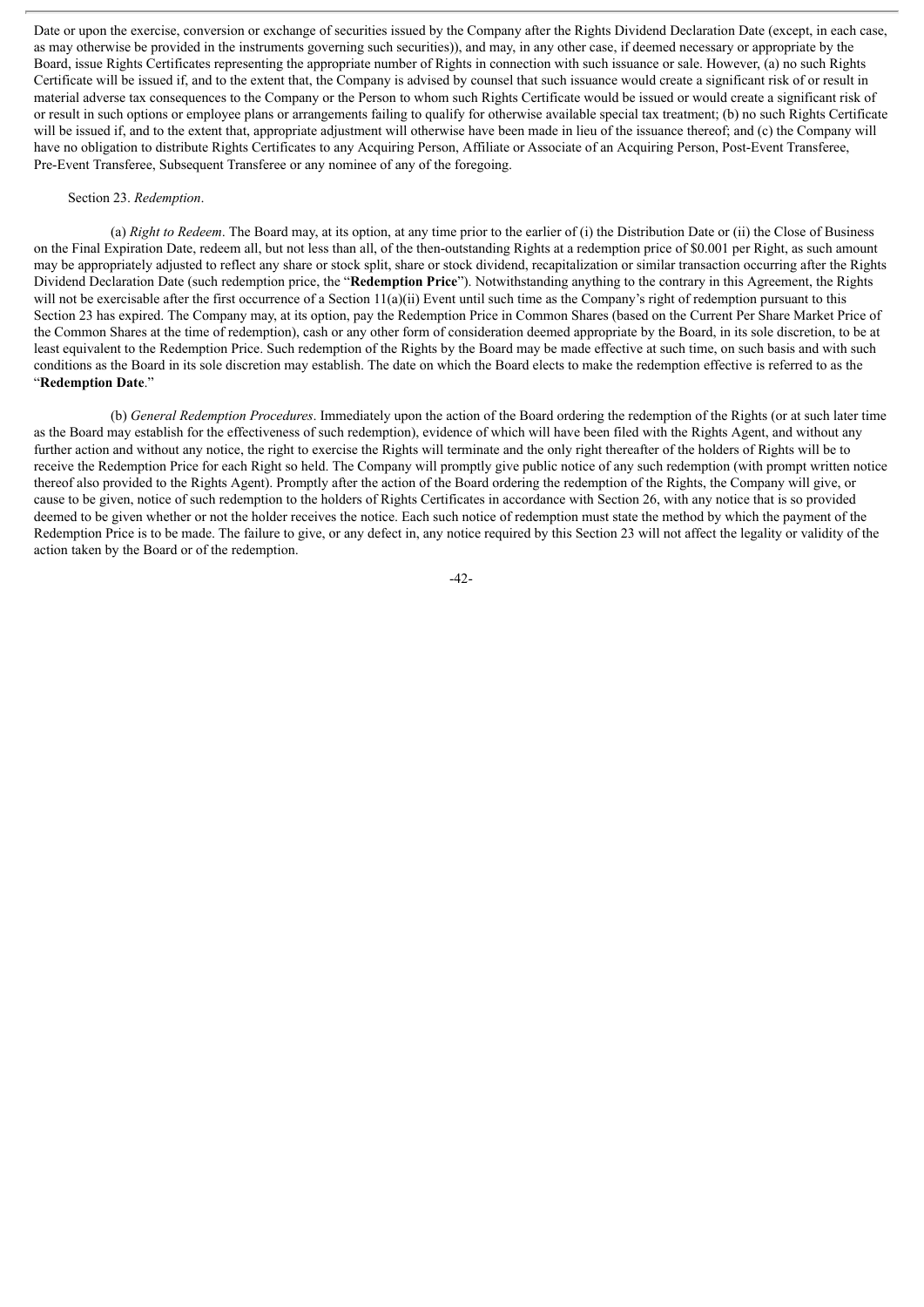(c) *Discharge of Obligations*. Notwithstanding anything to the contrary in this Agreement, in the event of a redemption pursuant to Section 23(a), the Company may, at its option, discharge all of its obligations with respect to the Rights by (i) issuing a press release or making a publicly available filing with the SEC and on SEDAR announcing the manner of redemption of the Rights and (ii) mailing payment of the Redemption Price to the holders of Rights at the addresses of such holders as shown on the transfer books of the Rights Agent or, prior to the Distribution Date, on the transfer books of the Company or the transfer agent for the Common Shares, and upon such action, all outstanding Rights Certificates will be null and void without any further action by the Company.

(d) *Prohibited Purchases*. Notwithstanding anything to the contrary in this Agreement, neither the Company nor any of its Affiliates or Associates may redeem, acquire or purchase for value any Rights at any time in any manner other than as specifically set forth in this Section 23 or in Section 24, or other than in connection with the purchase or repurchase of Common Shares prior to the Distribution Date.

### Section 24. *Exchange*.

(a) *Exchange of Common Shares for Rights*. The Board may, at its option, at any time after any Person becomes an Acquiring Person, exchange all or part of the then outstanding and exercisable Rights (which will not include Rights that have become null and void pursuant to the provisions of Section 7(e)) for Common Shares at an exchange ratio of one Common Share per Right, appropriately adjusted to reflect any share or stock split, share or stock dividend, recapitalization or similar transaction occurring in respect of the Common Shares after the Rights Dividend Declaration Date (such exchange ratio, the "**Exchange Ratio**," and such determination by the Board to effect such exchange, an "**Exchange Determination**"). Notwithstanding the foregoing, the Board will not be empowered to effect an Exchange Determination at any time after any Person (other than any Exempt Person), together with all Affiliates and Associates of such Person, becomes the Beneficial Owner of 50 percent or more of the Common Shares then outstanding. Notwithstanding the foregoing, from and after the occurrence of a Section 13 Event, any Rights that have not previously been exchanged pursuant to this Section 24(a) will thereafter be exercisable only in accordance with Section 13 and may not be exchanged (and will not be eligible for exchange) pursuant to this Section 24(a).

## (b) *Exchange Procedures*.

(i) *Manner of Ef ecting Exchange*. Immediately following an Exchange Determination and without any further action or notice, the right to exercise the then-outstanding Rights (other than Rights that have become null and void pursuant to the provisions of Section 7(e)) will terminate and the only right thereafter of a holder of such Rights is to receive that number of shares equal to the number of such Rights held by such holder multiplied by the Exchange Ratio. The Company will promptly give public notice of any such exchange (with prompt written notice thereof also provided to the Rights Agent), and thereafter will promptly give, or cause to be given, notice of such exchange to the holders of the then-outstanding Rights (other than Rights that have become null and void pursuant to the provisions of Section 7(e)) by mailing such notice, in accordance with Section 26, with any notice that is so provided deemed to be given whether or not the holder receives the notice. Each such notice of

-43-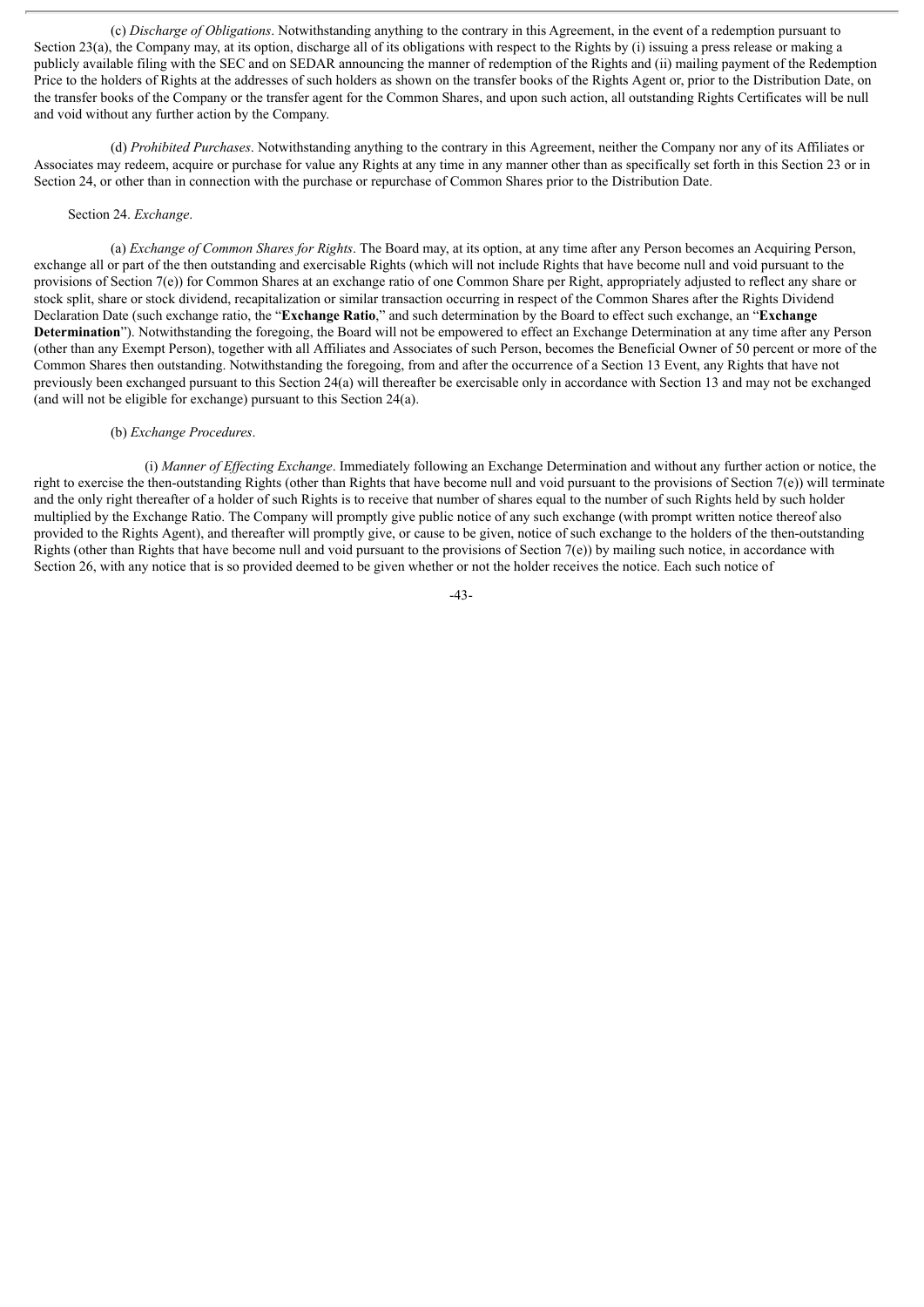exchange must state the method by which the exchange of Common Shares for Rights is to be effected (including the actions that must be taken by the holders of Rights to receive Common Shares in exchange for Rights) and, in the event of any partial exchange, the number of Rights that are to be exchanged. Any partial exchange will be effected pro rata based on the number of Rights (other than Rights that have become null and void pursuant to the provisions of Section 7(e)) held by each holder of Rights. Following an Exchange Determination, the Company may implement such procedures as it deems appropriate, in its sole discretion, to minimize the possibility that any Common Shares (or other consideration) issuable pursuant to this Section 24 are received by Persons whose Rights are null and void pursuant to Section 7(e). Prior to effecting any exchange, the Company may require, or cause the trustee of the Trust to require, as a condition thereof, that any registered holder of Rights provide such evidence (including the identity of the Beneficial Owner (or former Beneficial Owner) thereof and the Affiliates or Associates of such Beneficial Owner or former Beneficial Owner) as the Company may reasonably request in order to determine if such Rights are null and void pursuant to Section 7(e). If such registered holder does not comply with the foregoing requirements, then the Company will be entitled to conclusively deem such Rights to be Beneficially Owned by an Acquiring Person (or an Affiliate or Associate of an Acquiring Person, a Post-Event Transferee, a Pre-Event Transferee, a Subsequent Transferee or any nominee of any of the foregoing) and, accordingly, such Rights will be null and void and not exchangeable in connection herewith. Any Common Shares (or other securities) issued at the direction of the Board in connection with an Exchange Determination will be duly and validly authorized and issued and fully paid and nonassessable, and the Company will be deemed to have received as consideration for such issuance a benefit having a value that is at least equal to the aggregate par value of the Common Shares (or other securities) so issued, if any. The failure to give, or any defect in, any notice required by this Section 24 will not affect the legality or validity of the action taken by the Board or of such exchange.

(ii) *Use of Trust*. The exchange of the Rights pursuant to Section 24(a) may be made effective at such time, on such basis and with such conditions as the Board, in its sole discretion, may establish. Without limiting the foregoing, prior to effecting an exchange pursuant to Section 24(a), the Board may direct the Company to enter into a trust agreement in such form and with such terms as the Board approves (the "**Trust Agreement**"). If the Board so directs, then the Company must enter into the Trust Agreement and must issue to the trust created by such agreement (the "Trust") all of the Common Shares (or other consideration) issuable pursuant to the exchange (or any portion thereof that has not previously been issued in connection with the exchange). From and after the time at which such Common Shares (or other consideration) are issued to the Trust, all shareholders then entitled to receive Common Shares (or other consideration) pursuant to the exchange will be entitled to receive such shares or consideration (and any dividends or distributions made thereon after the date on which such shares or consideration are deposited into the Trust) only from the Trust and solely upon compliance with the relevant terms and provisions of the Trust Agreement.

(c) *Insuf icient Shares*. If there are not sufficient Common Shares issued but not outstanding or authorized but unissued to permit any exchange of Rights as contemplated in accordance with Section 24(a), then the Company will either take such action as may be necessary to authorize additional Common Shares for issuance upon exchange of the Rights or alternatively, at the option of the Board, with respect to each Right (i) pay cash in an amount

-44-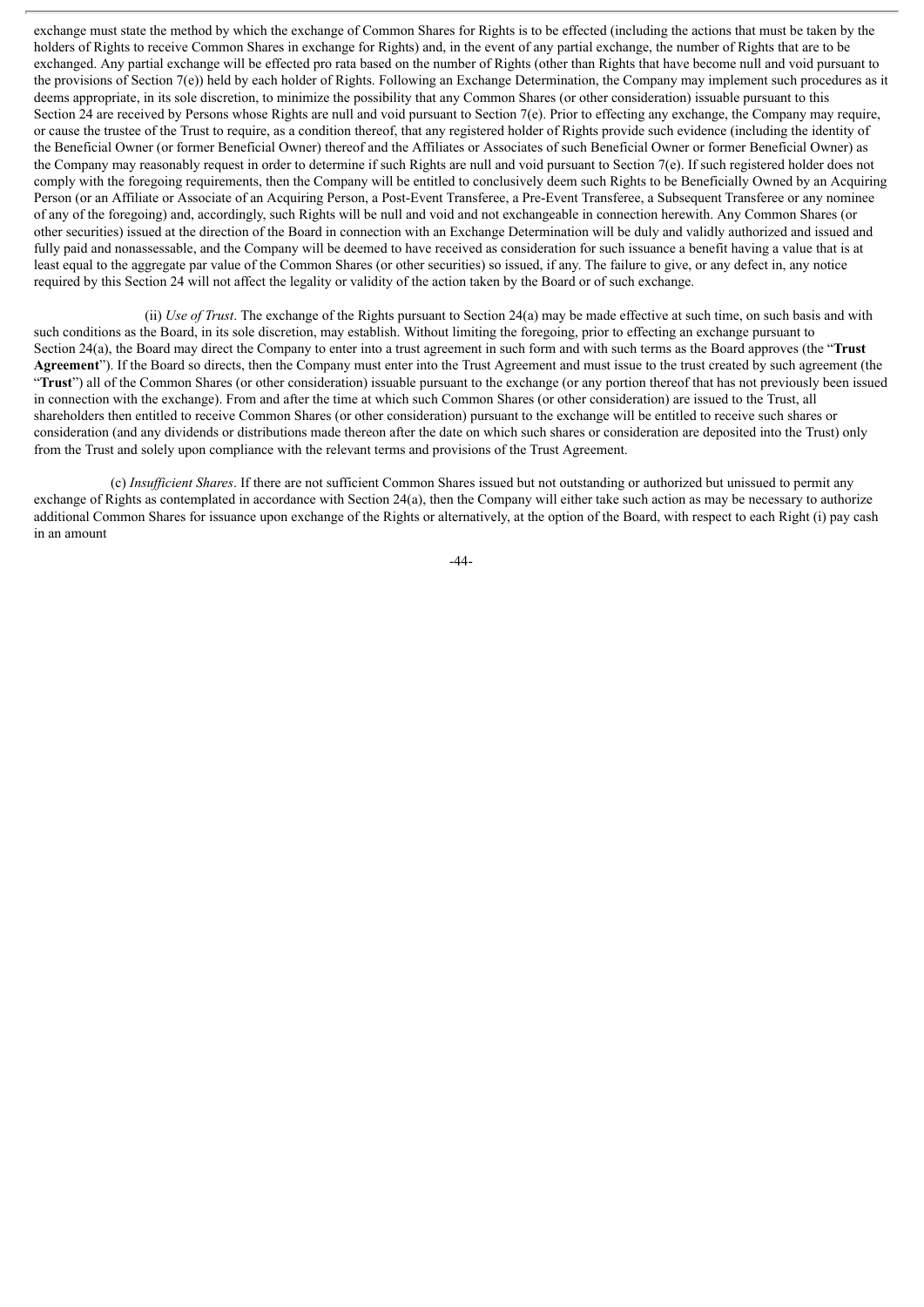equal to the Current Exchange Value in lieu of issuing Common Shares in exchange therefor; (ii) issue debt or equity securities (or a combination thereof) having a value equal to the Current Exchange Value in lieu of issuing Common Shares in exchange for each such Right, where the value of such securities will be determined by the Board based upon the advice of a nationally recognized investment banking firm selected by the Board, which determination will be described in a written statement filed with the Rights Agent and will be binding on the Rights Agent and the holders of Rights; or (iii) deliver any combination of cash, property, Common Shares, Preferred Shares, Equivalent Preferred Shares or other securities having a value equal to the Current Exchange Value in exchange for each Right. To the extent that the Company determines that some action need be taken pursuant to this Section 24(c), then the Board may temporarily suspend the exercisability of the Rights for a period of up to 120 days following the date on which the Exchange Determination has occurred in order to seek any authorization of additional Common Shares or to decide the appropriate form of distribution to be made pursuant to the above provision and to determine the value thereof. Upon any such suspension, the Company will issue a public announcement stating, and notify the Rights Agent in writing, that the exercisability of the Rights has been temporarily suspended, as well as issue a public announcement, and notify the Rights Agent in writing, at such time as the suspension is no longer in effect.

(d) *Cash in Lieu of Fractional Common Shares*. In connection with an Exchange Determination, the Company will not be required to issue fractions of Common Shares or to distribute certificates that evidence fractional Common Shares. In lieu of such fractional Common Shares, the Company may pay to the registered holders of Rights Certificates with regard to which such fractional Common Shares would otherwise be issuable an amount in cash equal to the same fraction of the Current Per Share Market Price of a Common Share, calculated as of the Trading Day immediately prior to the date of the Exchange Determination.

## Section 25. *Notice of Certain Events*.

(a) *Certain Distributions*. If the Company proposes, at any time after the Distribution Date, to (i) declare or pay any dividend payable in shares or stock of any class to the holders of Preferred Shares or to make any other distribution to the holders of Preferred Shares (other than a regular quarterly or periodic cash dividend out of earnings or retained earnings of the Company); (ii) offer to the holders of Preferred Shares rights or warrants to subscribe for or to purchase any additional Preferred Shares or shares or stock of any class or any other securities, rights or options; (iii) effect any reclassification of the Preferred Shares (other than a reclassification involving only the subdivision of outstanding Preferred Shares); (iv) effect any share exchange, consolidation, merger, amalgamation or arrangement into or with any other Person (other than a wholly owned Subsidiary of the Company in a transaction that complies with Section 11(l)); (v) effect any sale or other transfer (or permit one or more of its Subsidiaries to effect any sale or other transfer), in one transaction or a series of related transactions, of more than 50 percent of the assets, cash flow or earning power of the Company and its Subsidiaries (taken as a whole) to any other Person; (vi) effect the liquidation, dissolution or winding up of the Company; (vii) declare or pay any dividend on the Common Shares payable in Common Shares; or (viii) effect a subdivision, combination or consolidation of the Common Shares (by reclassification or otherwise than by payment of dividends in Common Shares), then, in each such case, the Company will give written notice of such proposed action to the Rights Agent and

-45-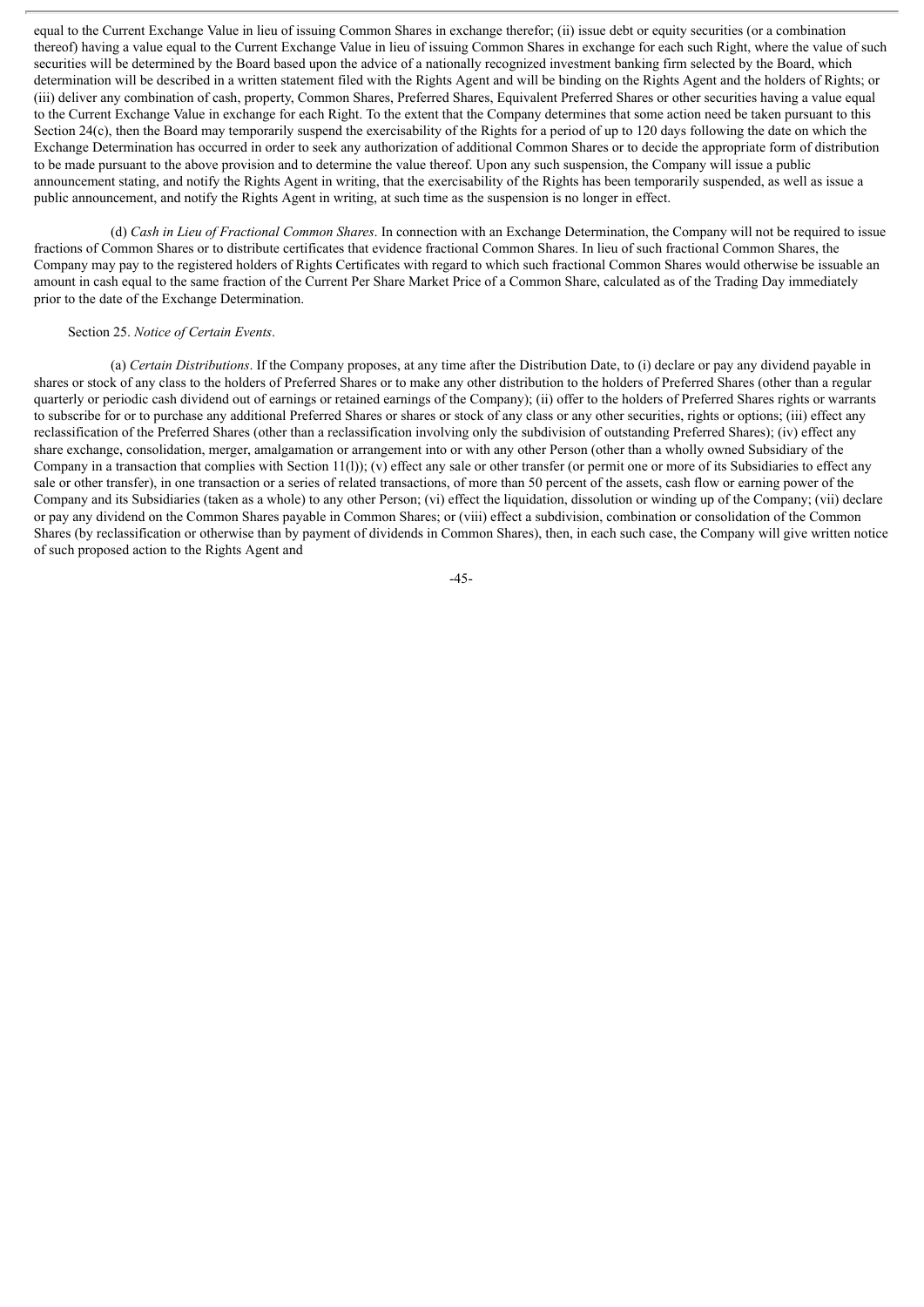the holders of Rights Certificates in accordance with Section 26, which notice must specify the record date for the purposes of such share or stock dividend, distribution of rights or warrants, or the date on which such subdivision, combination, reclassification, share exchange, consolidation, merger, amalgamation, arrangement, sale, transfer, liquidation, dissolution or winding up is to take place and the date of participation therein by the holders of Preferred Shares or Common Shares, if any such date is to be fixed, and such notice must be so given in the case of any action covered by clause (i) or (ii) above at least 10 Business Days prior to but not including the record date for determining holders of Preferred Shares for purposes of such action, and in the case of any such other action, at least 10 Business Days prior to but not including the date of the taking of such proposed action or the date of participation therein by the holders of Preferred Shares or Common Shares, whichever is earlier.

(b) *Certain Events*. If a Triggering Event has occurred, then (i) the Company will as soon as practicable thereafter give, or cause to be given, to the Rights Agent and each holder of Rights Certificates a notice in accordance with Section 26 of the occurrence of such Triggering Event, which notice must specify the event and the consequences of the event to holders of Rights pursuant to Section  $(1)(a)(ii)$  or Section  $(1)(a)(ii)$ (ii) all references in this Section 25 to Preferred Shares will thereafter be deemed to be references to Common Shares or, if appropriate, other securities.

Section 26. *Notices*. Notices or demands authorized by this Agreement to be given or made by the Rights Agent or by the holder of any Rights Certificate (or, prior to the Distribution Date, of any Common Shares) to or on the Company will be sufficiently given or made if in writing and sent by a recognized national overnight delivery service, by first-class mail, postage prepaid, or by email (except that notice given by email will not be effective unless either (a) a duplicate copy of such email notice is promptly given by one of the other methods described in this Section 26 or (b) the receiving party delivers a written confirmation of receipt of such notice either by email or any other method described in this Section 26 (excluding "out of office" or other automated replies)), addressed (in each case, until another address is filed in writing with the Rights Agent by the Company) as follows:

> Zymeworks Inc. Suite 800 — 114 East 4th Avenue Vancouver, BC V5T 1G4 Canada Attn: Daniel Dex, Vice President, Legal and Corporate Secretary Email: daniel.dex@zymeworks.com

Subject to the provisions of Section 21, any notice or demand authorized by this Agreement to be given or made by the Company or by the holder of any Rights Certificate (or, prior to the Distribution Date, of any Common Shares) to or on the Rights Agent will be sufficiently given or made if in writing and sent by a recognized national overnight delivery service, by first-class mail, postage prepaid, or by email (except that notice given by email will not be effective unless either (a) a duplicate copy of such email notice is promptly given by one of the other methods described in this Section 26 or (b) the receiving party delivers a written confirmation of receipt of such notice either by email or any other method described in this

-46-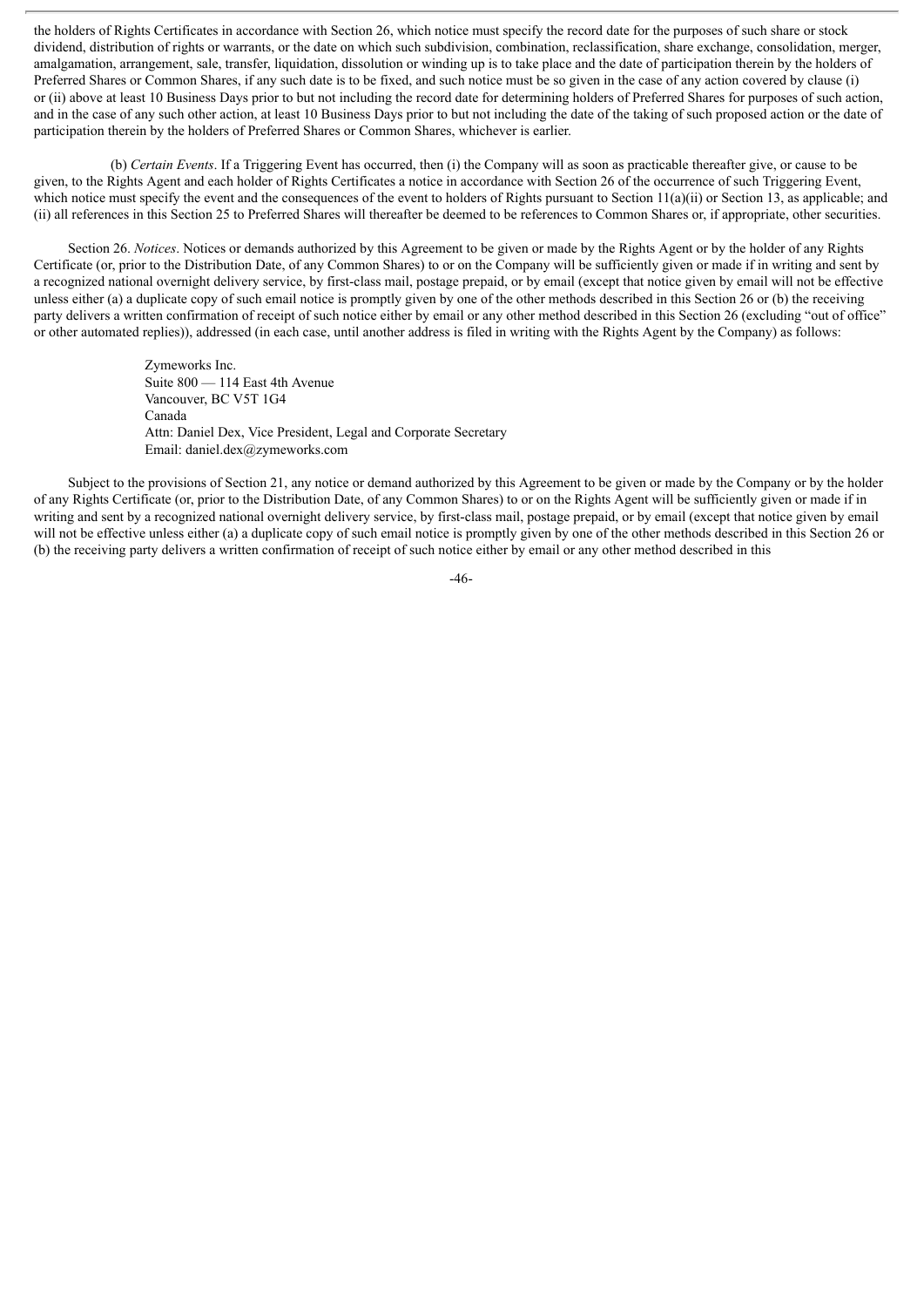Section 26 (excluding "out of office" or other automated replies)), addressed (in each case, until another address is filed in writing with the Company by the Rights Agent) as follows:

> Computershare Trust Company, N.A. 150 Royall Street Canton, MA 02021 Attn: Client Services Email: USCISLegalContractNotices@computershare.com

Notices or demands authorized by this Agreement to be given or made by the Company or the Rights Agent to the holders of Rights or Rights Certificates (or, if prior to the Distribution Date, to the holders of Common Shares) will be sufficiently given or made if in writing and sent by a recognized national overnight delivery service, trackable mail, or first-class mail, postage prepaid, addressed to such holder at the address of such holder as shown on the transfer books of the Rights Agent or the Company or the transfer agent for the Common Shares. Any notice that is sent or mailed in the manner provided in this Section 26 will be deemed given whether or not the holder receives the notice. Notwithstanding anything to the contrary in this Agreement, prior to the Distribution Date, the issuance of a press release or the making of a publicly available filing by the Company with the SEC will constitute sufficient notice by the Rights Agent or the Company to the holders of securities of the Company, including the Rights, for all purposes of this Agreement and no other notice need be given.

Section 27. *Supplements and Amendments*. For so long as the Rights are redeemable, the Company may in its sole discretion supplement or amend this Agreement in any respect without the approval of any holders of Rights Certificates, Preferred Shares or Common Shares, and the Rights Agent must, if the Company so directs, execute such supplement or amendment. At any time when the Rights are not redeemable, the Company and the Rights Agent may from time to time supplement or amend this Agreement without the approval of any holders of Rights Certificates in order to (i) cure any ambiguity; (ii) correct or supplement any provision contained herein that may be defective or inconsistent with any other provisions herein or otherwise defective, including any change in order to satisfy any applicable law, rule or regulation; (iii) shorten or lengthen any time period; or (iv) change or supplement the provisions of this Agreement in any manner that the Company may deem necessary or desirable and that does not adversely affect the interests of the Rights Agent or the holders of Rights (other than an Acquiring Person, an Affiliate or Associate of an Acquiring Person, a Post-Event Transferee, a Pre-Event Transferee, a Subsequent Transferee or any nominee of any of the foregoing), including extending the Final Expiration Date. However, this Agreement may not be supplemented or amended to lengthen, pursuant to clause (iii) of the previous sentence, a time period relating to when the Rights may be redeemed at a time when the Rights are not then redeemable, it being understood that that the right of the Board to extend the Distribution Date does not require any amendment or supplement. No supplement or amendment to this Agreement will be effective unless it is duly executed by the Rights Agent and the Company. The Rights Agent will duly execute and deliver any supplement or amendment to this Agreement requested by the Company in writing upon the delivery of a certificate from an Appropriate Officer that states that the proposed supplement or amendment is in compliance with the terms of this Section 27. Notwithstanding anything to the contrary in this Agreement, the Rights Agent may, but will not be required to, execute any supplement or amendment that adversely affects the

-47-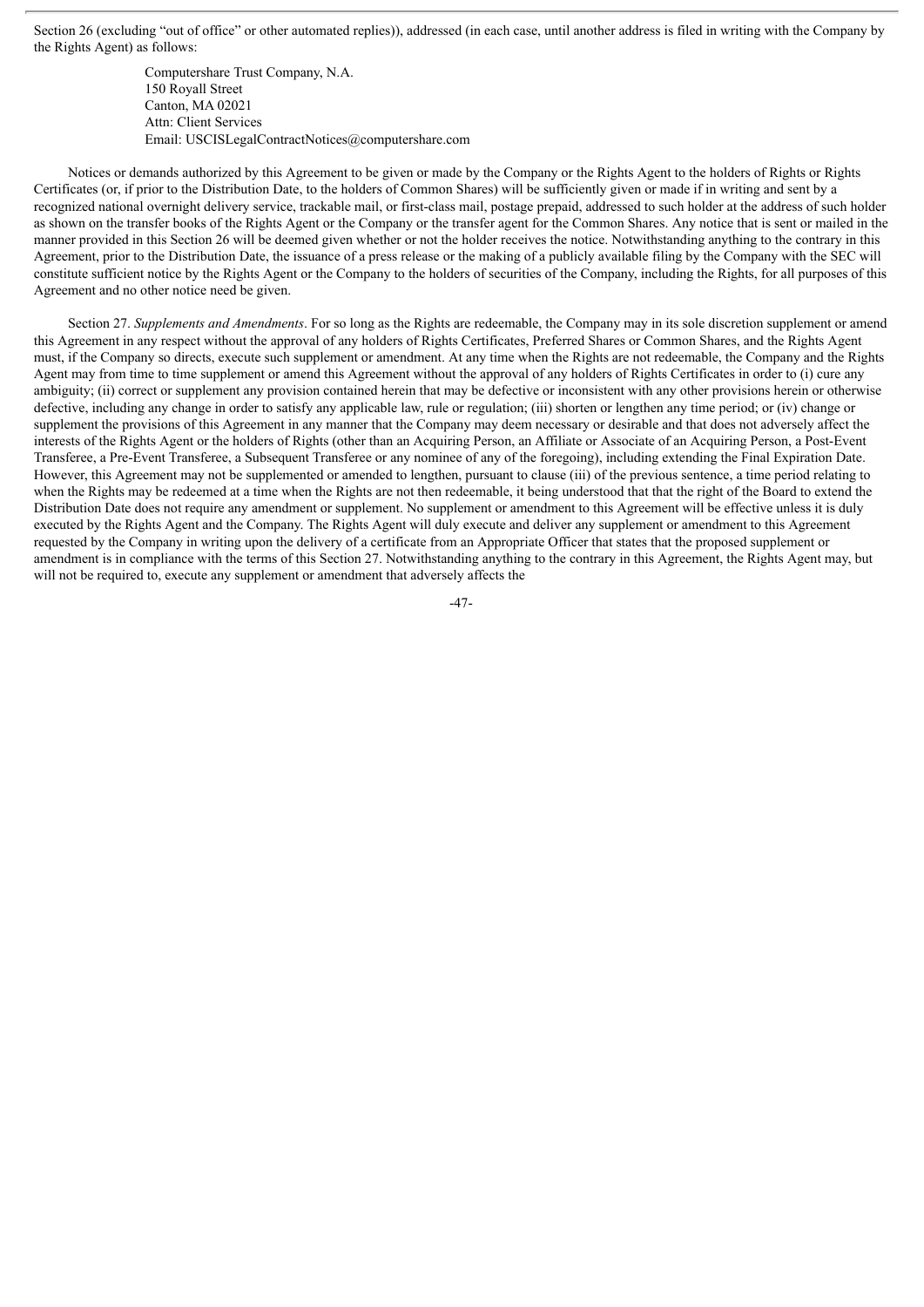Rights Agent's own rights, duties, obligations or immunities pursuant to this Agreement. Prior to the Distribution Date, the interests of the holders of Rights and Rights Certificates will be deemed to be coincident with the interests of the holders of Common Shares.

Section 28. *Successors*. All the covenants and provisions of this Agreement by or for the benefit of the Company or the Rights Agent will bind and inure to the benefit of their respective successors and assigns.

Section 29. *Determinations and Actions by the Board*. The Board (or an authorized committee thereof) has the exclusive power and authority to administer this Agreement and to exercise all rights and powers specifically granted to the Board or the Company pursuant to this Agreement, or as may be necessary or advisable in the administration of this Agreement, including the right and power to (a) interpret the provisions of this Agreement and (b) make all determinations deemed necessary or advisable for the administration of this Agreement (including a determination as to whether to redeem the Rights or to amend or supplement this Agreement). Without limiting any of the rights and immunities of the Rights Agent, all such actions, calculations, interpretations and determinations (including, for purposes of clause (ii) below, all omissions with respect to the foregoing) that are done or made by the Board (or an authorized committee thereof) in good faith will (i) be final, conclusive and binding on the Company, the holders of Rights Certificates and all other Persons; and (ii) not subject the Board (or an authorized committee thereof) or any of the directors serving on the Board to any liability to any Person, including the Rights Agent and the holders of Rights Certificates. In administering this Agreement and exercising the rights and powers specifically granted to the Board and to the Company, and in interpreting this Agreement and making any determination under this Agreement, the Board (or an authorized committee thereof) may consider any and all facts, circumstances or information that it deems to be necessary, useful or appropriate. The Rights Agent is always entitled to assume that the Board acted in good faith and will be fully protected and incur no liability in reliance thereon.

Section 30. *Benefits of this Agreement*. Nothing in this Agreement may be construed to give to any Person other than the Company, the Rights Agent and the registered holders of Rights Certificates (and, prior to the Distribution Date, the registered holders of Common Shares) any legal or equitable right, remedy or claim pursuant to this Agreement. This Agreement is for the sole and exclusive benefit of the Company, the Rights Agent and the registered holders of Rights Certificates (and, prior to the Distribution Date, the registered holders of Common Shares).

Section 31. *Severability*. If any term, provision, covenant or restriction of this Agreement is held by a court of competent jurisdiction or other authority to be invalid, void or unenforceable, the remainder of the terms, provisions, covenants and restrictions of this Agreement will remain in full force and effect and will in no way be affected, impaired or invalidated; provided, however, that if any such excluded term, provision, covenant or restriction will adversely affect the rights, immunities, duties or obligations of the Rights Agent, the Rights Agent will be entitled to resign immediately. Notwithstanding anything to the contrary in this Agreement, if any such term, provision, covenant or restriction is held by such court or authority to be invalid, void or unenforceable and the Board determines in its good faith judgment that severing the invalid language from this Agreement would adversely affect the purpose or effect of this Agreement, then the right of redemption set forth in Section 23 will be reinstated and will

 $-48-$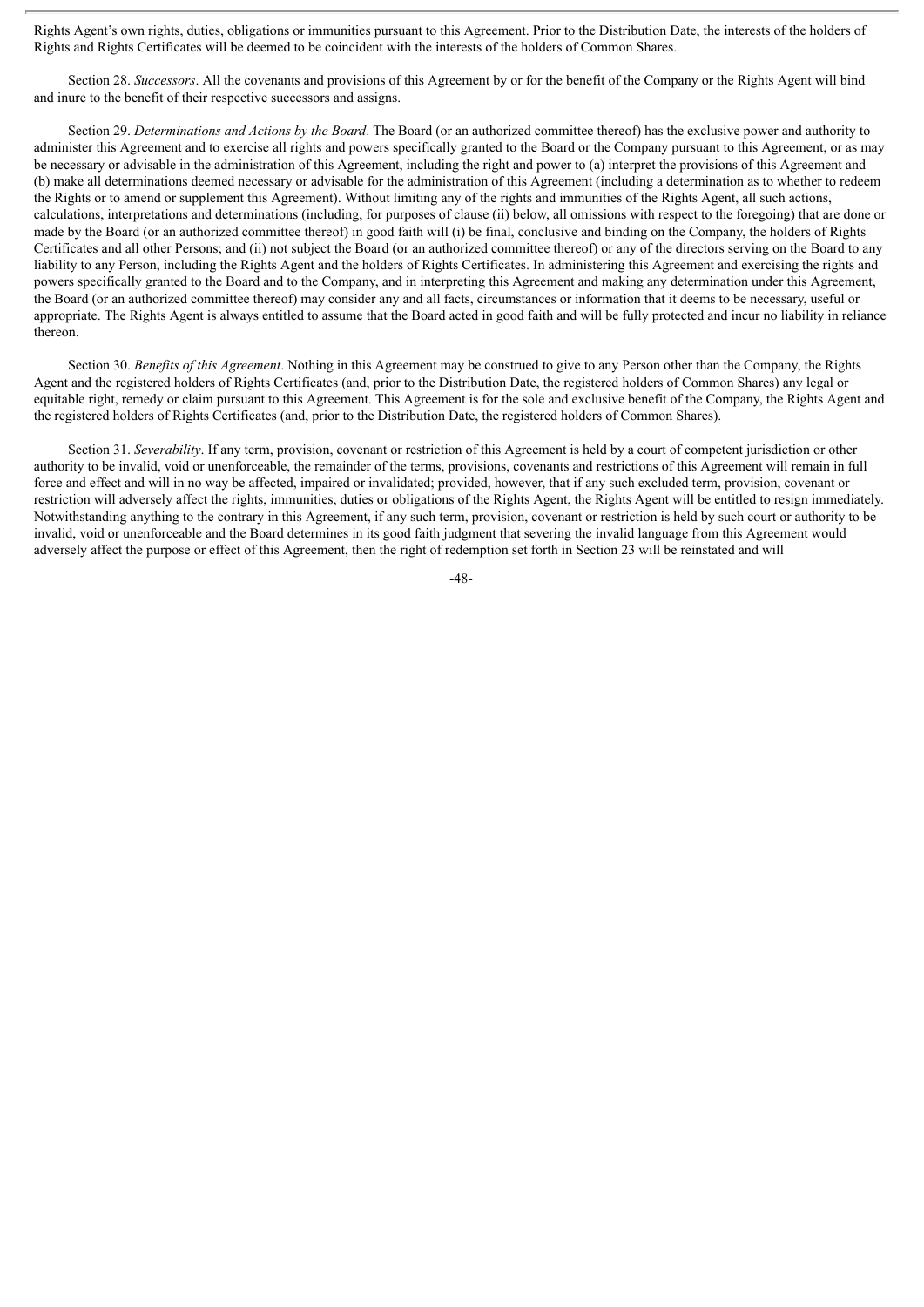not expire until the Close of Business on the 10th Business Day following the date of such determination by the Board.

## Section 32. *Governing Law; Exclusive Jurisdiction; Waiver of Jury Trial*.

(a) *Governing Law*. This Agreement, each Right and each Rights Certificate, and all claims or causes of action (whether in contract or in tort or otherwise, or whether at law (including at common law or by statute) or in equity) that may be based on, arise out of or relate to this Agreement, each Right and each Rights Certificate, or the negotiation, execution, performance or subject matter of this Agreement, will be governed by and construed in accordance with the laws of the Province of British Columbia, it being understood that all provisions regarding the rights, duties, liabilities and obligations of the Rights Agent will be governed by and construed in accordance with the laws of the State of Delaware applicable to contracts made and to be performed entirely within the State of Delaware.

### (b) *Exclusive Jurisdiction*.

(i) The Company and the registered holders of Rights Certificates (and, prior to the Distribution Date, the registered holders of Common Shares) each irrevocably submits to the exclusive jurisdiction of the Supreme Court of British Columbia. The Company and the Rights Agent agree that any action seeking to enforce any provision of, or based on any matter arising out of or in connection with, this Agreement concerning the Rights Agent must be brought and determined exclusively in the Delaware Court of Chancery or, if the Delaware Court of Chancery lacks jurisdiction over such dispute, then the Superior Court of the State of Delaware, or, if such other court does not have jurisdiction, the United Stated District Court for the District of Delaware. This Agreement and each Right issued hereunder will be deemed to be a contract made under the laws of the Province of British Columbia and for all purposes will be governed by and construed in accordance with the laws of such province applicable to contracts to be made and performed entirely within such province. The Company, the Rights Agent and the registered holders of Rights Certificates (and, prior to the Distribution Date, the registered holders of Common Shares) each acknowledge that the forum designated by this Section 32(b)(i) has a reasonable relation to this Agreement and to such Persons' relationship with one another.

(ii) The Company, the Rights Agent and the registered holders of Rights Certificates (and, prior to the Distribution Date, the registered holders of Common Shares) each waive, to the fullest extent permitted by applicable law, any objection that they now or may in the future have to personal jurisdiction or to the laying of venue of any such suit, action or proceeding brought in any court referred to in Section 32(b)(i) (or the appellate courts thereof). The Company, the Rights Agent and the registered holders of Rights Certificates (and, prior to the Distribution Date, the registered holders of Common Shares) each undertake not to commence any action subject to this Agreement in any forum other than the forum described in Section 32(b)(i). The Company, the Rights Agent and the registered holders of Rights Certificates (and, prior to the Distribution Date, the registered holders of Common Shares) each agree that, to the fullest extent permitted by applicable law, a final and non-appealable judgment in any such suit, action or proceeding brought in any such court will be conclusive and binding upon such Persons.

 $-49-$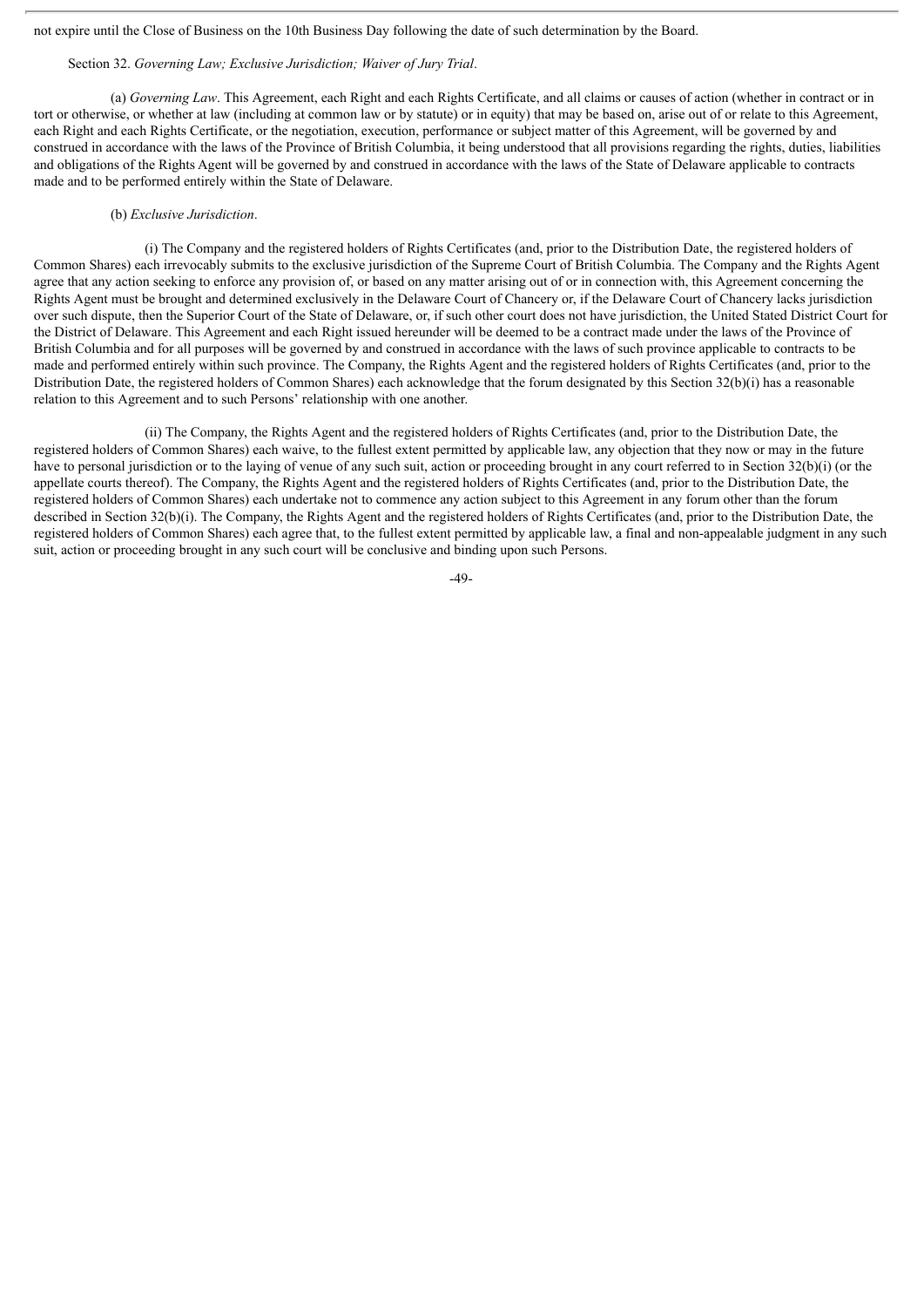## (c) *Waiver of Jury Trial*. THE COMPANY, THE RIGHTS AGENT AND THE REGISTERED HOLDERS OF RIGHTS CERTIFICATES (AND, PRIOR TO THE DISTRIBUTION DATE, THE REGISTERED HOLDERS OF COMMON SHARES) EACH IRREVOCABLY WAIVES ALL RIGHT TO TRIAL BY JURY IN ANY ACTION, PROCEEDING OR COUNTERCLAIM ARISING OUT OF THIS AGREEMENT.

Section 33. *Counterparts*. This Agreement and any supplements or amendments to this Agreement may be executed in any number of counterparts and each such counterpart will for all purposes be deemed to be an original, and all such counterparts will together constitute one and the same instrument, it being understood that all parties need not sign the same counterpart. A signature to this Agreement transmitted electronically (including by fax and .pdf) will have the same authority, effect and enforceability as an original signature. No Party may raise the use of such electronic transmission to deliver a signature, or the fact that any signature or agreement or instrument was transmitted or communicated through such electronic transmission, as a defense to the formation of a contract, and each Party forever waives any such defense, except to the extent such defense relates to lack of authenticity.

### Section 34. *Interpretation*.

(a) *References to this Agreement*. Unless the context of this Agreement otherwise requires, (i) when a reference is made in this Agreement to an Article, Section, Schedule or Exhibit, that reference is to an Article, Section, Schedule or Exhibit to this Agreement, as applicable, and (ii) references to "paragraphs" or "clauses" are to separate paragraphs or clauses of the Section or subsection in which the reference occurs. All Exhibits attached to this Agreement or referred to in this Agreement are incorporated in and made a part of this Agreement.

(b) *Hereof, Including, etc*. When used in this Agreement, (i) the words "hereof," "herein" and "herewith" and words of similar import will, unless otherwise stated, be construed to refer to this Agreement as a whole and not to any particular provision of this Agreement; and (ii) the words "include," "includes" and "including" will be deemed in each case to be followed by the words "without limitation."

(c) *Neither, etc. Not Exclusive*. Unless the context of this Agreement otherwise requires, "neither," "nor," "any," "either" and "or" are not exclusive.

(d) *Extent*. The word "extent" in the phrase "to the extent" means the degree to which a subject or other thing extends, and does not simply mean "if."

(e) *Dollars*. When used in this Agreement, references to "\$" or "Dollars" are references to U.S. dollars.

(f) *Gender and Number*. The meaning assigned to each capitalized term defined and used in this Agreement is equally applicable to both the singular and the plural forms of such term, and words denoting any gender include all genders. Where a word or phrase is defined in this Agreement, each of its other grammatical forms has a corresponding meaning. All terms defined in this Agreement will have the defined meanings when used in any certificate or

-50-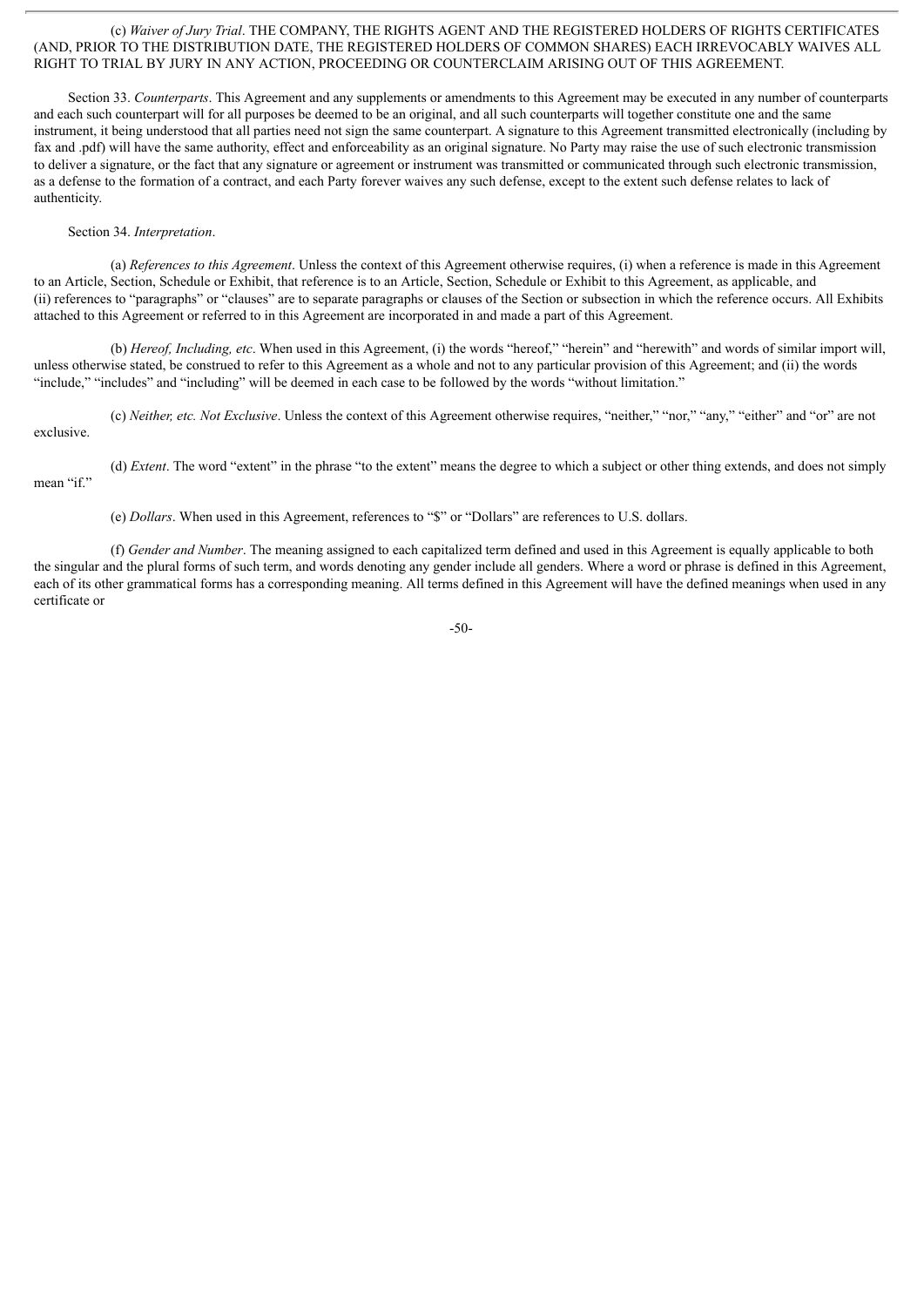other document made or delivered pursuant to this Agreement unless otherwise defined in such certificate or document.

(g) *References to Parties*. References to any Person include references to such Person's successors and permitted assigns, and, in the case of any governmental authority, to any Person succeeding to its functions and capacities.

(h) *References to Writings*. References to "writing" mean the representation or reproduction of words, symbols or other information in a visible form by any method or combination of methods, whether in electronic form or otherwise. "Written" will be construed in the same manner.

(i) *Legislation*. A reference to any specific legislation or to any provision of any legislation includes any amendment to, and any modification, re-enactment or successor thereof, any legislative provision substituted therefor and all rules, regulations and statutory instruments issued thereunder or pursuant thereto.

(j) *Headings*. The table of contents and headings set forth in this Agreement are for convenience of reference purposes only and will not affect or be deemed to affect in any way the meaning or interpretation of this Agreement or any term or provision of this Agreement.

(k) *Calculation of Time Periods*. Unless otherwise indicated, (i) when calculating the period of time before which, within which or following which any act is to be done or step taken pursuant to this Agreement, the date that is the reference date in calculating such period will be excluded; (ii) if the last day of such period is not a Business Day, then the period in question will end on the next Business Day; (iii) the measure of a period of one month or year for purposes of this Agreement will be the day of the following month or year corresponding to the starting date; and (iv) if no corresponding date exists, then the end date of such period being measured will be the next actual day of the following month or year (for example, one month following February 18 is March 18 and one month following March 31 is May 1). References to "from" or "through" any date mean, unless otherwise specified, from and including or through and including such date, respectively. Time is of the essence in this Agreement.

(l) *Nature of Days and Months*. Whenever this Agreement refers to a number of days, that number will refer to calendar days unless Business Days are specified. Any reference to a "month" means a calendar month.

(m) *Summaries*. No summary of this Agreement or any Exhibit, Schedule or other document delivered with this Agreement will affect the meaning or interpretation of this Agreement or such Exhibit, Schedule or document.

(n) *Calculation of Outstanding Shares*. For all purposes of this Agreement, any calculation of the number of Common Shares outstanding at any particular time, including for purposes of determining the particular percentage of the outstanding Common Shares of which any Person is the Beneficial Owner, will include the number of Common Shares not outstanding at the time of such calculation that such Person is otherwise deemed to Beneficially Own for purposes of this Agreement, but the number of Common Shares not outstanding that

-51-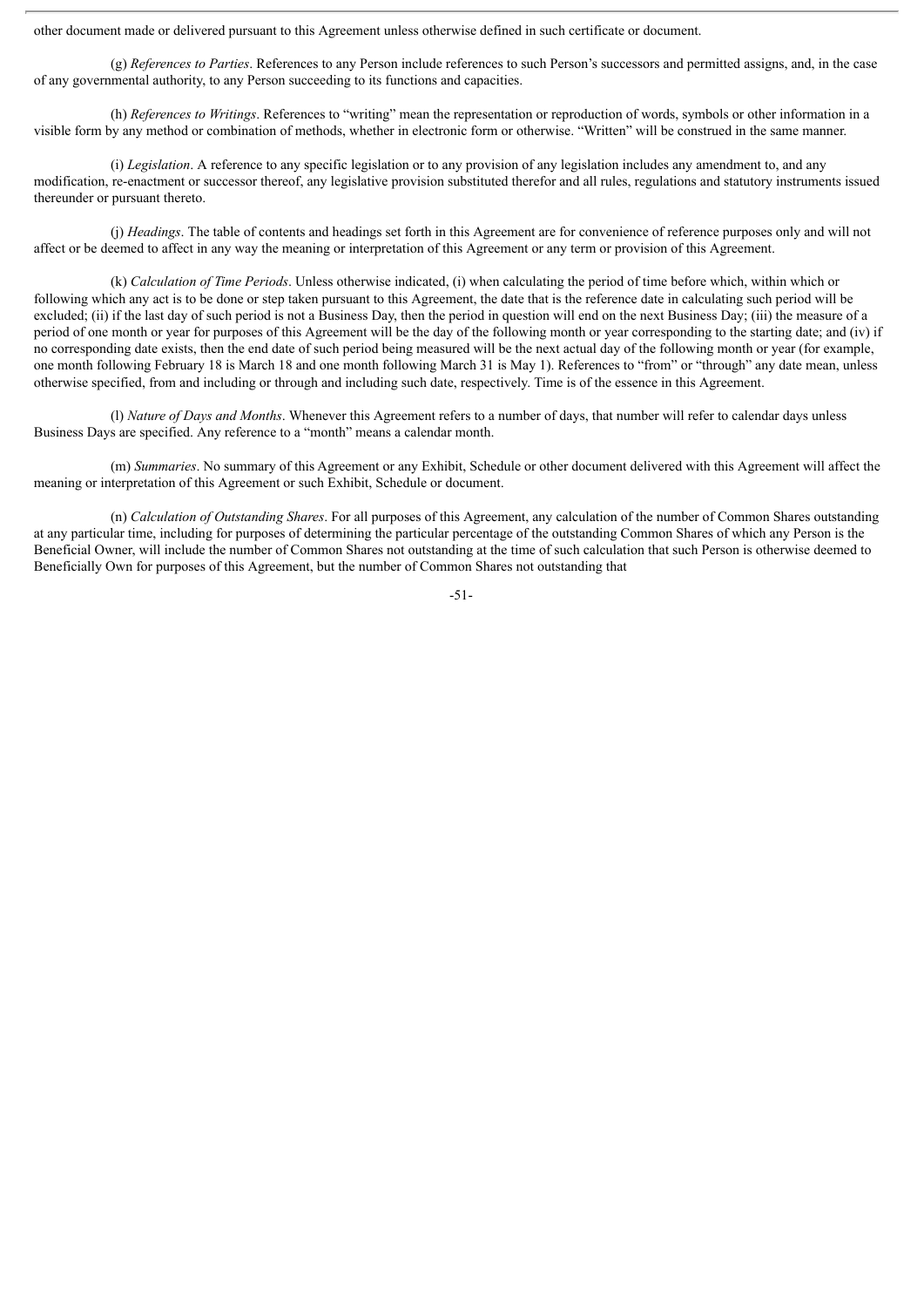such Person, together with all Affiliates and Associates of such Person, is otherwise deemed to Beneficially Own for purposes of this Agreement will not be deemed to be outstanding for the purpose of computing the percentage of outstanding Common Shares that are Beneficially Owned by any other Person (unless such other Person is also otherwise deemed to Beneficially Own for purposes of this Agreement such Common Shares not outstanding).

Section 35. *Costs of Enforcement*. The Company agrees with each registered holder of Rights Certificates (and, prior to the Distribution Date, the registered holders of Common Shares) that if the Company or any other Person the securities of which are purchasable upon exercise of the Rights fails to fulfill any of its obligations pursuant to this Agreement, then the Company or such Person must reimburse any registered holder of Rights Certificates for the costs and expenses (including legal fees) incurred by such holder in any action to enforce such holder's rights pursuant to any Right or this Agreement.

Section 36. *Force Majeure*. Notwithstanding anything to the contrary in this Agreement, the Rights Agent will not be liable for any delays or failures in performance resulting from acts beyond its reasonable control, including provision of any present or future law or regulation or government authority, terrorist acts, epidemics, pandemics, fires, floods, earthquake, natural disasters, acts of God, terrorist acts, civil or military disobedience or disorder, riot, rebellion, insurrection, shortage of supply, strike, work stoppage, labor dispute, legal restrictions, breakdowns or malfunctions, interruptions or malfunction of computer facilities, or loss of data due to power failures or mechanical difficulties with information storage or retrieval systems, accident or failure or malfunction of any utilities communication or computer services or similar occurrences, labor difficulties, war or civil unrest.

Section 37. *USA PATRIOT Act*. The Company acknowledges that the Rights Agent is subject to the customer identification program requirements pursuant to the USA PATRIOT Act and its implementing regulations, and that the Rights Agent must obtain, verify and record information that allows the Rights Agent to identify the Company. Accordingly, prior to accepting an appointment, the Rights Agent has received information from the Company that will help the Rights Agent to identify the Company, including the Company's physical address, tax identification number, organizational documents, certificate of good standing, license to do business or such other information that the Rights Agent deems necessary and, pending verification of such received information, the Rights Agent may request additional such information. The Company agrees to provide all reasonably requested information necessary for the Rights Agent to verify the Company's identity in accordance with such customer identification program requirements.

Section 38. *Privacy Legislation*. The parties acknowledge that federal, state and/or provincial legislation that addresses the protection of individuals' personal information (collectively, "**Privacy Laws**") may apply to obligations and activities under this Agreement. Despite any other provision of this Agreement, neither party will take or direct any action that would contravene, or cause the other to contravene, applicable Privacy Laws. The Company will, prior to transferring or causing to be transferred personal information to the Rights Agent pursuant to this Agreement, obtain and retain required consents of the relevant individuals to the collection, use and disclosure of their personal information, or will have determined that such consents either have previously been given upon which the parties can rely or are not required

-52-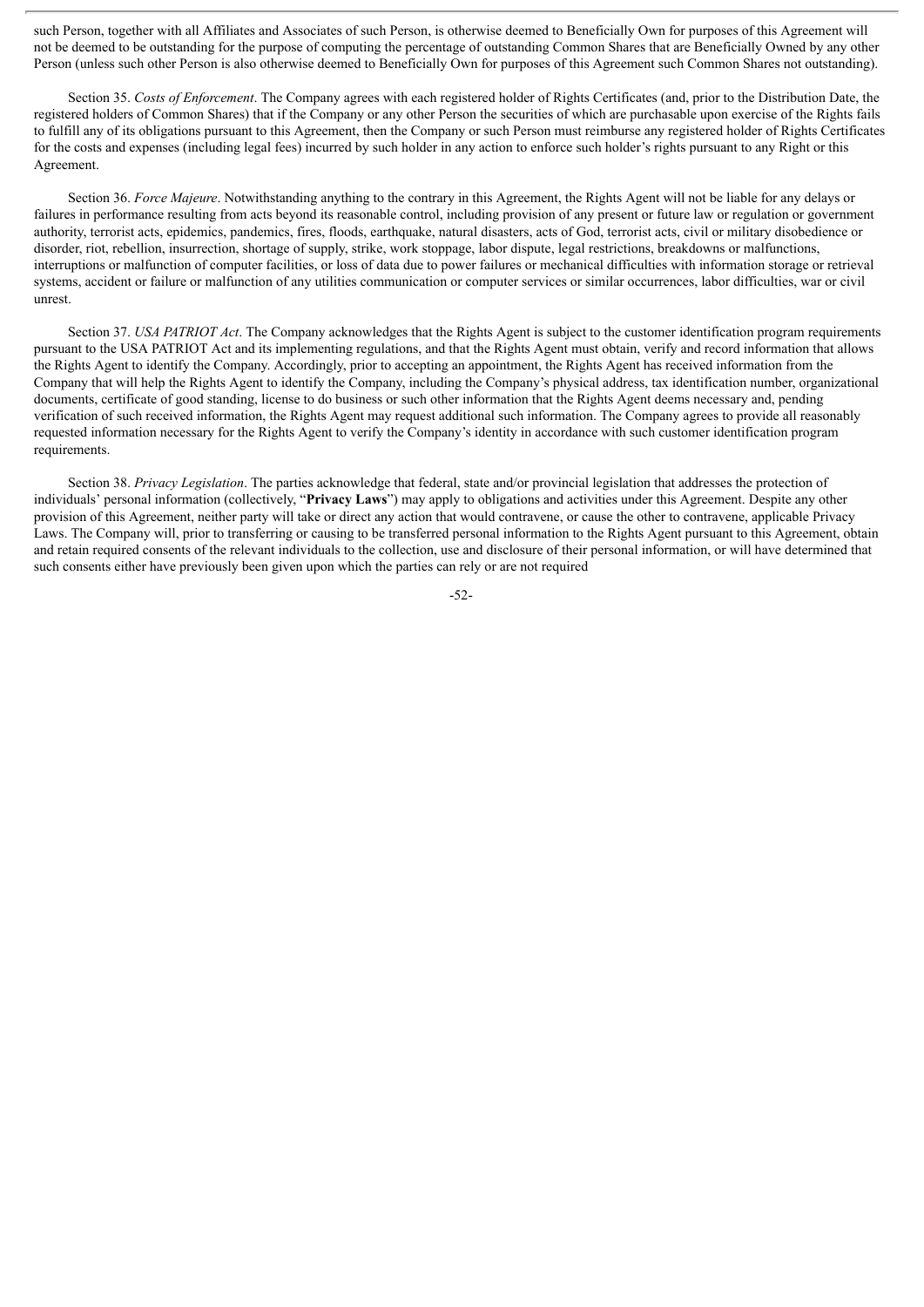under the Privacy Laws. The Rights Agent will use commercially reasonable efforts to ensure that its services hereunder comply with Privacy Laws.

[*Signature page follows*.]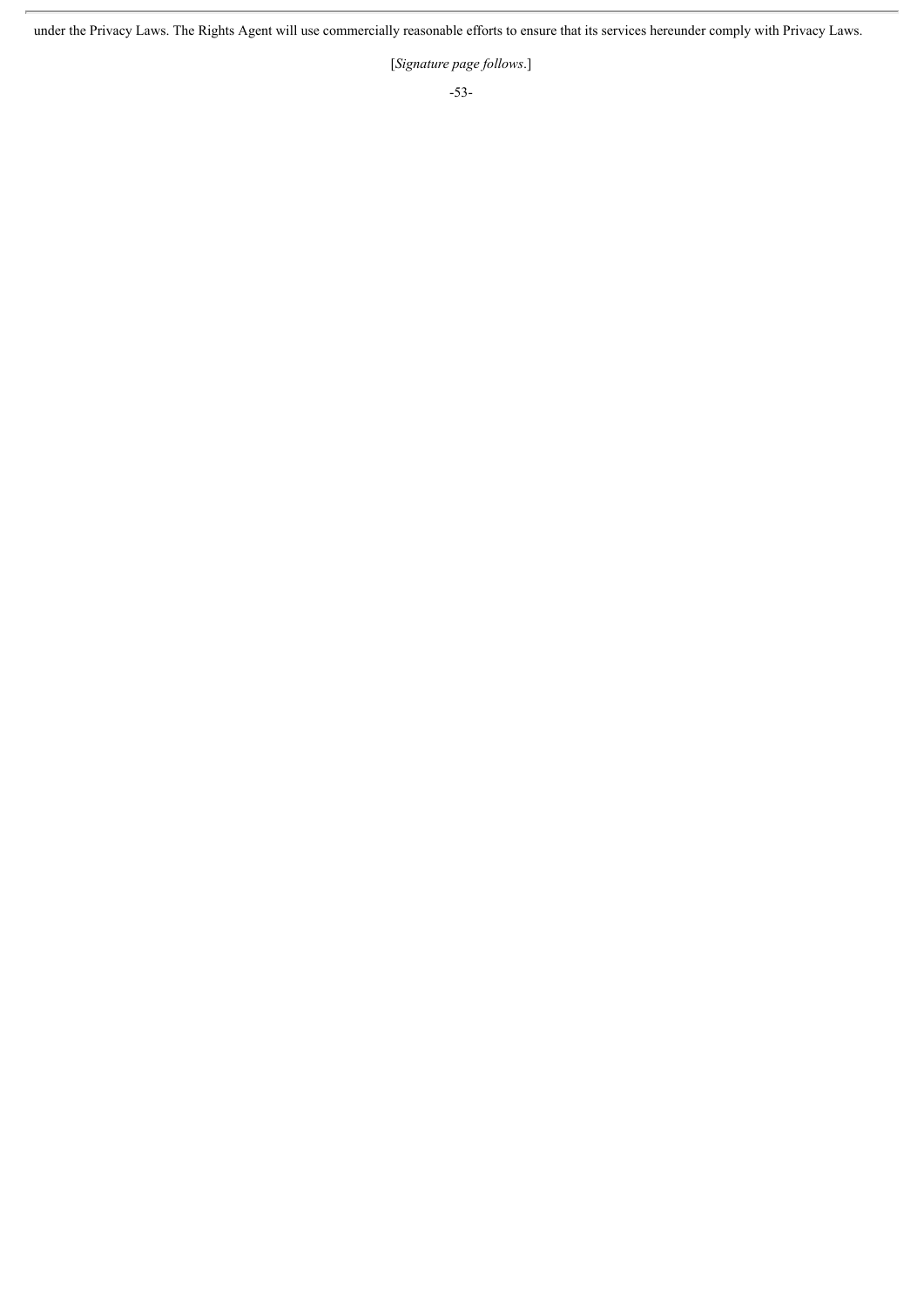The parties are signing this Agreement on the date stated in the introductory clause.

## **ZYMEWORKS INC.**

By: /s/ Kenneth Galbraith

Name: Kenneth Galbraith Title: Chair & CEO

## **COMPUTERSHARE TRUST COMPANY, N.A.**

By: /s/ Rachel Fisher

Name: Rachel Fisher Title: Sr Contract Negotiation Specialist

[Signature Page to Rights Agreement]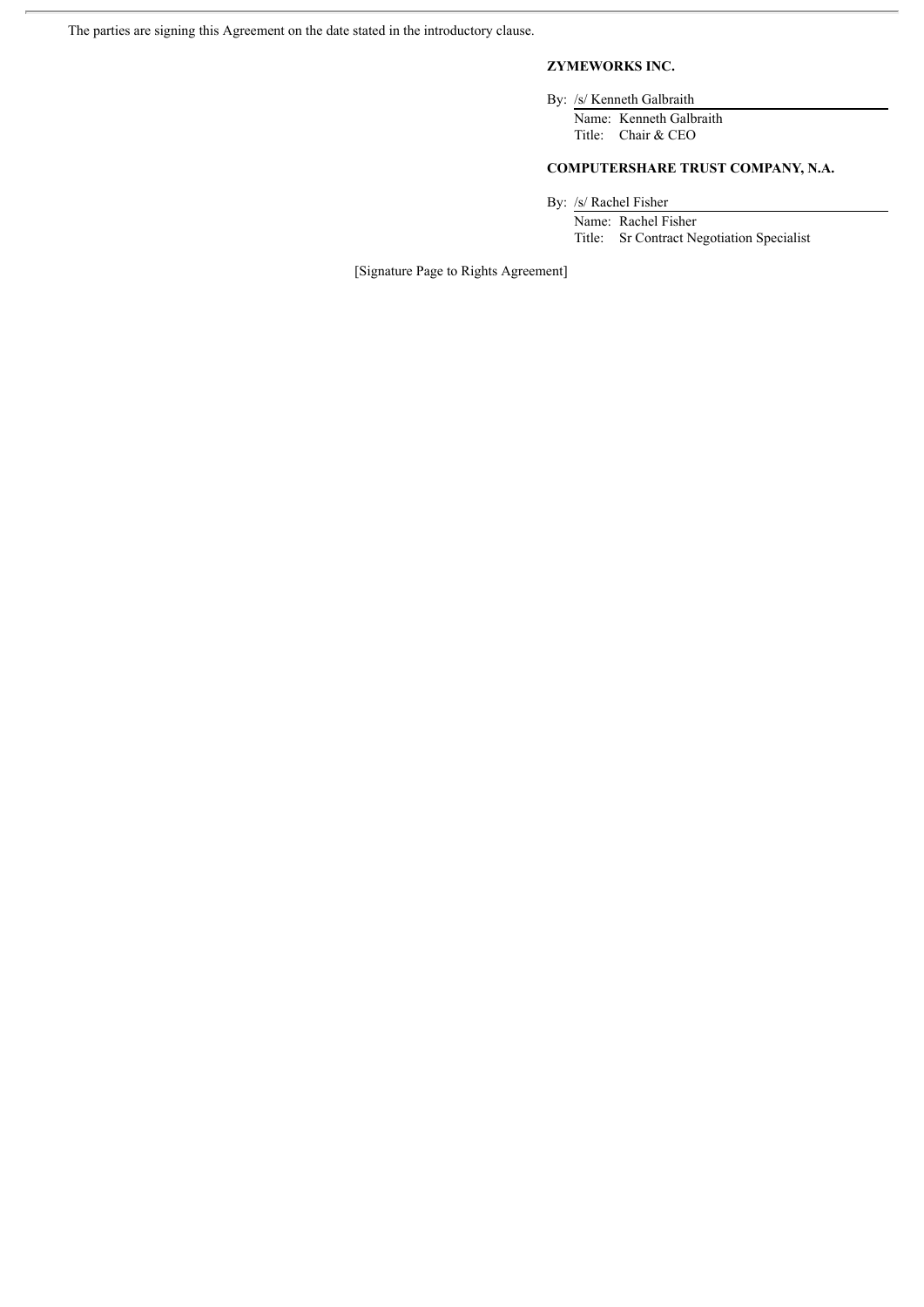### **FORM OF AMENDMENT OF THE ARTICLES OF ZYMEWORKS INC.**

## **SPECIAL RIGHTS AND RESTRICTIONS FOR SERIES A PARTICIPATING PREFERRED SHARES OF ZYMEWORKS INC.**

## **ARTICLE 27.2 – Special Rights and Restrictions for Series A Participating Preferred Shares**

Section 1. *Designation and Amount*. The shares of this series will be designated as "**Series A Participating Preferred Shares**," will be without par value, and will be unlimited in number.

#### Section 2. *Dividends and Distributions*.

(a) Subject to the prior and superior rights of the holders of any shares of any other class of shares ranking prior and superior to the Series A Participating Preferred Shares with respect to dividends, the holders of Series A Participating Preferred Shares, in preference to the holders of Common Shares (the "**Common Shares**"), of the Company, and in parity with any other series of Preferred Shares, will be entitled to receive, when, as and if declared by the Board out of funds legally available for the purpose, quarterly dividends payable in cash on the last day of March, June, September and December in each year (each such date being referred to as a "**Quarterly Dividend Payment Date**"), commencing on the first Quarterly Dividend Payment Date after the first issuance of a Series A Participating Preferred Share or fraction of a Series A Participating Preferred Share, in an amount per share (rounded to the nearest cent) equal to the greater of (i) US\$1.00 and (ii) subject to any provision for adjustment in this Article 27.2, 1,000 times the aggregate per share amount of all cash dividends, and 1,000 times the aggregate per share amount (payable in kind) of all non-cash dividends or other distributions other than a dividend payable in Common Shares or a subdivision of the outstanding Common Shares (by reclassification or otherwise), declared on the Common Shares since the immediately preceding Quarterly Dividend Payment Date, or, with respect to the first Quarterly Dividend Payment Date, since the first issuance of a Series A Participating Preferred Share or fraction of a Series A Participating Preferred Share. If the Company at any time after June 9, 2022 (the "**Rights Dividend Declaration Date**") (A) declares and pays any dividend on the Common Shares payable in the form of Common Shares, (B) subdivides the outstanding Common Shares or (C) combines or consolidates the outstanding Common Shares into a smaller number of shares, then in each such case the amount to which holders of Series A Participating Preferred Shares were entitled immediately prior to such event under clause (ii) of the preceding sentence will be adjusted by multiplying such amount by a fraction, the numerator of which will be the total number of Common Shares outstanding immediately after the occurrence of such event and the denominator of which will be the total number of Common Shares that were outstanding immediately prior to the occurrence of such event.

(b) The Company will declare a dividend or distribution on the Series A Participating Preferred Shares as provided in Section 2(a) immediately after it declares a dividend or distribution on the Common Shares (other than a dividend payable in Common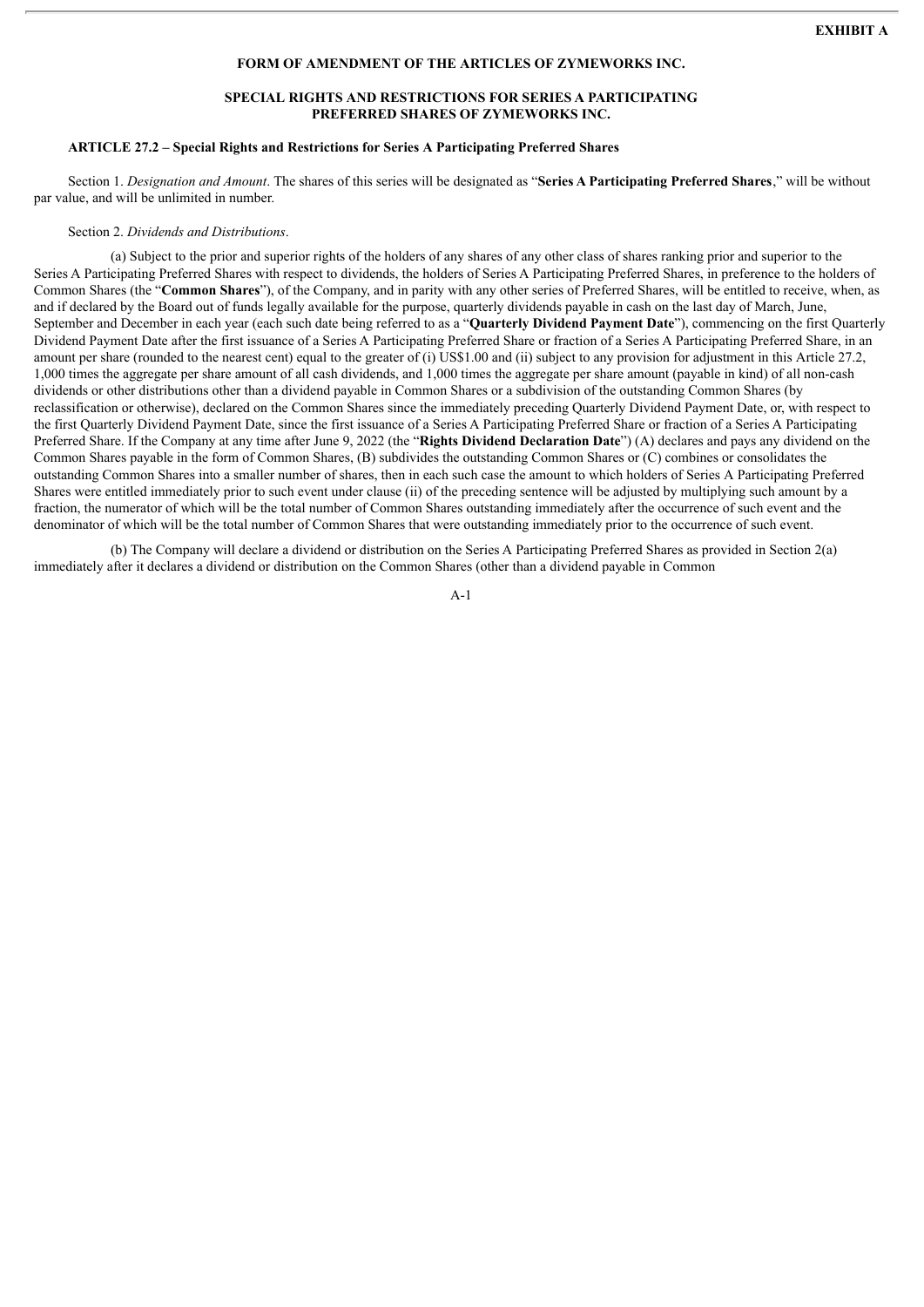Shares), except that if no dividend or distribution has been declared on the Common Shares during the period between any Quarterly Dividend Payment Date and the next subsequent Quarterly Dividend Payment Date, then a dividend of \$1.00 per share on the Series A Participating Preferred Shares will nevertheless be payable on such subsequent Quarterly Dividend Payment Date (it being understood that the actual payment of such dividend may be deferred if prohibited under any of the Company's debt instruments).

(c) Dividends will begin to accrue and be cumulative on outstanding Series A Participating Preferred Shares from the Quarterly Dividend Payment Date next preceding the date of issue of such Series A Participating Preferred Shares, unless the date of issue of such shares is prior to the record date for the first Quarterly Dividend Payment Date, in which case dividends on such shares will begin to accrue from the date of issue of such shares, or unless the date of issue is a Quarterly Dividend Payment Date or is a date after the record date for the determination of holders of Series A Participating Preferred Shares entitled to receive a quarterly dividend and before such Quarterly Dividend Payment Date, in either of which events such dividends will begin to accrue and be cumulative from such Quarterly Dividend Payment Date. Accrued but unpaid dividends will not bear interest. Dividends paid on the Series A Participating Preferred Shares in an amount less than the total amount of such dividends at the time accrued and payable on such shares will be allocated pro rata on a share-by-share basis among all such shares at the time outstanding. The Board may fix a record date for the determination of holders of Series A Participating Preferred Shares entitled to receive payment of a dividend or distribution declared thereon, which record date will be no more than 60 days prior to the date fixed for the payment thereof.

Section 3. *Voting Rights*. The holders of Series A Participating Preferred Shares will have the following voting rights:

(a) Subject to the provision for adjustment hereinafter set forth, each share of Series A Participating Preferred Shares will entitle the holder thereof to 1,000 votes on all matters submitted to a vote of the shareholders of the Company. If the Company at any time after the Rights Dividend Declaration Date (i) declares any dividend on the Common Shares payable in Common Shares, (ii) subdivides the outstanding Common Shares or (iii) combines or consolidates the outstanding Common Shares into a smaller number of shares, then in each such case the number of votes per share to which holders of Series A Participating Preferred Shares were entitled immediately prior to such event will be adjusted by multiplying such number by a fraction the numerator of which is the number of Common Shares outstanding immediately after such event and the denominator of which is the number of Common Shares that were outstanding immediately prior to such event.

(b) Except as otherwise provided in this Article 27.2, in the special rights and restriction for any other Preferred Shares or any similar shares, the Notice of Articles or the Articles of the Company, or by law, the holders of Series A Participating Preferred Shares and the holders of Common Shares and any other share in the capital of the Company having general voting rights will vote together as one class on all matters submitted to a vote of shareholders of the Company.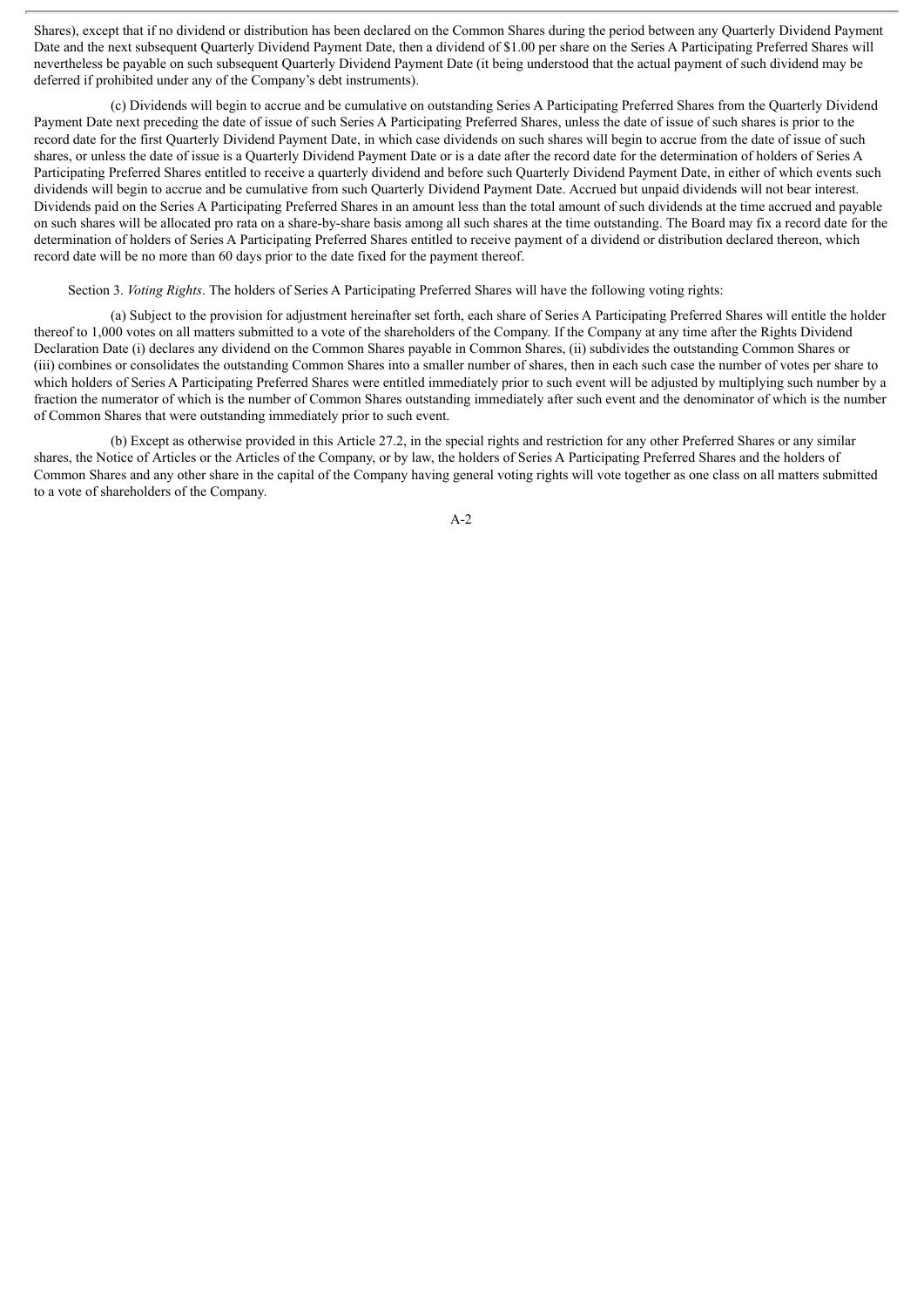(c) Except as set forth in this Article 27.2 or as required by law, the holders of Series A Participating Preferred Shares will have no special voting rights and their consent will not be required (except to the extent that holders of Series A Participating Preferred Shares are entitled to vote with holders of Common Shares as set forth in this Article 27.2) for taking any corporate action.

## Section 4. *Certain Restrictions*.

(a) The Company will not declare any dividend on, make any distribution on, or purchase or otherwise acquire for consideration any Common Shares after the first issuance of a Series A Participating Preferred Share or fraction of a Series A Participating Preferred Share unless concurrently therewith it will declare a dividend on the Series A Participating Preferred Shares as required by Section 2.

(b) Whenever quarterly dividends or other dividends or distributions payable on the Series A Participating Preferred Shares as provided in Section 2 are in arrears, thereafter and until all accrued and unpaid dividends and distributions, whether or not declared, on Series A Participating Preferred Shares outstanding will have been paid in full, the Company will not:

(i) declare or pay dividends on, make any other distributions on, or redeem or purchase or otherwise acquire for consideration any shares ranking junior (either as to dividends or upon liquidation, dissolution or winding up) to the Series A Participating Preferred Shares, other than (A) redemptions or purchases that may be deemed to occur upon the exercise of share options, warrants or similar rights or the grant, vesting or lapse of restrictions on the grant of any performance shares, restricted shares, restricted share units or other equity awards to the extent that such shares represent all or a portion of (1) the exercise or purchase price of such options, warrants or similar rights or other equity awards and (2) the amount of withholding taxes owed by the recipient of such award in respect of such grant, exercise, vesting or lapse of restrictions; or (B) the repurchase, redemption, or other acquisition or retirement for value of any such shares from employees, former employees, directors, former directors, consultants or former consultants of the Company, or their respective estate, spouse, former spouse or family member, pursuant to the terms of the agreements pursuant to which such shares were acquired;

(ii) declare or pay dividends, or make any other distributions, on any shares ranking on a parity (either as to dividends or upon liquidation, dissolution or winding up) with the Series A Participating Preferred Shares, except dividends paid ratably on the Series A Participating Preferred Shares and all such parity shares on which dividends are payable or in arrears in proportion to the total amounts to which the holders of all such shares are then entitled;

(iii) redeem or purchase or otherwise acquire for consideration shares ranking junior (either as to dividends or upon liquidation, dissolution or winding up) with the Series A Participating Preferred Shares, it being understood that the Company may at any time redeem, purchase or otherwise acquire any such junior shares in exchange for shares of the Company ranking junior (either as to dividends or upon dissolution, liquidation or winding up) to the Series A Participating Preferred Shares; or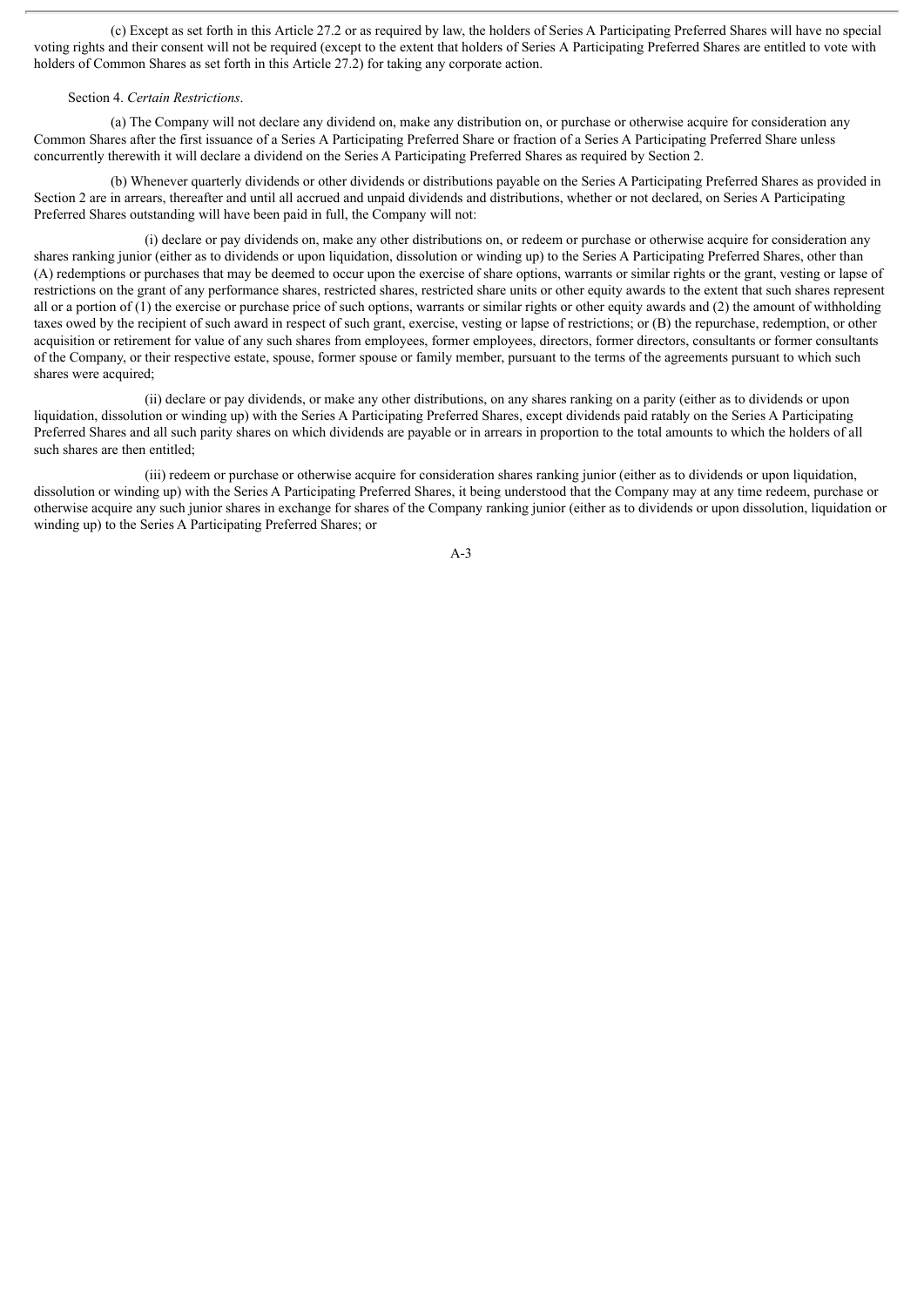(iv) redeem or purchase or otherwise acquire for consideration any Series A Participating Preferred Shares, or any shares ranking on a parity with the Series A Participating Preferred Shares, except in accordance with a purchase offer made in writing or by publication (as determined by the Board) to all holders of such shares upon such terms as the Board, after consideration of the respective annual dividend rates and other relative rights and preferences of the respective series and classes, will determine in good faith will result in fair and equitable treatment among the respective series or classes.

(c) The Company will not permit any subsidiary of the Company to purchase or otherwise acquire for consideration any shares of the Company unless the Company could, pursuant to Section 4(a), purchase or otherwise acquire such shares at such time and in such manner.

Section 5. *Reacquired Preferred Shares*. Any Series A Participating Preferred Shares purchased or otherwise acquired by the Company in any manner whatsoever will be retired and canceled promptly after the acquisition thereof. All such shares will upon their cancellation become part of the authorized but unissued share capital of the Company.

## Section 6. *Liquidation, Dissolution or Winding Up*.

(a) Upon any liquidation, dissolution or winding up of the Company, voluntary or otherwise, no distribution will be made to the holders of shares ranking junior (either as to dividends or upon liquidation, dissolution or winding up) to the Series A Participating Preferred Shares unless, prior thereto, the holders of Series A Participating Preferred Shares will have received an amount per share (the "**Series A Liquidation Preference**") equal to the greater of (i) \$1.00 plus an amount equal to accrued and unpaid dividends and distributions thereon, whether or not declared, to the date of such payment or (ii) the Adjustment Number multiplied by the per share amount of all cash and other property to be distributed in respect of the Common Shares upon such liquidation, dissolution or winding up of the Company. The "**Adjustment Number**" will initially be 1,000. If the Company at any time after the Rights Dividend Declaration Date (A) declares and pays any dividend on the Common Shares payable in the form of Common Shares, (B) subdivides the outstanding Common Shares or (C) combines or consolidates the outstanding Common Shares into a smaller number of shares, then in each such case the Adjustment Number in effect immediately prior to such event will be adjusted by multiplying such Adjustment Number by a fraction the numerator of which is the number of Common Shares outstanding immediately after such event and the denominator of which is the number of Common Shares that were outstanding immediately prior to such event.

(b) If there are not sufficient assets available to permit payment in full of the Series A Liquidation Preference and the liquidation preferences of all other classes and series of Preferred Shares, if any, that rank on a parity with the Series A Participating Preferred Shares, then the assets available for distribution will be distributed ratably to the holders of the Series A Participating Preferred Shares and such parity shares in proportion to their respective liquidation preferences.

(c) None of the merger, amalgamation, arrangement or consolidation of the Company into or with another entity or the merger, amalgamation, arrangement or consolidation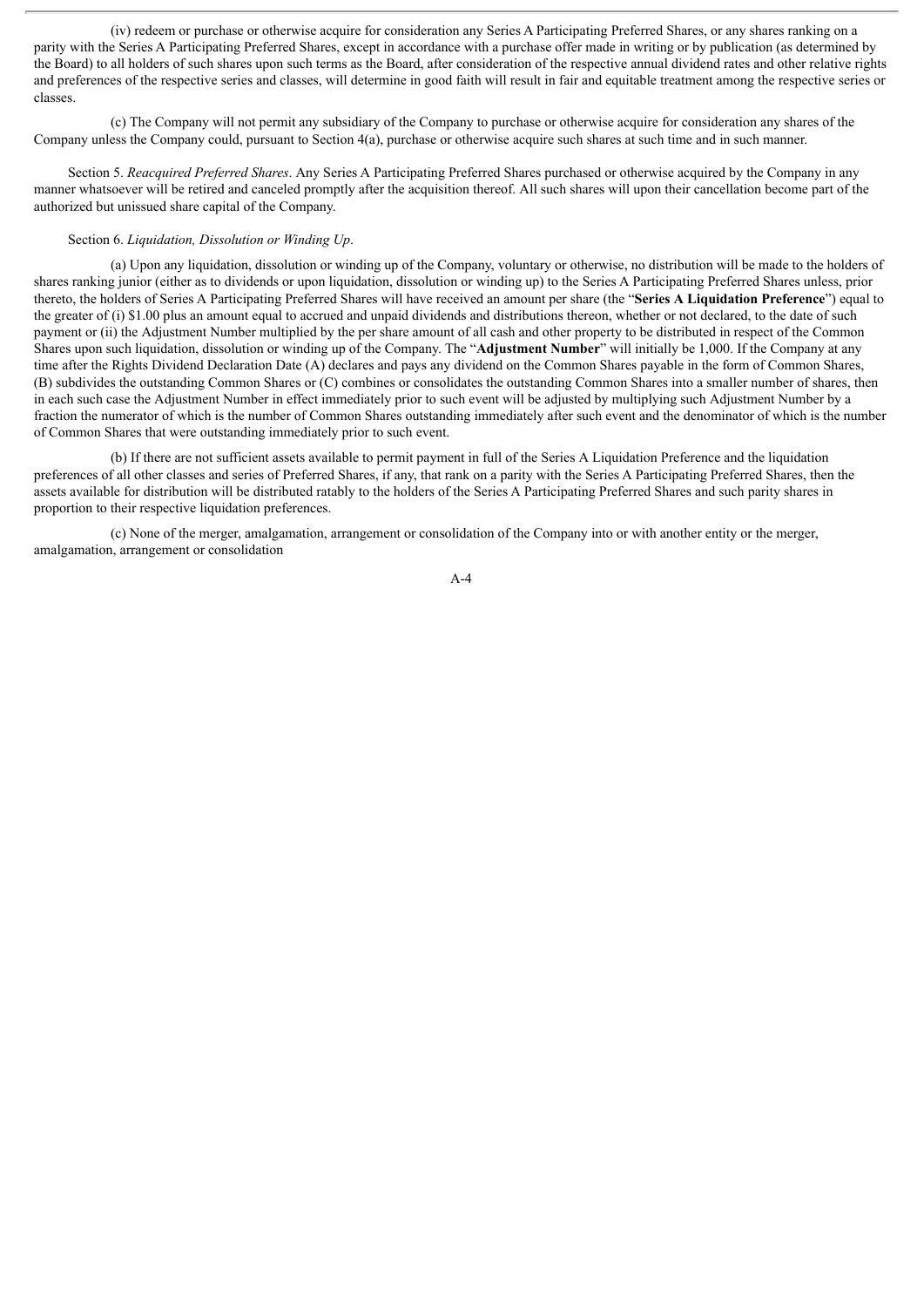of any other entity into or with the Company will be deemed to be a liquidation, dissolution or winding up of the Company within the meaning of this Section 6.

Section 7. *Consolidation, Merger, etc*. If the Company enters into any consolidation, merger, amalgamation, arrangement, combination, conversion, share exchange or other transaction in which the Common Shares are exchanged for or changed into other shares, securities, cash or any other property (payable in kind), then in any such case the Series A Participating Preferred Shares will at the same time be similarly exchanged or changed in an amount per share (subject to the provision for adjustment hereinafter set forth) equal to the Adjustment Number multiplied by the aggregate amount of shares, securities, cash and/or any other property (payable in kind), as the case may be, into which or for which each share of Common Shares is changed or exchanged.

Section 8. *No Redemption*. The Series A Participating Preferred Shares will not be redeemable.

Section 9. *Ranking*. The Series A Participating Preferred Shares will rank in parity to all other series of the Preferred Shares as to the payment of dividends and the distribution of assets, and will rank senior to the Common Shares as to such matters.

Section 10. *Amendment*. At any time when any Series A Participating Preferred Shares are outstanding, neither the Articles nor this Article 27.2 will be amended in any manner that would materially alter or change the special rights and restrictions of the Series A Participating Preferred Shares so as to affect them adversely without the affirmative vote of the holders of at least two-thirds of the outstanding Series A Participating Preferred Shares, voting separately as a class.

Section 11. *Fractional Preferred Shares*. Series A Participating Preferred Shares may be issued in fractions of a share that will entitle the holder, in proportion to such holder's fractional shares, to exercise voting rights, receive dividends, participate in distributions and to have the benefit of all other rights of holders of Series A Participating Preferred Shares.

\* \* \*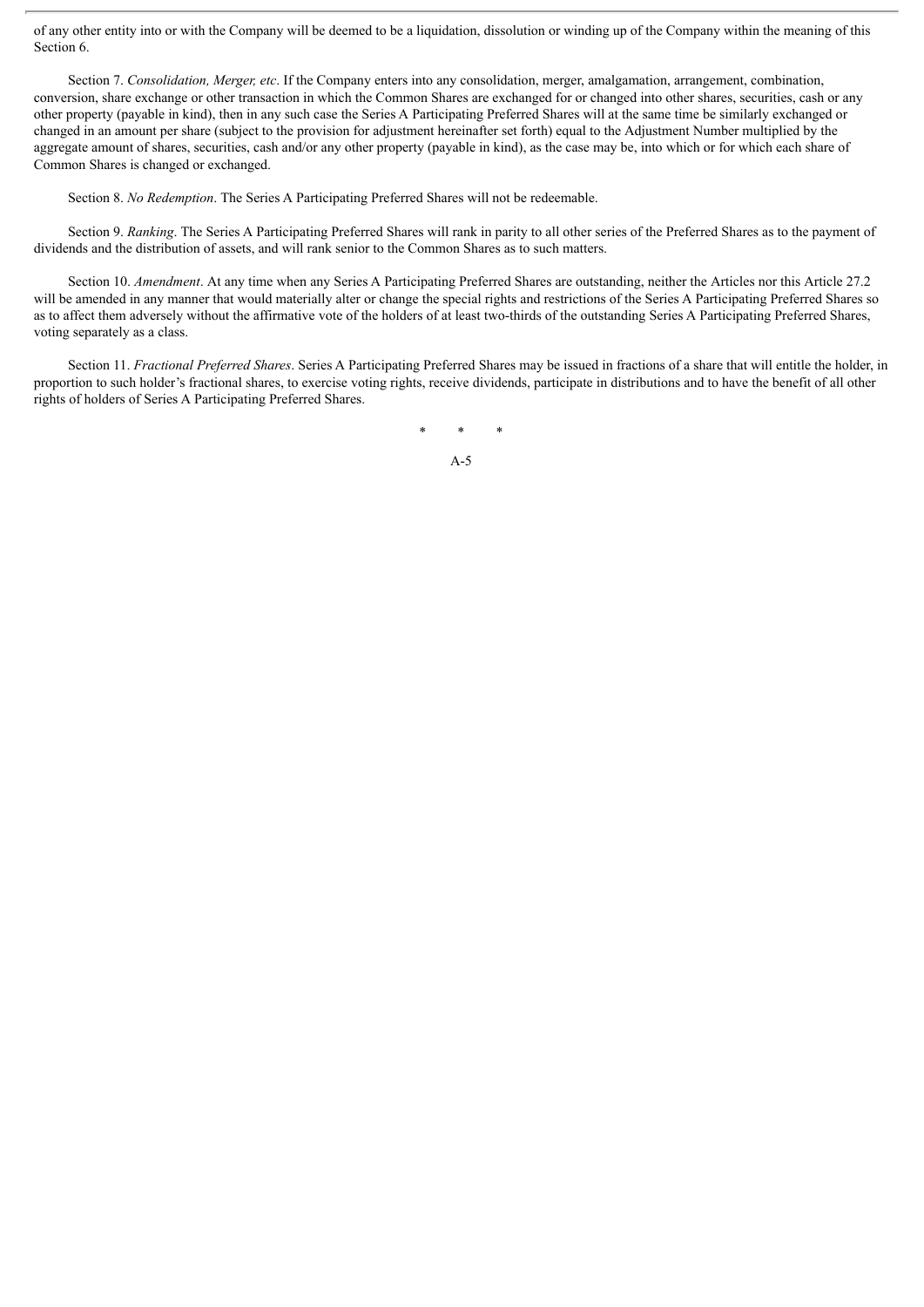## **FORM OF RIGHTS CERTIFICATE**

### Certificate No. R-[•] [•] Rights

NOT EXERCISABLE AFTER JUNE 8, 2023 OR SUCH EARLIER DATE AS THE RIGHTS ARE REDEEMED, EXCHANGED OR TERMINATED. THE RIGHTS ARE SUBJECT TO REDEMPTION, AT THE OPTION OF THE COMPANY (AS DEFINED BELOW), AT \$0.001 PER RIGHT, AND EXCHANGE, IN EACH CASE PURSUANT TO THE TERMS SET FORTH IN THE RIGHTS AGREEMENT (AS DEFINED BELOW). UNDER CERTAIN CIRCUMSTANCES, RIGHTS BENEFICIALLY OWNED BY AN ACQUIRING PERSON OR AN AFFILIATE OR ASSOCIATE OF AN ACQUIRING PERSON (AS SUCH TERMS ARE DEFINED IN THE RIGHTS AGREEMENT) AND ANY SUBSEQUENT HOLDER OF SUCH RIGHTS MAY BECOME NULL AND VOID. [THE RIGHTS REPRESENTED BY THIS RIGHTS CERTIFICATE ARE OR WERE BENEFICIALLY OWNED BY A PERSON WHO WAS OR BECAME AN ACQUIRING PERSON OR AN AFFILIATE OR ASSOCIATE OF AN ACQUIRING PERSON. ACCORDINGLY, THIS RIGHTS CERTIFICATE AND THE RIGHTS THAT IT REPRESENTS MAY BECOME NULL AND VOID IN THE CIRCUMSTANCES SPECIFIED IN SECTION 7(e) OF THE RIGHTS AGREEMENT.]1

### **RIGHTS CERTIFICATE**

#### **ZYMEWORKS INC.**

This certifies that \_\_\_\_\_\_\_\_\_\_\_\_\_\_\_\_\_\_\_, or registered assigns, is the registered owner of the number of Rights set forth above, each of which entitles the owner thereof, subject to the terms, provisions and conditions of the Rights Agreement, dated as of June 9, 2022 (the "**Rights Agreement**"), between Zymeworks Inc., a corporation continued under the Business Corporations Act (British Columbia) (the "**Company**"), and Computershare Trust Company, N.A., a federally chartered trust company (the "**Rights Agent**," which term will include any successor Rights Agent pursuant to the Rights Agreement), to purchase from the Company at any time after the Distribution Date (as such term is defined in the Rights Agreement) and prior to the Expiration Date (as such term is defined in the Rights Agreement) at the office of the Rights Agent designated for such purpose, or at the office of its successor as Rights Agent, one one-thousandth of a fully paid and nonassessable Series A Participating Preferred Share without par value (the "**Preferred Shares**"), of the Company, at an exercise price of \$74.00 per one one-thousandth of a Preferred Share (the "**Exercise Price**"), upon presentation and surrender of this Rights Certificate with the Form of Election to Purchase and related Certificate duly executed. The number of Rights evidenced by this Rights Certificate (and the number of one one-thousandths of a Preferred Share that may be purchased upon exercise

1 The portion of the legend in brackets is to be inserted only if applicable and will replace the preceding sentence.

B-1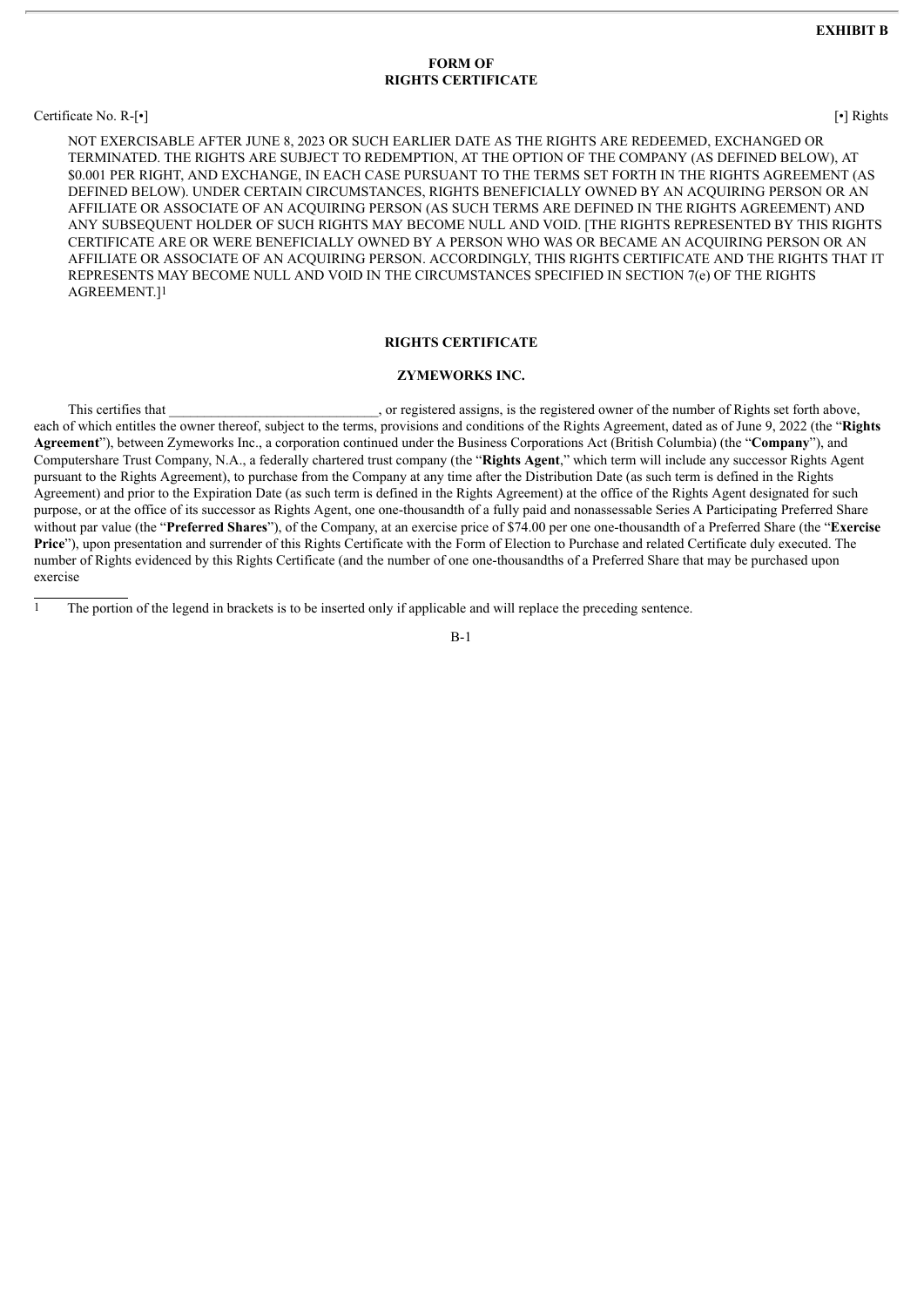hereof) set forth above, and the Exercise Price per share set forth above, are the number and Exercise Price as of June 9, 2022 based on the Preferred Shares as constituted at such date. As provided in the Rights Agreement, the Exercise Price and the number and kind of Preferred Shares or other securities that may be purchased upon the exercise of the Rights evidenced by this Rights Certificate are subject to modification and adjustment upon the occurrence of certain events. The Company reserves the right to require prior to the occurrence of a Triggering Event (as such term is defined in the Rights Agreement) that a number of Rights be exercised so that only whole Preferred Shares will be issued. Capitalized terms used in this Rights Certificate without definition will have the meanings ascribed to them in the Rights Agreement.

Upon the occurrence of a Section 11(a)(ii) Event, if the Rights evidenced by this Rights Certificate are beneficially owned by an Acquiring Person, an Affiliate or Associate of an Acquiring Person, a Post-Event Transferee, a Pre-Event Transferee, a Subsequent Transferee or any nominee of any of the foregoing, such Rights will become null and void and no holder hereof will have any right with respect to such Rights from and after the occurrence of such Section 11(a)(ii) Event.

This Rights Certificate is subject to all of the terms, provisions and conditions of the Rights Agreement, which terms, provisions and conditions are incorporated by reference and made a part of this Rights Certificate and to which reference is made for a full description of the rights, limitations of rights, obligations, duties and immunities of the Rights Agent, the Company and the holders of the Rights Certificates, which limitations of rights include the temporary suspension of the exercisability of such Rights under the specific circumstances set forth in the Rights Agreement. Copies of the Rights Agreement are on file at the principal executive offices of the Company and the above-mentioned office of the Rights Agent and are available without cost upon written request.

Subject to the provisions of the Rights Agreement, the Rights evidenced by this Rights Certificate may be redeemed by the Company, at its option, at a redemption price of \$0.001 per Right at any time prior to the earlier of (i) the Distribution Date or (ii) the Close of Business on the Final Expiration Date. In addition, under certain circumstances after any Person becomes an Acquiring Person, the Rights may be exchanged, in whole or in part, for Common Shares, or cash other securities of the Company having essentially the same value or economic rights as such shares. Immediately upon the action of the Board authorizing any such exchange, and without any further action or any notice, the Rights (other than Rights that are not subject to such exchange) will terminate and the Rights will only enable holders to receive the Common Shares (or cash or other securities or assets of the Company) issuable upon such exchange.

This Rights Certificate, with or without other Rights Certificates, upon surrender at the office of the Rights Agent designated for such purpose, may be exchanged for another Rights Certificate or Rights Certificates of like tenor and date evidencing Rights entitling the holder to purchase a like number of one one-thousandths of a share of Preferred Shares as the Rights evidenced by the Rights Certificate or Rights Certificates surrendered will have entitled such holder to purchase. If this Rights Certificate is exercised in part, then the holder will be entitled to receive upon surrender hereof another Rights Certificate or Rights Certificates for the number of whole Rights not exercised.

B-2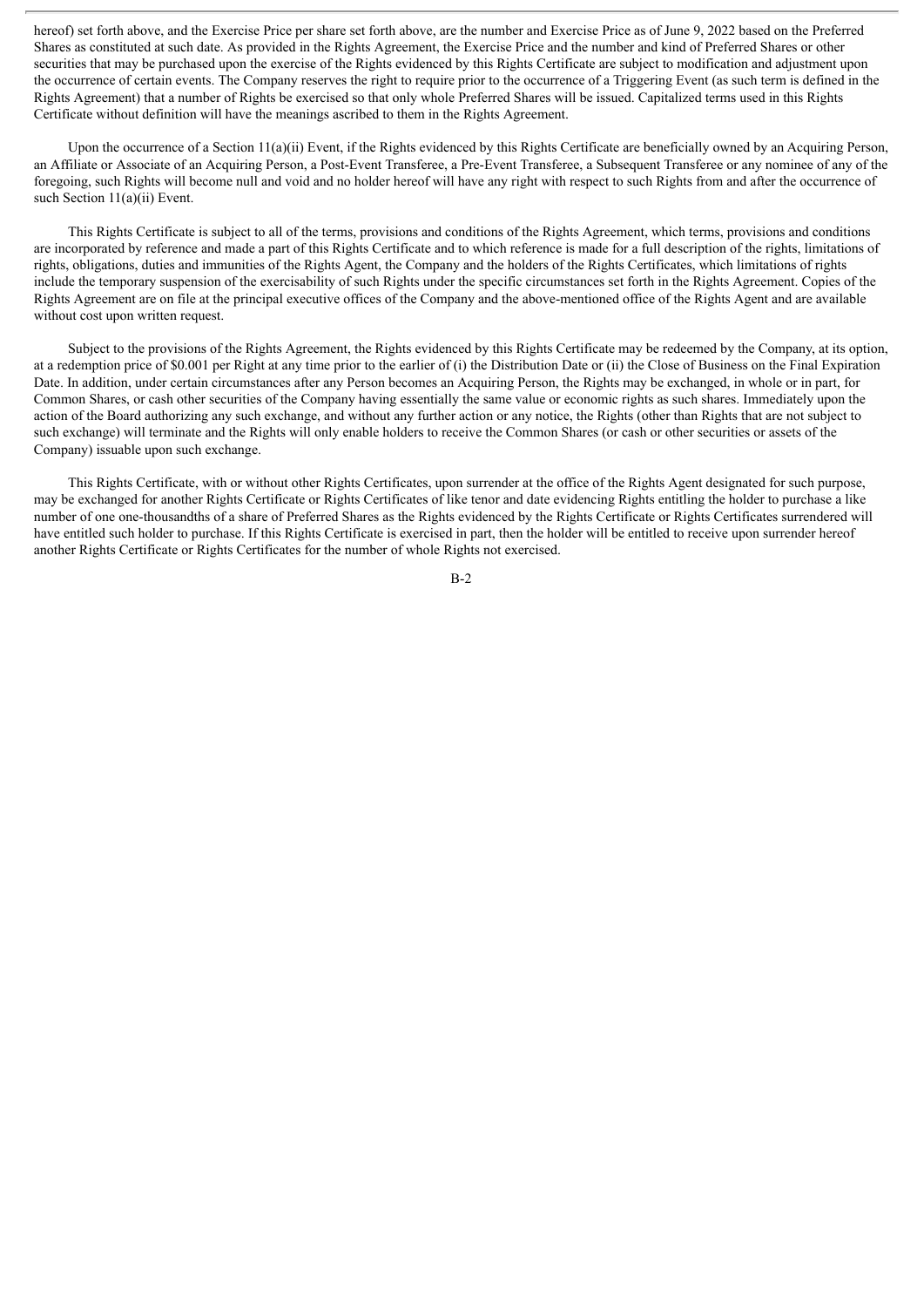No fractions of Preferred Shares (other than fractions that are integral multiples of one one-thousandth of a share of Preferred Shares, which may, at the election of the Company, be evidenced by depositary receipts) will be issued upon the exercise of any Right. In lieu thereof, a cash payment will be made as provided in the Rights Agreement. The Company, at its election, may require that a number of Rights be exercised so that only whole Preferred Shares would be issued.

No holder of this Rights Certificate, as such, will be entitled to vote or receive dividends or be deemed for any purpose the holder of the number of one one-thousandths of a share of Preferred Shares or any other securities of the Company that may at any time be issuable on the exercise or exchange hereof, nor will anything contained in herein or in the Rights Agreement be construed to confer upon the holder hereof, as such, any of the rights of a shareholder of the Company or any right to vote for the election of directors or upon any matter submitted to shareholders at any meeting thereof, or to give or withhold consent to any corporate action, or to receive notice of meetings or other actions affecting shareholders (except as specifically provided in the Rights Agreement), or to receive dividends or subscription rights, or otherwise, until the Right or Rights evidenced by this Rights Certificate will have been exercised or exchange in accordance with the Rights Agreement.

This Rights Certificate will not be valid or obligatory for any purpose until it has been countersigned by the Rights Agent.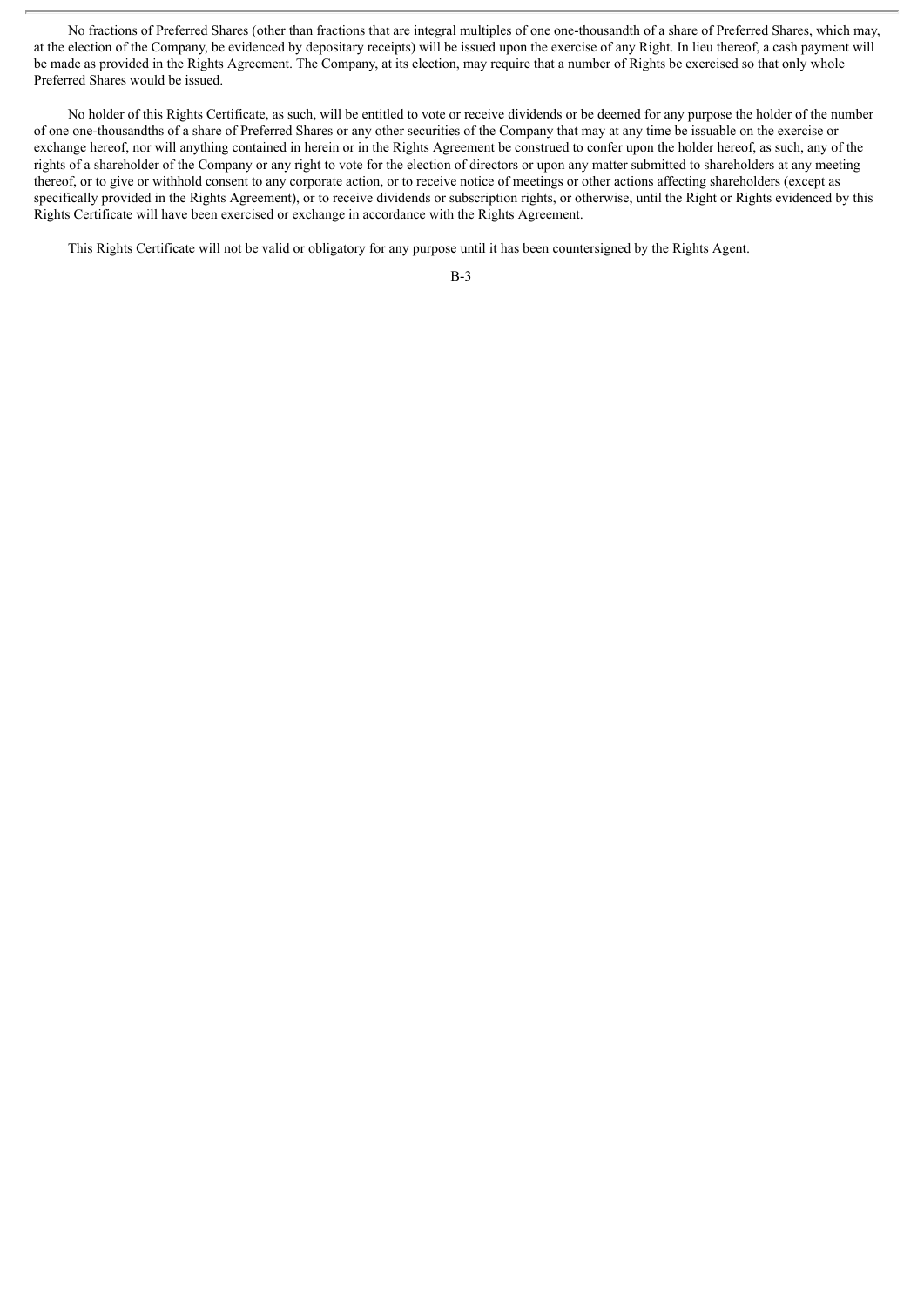WITNESS the signature of the proper officers of the Company and its corporate seal.

Dated as of \_\_\_\_\_\_\_\_\_\_\_\_\_\_\_,  $202[\cdot]$ .

By: By:

Title: The state of the state of the state of the state of the state of the state of the state of the state of the state of the state of the state of the state of the state of the state of the state of the state of the sta

Countersigned:

# **COMPUTERSHARE TRUST COMPANY, N.A.**,

as Rights Agent

By:

Name: Title:

# ATTEST: **ZYMEWORKS INC.**

B-4

Name: Name: Name: Name: Name: Name: Name: Name: Name: Name: Name: Name: Name: Name: Name: Name: Name: Name: Name: Name: Name: Name: Name: Name: Name: Name: Name: Name: Name: Name: Name: Name: Name: Name: Name: Name: Name: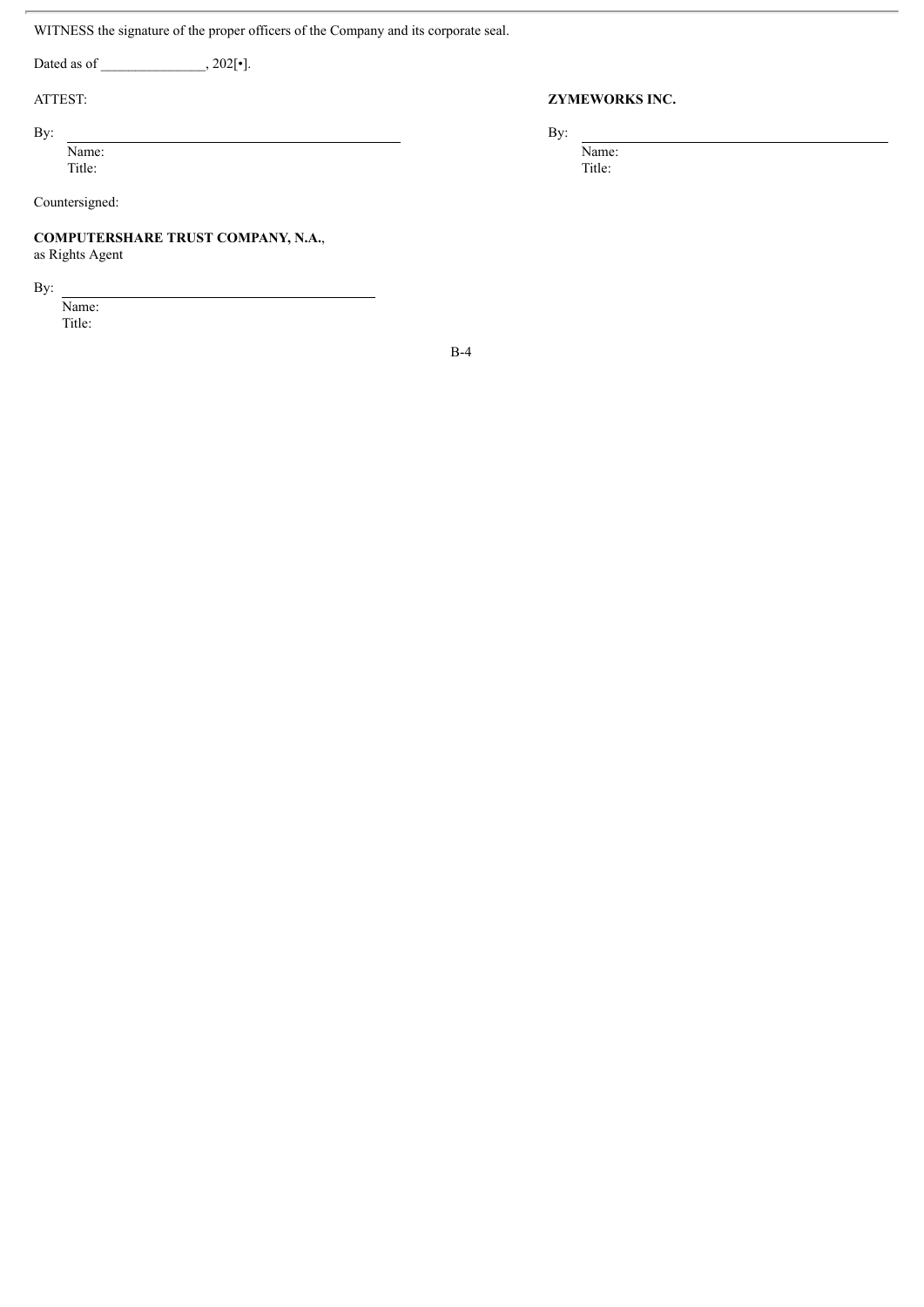| [Form of Reverse Side of Rights Certificate]                                                                                                                                                                                                 |    |
|----------------------------------------------------------------------------------------------------------------------------------------------------------------------------------------------------------------------------------------------|----|
| <b>FORM OF ASSIGNMENT</b>                                                                                                                                                                                                                    |    |
| (To be executed by the registered holder if such<br>holder desires to transfer the Rights Certificate.)                                                                                                                                      |    |
| sells, assigns and transfers unto<br>FOR VALUE RECEIVED                                                                                                                                                                                      |    |
| (Please print name and address of transferee)                                                                                                                                                                                                |    |
| this Rights Certificate, together with all right, title and interest therein, and irrevocably constitutes and appoints<br>attorney-in-fact to transfer this Rights Certificate on the books of the Company, with full power of substitution. | as |
| Dated:<br><u> 1999 - Jan Jawa</u>                                                                                                                                                                                                            |    |
|                                                                                                                                                                                                                                              |    |

Signature Medallion Guaranteed:

 $\overline{a}$ 

Signatures must be guaranteed by a member or participant in the Medallion Signature Guarantee Program at a guarantee level acceptable to the Company's transfer agent. Guarantees by a notary public are not acceptable.

**Signature**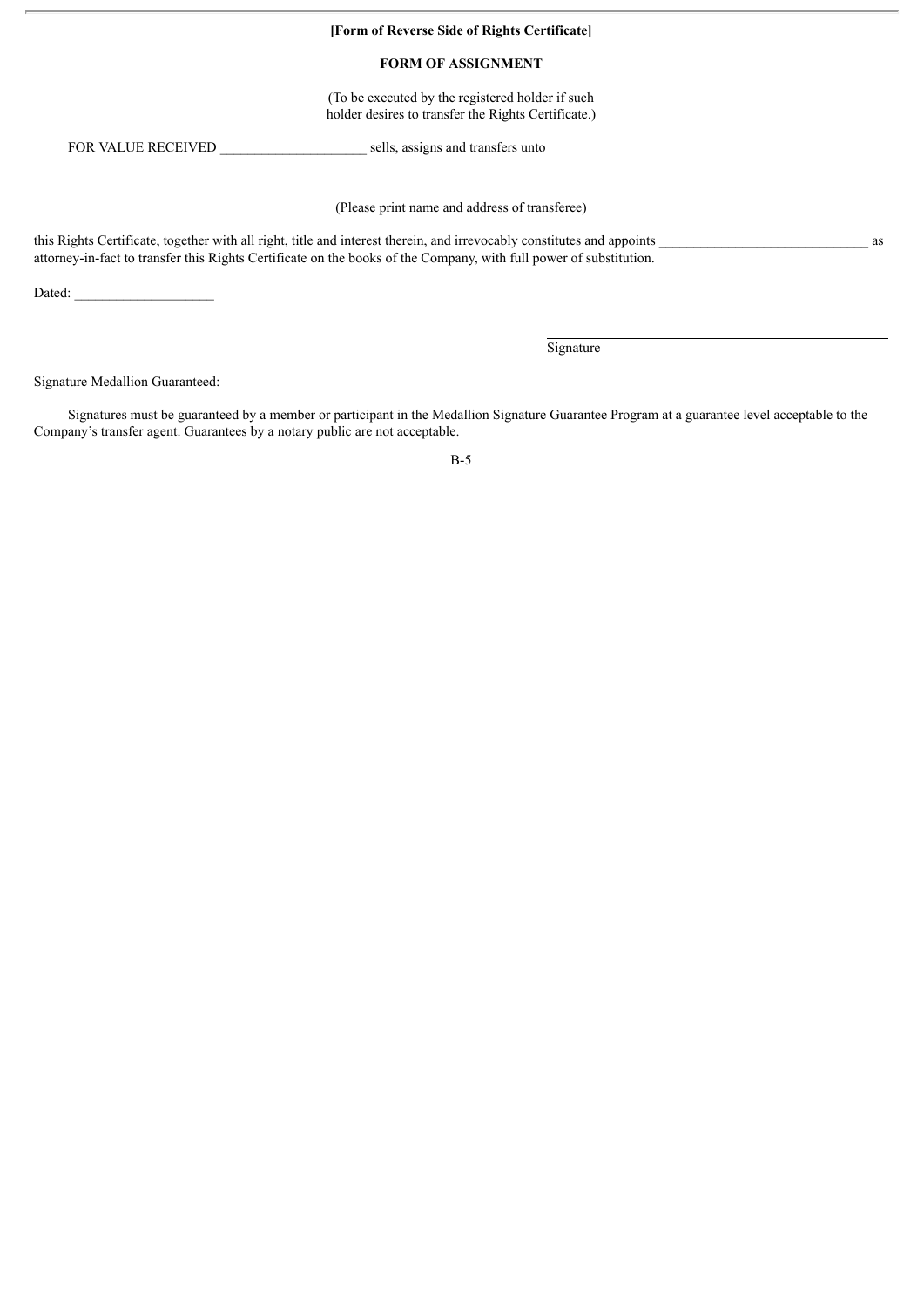## **CERTIFICATE**

The undersigned certifies, for the benefit of the Company and all holders of Rights and Common Shares, by checking the appropriate boxes that:

(1) the Right(s) evidenced by this Rights Certificate are not Beneficially Owned and

☐ are

☐ are not

being sold, assigned and transferred by or on behalf of a Person who is or was an Acquiring Person, an Affiliate or Associate of an Acquiring Person, a Post-Event Transferee, a Pre-Event Transferee, a Subsequent Transferee or any nominee of any of the foregoing; and

(2) after due inquiry and to the best knowledge of the undersigned, it

☐ did

☐ did not

acquire the Rights evidenced by this Rights Certificate from any Person who is, was or subsequently became an Acquiring Person, an Affiliate or Associate of an Acquiring Person, a Post-Event Transferee, a Pre-Event Transferee, a Subsequent Transferee or any nominee of any of the foregoing.

Dated:

Signature

Signature Medallion Guaranteed:

Signatures must be guaranteed by a member or participant in the Medallion Signature Guarantee Program at a guarantee level acceptable to the Company's transfer agent. Guarantees by a notary public are not acceptable.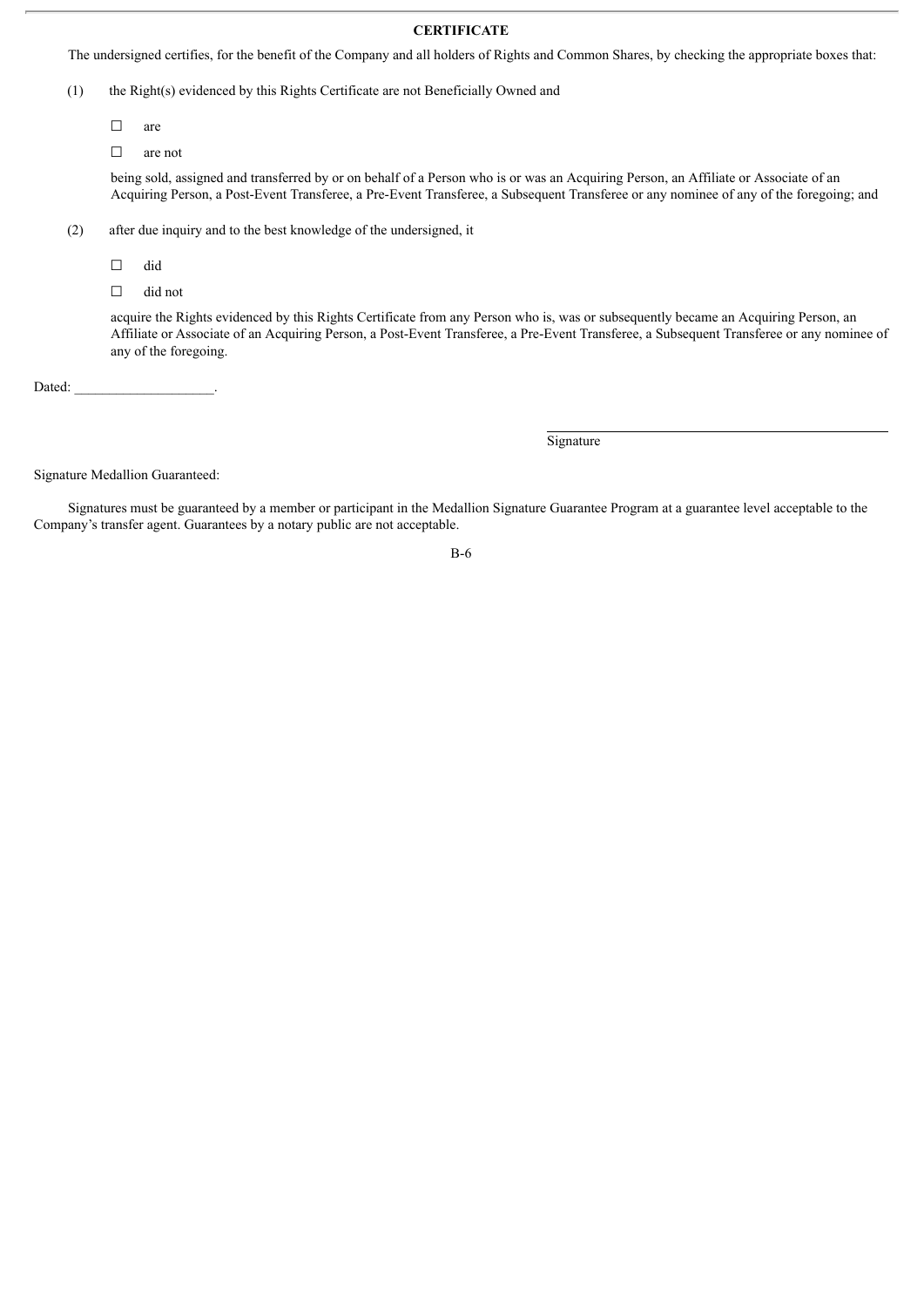### **[Form of Reverse Side of Rights Certificate – continued]**

# **FORM OF ELECTION TO PURCHASE**

(To be executed if holder desires to exercise Rights represented by the Rights Certificate.)

To: Zymeworks Inc. (the "Company")

The undersigned irrevocably elects to exercise **Exercise Rights represented by this Rights Certificate to purchase the** number of one one-thousandths of a share of Preferred Shares (or such other securities of the Company or of any other Person that may be issuable upon the exercise of the Rights) issuable upon the exercise of such Rights and requests that certificates for such shares be issued in the name of and delivered to:

Please insert social security or other identifying number:

(Please print name and address)

If such number of Rights is not all of the Rights evidenced by this Rights Certificate, a new Rights Certificate for the balance remaining of such Rights will be registered in the name of, and delivered to:

Please insert social security or other identifying number:

(Please print name and address)

Dated: \_\_\_\_\_\_\_\_\_\_\_\_\_\_\_\_\_\_\_\_

Signature

Signature Medallion Guaranteed:

Signatures must be guaranteed by a member or participant in the Medallion Signature Guarantee Program at a guarantee level acceptable to the Company's transfer agent. Guarantees by a notary public are not acceptable.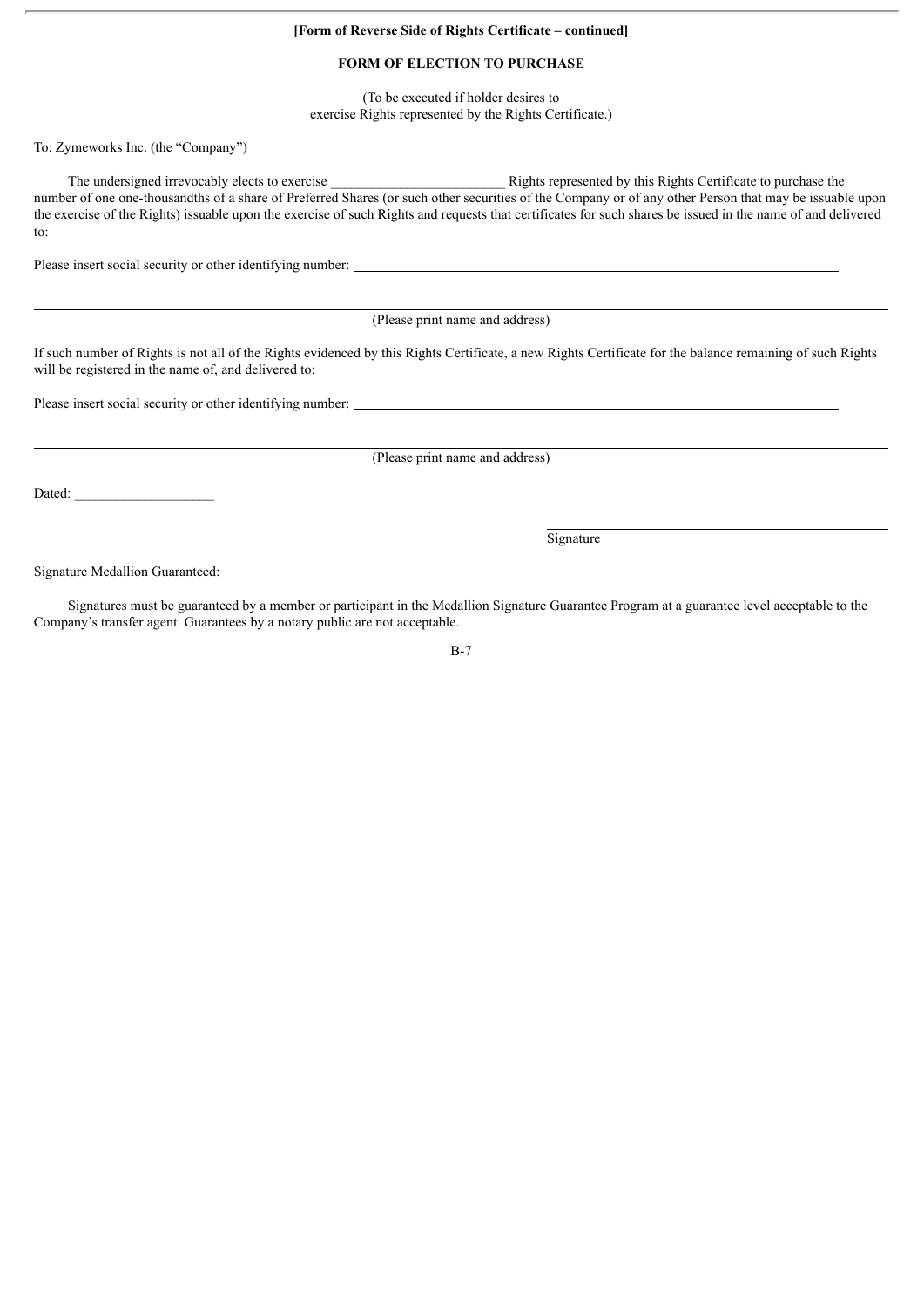#### **CERTIFICATE**

The undersigned certifies, for the benefit of the Company and all holders of Rights and Common Shares, by checking the appropriate boxes that:

(1) the Right(s) evidenced by this Rights Certificate are not Beneficially Owned and

□ are

☐ are not

being sold, assigned and transferred by or on behalf of a Person who is or was an Acquiring Person, an Affiliate or Associate of an Acquiring Person, a Post-Event Transferee, a Pre-Event Transferee, a Subsequent Transferee or any nominee of any of the foregoing; and

(2) after due inquiry and to the best knowledge of the undersigned, it

☐ did

☐ did not

acquire the Rights evidenced by this Rights Certificate from any Person who is, was or subsequently became an Acquiring Person, an Affiliate or Associate of an Acquiring Person, a Post-Event Transferee, a Pre-Event Transferee, a Subsequent Transferee or any nominee of any of the foregoing.

Dated:

Signature

Signature Medallion Guaranteed:

Signatures must be guaranteed by a member or participant in the Medallion Signature Guarantee Program at a guarantee level acceptable to the Company's transfer agent. Guarantees by a notary public are not acceptable.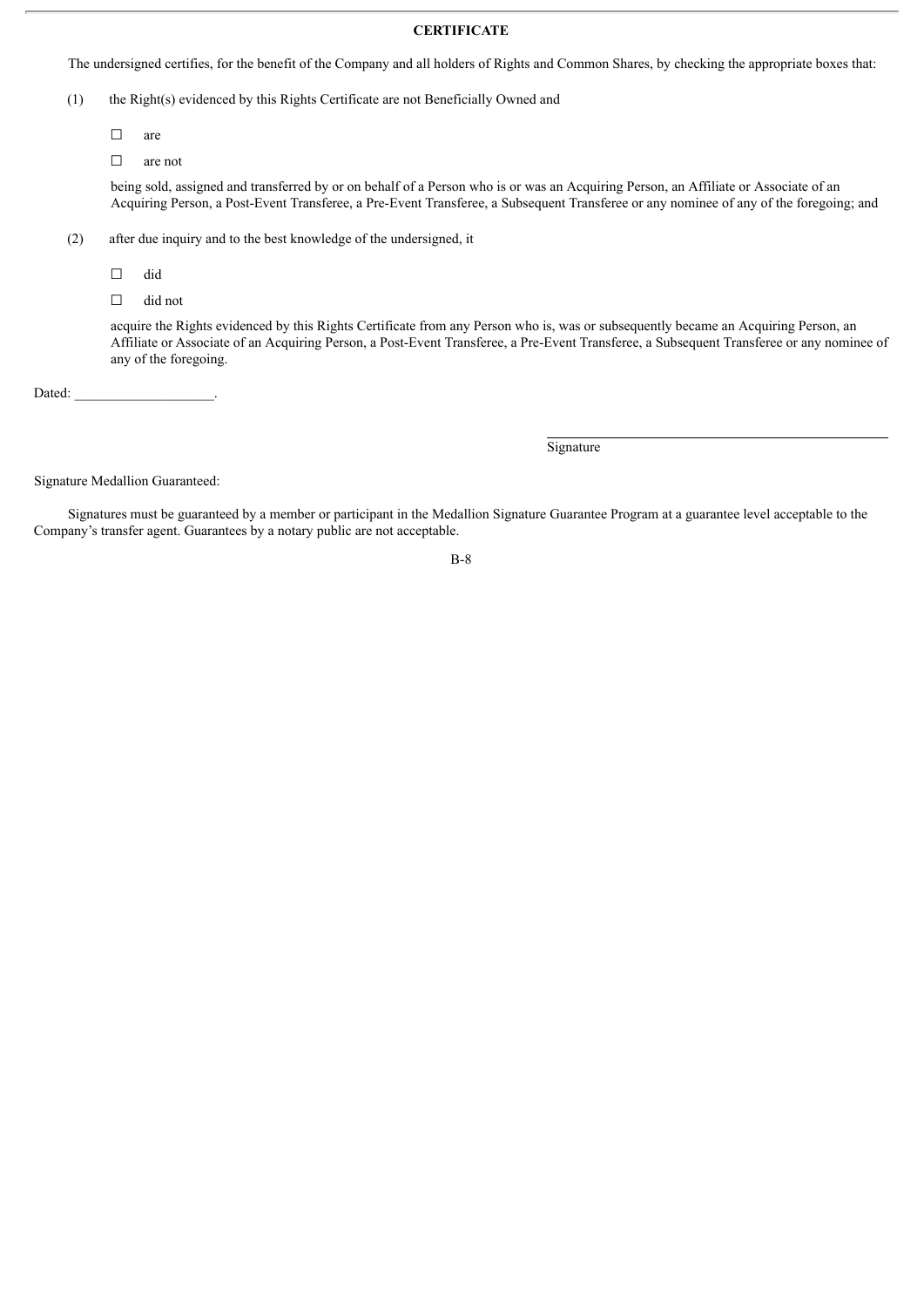#### **[Form of Reverse Side of Rights Certificate – continued]**

### **NOTICE**

The signature in the foregoing Forms of Assignment and Election to Purchase, as the case may be, must conform to the name as written upon the face of this Rights Certificate in every particular, without alteration or enlargement or any change whatsoever.

**IF THE CERTIFICATIONS SET FORTH IN THE FOREGOING FORMS OF ASSIGNMENT AND ELECTION TO PURCHASE, AS THE CASE MAY BE, ARE NOT COMPLETED, THEN THE COMPANY AND THE RIGHTS AGENT WILL DEEM THE BENEFICIAL OWNER OF THE RIGHTS EVIDENCED BY THIS RIGHT CERTIFICATE TO BE AN ACQUIRING PERSON, AN AFFILIATE OR ASSOCIATE OF AN ACQUIRING PERSON, A POST-EVENT TRANSFEREE, A PRE-EVENT TRANSFEREE, A SUBSEQUENT TRANSFEREE OR ANY NOMINEE OF ANY OF THE FOREGOING, AS THE CASE MAY BE, AND SUCH ASSIGNMENT OR ELECTION TO PURCHASE WILL NOT BE HONORED AND THE RIGHTS EVIDENCED BY THIS RIGHTS CERTIFICATE WILL BE DEEMED TO BE NULL AND VOID.**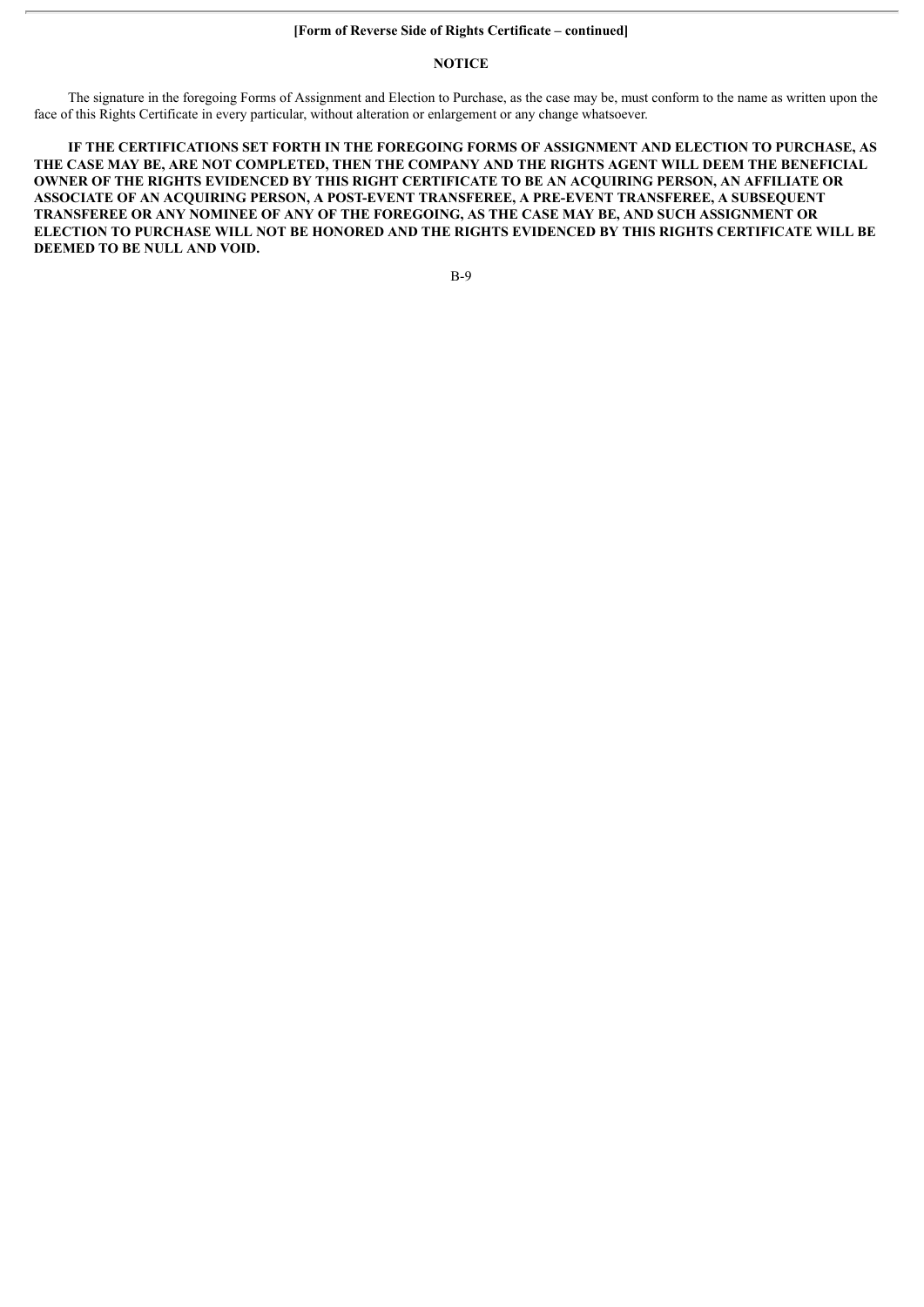#### **FORM OF SUMMARY OF RIGHTS**

#### **SUMMARY OF PREFERRED SHARES RIGHTS AGREEMENT OF ZYMEWORKS INC.**

On June 9, 2022, the Board of Directors (the "**Board**") of Zymeworks Inc. (the "**Company**") authorized and declared a dividend distribution of one right (a "**Right**") for each outstanding Common Share, no par value, of the Company (the "**Common Shares**"), to shareholders of record as of the close of business on June 21, 2022 (the "**Record Date**"). Each Right entitles the registered holder to purchase from the Company one one-thousandth of a Series A Participating Preferred Share, no par value (the "**Preferred Shares**"), of the Company at an exercise price of \$74.00 (the "**Exercise Price**"), subject to adjustment. The complete terms of the Rights are set forth in a Preferred Shares Rights Agreement (the "**Rights Agreement**"), dated as of June 9, 2022, between the Company and Computershare Trust Company, N.A., as rights agent.

The Board adopted the Rights Agreement to protect shareholders from coercive or otherwise unfair takeover tactics. In general terms, it works by imposing a significant penalty upon any person or group that acquires 10 percent or more (or 20 percent or more in the case of certain institutional investors who report their holdings on Schedule 13G) of the Common Shares without the approval of the Board. As a result, the overall effect of the Rights Agreement and the issuance of the Rights may be to render more difficult or discourage a merger, amalgamation, arrangement, take-over bid, tender or exchange offer or other business combination involving the Company that is not approved by the Board. However, neither the Rights Agreement nor the Rights should interfere with any merger, amalgamation, arrangement, take-over bid, tender or exchange offer or other business combination approved by the Board.

For those interested in the specific terms of the Rights Agreement, the following is a summary description. Please note, however, that this description is only a summary and is not complete, and should be read together with the entire Rights Agreement, which has been filed by the Company with the United States Securities and Exchange Commission as an exhibit to a Registration Statement on Form 8-A and a Current Report on Form 8-K. A copy of the Rights Agreement is available free of charge from the Company.

**Distribution and Transfer of Rights; Rights Certificates:** The Board has declared a dividend of one Right for each Common Share outstanding. Prior to the Distribution Date referred to below:

 $\Box$  the Rights will be evidenced by and trade with the certificates for Common Shares (or, with respect to any uncertificated Common Shares registered in book entry form, by notation in book entry), and no separate rights certificates will be distributed;

C-1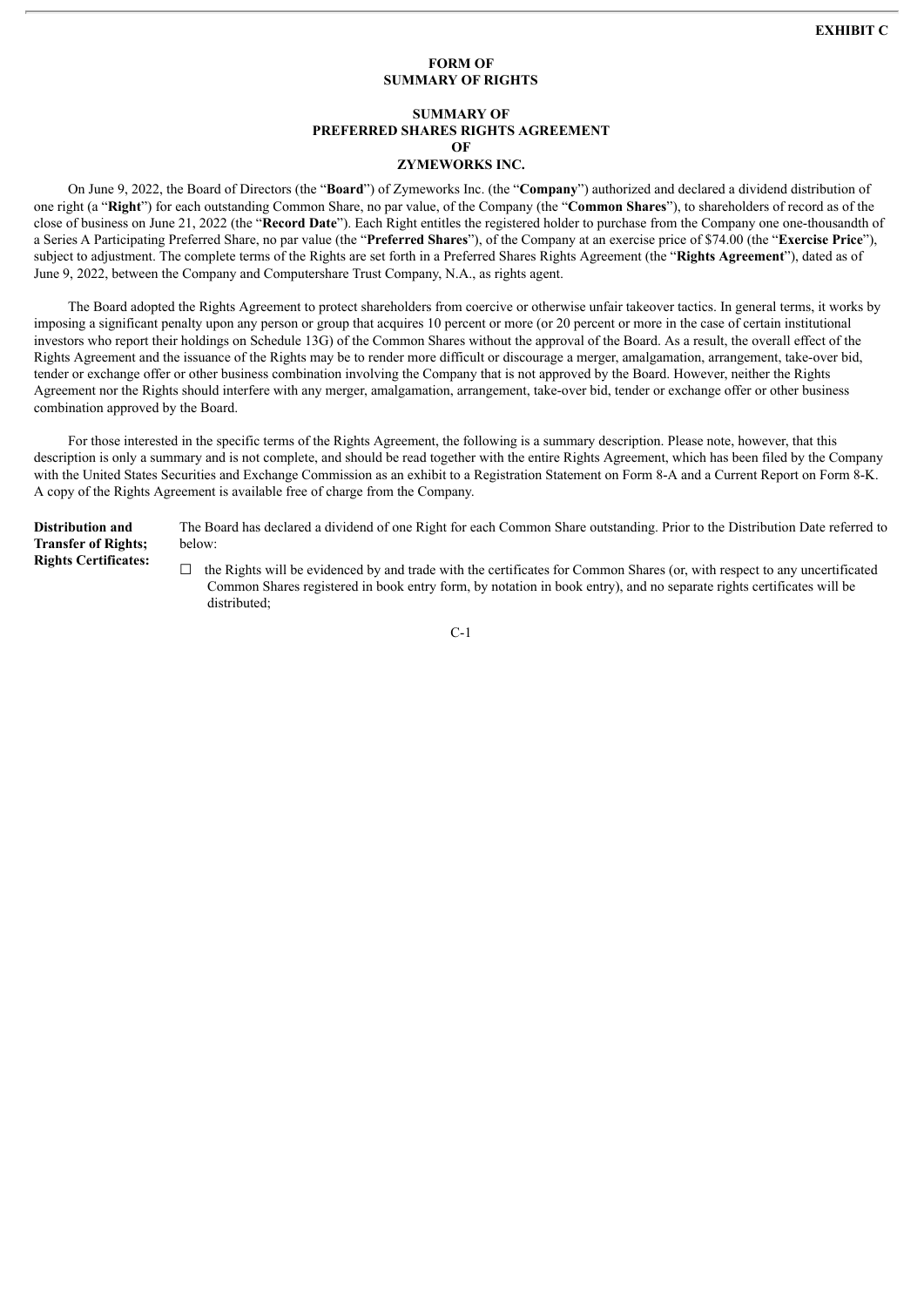- $\Box$  new Common Share certificates issued after the Record Date will contain a legend incorporating the Rights Agreement by reference (for uncertificated Common Shares registered in book entry form, this legend will be contained in a notation in book entry); and
- $\Box$  the surrender for transfer of any certificates for Common Shares (or the surrender for transfer of any uncertificated Common Shares registered in book entry form) will also constitute the transfer of the Rights associated with such Common Shares.

Rights will accompany any new Common Shares that are issued after the Record Date.

**Distribution Date:** Subject to certain exceptions specified in the Rights Agreement, the Rights will separate from the Common Shares and become exercisable following (1) the 10th business day (or such later date as may be determined by the Board) after the public announcement that a person or group of affiliated or associated persons (such person or group, an "**Acquiring Person**") has acquired beneficial ownership of 10 percent or more (or 20 percent or more in the case of certain institutional investors who report their holdings on Schedule 13G) of the Common Shares or (2) the 10th business day (or such later date as may be determined by the Board) after a person or group announces a tender or exchange offer that would result in ownership by a person or group of 10 percent or more (or 20 percent or more in the case of certain institutional investors who report their holdings on Schedule 13G) of the Common Shares. For purposes of the Rights Agreement, beneficial ownership is defined to include the ownership of derivative securities.

> The date on which the Rights separate from the Common Shares and become exercisable is referred to as the "**Distribution Date**."

> After the Distribution Date, the Company will mail Rights certificates to the Company's shareholders as of the close of business on the Distribution Date and the Rights will become transferable apart from the Common Shares. Thereafter, such Rights certificates alone will represent the Rights.

**Preferred Shares Purchasable Upon Exercise of Rights:** After the Distribution Date, each Right will entitle the holder to purchase, for the Exercise Price, one one-thousandth of a Preferred Share having economic and other terms similar to that of one Common Share. This portion of a Preferred Share is intended to give the shareholder approximately the same dividend, voting and liquidation rights as would one Common Share, and should approximate the value of one Common Share.

C-2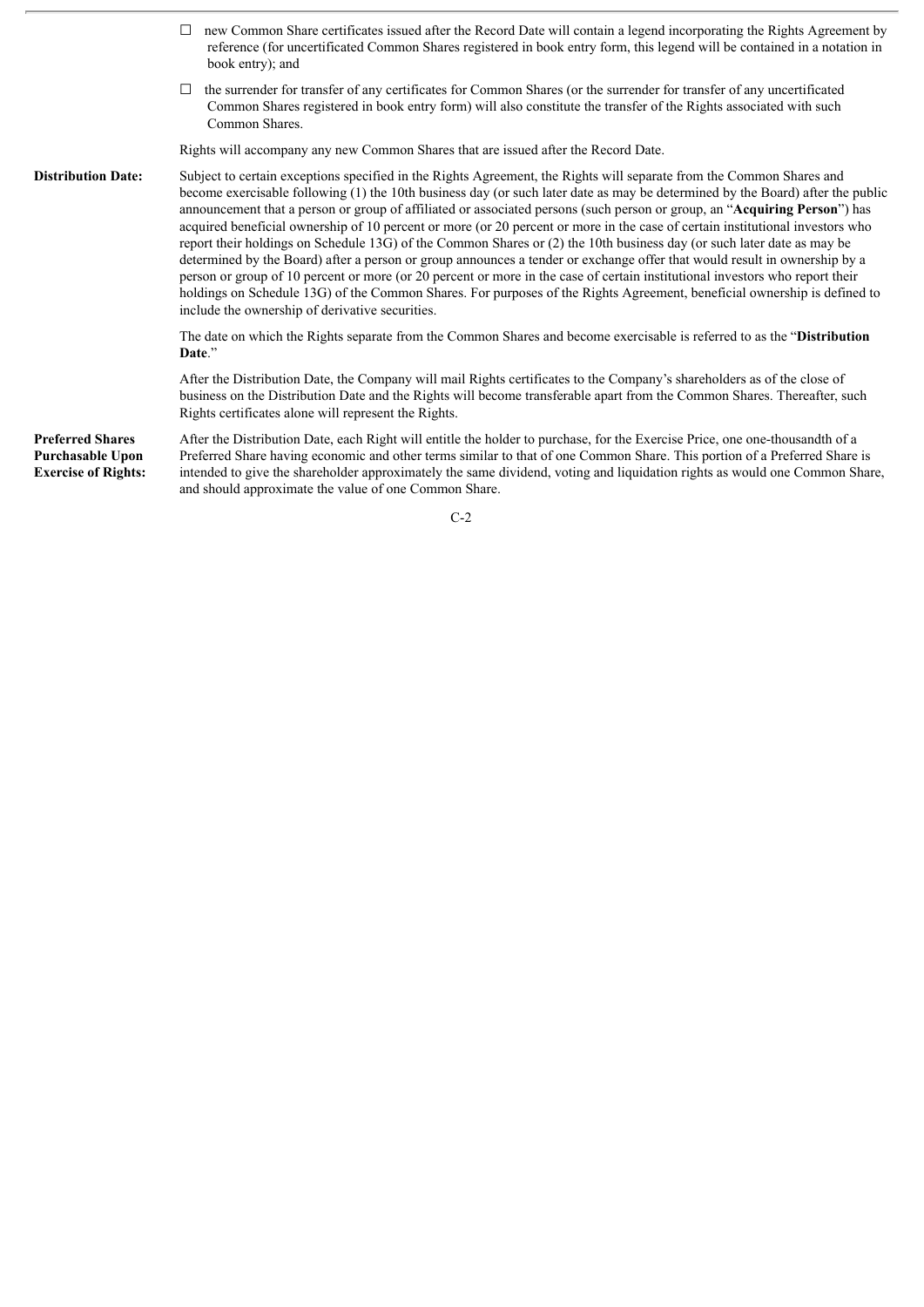|                           | More specifically, each one one-thousandth of a Preferred Share, if issued, will:                                                                                                                                                                                                                                                                                                                                                                                                                                                                                                                                                                                                                |
|---------------------------|--------------------------------------------------------------------------------------------------------------------------------------------------------------------------------------------------------------------------------------------------------------------------------------------------------------------------------------------------------------------------------------------------------------------------------------------------------------------------------------------------------------------------------------------------------------------------------------------------------------------------------------------------------------------------------------------------|
|                           | $\Box$<br>not be redeemable;                                                                                                                                                                                                                                                                                                                                                                                                                                                                                                                                                                                                                                                                     |
|                           | entitle holders to quarterly dividend payments of \$0.001 per one one-thousandth of a Preferred Share, or an amount<br>$\Box$<br>equal to the dividend paid on one Common Share, whichever is greater;                                                                                                                                                                                                                                                                                                                                                                                                                                                                                           |
|                           | entitle holders upon liquidation either to receive \$1 per one one-thousandth of a Preferred Share or an amount equal<br>□<br>to the payment made on one Common Share, whichever is greater;                                                                                                                                                                                                                                                                                                                                                                                                                                                                                                     |
|                           | have the same voting power as one Common Share; and<br>$\Box$                                                                                                                                                                                                                                                                                                                                                                                                                                                                                                                                                                                                                                    |
|                           | entitle holders to a payment per one one-thousandth of a Preferred Share equal to the payment made on one Common<br>$\Box$<br>Share if the Common Share is exchanged via merger, consolidation, amalgamation, arrangement or a similar<br>transaction.                                                                                                                                                                                                                                                                                                                                                                                                                                           |
| <b>Flip-In Trigger:</b>   | If an Acquiring Person obtains beneficial ownership of 10 percent or more (or 20 percent or more in the case of certain<br>institutional investors who report their holdings on Schedule 13G) of the Common Shares, then each Right will entitle the<br>holder thereof to purchase, for the Exercise Price, a number of Common Shares (or, in certain circumstances, cash, property or<br>other securities of the Company) having a then-current market value of twice the Exercise Price. However, the Rights are not<br>exercisable following the occurrence of the foregoing event until such time as the Rights are no longer redeemable by the<br>Company, as further described below.      |
|                           | Following the occurrence of an event set forth in preceding paragraph, all Rights that are or, under certain circumstances<br>specified in the Rights Agreement, were beneficially owned by an Acquiring Person or certain of its transferees will be void.                                                                                                                                                                                                                                                                                                                                                                                                                                      |
| <b>Flip-Over Trigger:</b> | If, after an Acquiring Person obtains 10 percent or more (or 20 percent or more in the case of certain institutional investors<br>who report their holdings on Schedule 13G) of the Common Shares, (1) the Company merges into, amalgamates with or is<br>otherwise combined with another entity, (2) an acquiring entity merges into, amalgamates with or is otherwise combined with<br>the Company or (3) the Company sells or transfers more than 50 percent of its assets, cash flow or earning power, then each<br>Right (except for Rights that have previously been voided as set forth above) will entitle the holder thereof to purchase, for the<br>Exercise Price, a number of Common |

C-3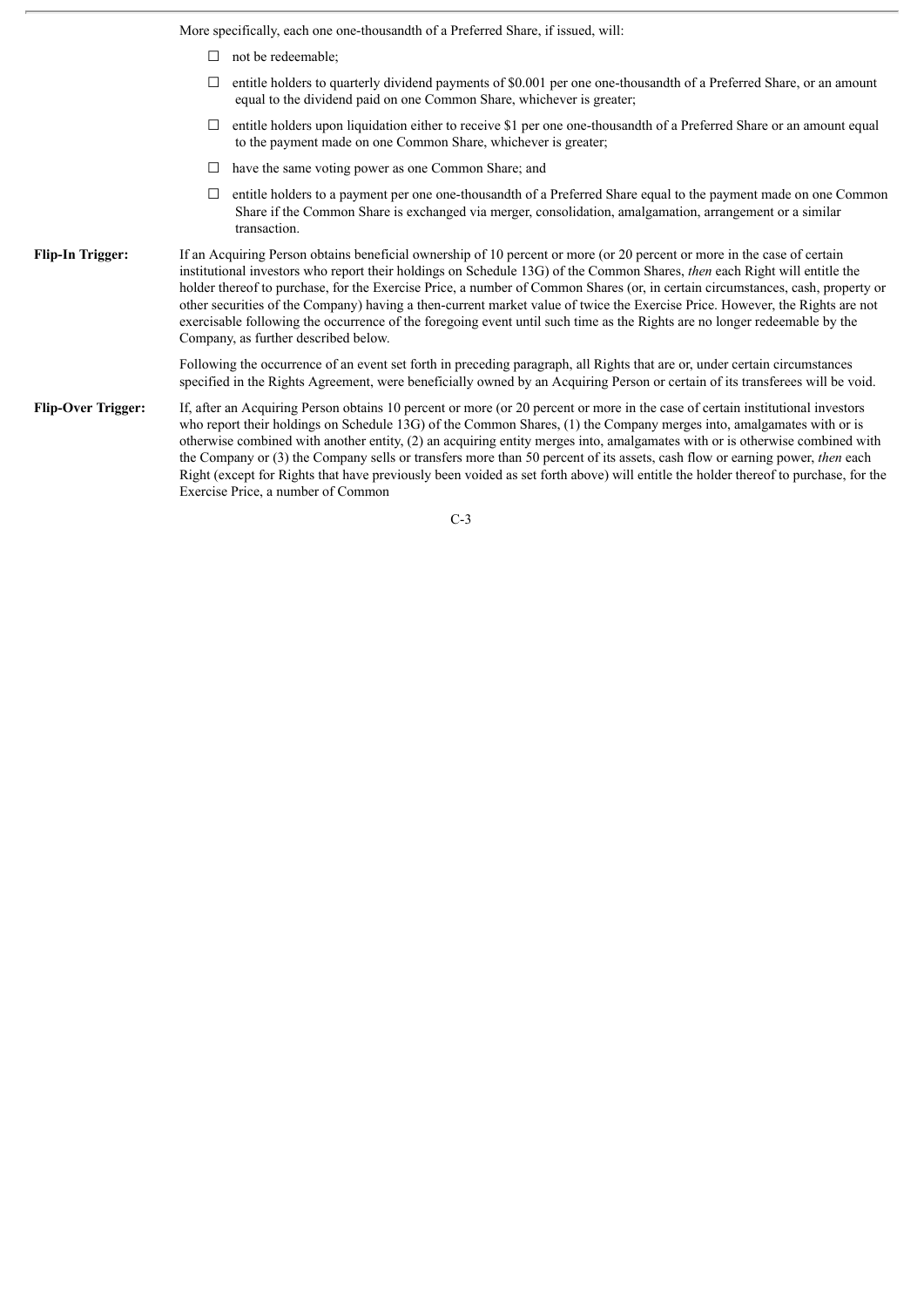|                                            | Shares of the person engaging in the transaction having a then-current market value of twice the Exercise Price.                                                                                                                                                                                                                                                                                                                                                                                                                                                                                                                                                                                                                                                                                                                                |
|--------------------------------------------|-------------------------------------------------------------------------------------------------------------------------------------------------------------------------------------------------------------------------------------------------------------------------------------------------------------------------------------------------------------------------------------------------------------------------------------------------------------------------------------------------------------------------------------------------------------------------------------------------------------------------------------------------------------------------------------------------------------------------------------------------------------------------------------------------------------------------------------------------|
| <b>Redemption of the</b><br><b>Rights:</b> | The Rights will be redeemable at the Company's option for \$0.001 per Right (payable in cash, Common Shares or other<br>consideration deemed appropriate by the Board) at any time on or prior to the 10th business day (or such later date as may be<br>determined by the Board) after the public announcement that an Acquiring Person has acquired beneficial ownership of<br>10 percent or more (or 20 percent or more in the case of certain institutional investors who report their holdings on Schedule<br>13G) of the Common Shares. Immediately upon the action of the Board ordering redemption, the Rights will terminate and the<br>only right of the holders of the Rights will be to receive the \$0.001 redemption price. The redemption price will be adjusted if<br>the Company undertakes a share dividend or a share split. |
| <b>Exchange Provision:</b>                 | At any time after the date on which an Acquiring Person beneficially owns 10 percent or more (or 20 percent or more in the<br>case of certain institutional investors who report their holdings on Schedule 13G) of the Common Shares and prior to the<br>acquisition by the Acquiring Person of 50 percent of the Common Shares, the Board may exchange the Rights (except for<br>Rights that have previously been voided as set forth above), in whole or in part, for Common Shares at an exchange ratio of<br>one Common Share per Right (subject to adjustment). In certain circumstances, the Company may elect to exchange the<br>Rights for cash or other securities of the Company having a value approximately equal to one Common Share.                                                                                             |
| <b>Expiration of the</b>                   | The Rights expire on the earliest of (1) 5:00 p.m., New York City time, on June 8, 2023 (unless such date is extended) or                                                                                                                                                                                                                                                                                                                                                                                                                                                                                                                                                                                                                                                                                                                       |
| <b>Rights:</b>                             | (2) the redemption or exchange of the Rights as described above.                                                                                                                                                                                                                                                                                                                                                                                                                                                                                                                                                                                                                                                                                                                                                                                |
| <b>Amendment of Terms</b>                  | The terms of the Rights and the Rights Agreement may be amended in any respect without the consent of the holders of the                                                                                                                                                                                                                                                                                                                                                                                                                                                                                                                                                                                                                                                                                                                        |
| of the Rights                              | Rights on or prior to the Distribution Date. Thereafter, the terms of the Rights and the Rights Agreement may be amended                                                                                                                                                                                                                                                                                                                                                                                                                                                                                                                                                                                                                                                                                                                        |
| <b>Agreement and</b>                       | without the consent of the holders of Rights in order to (1) cure any ambiguities, (2) shorten or lengthen any time period                                                                                                                                                                                                                                                                                                                                                                                                                                                                                                                                                                                                                                                                                                                      |
| <b>Rights:</b>                             | pursuant to the Rights Agreement or (3) make changes that do not adversely affect the interests of holders of the Rights.                                                                                                                                                                                                                                                                                                                                                                                                                                                                                                                                                                                                                                                                                                                       |
| <b>Voting Rights; Other</b>                | The Rights will not have any voting rights. Until a Right is exercised, the holder thereof, as such, will have no separate rights                                                                                                                                                                                                                                                                                                                                                                                                                                                                                                                                                                                                                                                                                                               |
| <b>Shareholder Rights:</b>                 | as a shareholder of the Company.                                                                                                                                                                                                                                                                                                                                                                                                                                                                                                                                                                                                                                                                                                                                                                                                                |
| <b>Anti-Dilution</b>                       | The Board may adjust the Exercise Price, the number of Preferred Shares issuable and the number of outstanding Rights to                                                                                                                                                                                                                                                                                                                                                                                                                                                                                                                                                                                                                                                                                                                        |
| <b>Provisions:</b>                         | prevent                                                                                                                                                                                                                                                                                                                                                                                                                                                                                                                                                                                                                                                                                                                                                                                                                                         |

C-4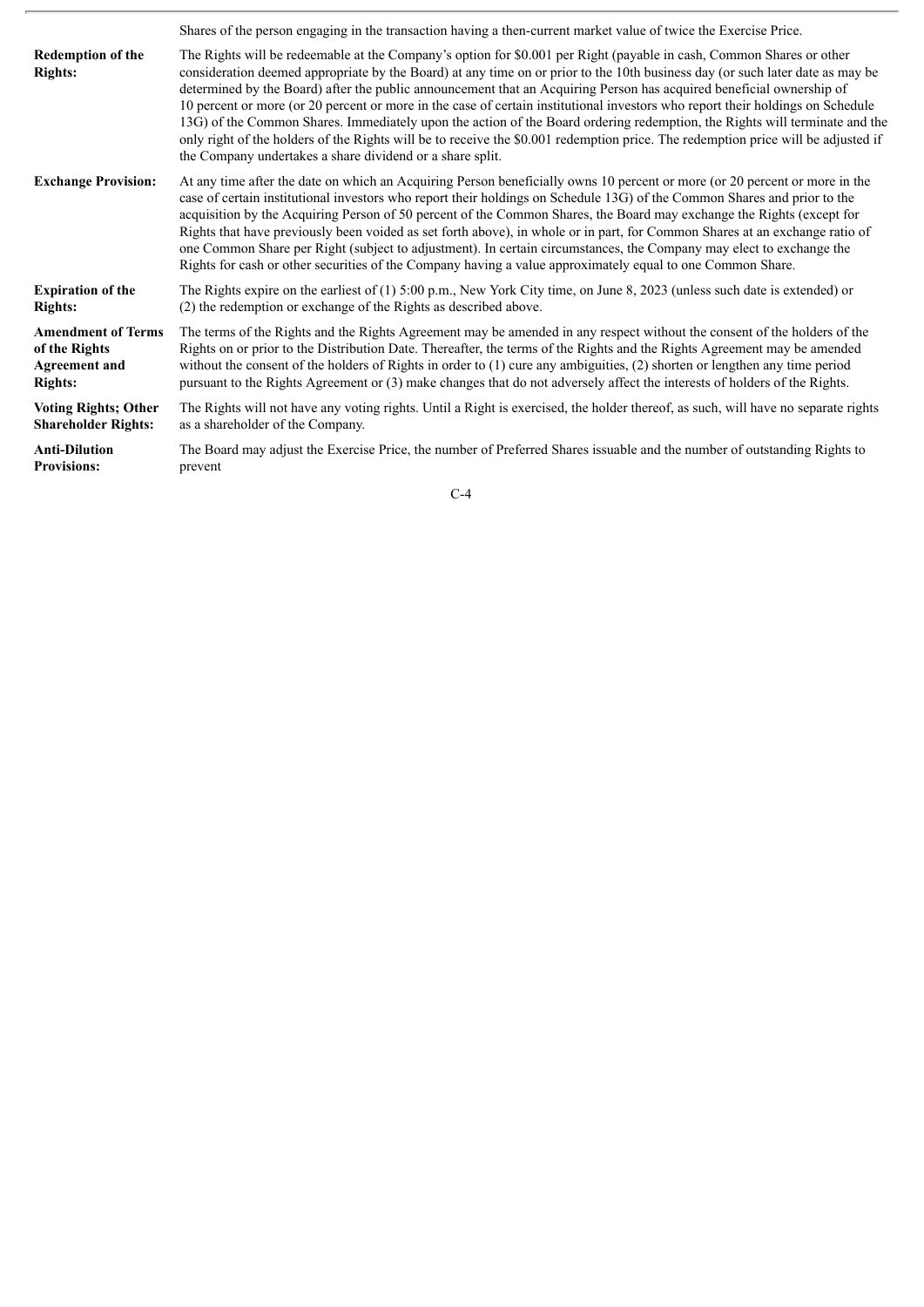dilution that may occur from a share dividend, a share split or a reclassification of the Preferred Shares or Common Shares.

With certain exceptions, no adjustments to the Exercise Price will be made until the cumulative adjustments amount to at least one percent of the Exercise Price. No fractional Preferred Shares will be issued and, in lieu thereof, an adjustment in cash will be made based on the current market price of the Preferred Shares.

**Taxes:** The distribution of Rights should not be taxable for federal income tax purposes. However, following an event that renders the Rights exercisable or upon redemption of the Rights, shareholders may recognize taxable income.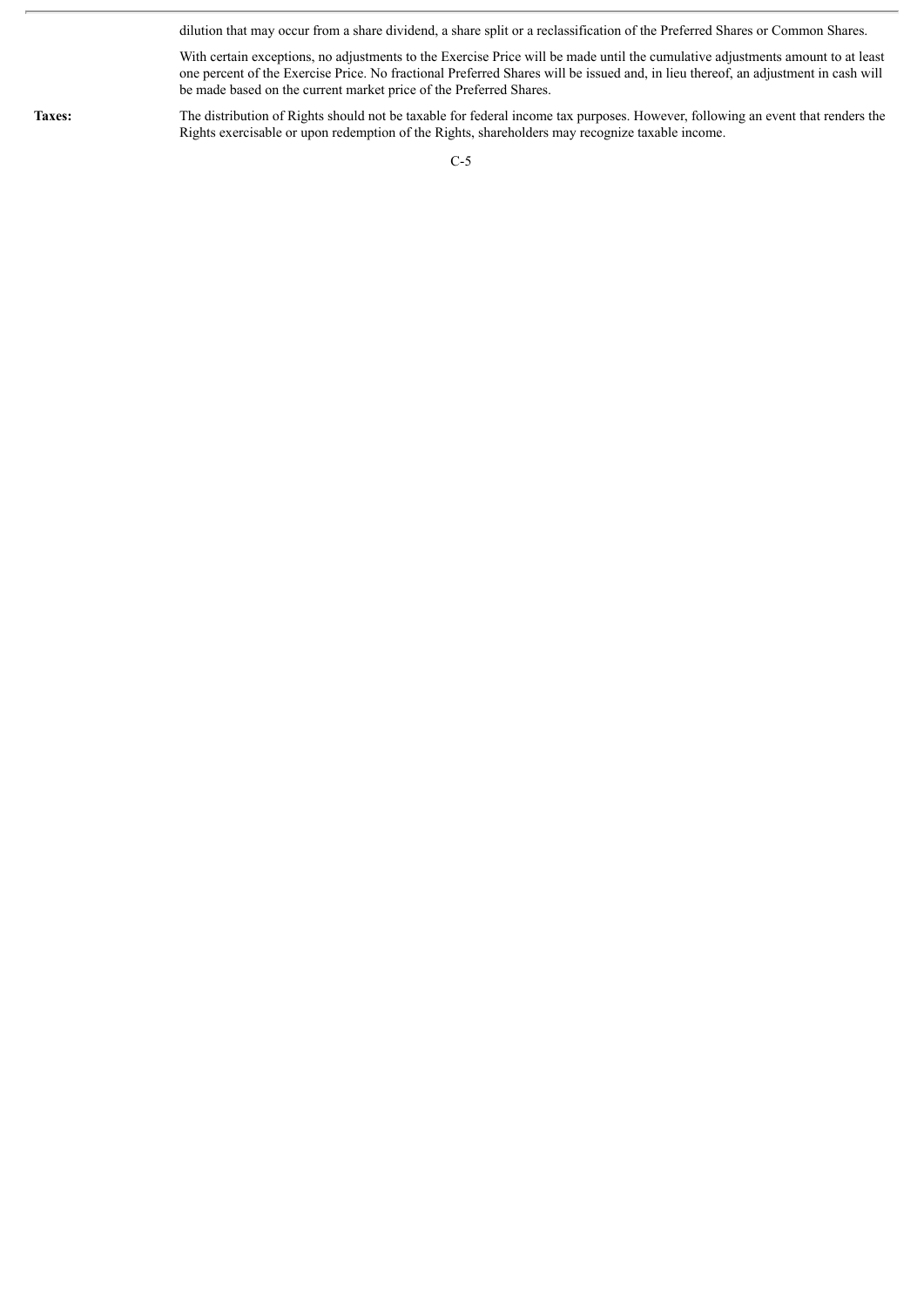

### **Zymeworks Adopts Limited-Duration Shareholder Rights Plan, Enabling All Shareholders to Realize Full Value of Company**

• *Plan ensures shareholders are protected and treated equitably*

• *Does not prevent the Zymeworks Board from engaging on future acquisition proposal that is in the best interests of all shareholders*

**Vancouver, Canada and Seattle, Washington (June 10, 2022)** – Zymeworks Inc. (NYSE: ZYME), a clinical-stage biopharmaceutical company developing next-generation multifunctional biotherapeutics, today announced that its board of directors (the "Board") has adopted a limited-duration shareholder rights plan (the "Rights Plan"). The Board adopted the Rights Plan in response to the unsolicited, non-binding proposal by All Blue Falcons FZE ("All Blue") to acquire Zymeworks and All Blue's continued share accumulations.

The Rights Plan is intended to enable all shareholders to realize the full value of their investment in Zymeworks. The Rights Plan will reduce the likelihood that any entity, person or group gains control of Zymeworks through open market accumulation without paying all shareholders an appropriate control premium. It will also provide the Board with the appropriate time to make informed judgments and take actions that are in the best interests of all shareholders. Finally, the Board believes that the Rights Plan will protect the investment of shareholders during a period of substantial market dislocation in which the current trading value of Zymeworks' shares does not reflect the inherent value of Zymeworks' business or its long-term prospects and commercial opportunities.

Zymeworks notes that it is subject to both U.S. and Canadian securities laws. Based on information available to Zymeworks, less than 10% of its outstanding common shares are held by shareholders in Canada. As a result, Canadian securities laws related to the timing of, and process for, any formal offer by All Blue to acquire control of Zymeworks would not be applicable to such an offer. Instead, any formal offer will be governed by U.S. securities laws.

The Rights Plan does not prevent the Board from engaging with parties or accepting an acquisition proposal if the Board believes that it is in the best interests of Zymeworks and its shareholders.

The Rights Plan is similar to shareholder rights plans adopted by other companies in comparable circumstances. Under the Rights Plan, the rights will become exercisable if an entity, person or group acquires beneficial ownership of 10% or more of Zymeworks' common shares, or 20% in the case of certain passive investors. In the event that the rights become exercisable due to the triggering ownership threshold being crossed, each right will entitle its holder (other than the person, entity or group triggering the Rights Plan, whose rights will become void and will not be exercisable) to purchase, at the then-current exercise price, additional shares of common stock having a then-current market value of twice the exercise price of the right.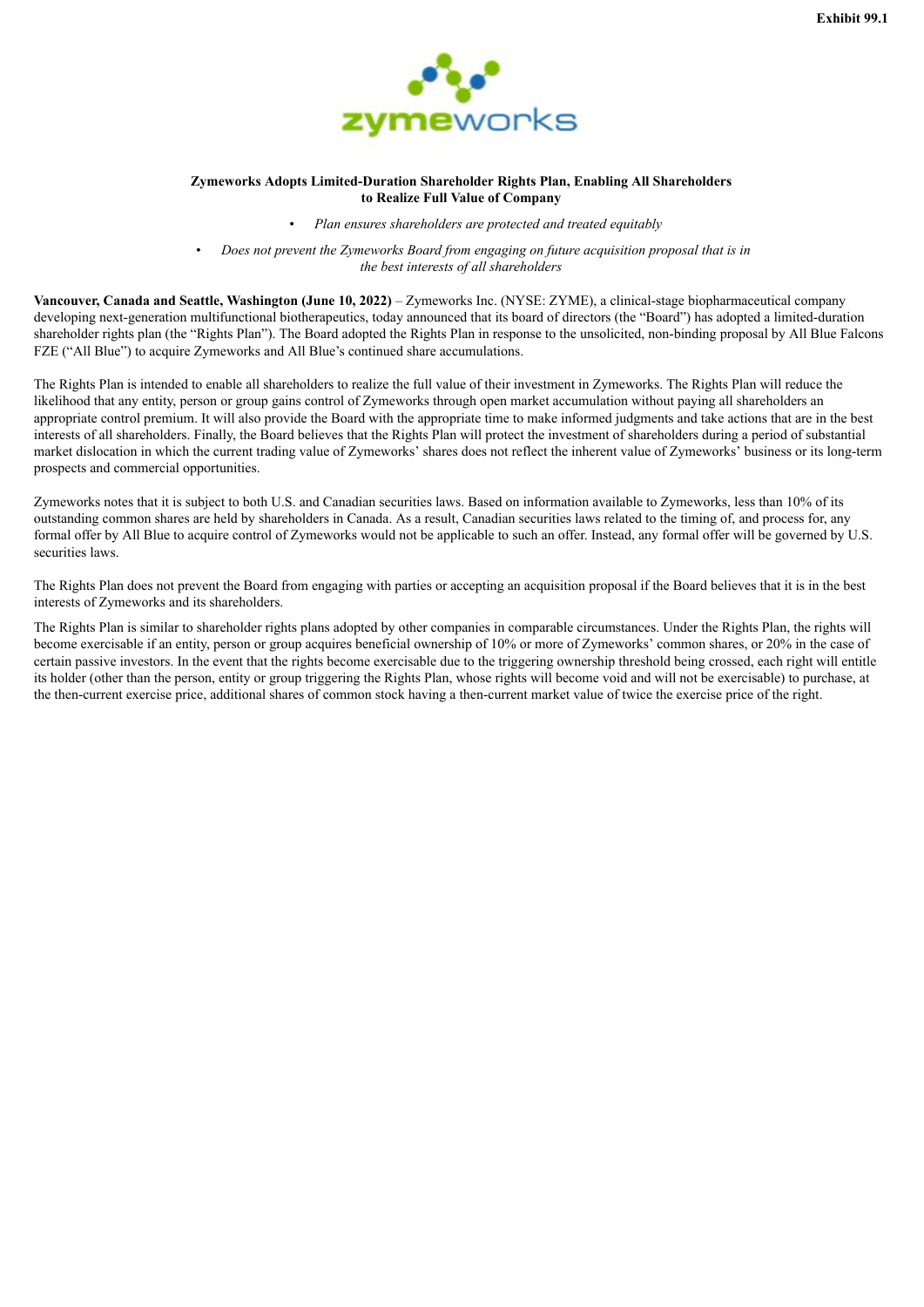The Rights Plan will expire on June 8, 2023.

Additional details regarding the Rights Plan, including the full text of the Rights Plan itself, will be available under Zymeworks' profile on SEDAR at www.sedar.com or at www.sec.gov as required by applicable rules.

# **Advisors**

Goldman Sachs & Co. LLC and MTS Health Partners, LP are serving as financial advisors, Blake, Cassels & Graydon LLP and Wilson Sonsini Goodrich & Rosati, Professional Corporation are acting as legal counsel, and Kingsdale Advisors is acting as strategic shareholder and communications advisor to Zymeworks.

# **About Zymeworks Inc.**

Zymeworks is a clinical-stage biopharmaceutical company dedicated to the discovery, development and commercialization of next-generation multifunctional biotherapeutics. Zymeworks' suite of therapeutic platforms and its fully integrated drug development engine enable precise engineering of highly differentiated product candidates. Zymeworks' lead clinical candidate, zanidatamab, is a novel Azymetric™ HER2-targeted bispecific antibody currently being evaluated in multiple Phase 1, Phase 2, and pivotal clinical trials globally as a targeted treatment option for patients with solid tumors that express HER2. Zymeworks' second clinical candidate, ZW49, is a novel bispecific HER2-targeted antibody-drug conjugate currently in Phase 1 clinical development and combines the unique design and antibody framework of zanidatamab with Zymeworks' proprietary ZymeLink™ linker and cytotoxin. Zymeworks is also advancing a deep preclinical pipeline in oncology (including immuno-oncology agents) and other therapeutic areas. In addition, its therapeutic platforms are being leveraged through strategic partnerships with global biopharmaceutical companies. For more information on our ongoing clinical trials visit www.zymeworksclinicaltrials.com. For additional information about Zymeworks, visit www.zymeworks.com and follow @ZymeworksInc on Twitter.

## **Contacts:**

Investor Inquiries: Jack Spinks (604) 678-1388 ir@zymeworks.com

Media Inquiries: Diana Papove (604) 678-1388 media@zymeworks.com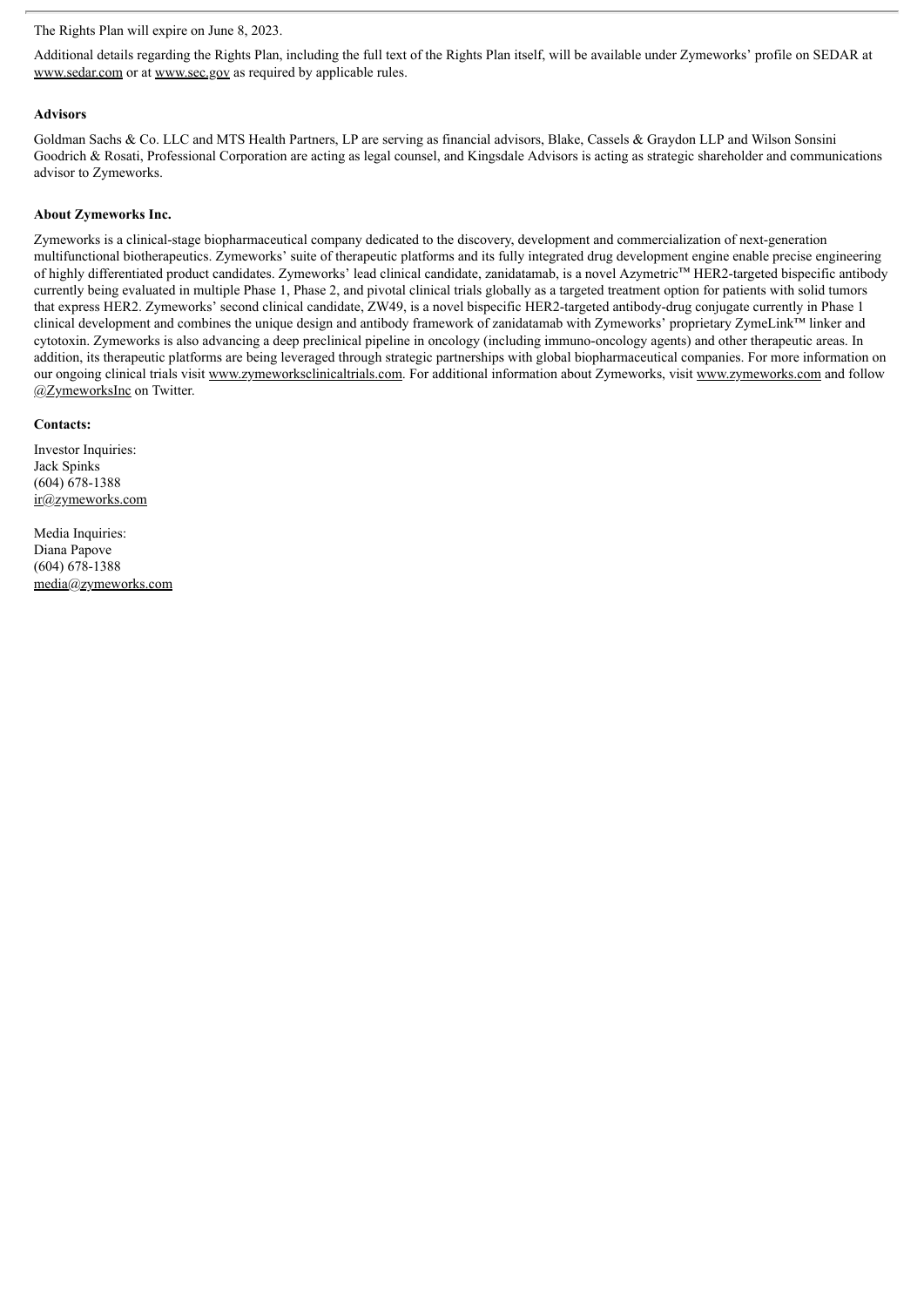## **FORM 51-102F3** *MATERIAL CHANGE REPORT*

#### **Item 1: Name and Address of Company**

Zymeworks Inc. ("**Zymeworks**" or the "**Company**") 114 East 4th Avenue - Suite 800 Vancouver, BC, Canada V5T 1G4

#### **Item 2: Date of Material Change**

June 9, 2022

#### **Item 3: News Release**

A news release announcing the material change was disseminated through the facilities of Business Wire on June 10, 2022 and a copy was filed on the Company's profile at www.sedar.com.

#### **Item 4: Summary of Material Change**

On June 10, 2022, Zymeworks announced that its board of directors (the "**Board**") has adopted a limited-duration shareholder rights plan dated June 9, 2022 (the "**Rights Plan**"). The Board adopted the Rights Plan in response to the unsolicited, non-binding proposal by All Blue Falcons FZE ("**All Blue**") to acquire Zymeworks and All Blue's continued share accumulations.

#### **Item 5: Full Description of Material Change**

## **5.1 Full Description of Material Change**

On June 9, 2022, the Board adopted the Rights Plan in response to All Blue's continued share accumulations and an unsolicited, non-binding proposal by All Blue to acquire the Company. The complete terms of the Rights Plan are set forth in the preferred shares rights agreement dated June 9, 2022 (the "**Share Rights Agreement**"), between the Company and Computershare Trust Company, N.A., as rights agent.

Pursuant to the Share Rights Agreement, Zymeworks shareholders of record as of the close of business on June 21, 2022 (the "**Record Date**"), are entitled to one right ("**Right**") for each outstanding common share of the Company ("**Common Share**") held. Rights will also accompany any new Common Shares that are issued after the Record Date. Such Rights have the effect of imposing a significant penalty upon any entity, person or group that acquires 10% (or 20%, in the case of certain institutional investors) or more of the Common Shares without prior approval of the Board, thereby discouraging a merger, amalgamation, arrangement, take-over bid, tender or exchange offer or other business combination involving the Company that is not approved by the Board. The Rights Plan does not, however, preclude the Board from engaging with parties or accepting proposals in respect of such business combinations.